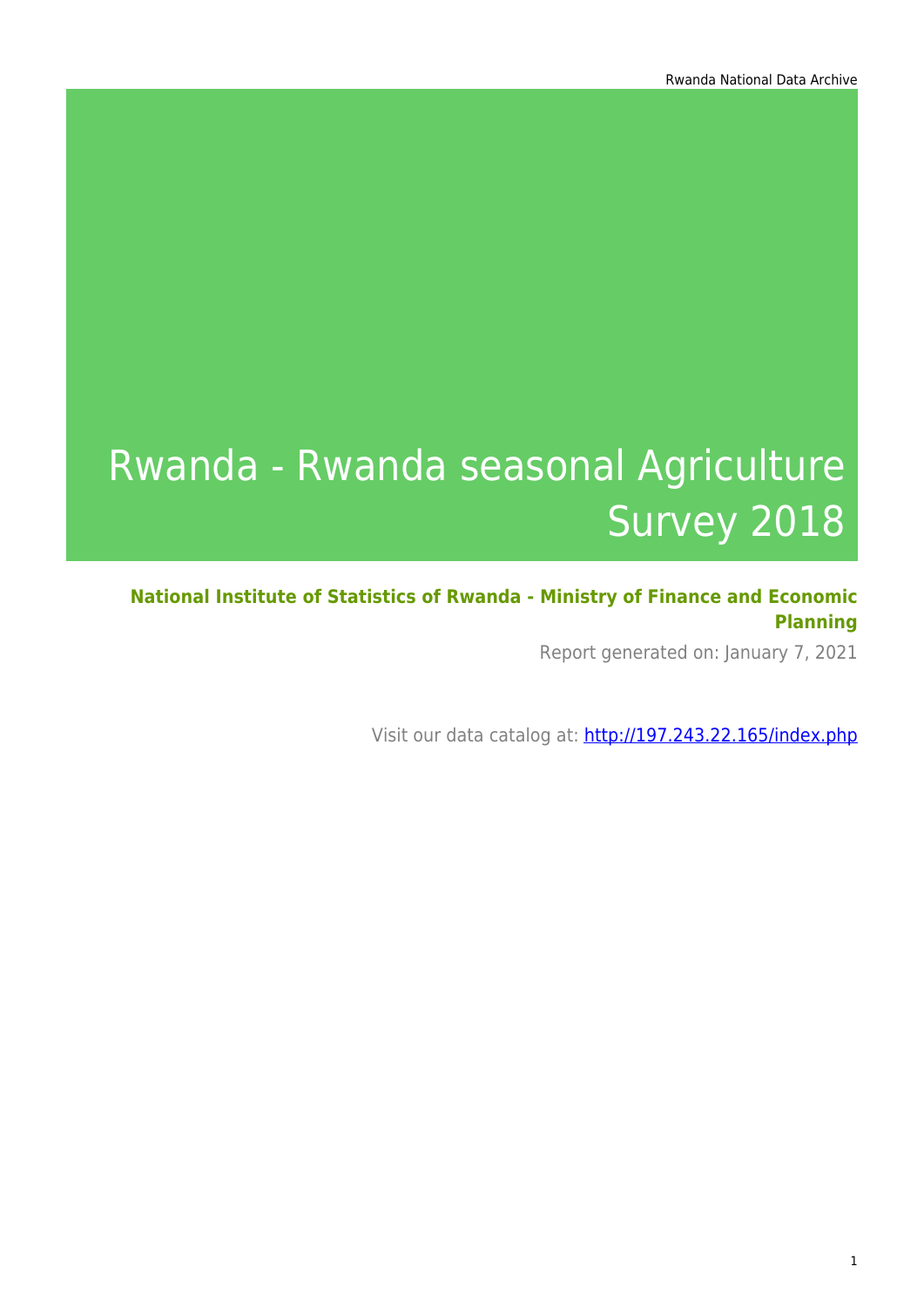#### **Overview**

#### **Identification**

ID NUMBER RWA-NISR-RSAS-2018-v0.1

#### **Version**

VERSION DESCRIPTION Edited, anonymous dataset for public use

#### **Overview**

#### ABSTRACT

The main objective of the Seasonal Agriculture Survey is to provide timely, accurate, reliable and comprehensive agricultural statistics that describe the structure of agriculture in Rwanda in terms of land use, crop production and livestock to monitor current agricultural and food supply conditions and to facilitate evidence based decision making for the development of Agriculture sector.

In this regard, the National Institute of Statistics of Rwanda conducted the Seasonal Agriculture Survey (SAS) from November 2017 to October 2018 to gather up-to-date information for monitoring progress on agriculture programs and policies in Rwanda, including the Second Economic Development and Poverty Reduction Strategy (EDPRS II) and Vision 2020. This 2018 RSAS covered three agricultural seasons (A, B and C) and provides data on background characteristics of the agricultural operators, farm characteristics (area, yield and production), agricultural practices, agricultural equipments, use of crop production by agricultural operators and by large scale farmers.

KIND OF DATA Sample survey data [ssd]

#### UNITS OF ANALYSIS

This seasonal agriculture survey focused on the following units of analysis: Agricultural Operators and Large Scale Farmers

#### **Scope**

#### NOTES

The scope of 2018 Seasonal Agriculture Survey concerned farm characteristics ( Area, yield and production; agricultural

practices; small agricultural equipments; and use of crop production).

#### **Coverage**

#### GEOGRAPHIC COVERAGE

National coverage allowing district-level estimation of key indicators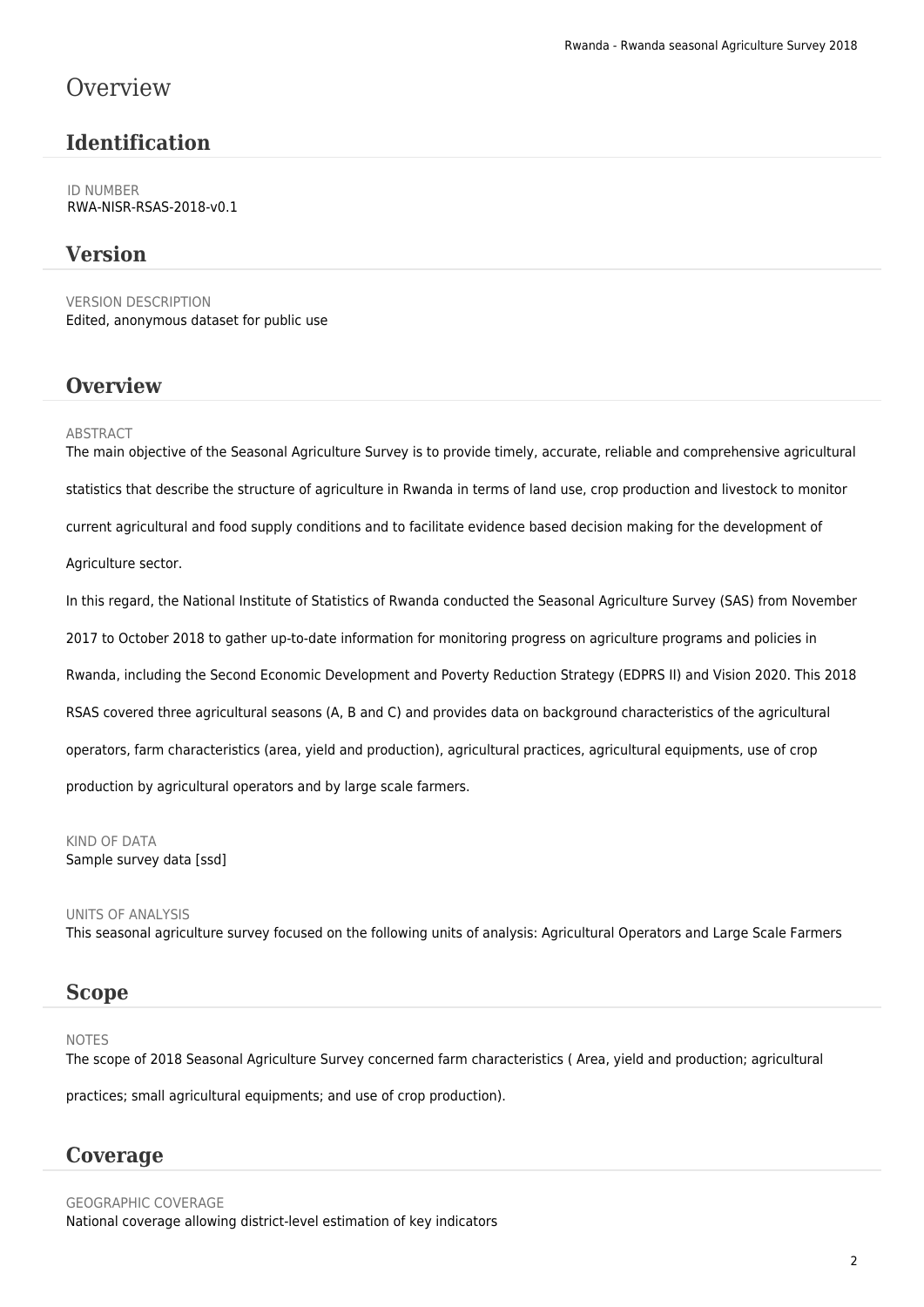#### **Producers and Sponsors**

PRIMARY INVESTIGATOR(S)

| <b>Name</b>                                | <b>Affiliation</b>                        |
|--------------------------------------------|-------------------------------------------|
| National Institute of Statistics of Rwanda | Ministry of Finance and Economic Planning |

OTHER PRODUCER(S)

| <b>Name</b>                                  | <b>Affiliation</b>   | Role              |
|----------------------------------------------|----------------------|-------------------|
| Ministry of Agriculture and Animal Resources | Government of Rwanda | Technical partner |
| National Agriculture Export Board            | Government of Rwanda | Technical partner |
| Rwanda Agricultural Board                    | Government of Rwanda | Technical partner |
| Rwanda Environmental Management Authority    | Government of Rwanda | Technical partner |

#### FUNDING

| <b>Name</b>                           | <b>Abbreviation</b> | Role               |
|---------------------------------------|---------------------|--------------------|
| <sup>1</sup> The Government of Rwanda | GoR                 | <sup>=</sup> under |

#### **Metadata Production**

#### METADATA PRODUCED BY

| <b>Name</b>                                   | <b>Abbreviation Affiliation</b> |                                           | Role              |
|-----------------------------------------------|---------------------------------|-------------------------------------------|-------------------|
| National Institute of Statistics of<br>Rwanda | <b>NISR</b>                     | Minisrty of Finance and Economic Planning | Metadata producer |

DATE OF METADATA PRODUCTION 2020-11-16

DDI DOCUMENT VERSION Version 0.1 Edited anonymized dataset for public use

DDI DOCUMENT ID DDI-RWA-NISR-RSAS-2018-V0.1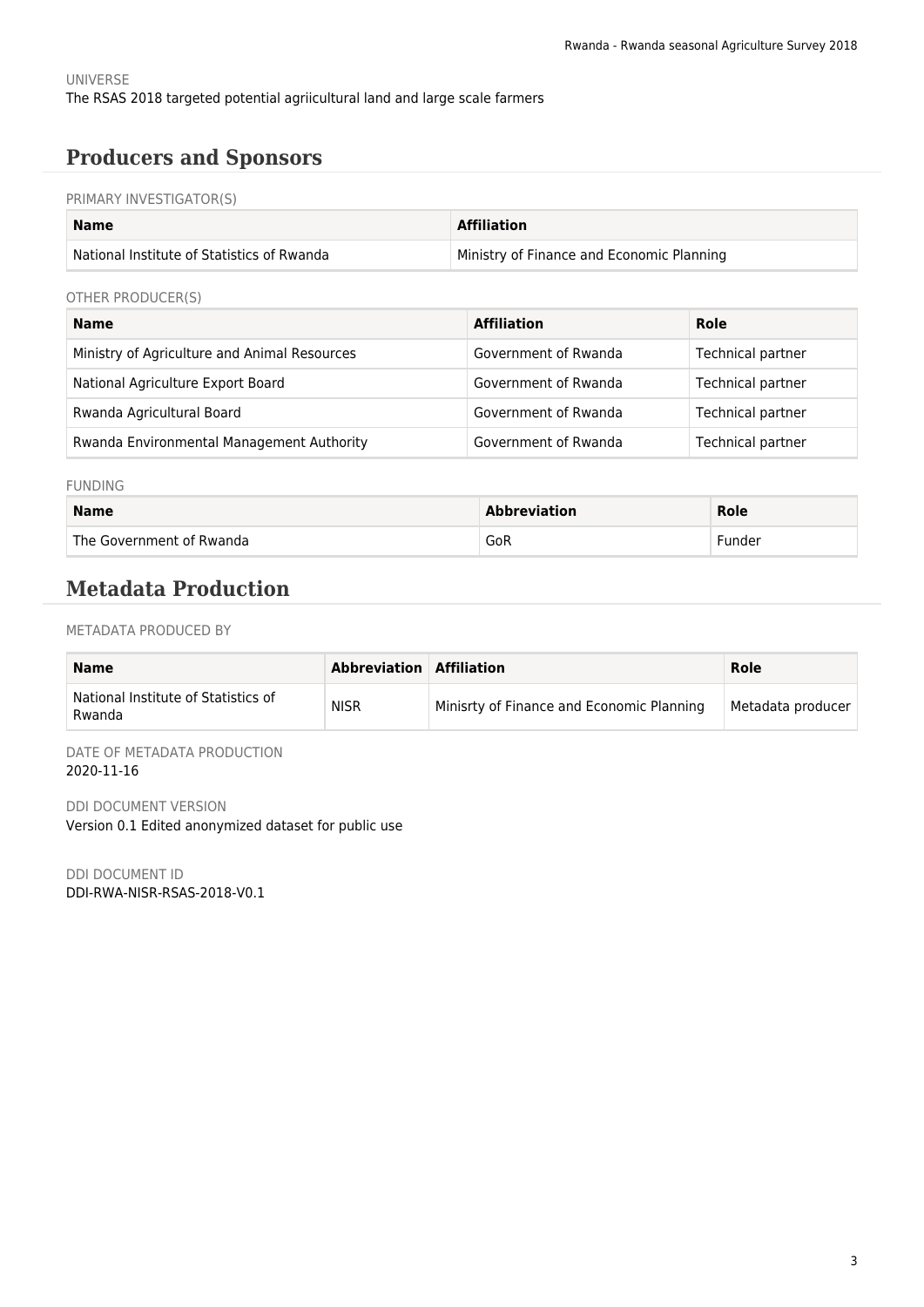### Sampling

#### **Sampling Procedure**

In order to provide the basis for conducting probability surveys based on complete coverage of the farm level, and as a better way of collecting agricultural data and finding better precise survey estimates, SAS used a Multiple-Frame Sampling (MFS) methodology by which, area frame was constructed and survey sample was drawn from it. Apart from that, a list frame of large-scale farmers (LSF), with at least 10 hectares of agricultural holdings, was done to complement the area frame just to cover crops mostly grown by large scale farmers and that cannot be easily covered in area frame.For detailed information regarding the sampling procedures, refer to the component of Methodology in the report.

#### **Response Rate**

Data collection was done in 780 segments and 222 large scale farmers holdings for Season A, whereas in Season C data was collected in 232 segments, response rate was 100% of the sample

#### **Weighting**

Sampling weights were calculated for each stratum in each district considering the total number of segments in the stratum and the sample size in the specific stratum.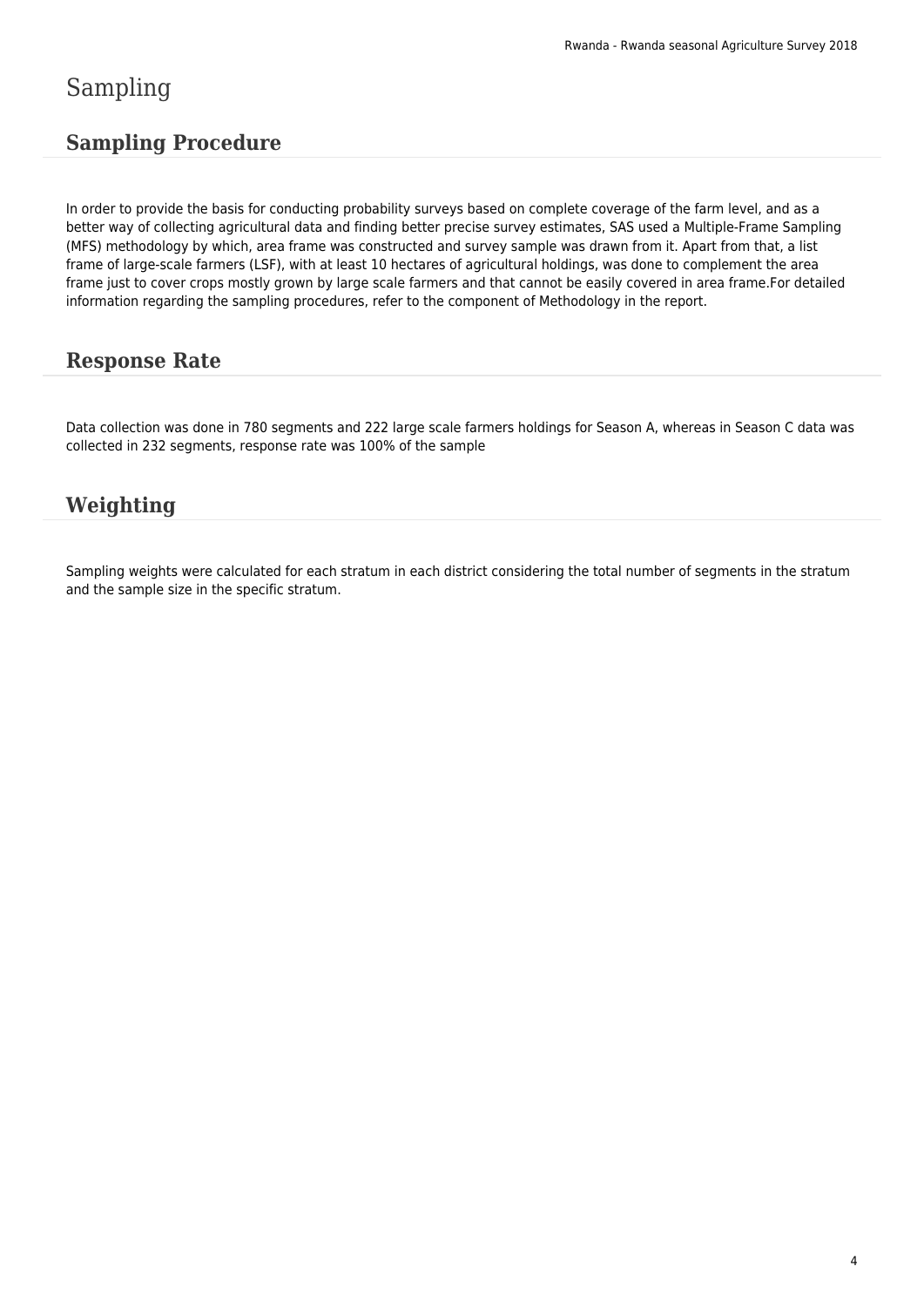# Questionnaires

#### **Overview**

There were two types of questionnaires used for this survey namely Screening questionnaire and plot questionnaires. A Screening questionnaire was used to collect information that enabled identification of a plot and its land use using the plot questionnaire. For point-sampling , the plot questionnaire is concerned with the collection of data on characteristics of crop identification, inputs (seeds, fertilizers, labor …), agricultural practices, crop production and use of production. All the surveys questionnaires used were published in English.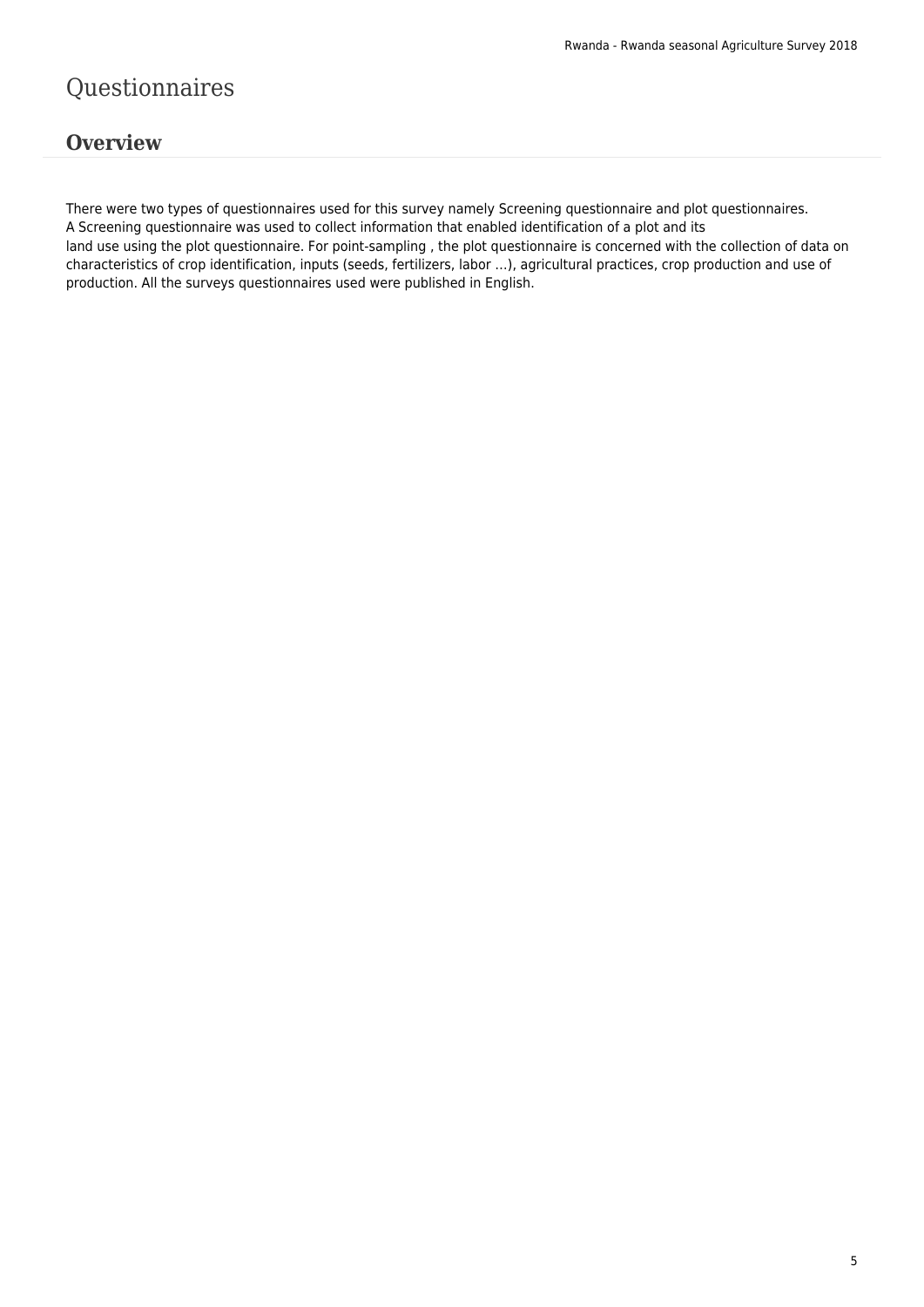### Data Collection

#### **Data Collection Dates**

| Start      | End        | Cycle    |
|------------|------------|----------|
| 2017-12-10 | 2018-01-30 | Season A |
| 2018-04-29 | 2018-07-19 | Season B |
| 2018-09-04 | 2018-09-24 | Season C |

#### **Data Collection Mode**

Face-to-face [f2f]

#### **Data Collection Notes**

Data collection consists of two distinct phases:

The first Phase, known as screening activity, consists of visiting all sampled segments and delineating all plots in which the sampled grids points are fallen and thereafter recording the related information using screening questionnaire.

The second phase consists of visiting the sub-sampled agricultural plots from

screened plots in phase one as well as all Large- Scale Farmers having cultivated plots in the season the survey is being conducted. This phase is conducted in the period of harvesting where farmers are requested to provide information about sowing period and harvesting period, inputs used, agricultural practices done on the plots, the crop production and its use.

For SAS 2018 the NISR employed around 151 field workers in the form of two-person teams to conduct the fieldwork. The fieldwork consisted of a Phase 1 for segment screening and a Phase 2 for plot data collection. Training was provided to all fieldwork personnel on the data collection methodologies associated with the use of GPS for point-sampling and computer tablet questionnaires used for plot data collection and farmer interviews.

The tablet computer assisted data collection and

interview allowed for very fast and efficient uploading and transfer of the enumerated data from the field to NISR headquarters for processing. The tablet software instruments (electronic version of the paper questionnaires) allowed for instantaneous checking of the respondent data and automatically directed the enumerator questioning to reduce non-sampling errors within the data collection.

#### **Questionnaires**

There were two types of questionnaires used for this survey namely Screening questionnaire and plot questionnaires. A Screening questionnaire was used to collect information that enabled identification of a plot and its land use using the plot questionnaire. For point-sampling , the plot questionnaire is concerned with the collection of data on characteristics of crop identification, inputs (seeds, fertilizers, labor …), agricultural practices, crop production and use of production. All the surveys questionnaires used were published in English.

#### **Data Collectors**

| Name                                       | <b>Abbreviation</b> | <b>Affiliation</b>                        |
|--------------------------------------------|---------------------|-------------------------------------------|
| National Institute of Statistics of Rwanda | <b>NISR</b>         | Ministry of Finance and Economic Planning |

#### **Supervision**

The survey used 151 Enumerators in form of two field workers per team.

At the bottom of the hierarchy, there are enumerators who would be assisted by a team leader also known as a controller.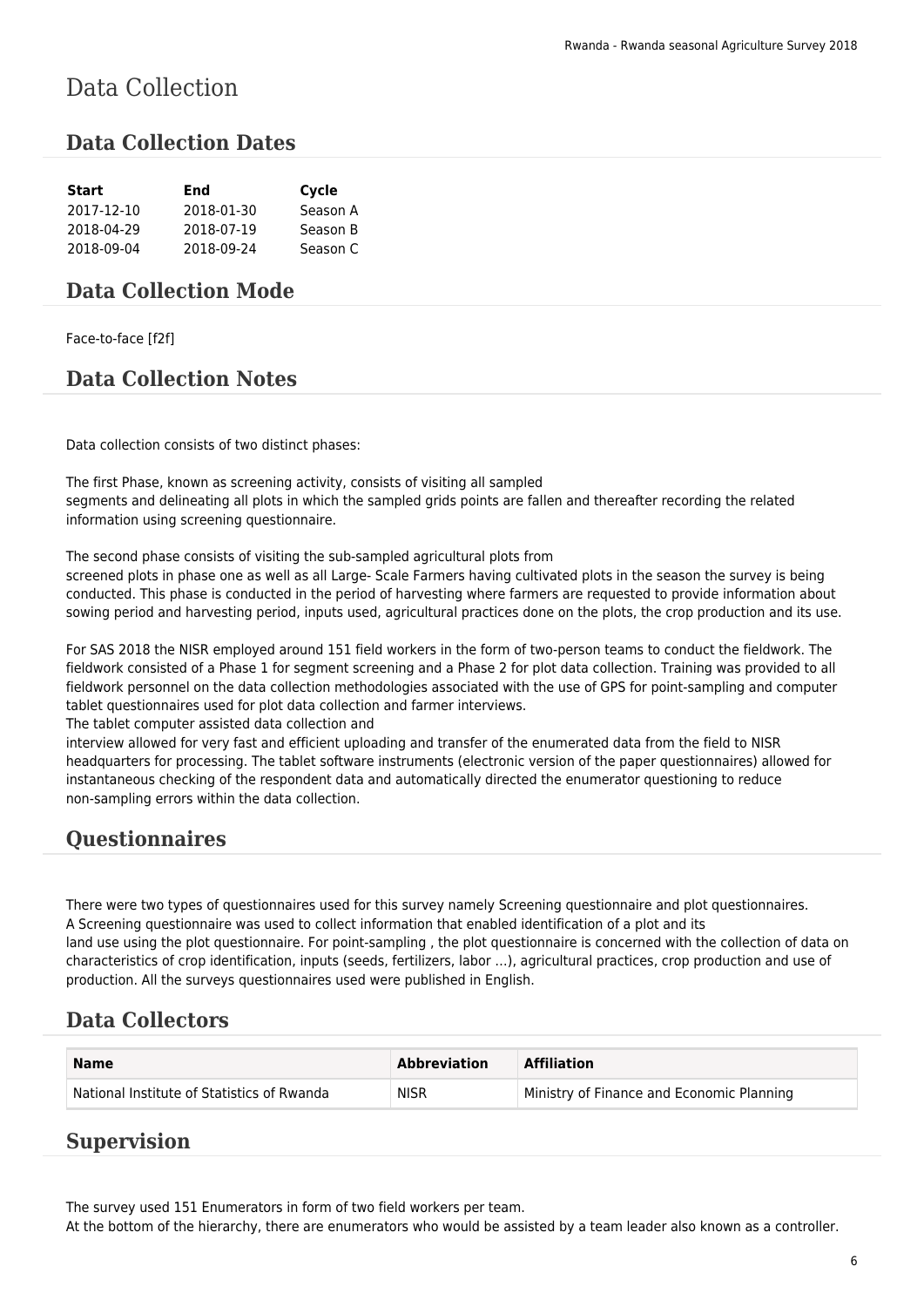His/ her main function is to introduce the enumerators to the various key people from the sector to the villages leaders up to operators in the Secondary Sampling Unit (known as Segment), and assist enumerators during the whole course of the survey .

A higher level supervision staff from NISR visited the field teams during each phase of data collection to ensure quality control.

Responsibilities of a Team Leader is to manage the interviewers to ensure successful completion and quality of data collected in a given time period for the fieldwork.

He/she was expected to record information about the fieldwork , which track the status of completion of the work in the field, document problems in the field and solutions taken to resolve these problems. Specifically, his/her tasks included:

1. Introduce the survey and interviewers at local level where the survey is administered.

2. Monitor and attend some interviews and make comments on the worker's performance.

3. Meet frequently with each member of the group to discuss, improve and organize work.

4. Check the availability of all the necessary items before going on field.

5. Help workers to solve the problems they encounter

6. Manage the team's work schedule

7. Make sure all the big farmers are identified and surveyed.

8. Communicate with NISR, regarding field issues, as necessary.

7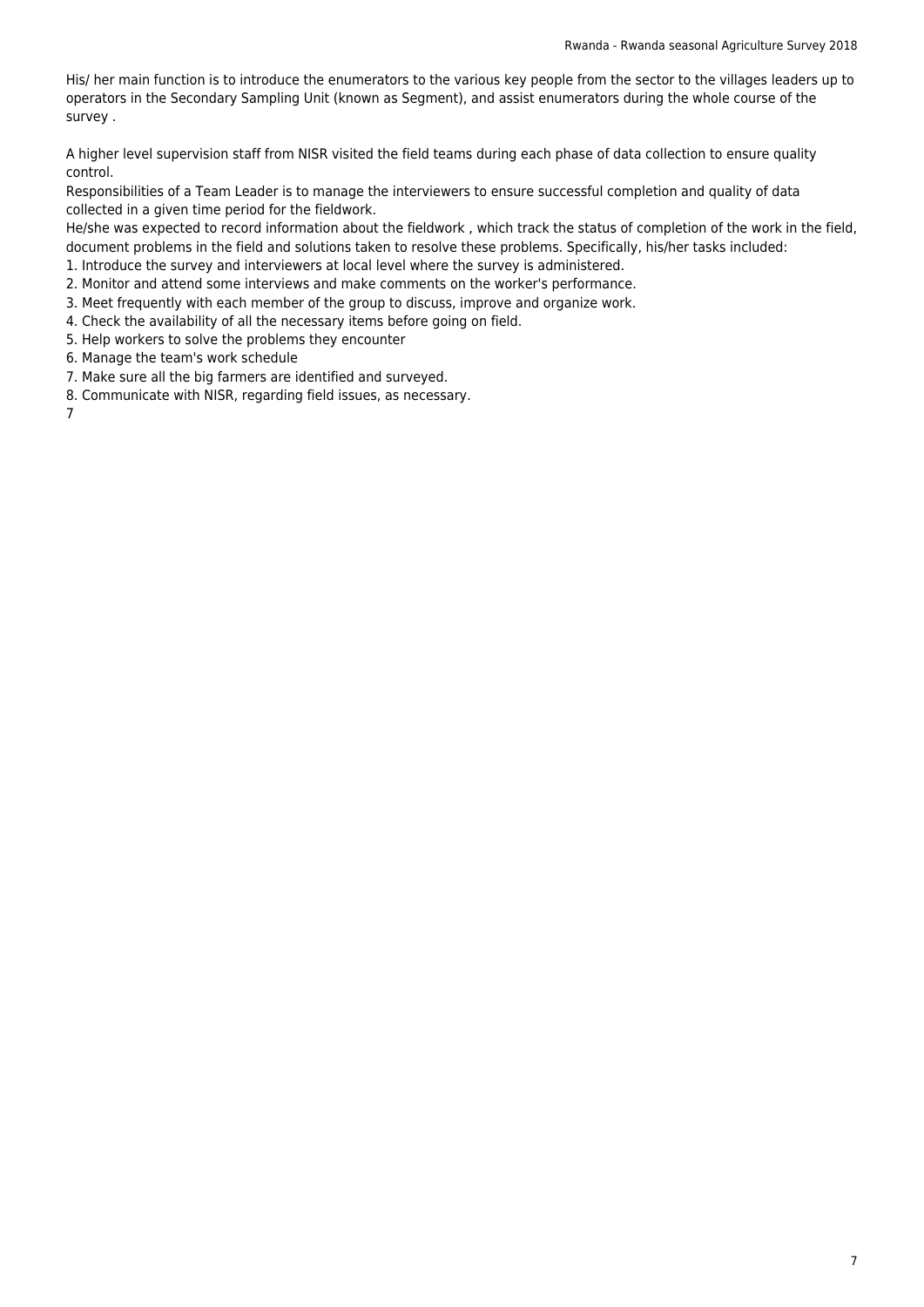# Data Processing

#### **Data Editing**

The CAPI method of data collection allows the enumerators in the field to collect and enter data with their tablets and then synchronize to the server at headquarters where data are received by NISR staff, checked for consistency at NISR and thereafter transmitted to analysts for tabulation using STATA software, and reporting using office Excel and word as well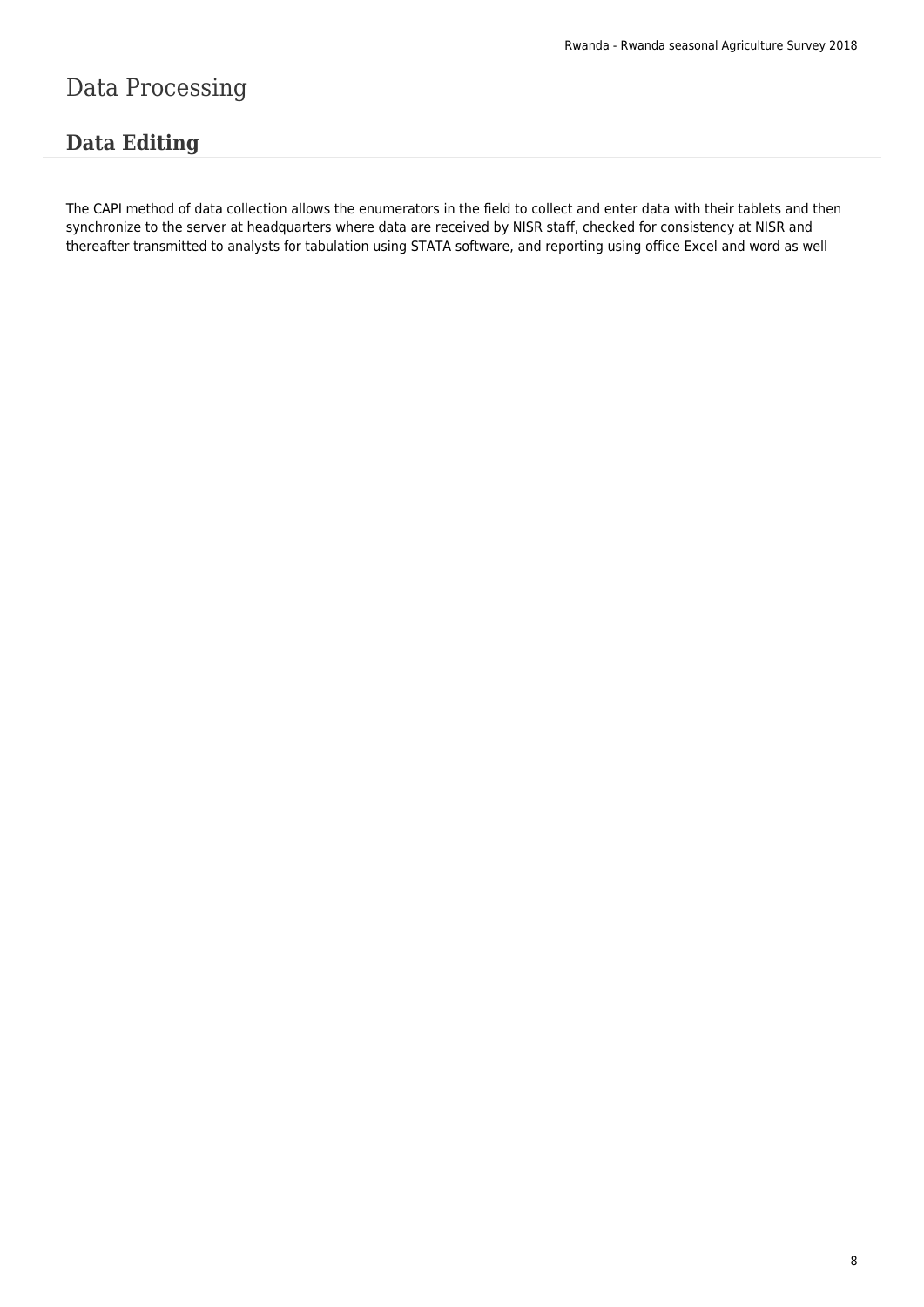### Data Appraisal

#### **Other forms of Data Appraisal**

All Farm questionnaires were subjected to two/three rounds of data quality checking. The first round was conducted by the enumerator and the second round was conducted by the team leader to check if questionnaires had been well completed by enumerators. And in most cases, questionnaires completed by one enumerator were peer-reviewed by another enumerator before being checked by the Team leader.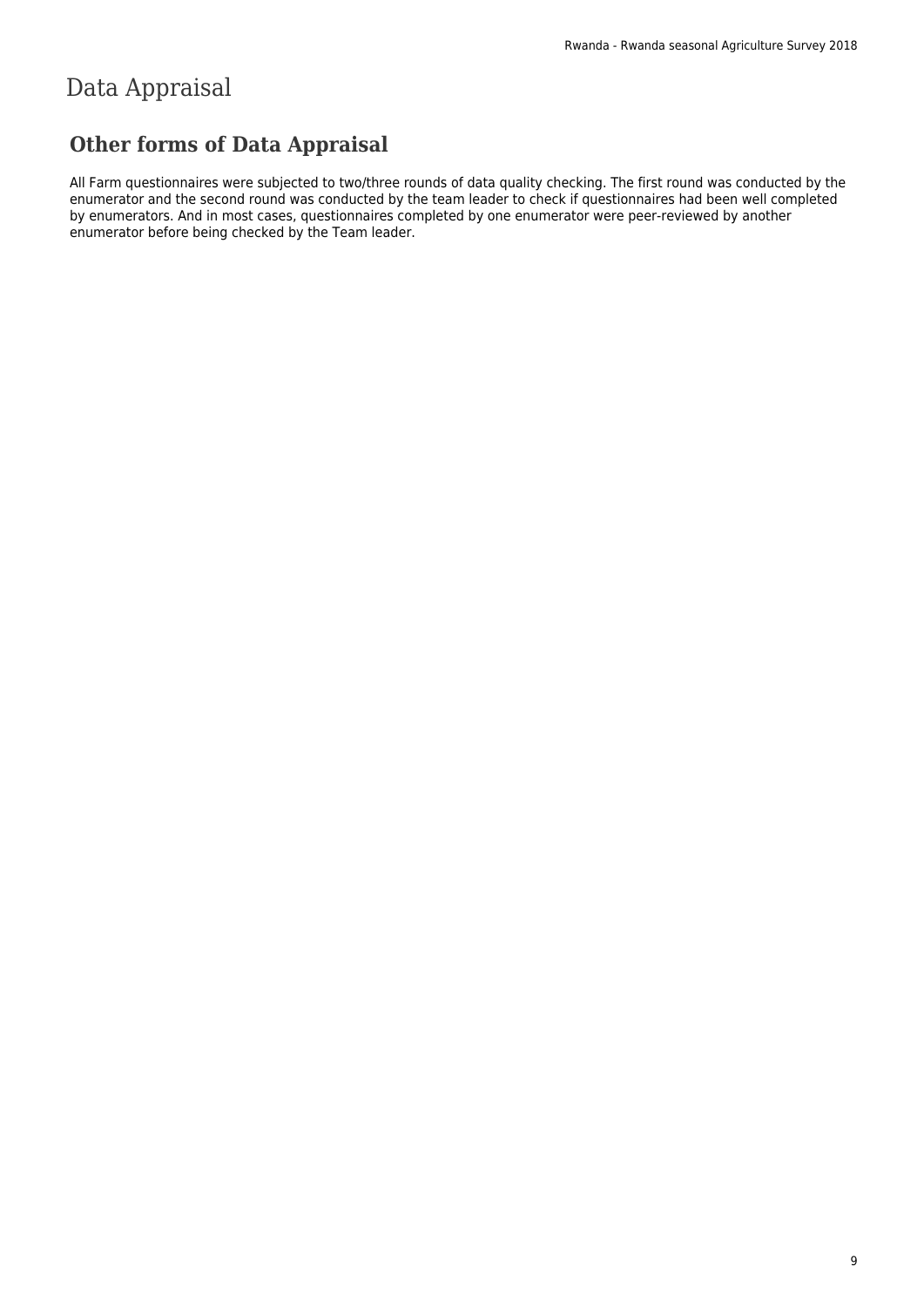# **File Description**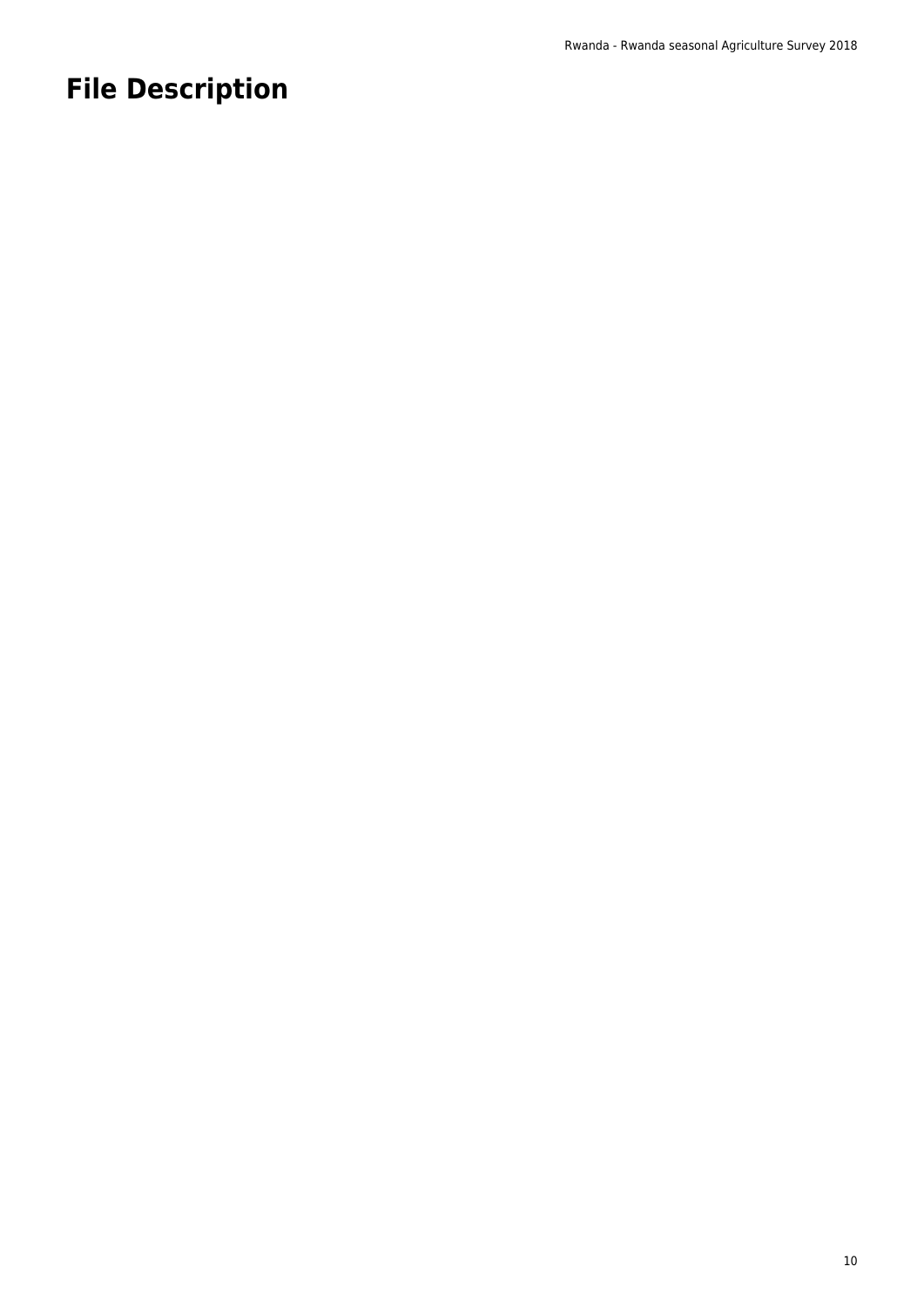# **Variable List**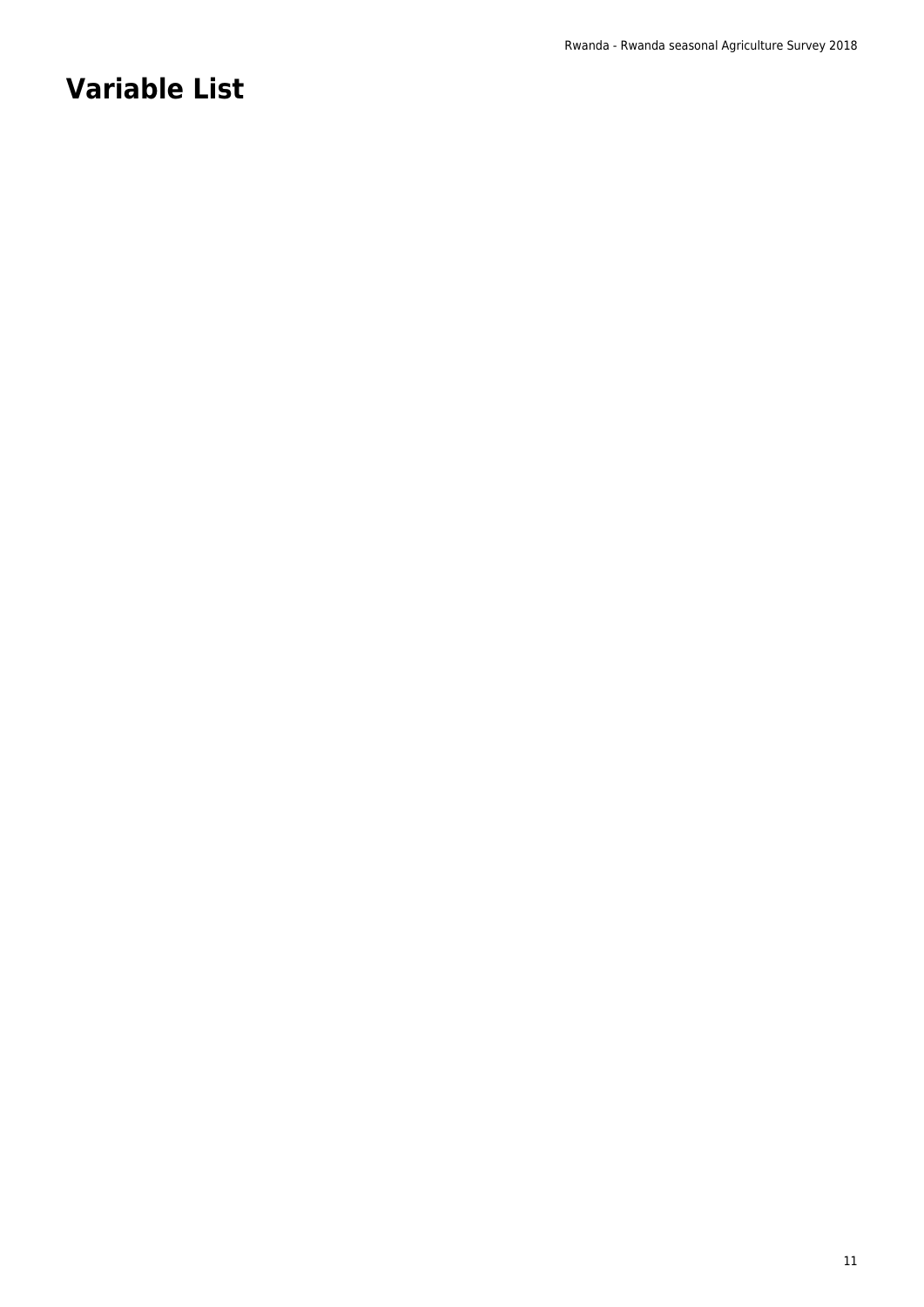# **rwa-sas-seasonA\_Crop production**

| Content      |                   |
|--------------|-------------------|
| Cases        | 32906             |
| Variable(s)  | 49                |
| Structure    | Type:<br>Keys: () |
| Version      |                   |
| Producer     | <b>NISR</b>       |
| Missing Data |                   |

| ID              | <b>Name</b>   | <b>Label</b>                                       | <b>Type</b> | Format    | Question |
|-----------------|---------------|----------------------------------------------------|-------------|-----------|----------|
| V1              | Segment ID    | 1.0 Segment identification                         | contin      | numeric   |          |
| V <sub>2</sub>  | slq1          | 1.1 Province                                       | discrete    | numeric   |          |
| V3              | s1q2          | 1.2 District                                       | discrete    | numeric   |          |
| V <sub>4</sub>  | s1q3          | 1.3 Stratum                                        | discrete    | numeric   |          |
| V <sub>5</sub>  | s1q4          | 1.4 Segment                                        | contin      | numeric   |          |
| V <sub>6</sub>  | s1q5          | 1.5. Date of interview                             | discrete    | character |          |
| V7              | s2q1          | 2.1 Plot No.                                       | contin      | numeric   |          |
| V8              | s2q2          | 2.2 Area m2                                        | contin      | numeric   |          |
| V <sub>9</sub>  | $s2q3_1$      | 2.3.1 Farmer type                                  | discrete    | numeric   |          |
| V10             | s2q4          | 2.4 Cropping system                                | discrete    | numeric   |          |
| V11             | s2q5          | 2.5 Number of main crops in the plot               | discrete    | numeric   |          |
| V12             | s2q6          | crop_name                                          | discrete    | numeric   |          |
| V13             | s2q7          | 2.7. Developped crop area in ha                    | contin      | numeric   |          |
| V14             | s2q8          | 2.8. Sowing Date                                   | discrete    | numeric   |          |
| V15             | s2q9          | 2.9. Expected period of harvesting                 | discrete    | numeric   |          |
| V16             | s2q10         | 2.10. Type of seeds sown                           | discrete    | numeric   |          |
| V17             | s2q11_1       | 2.11.1. Traditional seed sown(Unit)                | discrete    | numeric   |          |
| V18             | s2q11 2       | 2.11.2. Quantity of traditional seed sown          | contin      | numeric   |          |
| V19             | s2q12         | 2.12. Quantity of traditional seeds purchased      | contin      | numeric   |          |
| V20             | s2q13         | 2.13. Amount spent on traditional seeds(Rfw)       | contin      | numeric   |          |
| V21             | s2q14 1       | 2.14.1. Improved seeds sown(Unit)                  | discrete    | numeric   |          |
| V <sub>22</sub> | s2q14 2       | 2.14.2. Improved seeds sown(Qty)                   | contin      | numeric   |          |
| V <sub>23</sub> | s2q15         | 2.15. Quantity of improved seeds purchased         | contin      | numeric   |          |
| V <sub>24</sub> | s2q16         | 2.16. Amount spent on improved seeds(Rfw)          | contin      | numeric   |          |
| V <sub>25</sub> | s2q17         | 2.17. Where did improved seeds sown come from?     | discrete    | numeric   |          |
|                 | $V26$ s2q18_1 | 2.18.1 On average how many trees are in this plot? | contin      | numeric   |          |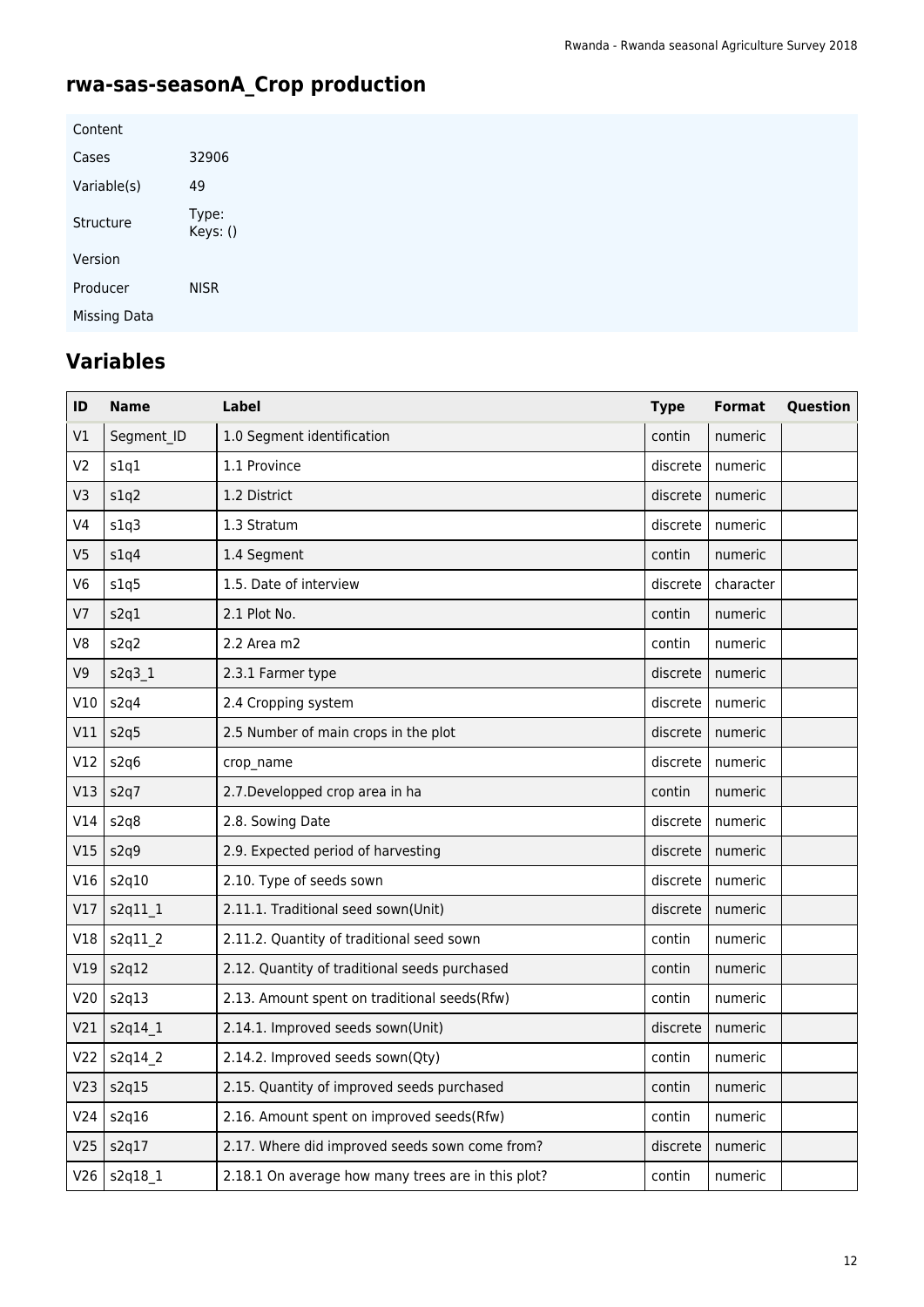| ID              | <b>Name</b>    | Label                                                                               | <b>Type</b> | <b>Format</b> | Question |
|-----------------|----------------|-------------------------------------------------------------------------------------|-------------|---------------|----------|
| V <sub>27</sub> | s2q18 2        | 2.18.2 On average how many trees have you harvested/to be<br>harvested in this plot | contin      | numeric       |          |
| V28             | s2q19          | 2.19. Quantity already harvested in this plot (in Kg)                               | contin      | numeric       |          |
| V29             | s2q20          | 2.20. Remaining quantity to be harvested in this plot (in Kg)                       | contin      | numeric       |          |
| V30             | s2q21          | 2.21. Total quantity of harvest in this plot (in Kg)                                | contin      | numeric       |          |
| V31             | s2q22          | 2.22. Explanation on production status                                              | discrete    | numeric       |          |
| V32             | s2q23          | 2.23 What was the quantity produced in all plots (in Kg)                            | contin      | numeric       |          |
| V33             | s2q24          | 2.24. What was the quantity processed at farm level?                                | contin      | numeric       |          |
| V34             | s2q25          | 2.25. What was the quantity sold?                                                   | contin      | numeric       |          |
| V35             | s2q26          | 2.26. On which market this crop was sold?                                           | discrete    | numeric       |          |
| V36             | s2q27          | 2.27. What was the selling price per kilogram? (RwF/Kg)                             | discrete    | numeric       |          |
| V37             | s2q28          | 2.28. What was the quantity used for own consumption?                               | contin      | numeric       |          |
| V38             | s2q29          | 2.29. What was the quantity used as wages?                                          | contin      | numeric       |          |
| V39             | s2q30          | 2.30. What was the quantity used as farm rent?                                      | contin      | numeric       |          |
| V40             | s2q31          | 2.31. What was the quantity used as gift?                                           | contin      | numeric       |          |
| V41             | s2q32          | 2.32. What was the quantity exchanged for other goods?                              | contin      | numeric       |          |
| V42             | s2q33          | 2.33. What was the quantity used as seeds?                                          | contin      | numeric       |          |
| V43             | s2q34          | 2.34. What was the quantity used to feed animals?                                   | contin      | numeric       |          |
| V44             | s2q35          | 2.35. What was the quantity stored?                                                 | contin      | numeric       |          |
| V <sub>45</sub> | s2q36          | 2.36. Which is the storage facility used by the household?                          | discrete    | numeric       |          |
| V46             | s2q37          | 2.37. What was the quantity lost after harvest?                                     | contin      | numeric       |          |
| V47             | s2q38          | 2.38. What was the quantity used in other forms?                                    | contin      | numeric       |          |
| <b>V48</b>      | Harvested Area | Harvested crop area in ha                                                           | contin      | numeric       |          |
| V49             | CropGroup      | Crop category and major crops                                                       | discrete    | numeric       |          |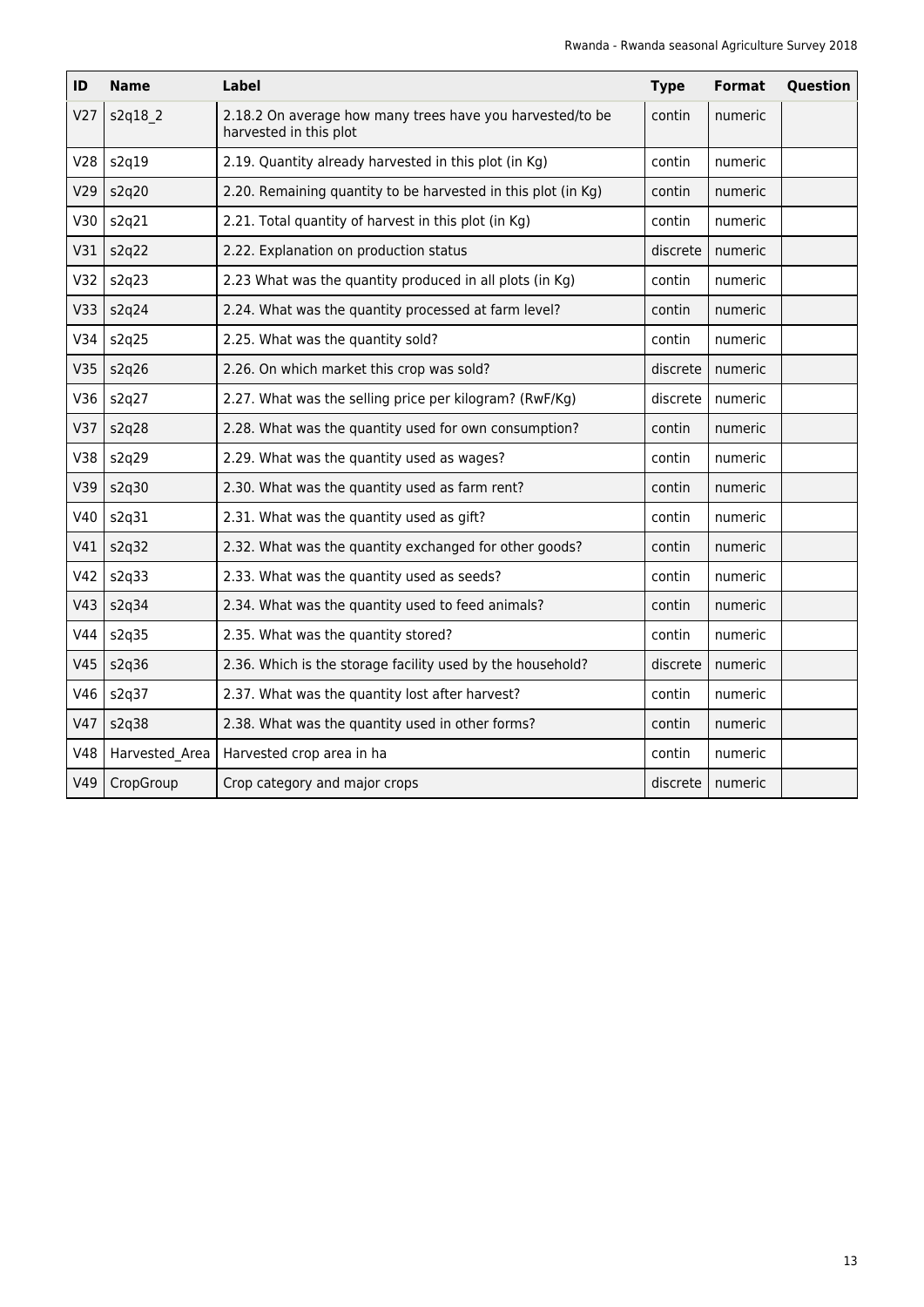# **rwa-sas-SeasonA\_PartIII\_Fertilizers\_Pesticides**

| Content      |                   |
|--------------|-------------------|
| Cases        | 18786             |
| Variable(s)  | 28                |
| Structure    | Type:<br>Keys: () |
| Version      |                   |
| Producer     | NISR              |
| Missing Data |                   |

| ID              | <b>Name</b> | Label                                                                   | <b>Type</b> |                    | <b>Format Question</b> |
|-----------------|-------------|-------------------------------------------------------------------------|-------------|--------------------|------------------------|
| V50             | Segment ID  | 1.0 Segment Identification                                              | contin      | numeric            |                        |
| V51             | slq1        | 1.1 Province                                                            | discrete    | numeric            |                        |
| V <sub>52</sub> | s1q2        | 1.2 District                                                            | discrete    | numeric            |                        |
| V <sub>53</sub> | s1q3        | 1.3 Stratum                                                             | discrete    | numeric            |                        |
| V <sub>54</sub> | s1q4        | 1.4 Segment                                                             | contin      | numeric            |                        |
| V55             | s2q1        | 2.1 Plot number                                                         | contin      | numeric            |                        |
| V56             | s2q2        | 2.2 Ptot area in sqm                                                    | contin      | numeric            |                        |
| V57             | $s2q3_6$    | 2.3.6 Farmer type                                                       | discrete    | numeric            |                        |
| V58             | s3q1        | 3.1 Have you used organic fertilizer in this plot during this season?   | discrete    | numeric            |                        |
| V59             | s3q2        | 3.2 Quantity of Organic fertilizer used (in Kg)                         | contin      | numeric            |                        |
| V60             | s3q3        | 3.3 Quantity of Organic fertilizer purchased                            | contin      | numeric            |                        |
| V61             | s3q4        | 3.4 Cost of Organic fertilizer purchased (Rwf)                          | contin      | numeric            |                        |
| V62             | s3q5        | 3.5 Have you used inorganic fertilizer in this plot during this season? | discrete    | numeric            |                        |
| V63             | s3q6        | 3.6 Inorganic fertilizer type                                           | discrete    | numeric            |                        |
| V64             | s3q7        | 3.7 Unit                                                                | discrete    | numeric            |                        |
| V65             | s3q8        | 3.8 Total quantity of inorganic fertilizer used                         | contin      | numeric            |                        |
| V66             | s3q9        | 3.9 Quantity of inorganic fertilizer purchased                          | contin      | numeric            |                        |
| V67             | s3q10       | 3.10 Unit Price(Rwf)                                                    | contin      | numeric            |                        |
| V68             | s3q11       | 3.11 What is the main source of fertilizer used?                        | discrete    | numeric            |                        |
| V69             | s3q12       | 3.12 What was the main crop the fertilizer was applied?                 | discrete    | numeric            |                        |
| V70             | s3q13       | 3.13 Have you used pesticides in this plot during this season?          | discrete    | numeric            |                        |
| V71             | s3q14       | 3.14 Pesticide type                                                     | discrete    | numeric            |                        |
| V72             | s3q15       | 3.15 Unit                                                               |             | discrete   numeric |                        |
| V <sub>73</sub> | s3q16       | 3.16 Total Quantity of pesticide used in this plot                      | contin      | numeric            |                        |
| V74             | s3q17       | 3.17 Quantity of pesticide purchased                                    | contin      | numeric            |                        |
| V75             | s3q18       | 3.18 Total amount spent on quantity bought (Rwf)                        | contin      | numeric            |                        |
| V76             | s3q19       | 3.19 What was the main crop the pesticide was applied?                  | discrete    | numeric            |                        |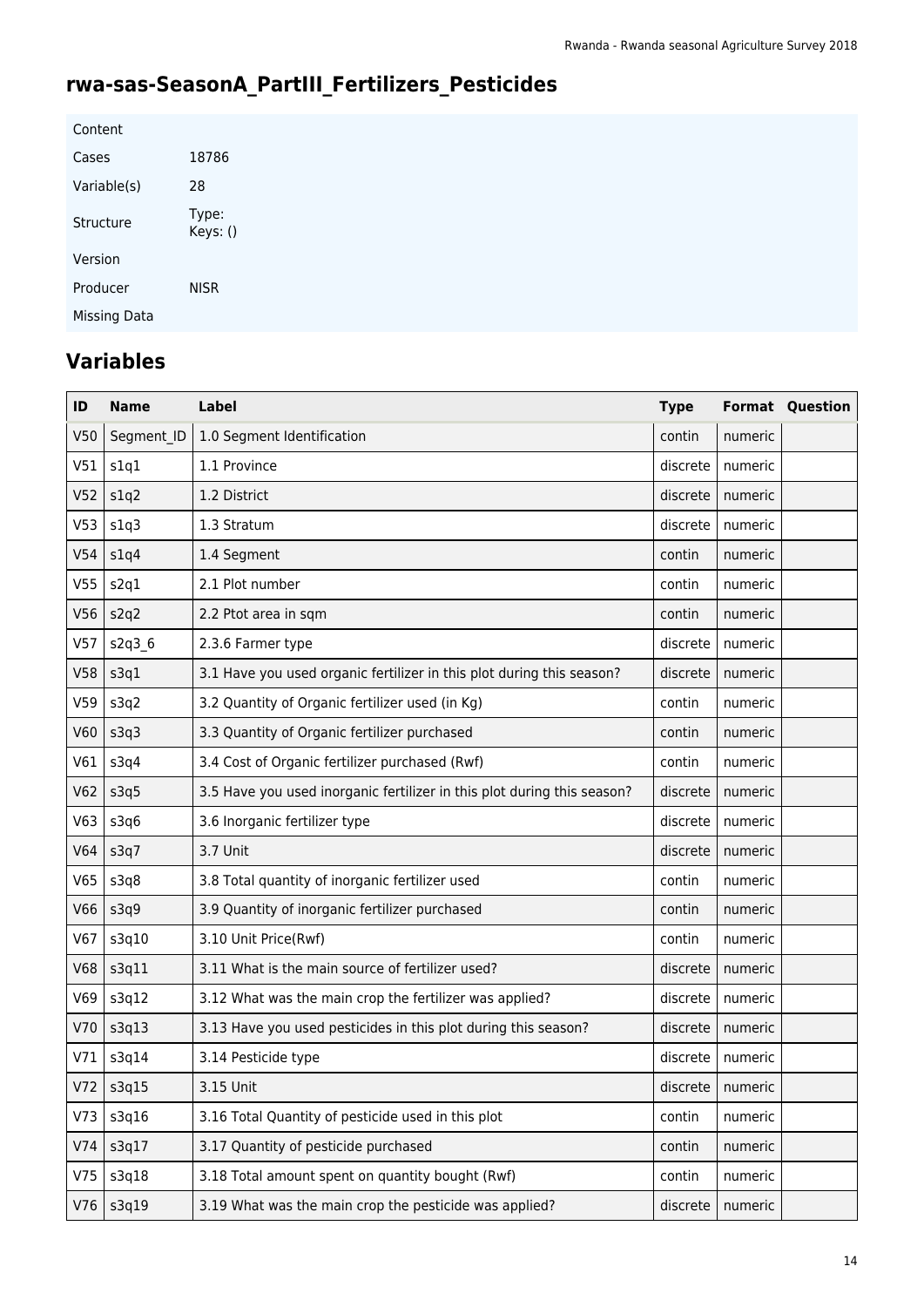| l ID | <b>Name</b>  | Label          | <b>Type</b> |         | <b>Format Question</b> |
|------|--------------|----------------|-------------|---------|------------------------|
|      | V77   weight | Segment weight | contin      | numeric |                        |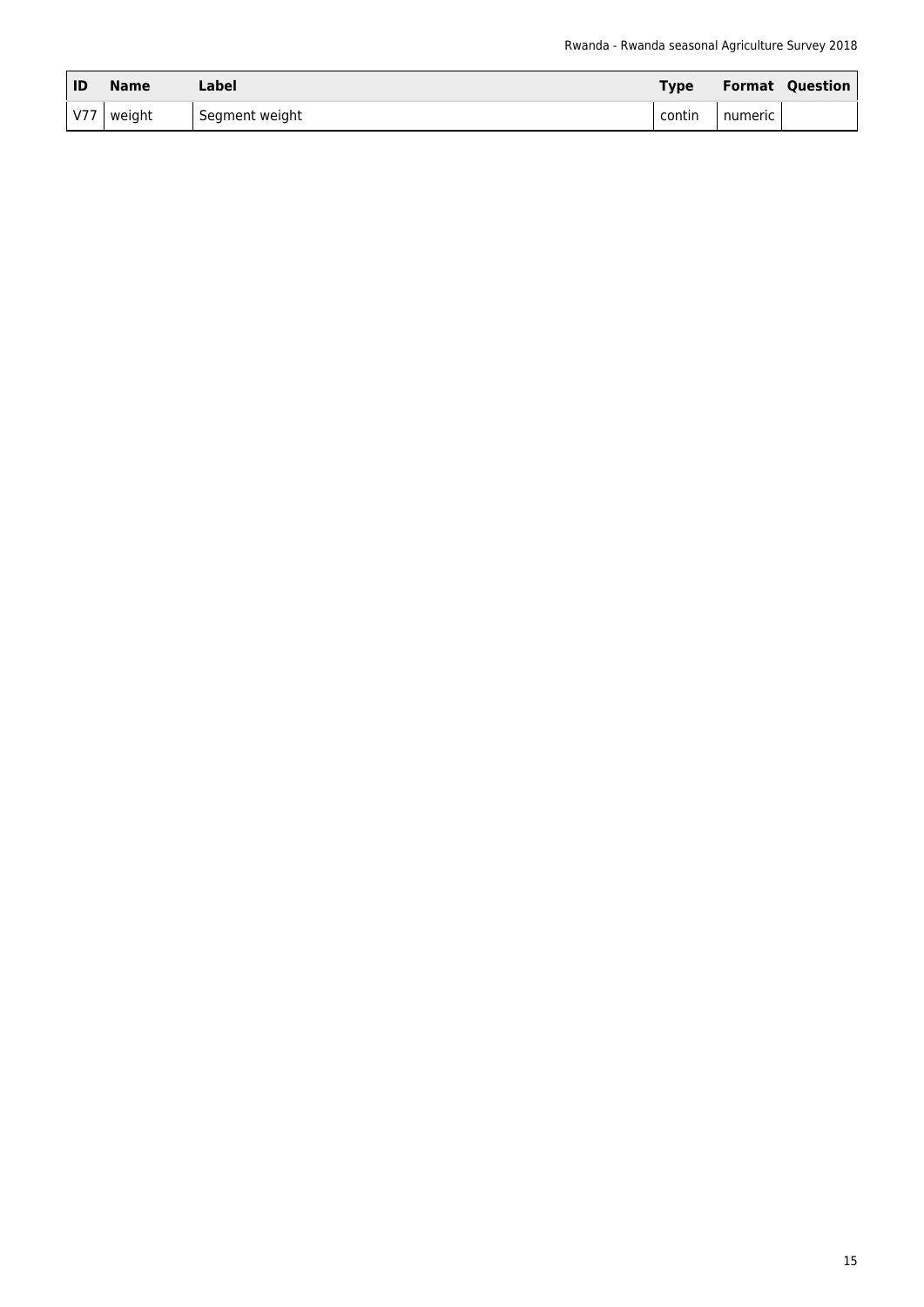# **rwa-sas-SeasonA\_PartIV\_Agricultural practice**

| Content      |                   |
|--------------|-------------------|
| Cases        | 19805             |
| Variable(s)  | 34                |
| Structure    | Type:<br>Keys: () |
| Version      |                   |
| Producer     | NISR              |
| Missing Data |                   |

| ID         | <b>Name</b> | <b>Label</b>                                                                       | <b>Type</b> | <b>Format</b> | Question |
|------------|-------------|------------------------------------------------------------------------------------|-------------|---------------|----------|
| V78        | Segment ID  | 1.0 Segment identification                                                         | contin      | numeric       |          |
| V79        | s2q1        | 2.1 Plot number                                                                    | contin      | numeric       |          |
| <b>V80</b> | s1q1        | 1.1 Province                                                                       | discrete    | numeric       |          |
| V81        | s1q2        | 1.2 District                                                                       | discrete    | numeric       |          |
| V82        | s1q3        | 1.3 Stratum                                                                        | discrete    | numeric       |          |
| V83        | s1q4        | 1.4 Segment                                                                        | contin      | numeric       |          |
| <b>V84</b> | s2q2        | 2.2 Ptot area in sqm                                                               | contin      | numeric       |          |
| V85        | $s2q3_6$    | 2.3.6 Farmer type                                                                  | discrete    | numeric       |          |
| <b>V86</b> | s4q1        | 4.1 What is the degree of erosion on this plot?                                    | discrete    | numeric       |          |
| V87        | s4q2        | 4.2 Is there any anti erosion activity on this plot?                               | discrete    | numeric       |          |
| <b>V88</b> | s4q3        | 4.3 Types of anti-erosion activities existing in the plot (code)                   | discrete    | numeric       |          |
| V89        | s4q4        | 4.4 Was this anti-erosion activity done during the current agricultur              | discrete    | numeric       |          |
| V90        | s4q5        | 4.5 What is the total cost of anti-erosion activity done during this<br>season(R   | contin      | numeric       |          |
| V91        | s4q6        | 4.6 Is this plot fenced?                                                           | discrete    | numeric       |          |
| V92        | s4q7        | 4.7 Was this fence done during the current agricultural season?                    | discrete    | numeric       |          |
| V93        | s4q8        | 4.8 Activity cost (RWF)                                                            | contin      | numeric       |          |
| V94        | s4q9        | 4.9 Amount spent on manpower to prepare land, sowing and any<br>other agricultural | contin      | numeric       |          |
| V95        | s4q10 1     | 4.10.1 Have you used ploughing animals (oxen) during this season?                  | discrete    | numeric       |          |
| V96        | s4q10 2     | 4.10.2 At which stage of agriculture practice did you use animal<br>ploughing?     | discrete    | character     |          |
| V97        | s4q10 3     | 4.10.3 Amount paid on rent of ploughing animals during this<br>season(Rwf)         | discrete    | numeric       |          |
| V98        | s4q11 1     | 4.11.1 Have you used a ploughing tractor during this season?                       | discrete    | numeric       |          |
| V99        | s4q11 2     | 4.11.2 At which stage of agriculture practice did you use ploughing<br>machine?    | discrete    | numeric       |          |
| V100       | s4q11 3     | 4.11.3 Amount paid on rent of ploughing tractor (Rwf)                              | contin      | numeric       |          |
| V101       | $s4q12_1$   | 4.12.1 Have you used any other mechanical equipment during this<br>season?         | discrete    | numeric       |          |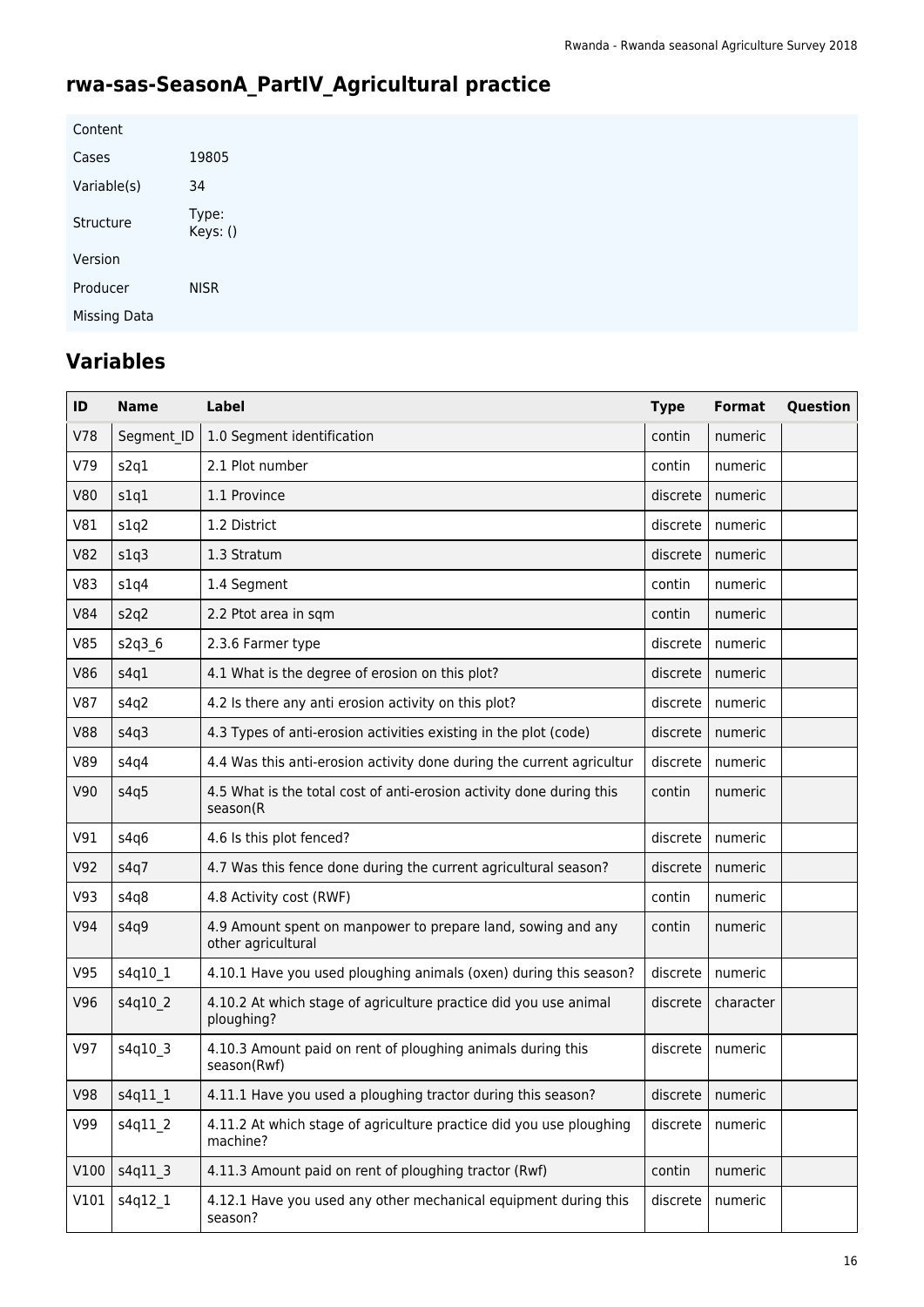| ID   | <b>Name</b> | Label                                                                          | Type     | <b>Format</b> | <b>Question</b> |
|------|-------------|--------------------------------------------------------------------------------|----------|---------------|-----------------|
| V102 | s4q12 2     | 4.14.2 At which stage of agriculture practice did you use other<br>mechanical? | discrete | numeric       |                 |
| V103 | s4q12 3     | 4.12.3 Name of other mechanical equipment used during this<br>season           | discrete | character     |                 |
| V104 | s4q12 4     | 4.12.4 Rent cost for the other mechanical equipment (Rwf)                      | contin   | numeric       |                 |
| V105 | s4q13       | 4.13 Have you irrigated your plot during this season?                          | discrete | numeric       |                 |
| V106 | s4q14       | 4.14 What is the source of water for irrigation?                               | discrete | numeric       |                 |
| V107 | s4q15       | 4.15 What is main irrigation technique used on this plot?                      | discrete | numeric       |                 |
| V108 | s4q16       | 4.16 What is the irrigation tool you have used?                                | discrete | numeric       |                 |
| V109 | s4q17       | 4.17 Total cost of irrigation?                                                 | contin   | numeric       |                 |
| V110 | s4q18       | 4.18 What was the main crop to irrigate?                                       | discrete | numeric       |                 |
| V111 | weight      | Segment weight                                                                 | contin   | numeric       |                 |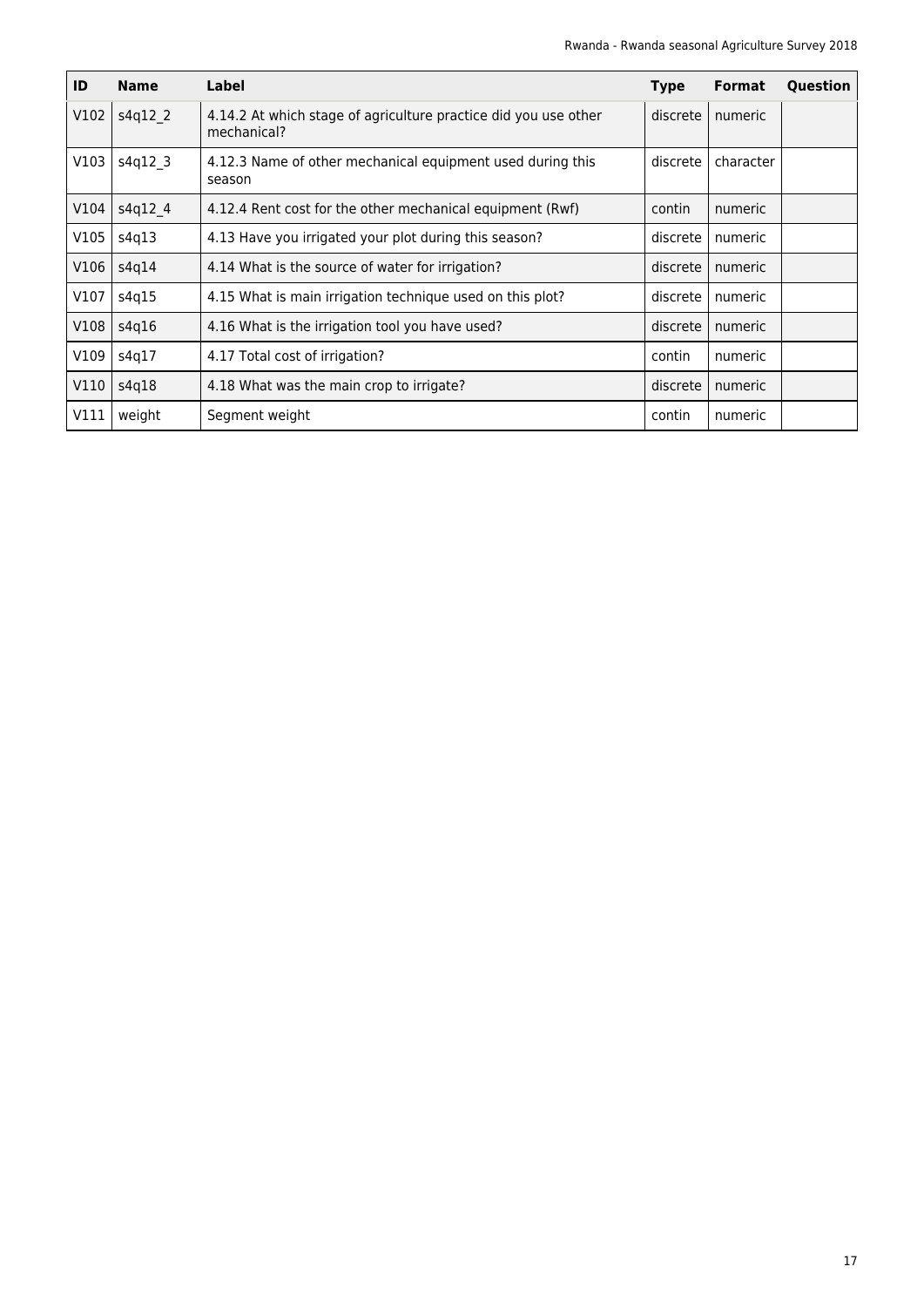# **rwa-sas-SeasonA\_PartV\_Land Tenure**

| Content      |                   |
|--------------|-------------------|
| Cases        | 63292             |
| Variable(s)  | 17                |
| Structure    | Type:<br>Keys: () |
| Version      |                   |
| Producer     |                   |
| Missing Data |                   |

| ID   | <b>Name</b> | Label                                                                               | <b>Type</b> |         | <b>Format Question</b> |
|------|-------------|-------------------------------------------------------------------------------------|-------------|---------|------------------------|
| V112 | Segment ID  | 1.0 Segment identification                                                          | contin      | numeric |                        |
| V113 | s2q1        | 2.1 Plot number                                                                     | contin      | numeric |                        |
| V114 | s1q1        | 1.1 Province                                                                        | discrete    | numeric |                        |
| V115 | s1q2        | 1.2 District                                                                        | discrete    | numeric |                        |
| V116 | s1q3        | 1.3 Stratum                                                                         | discrete    | numeric |                        |
| V117 | s1q4        | 1.4 Segment                                                                         | contin      | numeric |                        |
| V118 | s2q2        | 2.2 Ptot area in sqm                                                                | contin      | numeric |                        |
| V119 | $s2q3_6$    | 2.3.6 Farmer type                                                                   | discrete    | numeric |                        |
| V120 | s5q1        | 5.1 Is this plot owned or rented?                                                   | discrete    | numeric |                        |
| V121 | s5q2        | 5.2 Ownership category                                                              | discrete    | numeric |                        |
| V122 | s5q3        | 5.3 When has this plot been bought?                                                 | discrete    | numeric |                        |
| V123 | s5q4        | 5.4 If the plot was purchased during this season or last year, what<br>was the cost | contin      | numeric |                        |
| V124 | s5q5        | 5.5 If the plot was rented, what kind of payment have you agreed on<br>during this  | discrete    | numeric |                        |
| V125 | s5q6        | 5.6 If the rented plot was paid by cash, what is the amount for this<br>season?     | contin      | numeric |                        |
| V126 | s5q7        | 5.7 What are crops in this plot that have been chosen for production<br>share for t | discrete    | numeric |                        |
| V127 | s5q8        | 5.8 If the rented plot was paid by production share, what is the<br>percentage shar | contin      | numeric |                        |
| V128 | weight      | Segment weight                                                                      | contin      | numeric |                        |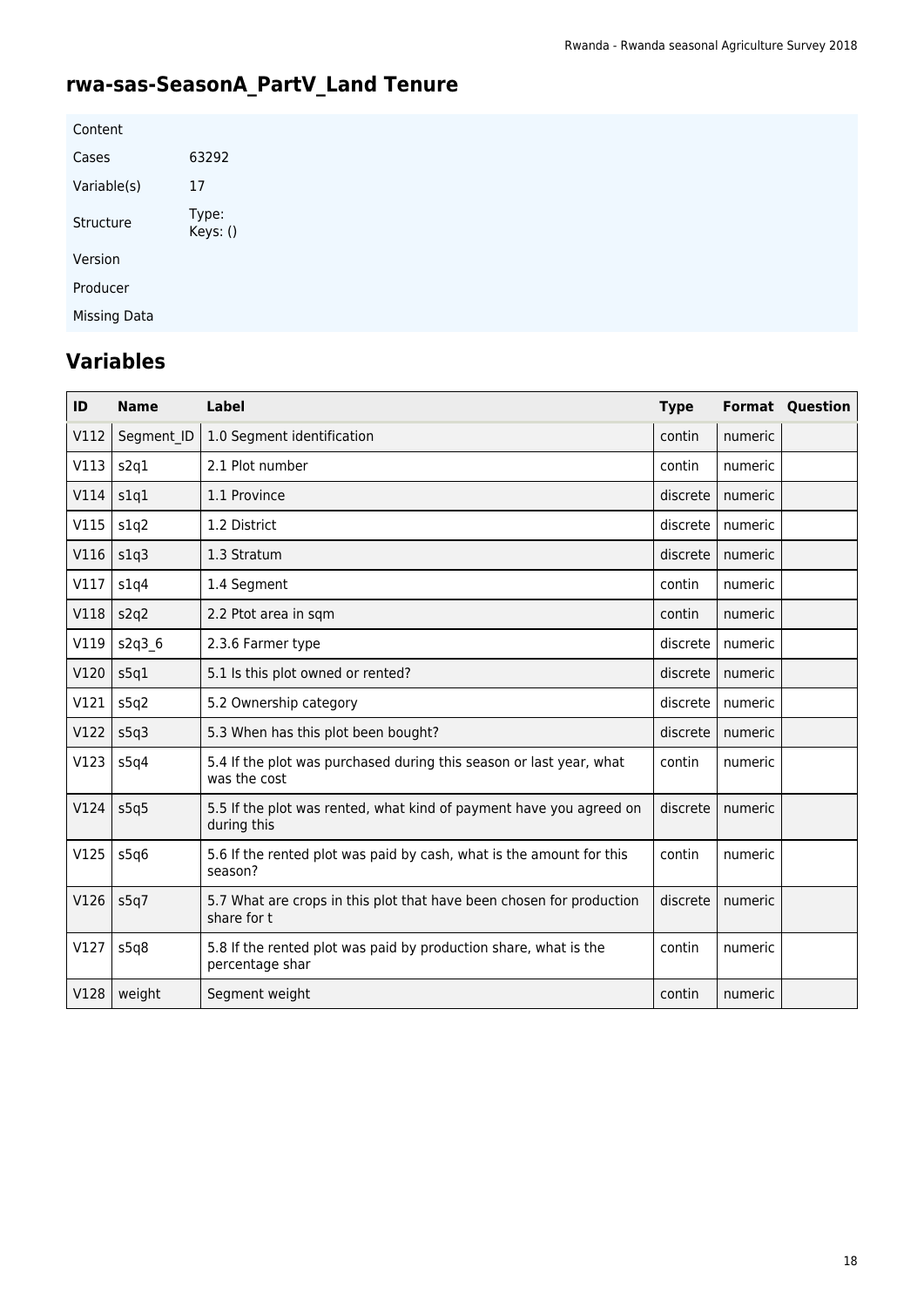### **rwa-sas-seasonA-Screening**

| Content             |                   |
|---------------------|-------------------|
| Cases               | 46854             |
| Variable(s)         | 24                |
| Structure           | Type:<br>Keys: () |
| Version             |                   |
| Producer            | <b>NISR</b>       |
| <b>Missing Data</b> |                   |

| ID   | <b>Name</b> | <b>Label</b>                                               | <b>Type</b> | <b>Format</b> | Question |
|------|-------------|------------------------------------------------------------|-------------|---------------|----------|
| V129 | Segment ID  | Segment ID                                                 | contin      | numeric       |          |
| V130 | s1q1        | 1.1 Province Name                                          | discrete    | numeric       |          |
| V131 | s1q2        | 1.2 District Name                                          | discrete    | numeric       |          |
| V132 | area_ha     | Segment Physical area in ha                                | contin      | numeric       |          |
| V133 | s1q3        | 1.3 Stratum (Not applicable for LSF)                       | discrete    | numeric       |          |
| V134 | slq4        | 1.4 Segment (Not applicable for LSF)                       | contin      | numeric       |          |
| V135 | s1q5        | 1.5 Date of visting the segment/LSF(DD/MM/YYY)             | discrete    | character     |          |
| V136 | s1q6        | 1.6 Number of grids in the segment(Not applicable for LSF) | contin      | numeric       |          |
| V137 | s2q1        | 2.1 Sampled Grid point number                              | discrete    | numeric       |          |
| V138 | s2q2        | 2.2 Plot number                                            | contin      | numeric       |          |
| V139 | s2q3        | 2.3 Plot size (m2)                                         | contin      | numeric       |          |
| V140 | $s2q4_1$    | Farmer type                                                | discrete    | numeric       |          |
| V141 | s2q5        | 2.5 No.of Grids in the same Plot                           | contin      | numeric       |          |
| V142 | s2q6        | 2.6 Land Use                                               | discrete    | numeric       |          |
| V143 | s2q7        | 2.7 Non- agricultural Land Type                            | discrete    | numeric       |          |
| V144 | s2q8        | 2.8 Cropping System                                        | discrete    | numeric       |          |
| V145 | s2q9        | 2.9 Number of main crops in the plot                       | discrete    | numeric       |          |
| V146 | s2q10       | 2.10 Crop type                                             | discrete    | numeric       |          |
| V147 | s2q11       | 2.11 Crop name                                             | discrete    | numeric       |          |
| V148 | s2q14       | 2.14 is this crop for this season                          | discrete    | numeric       |          |
| V149 | s2q15       | 2.15 Expected period for harvesting                        | discrete    | numeric       |          |
| V150 | Weight      | Weight                                                     | contin      | numeric       |          |
| V151 | CropGroup   | Crop category and major crops                              | discrete    | numeric       |          |
| V152 | Crop_Area   | Estimated crop area                                        | contin      | numeric       |          |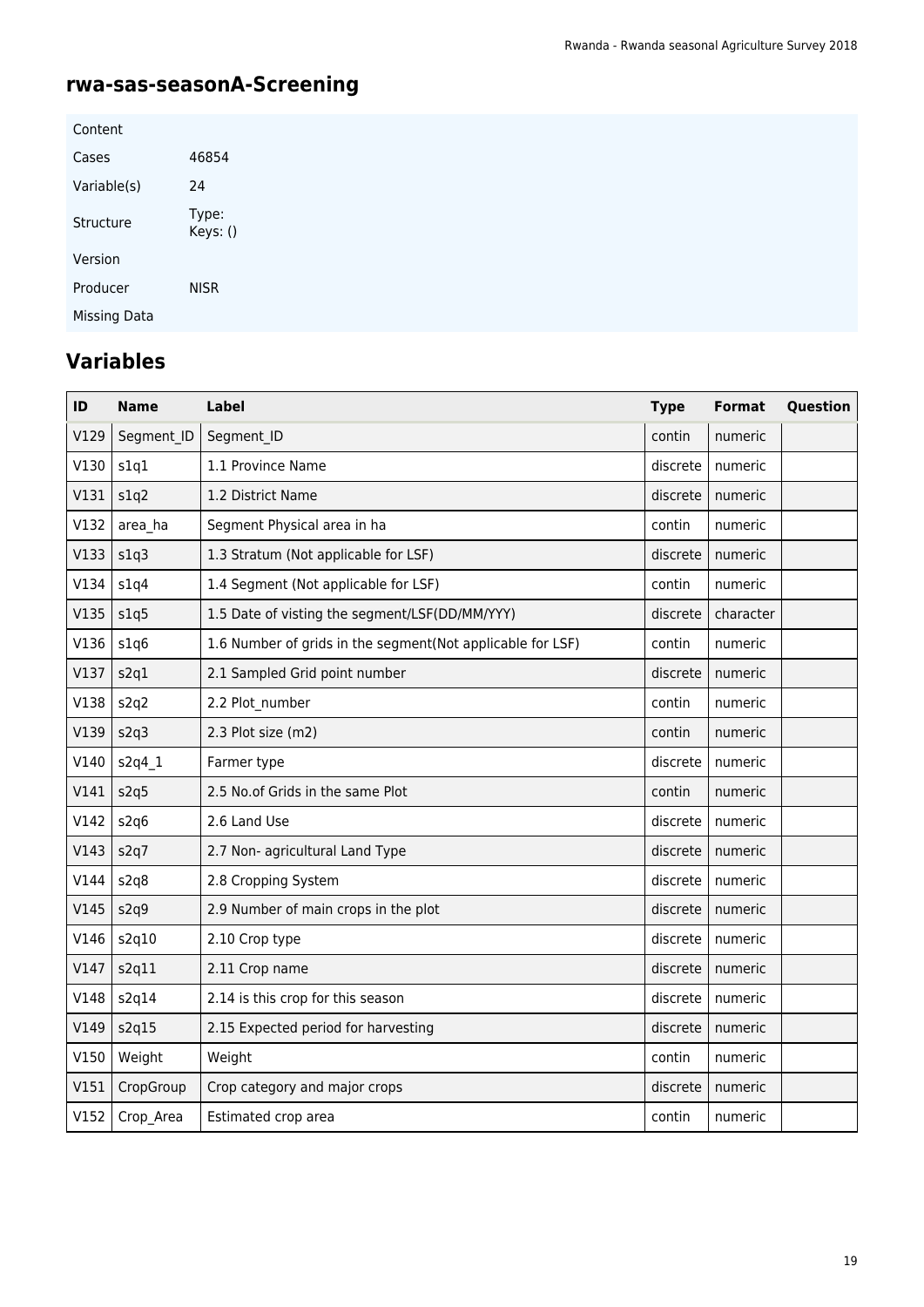# **rwa-sas-seasonB\_Crop production**

| Content      |                   |
|--------------|-------------------|
| Cases        | 30493             |
| Variable(s)  | 49                |
| Structure    | Type:<br>Keys: () |
| Version      |                   |
| Producer     | NISR              |
| Missing Data |                   |

| ID   | <b>Name</b> | Label                                              | <b>Type</b> |         | <b>Format Question</b> |
|------|-------------|----------------------------------------------------|-------------|---------|------------------------|
| V153 | Segment ID  | 1.0 Segment identification                         | contin      | numeric |                        |
| V154 | s1q1        | 1.1 Province                                       | discrete    | numeric |                        |
| V155 | s1q2        | 1.2 District                                       | discrete    | numeric |                        |
| V156 | s1q3        | 1.3 Stratum                                        | discrete    | numeric |                        |
| V157 | s1q4        | 1.4 Segment                                        | contin      | numeric |                        |
| V158 | s1q5        | 1.5. Date of interview                             | contin      | numeric |                        |
| V159 | s2q1        | 2.1 Plot No.                                       | contin      | numeric |                        |
| V160 | s2q2        | 2.2Plot size (ha)                                  | contin      | numeric |                        |
| V161 | $s2q3_1$    | 2.3.1 Farmer type                                  | discrete    | numeric |                        |
| V162 | s2q4        | 2.4 Cropping system                                | discrete    | numeric |                        |
| V163 | s2q5        | 2.5 Number of main crops in the plot               | discrete    | numeric |                        |
| V164 | s2q6        | 2.6 crop name                                      | discrete    | numeric |                        |
| V165 | s2q7        | 2.7. Developped crop area in ha                    | contin      | numeric |                        |
| V166 | s2q8        | 2.8. Sowing Date                                   | discrete    | numeric |                        |
| V167 | s2q9        | 2.9. Expected period of harvesting                 | discrete    | numeric |                        |
| V168 | s2q10       | 2.10. Type of seeds sown                           | discrete    | numeric |                        |
| V169 | $s2q11_1$   | 2.11.1. Traditional seed sown(Unit)                | discrete    | numeric |                        |
| V170 | s2q11 2     | 2.11.2. Quantity of traditional seed sown          | contin      | numeric |                        |
| V171 | s2q12       | 2.12. Quantity of traditional seeds purchased      | contin      | numeric |                        |
| V172 | s2q13       | 2.13. Amount spent on traditional seeds(Rfw)       | discrete    | numeric |                        |
| V173 | s2q14 1     | 2.14.1. Improved seeds sown(Unit)                  | discrete    | numeric |                        |
| V174 | s2q14_2     | 2.14.2. Improved seeds sown(Qty)                   | contin      | numeric |                        |
| V175 | s2q15       | 2.15. Quantity of improved seeds purchased         | contin      | numeric |                        |
| V176 | s2q16       | 2.16. Amount spent on improved seeds(Rfw)          | discrete    | numeric |                        |
| V177 | s2q17       | 2.17. Where did improved seeds sown come from?     | discrete    | numeric |                        |
| V178 | s2q18 1     | 2.18.1 On average how many trees are in this plot? | contin      | numeric |                        |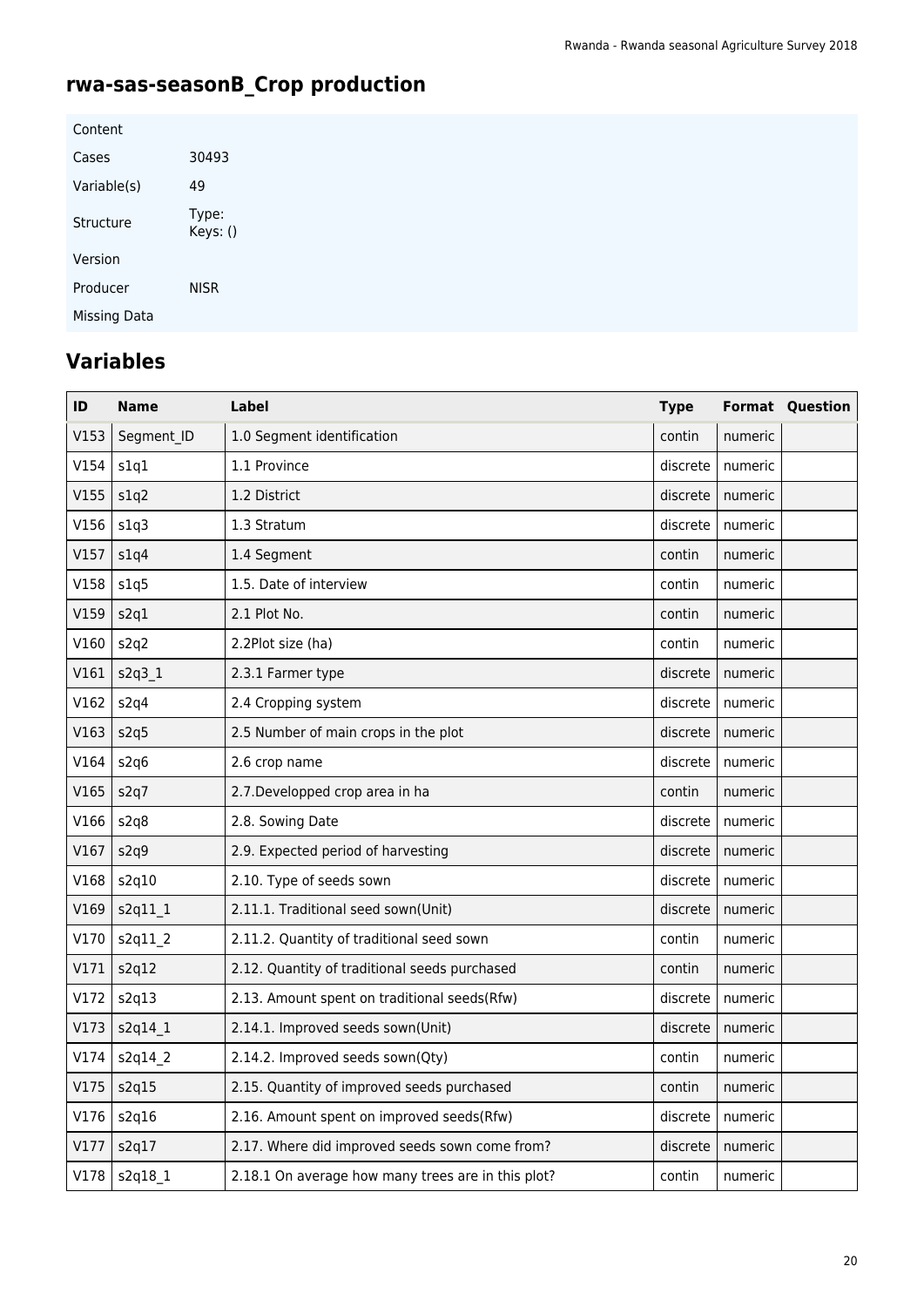| ID   | <b>Name</b>    | <b>Label</b>                                                                        | <b>Type</b> |         | <b>Format Question</b> |
|------|----------------|-------------------------------------------------------------------------------------|-------------|---------|------------------------|
| V179 | s2q18 2        | 2.18.2 On average how many trees have you harvested/to be<br>harvested in this plot | contin      | numeric |                        |
| V180 | s2q19          | 2.19. Quantity already harvested in this plot (in Kg)                               | contin      | numeric |                        |
| V181 | s2q20          | 2.20. Remaining quantity to be harvested in this plot (in Kg)                       | contin      | numeric |                        |
| V182 | s2q21          | 2.21. Total quantity of harvest in this plot (in Kg)                                | contin      | numeric |                        |
| V183 | s2q22          | 2.22. Explanation on production status                                              | discrete    | numeric |                        |
| V184 | s2q23          | 2.23 What was the quantity produced in all plots (in Kg)                            | contin      | numeric |                        |
| V185 | s2q24          | 2.24. What was the quantity processed at farm level?                                | contin      | numeric |                        |
| V186 | s2q25          | 2.25. What was the quantity sold?                                                   | contin      | numeric |                        |
| V187 | s2q26          | 2.26. On which market this crop was sold?                                           | discrete    | numeric |                        |
| V188 | s2q27          | 2.27. What was the selling price per kilogram? (RwF/Kg)                             | contin      | numeric |                        |
| V189 | s2q28          | 2.28. What was the quantity used for own consumption?                               | contin      | numeric |                        |
| V190 | s2q29          | 2.29. What was the quantity used as wages?                                          | contin      | numeric |                        |
| V191 | s2q30          | 2.30. What was the quantity used as farm rent?                                      | contin      | numeric |                        |
| V192 | s2q31          | 2.31. What was the quantity used as gift?                                           | contin      | numeric |                        |
| V193 | s2q32          | 2.32. What was the quantity exchanged for other goods?                              | contin      | numeric |                        |
| V194 | s2q33          | 2.33. What was the quantity used as seeds?                                          | contin      | numeric |                        |
| V195 | s2q34          | 2.34. What was the quantity used to feed animals?                                   | contin      | numeric |                        |
| V196 | s2q35          | 2.35. What was the quantity stored?                                                 | contin      | numeric |                        |
| V197 | s2q36          | 2.36. Which is the storage facility used by the household?                          | discrete    | numeric |                        |
| V198 | s2q37          | 2.37. What was the quantity lost after harvest?                                     | contin      | numeric |                        |
| V199 | s2q38          | 2.38. What was the quantity used in other forms?                                    | contin      | numeric |                        |
| V200 | Harvested Area | Harvested crop area in ha                                                           | contin      | numeric |                        |
| V201 | CropGroup      | Crop category and major crops                                                       | discrete    | numeric |                        |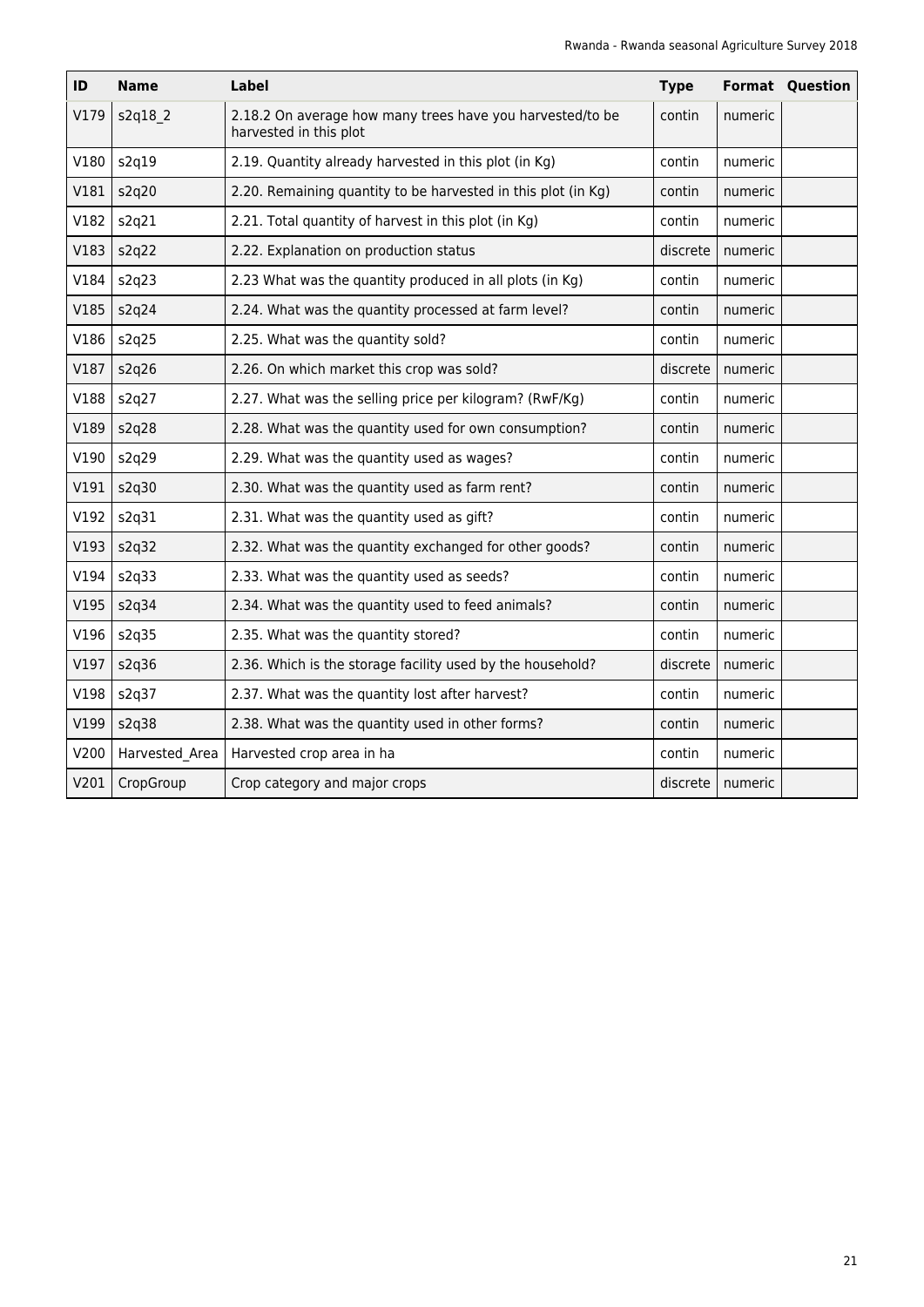# **rwa-sas-SeasonB\_PartIII\_Fertilizers\_Pesticides**

| Content      |                   |
|--------------|-------------------|
| Cases        | 17637             |
| Variable(s)  | 28                |
| Structure    | Type:<br>Keys: () |
| Version      |                   |
| Producer     | NISR              |
| Missing Data |                   |

| ID   | <b>Name</b>    | Label                                                                   | <b>Type</b> |                    | <b>Format Question</b> |
|------|----------------|-------------------------------------------------------------------------|-------------|--------------------|------------------------|
| V202 | Segment ID     | 1.0 Segment Identification                                              | contin      | numeric            |                        |
| V203 | slq1           | 1.1 Province                                                            | discrete    | numeric            |                        |
| V204 | s1q2           | 1.2 District                                                            | discrete    | numeric            |                        |
| V205 | s1q3           | 1.3 Stratum                                                             | discrete    | numeric            |                        |
| V206 | s1q4           | 1.4 Segment                                                             | contin      | numeric            |                        |
| V207 | s2q1           | 2.1 Plot number                                                         | contin      | numeric            |                        |
| V208 | s2q2           | 2.2 Ptot area in sqm                                                    | contin      | numeric            |                        |
| V209 | $s2q3_6$       | 2.3.6 Farmer type                                                       | discrete    | numeric            |                        |
| V210 | s3q1           | 3.1 Have you used organic fertilizer in this plot during this season?   | discrete    | numeric            |                        |
| V211 | s3q2           | 3.2 Quantity of Organic fertilizer used (in Kg)                         | contin      | numeric            |                        |
| V212 | s3q3           | 3.3 Quantity of Organic fertilizer purchased                            | contin      | numeric            |                        |
| V213 | s3q4           | 3.4 Cost of Organic fertilizer purchased (Rwf)                          | contin      | numeric            |                        |
| V214 | s3q5           | 3.5 Have you used inorganic fertilizer in this plot during this season? | discrete    | numeric            |                        |
| V215 | s3q6           | 3.6 Inorganic fertilizer type                                           | discrete    | numeric            |                        |
| V216 | s3q7           | 3.7 Unit                                                                | discrete    | numeric            |                        |
| V217 | s3q8           | 3.8 Total quantity of inorganic fertilizer used                         | contin      | numeric            |                        |
| V218 | s3q9           | 3.9 Quantity of inorganic fertilizer purchased                          | contin      | numeric            |                        |
| V219 | s3q10          | 3.10 Unit Price(Rwf)                                                    | contin      | numeric            |                        |
| V220 | s3q11          | 3.11 What is the main source of fertilizer used?                        | discrete    | numeric            |                        |
| V221 | s3q12          | 3.12 What was the main crop the fertilizer was applied?                 | discrete    | numeric            |                        |
| V222 | s3q13          | 3.13 Have you used pesticides in this plot during this season?          | discrete    | numeric            |                        |
| V223 | s3q14          | 3.14 Pesticide type                                                     | discrete    | numeric            |                        |
|      | $V224$   s3q15 | 3.15 Unit                                                               |             | discrete   numeric |                        |
| V225 | s3q16          | 3.16 Total Quantity of pesticide used in this plot                      | contin      | numeric            |                        |
| V226 | s3q17          | 3.17 Quantity of pesticide purchased                                    | contin      | numeric            |                        |
| V227 | s3q18          | 3.18 Total amount spent on quantity bought (Rwf)                        | contin      | numeric            |                        |
| V228 | s3q19          | 3.19 What was the main crop the pesticide was applied?                  | discrete    | numeric            |                        |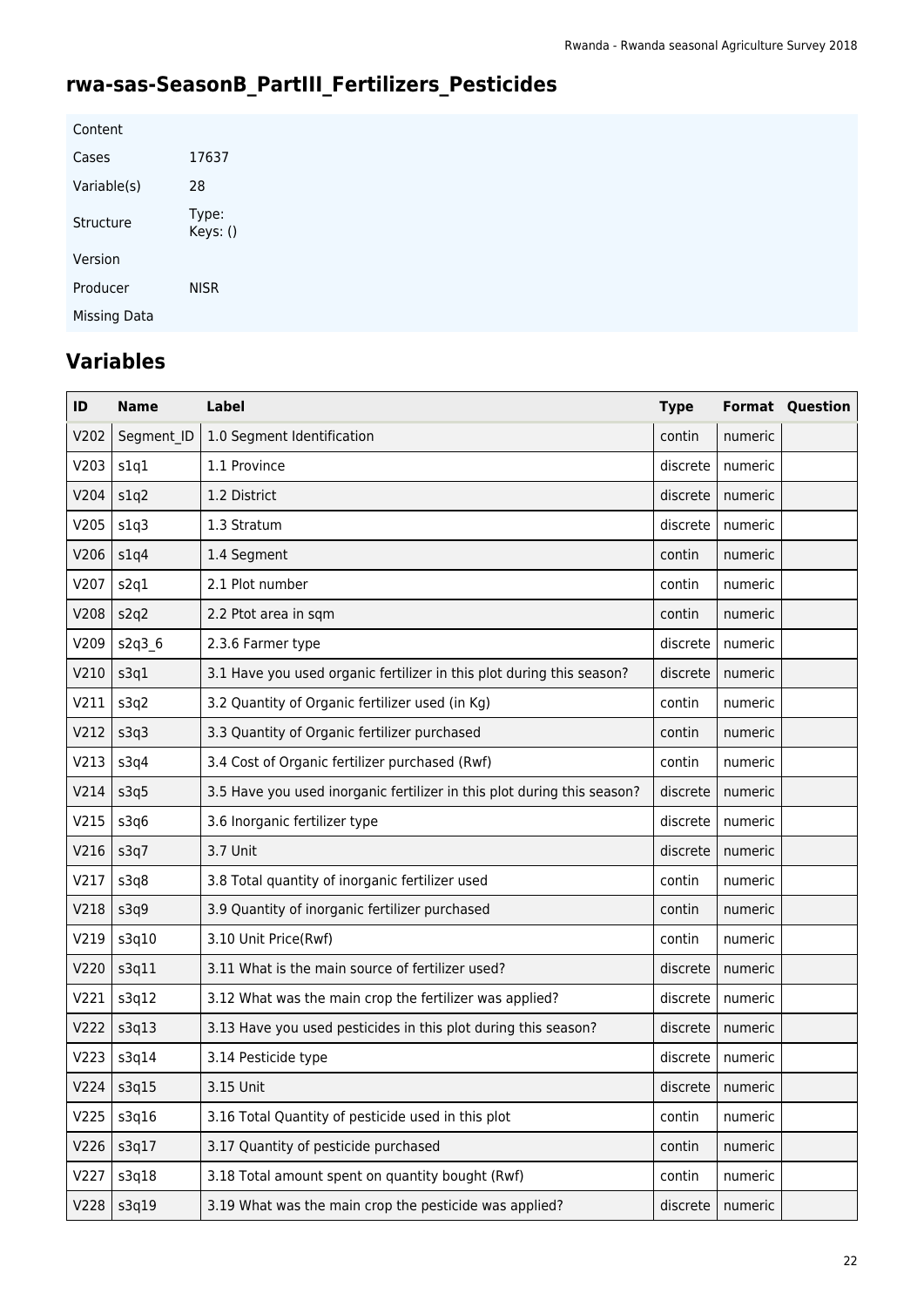| l ID | <b>Name</b>   | ∟abel          | <b>Type</b> |         | <b>Format Question</b> |
|------|---------------|----------------|-------------|---------|------------------------|
|      | V229   weight | Segment weight | contin      | numeric |                        |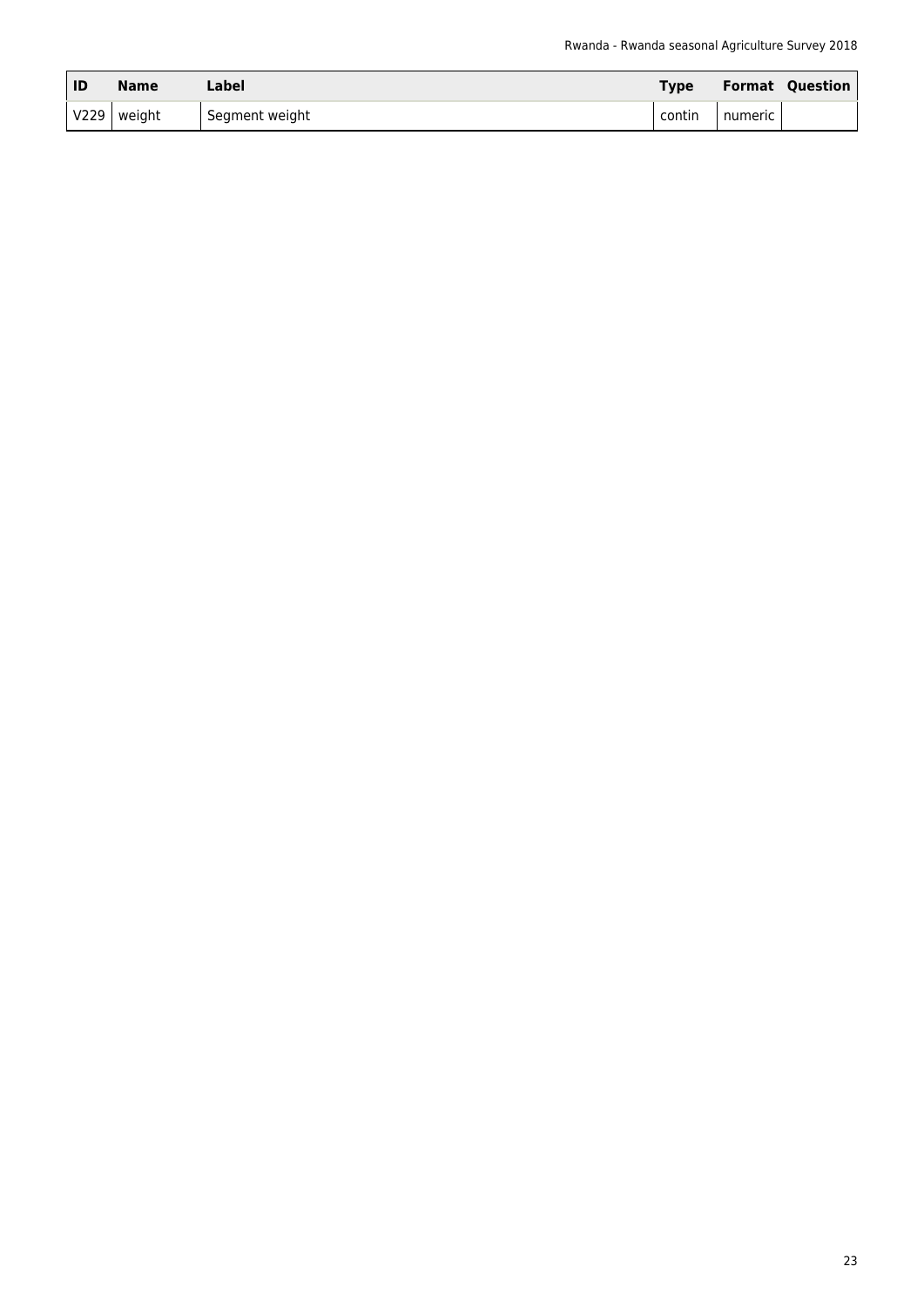# **rwa-sas-SeasonB\_PartIV\_Agricultural practice**

| Content      |                   |
|--------------|-------------------|
| Cases        | 19222             |
| Variable(s)  | 34                |
| Structure    | Type:<br>Keys: () |
| Version      |                   |
| Producer     | NISR              |
| Missing Data |                   |

| ID   | <b>Name</b> | <b>Label</b>                                                                       | <b>Type</b> | <b>Format</b> | Question |
|------|-------------|------------------------------------------------------------------------------------|-------------|---------------|----------|
| V230 | Segment ID  | 1.0 Segment identification                                                         | contin      | numeric       |          |
| V231 | s2q1        | 2.1 Plot number                                                                    | contin      | numeric       |          |
| V232 | s1q1        | 1.1 Province                                                                       | discrete    | numeric       |          |
| V233 | s1q2        | 1.2 District                                                                       | discrete    | numeric       |          |
| V234 | s1q3        | 1.3 Stratum                                                                        | discrete    | numeric       |          |
| V235 | s1q4        | 1.4 Segment                                                                        | contin      | numeric       |          |
| V236 | $s2q3_6$    | 2.3.6 Farmer type                                                                  | discrete    | numeric       |          |
| V237 | s2q2        | 2.2 Ptot area in sqm                                                               | contin      | numeric       |          |
| V238 | s4q1        | 4.1 What is the degree of erosion on this plot?                                    | discrete    | numeric       |          |
| V239 | s4q2        | 4.2 Is there any anti erosion activity on this plot?                               | discrete    | numeric       |          |
| V240 | s4q3        | 4.3 Types of anti-erosion activities existing in the plot (code)                   | discrete    | numeric       |          |
| V241 | s4q4        | 4.4 Was this anti-erosion activity done during the current agricultur              | discrete    | numeric       |          |
| V242 | s4q5        | 4.5 What is the total cost of anti-erosion activity done during this<br>season(R   | contin      | numeric       |          |
| V243 | s4q6        | 4.6 Is this plot fenced?                                                           | discrete    | numeric       |          |
| V244 | s4q7        | 4.7 Was this fence done during the current agricultural season?                    | discrete    | numeric       |          |
| V245 | s4q8        | 4.8 Activity cost (RWF)                                                            | contin      | numeric       |          |
| V246 | s4q9        | 4.9 Amount spent on manpower to prepare land, sowing and any<br>other agricultural | contin      | numeric       |          |
| V247 | s4q10 1     | 4.10.1 Have you used ploughing animals (oxen) during this season?                  | discrete    | numeric       |          |
| V248 | s4q10 2     | 4.10.2 At which stage of agriculture practice did you use animal<br>ploughing?     | discrete    | character     |          |
| V249 | s4q10 3     | 4.10.3 Amount paid on rent of ploughing animals during this<br>season(Rwf)         | discrete    | numeric       |          |
| V250 | s4q11 1     | 4.11.1 Have you used a ploughing tractor during this season?                       | discrete    | numeric       |          |
| V251 | s4q11 2     | 4.11.2 At which stage of agriculture practice did you use ploughing<br>machine?    | discrete    | numeric       |          |
| V252 | s4q11 3     | 4.11.3 Amount paid on rent of ploughing tractor (Rwf)                              | contin      | numeric       |          |
| V253 | $s4q12_1$   | 4.12.1 Have you used any other mechanical equipment during this<br>season?         | discrete    | numeric       |          |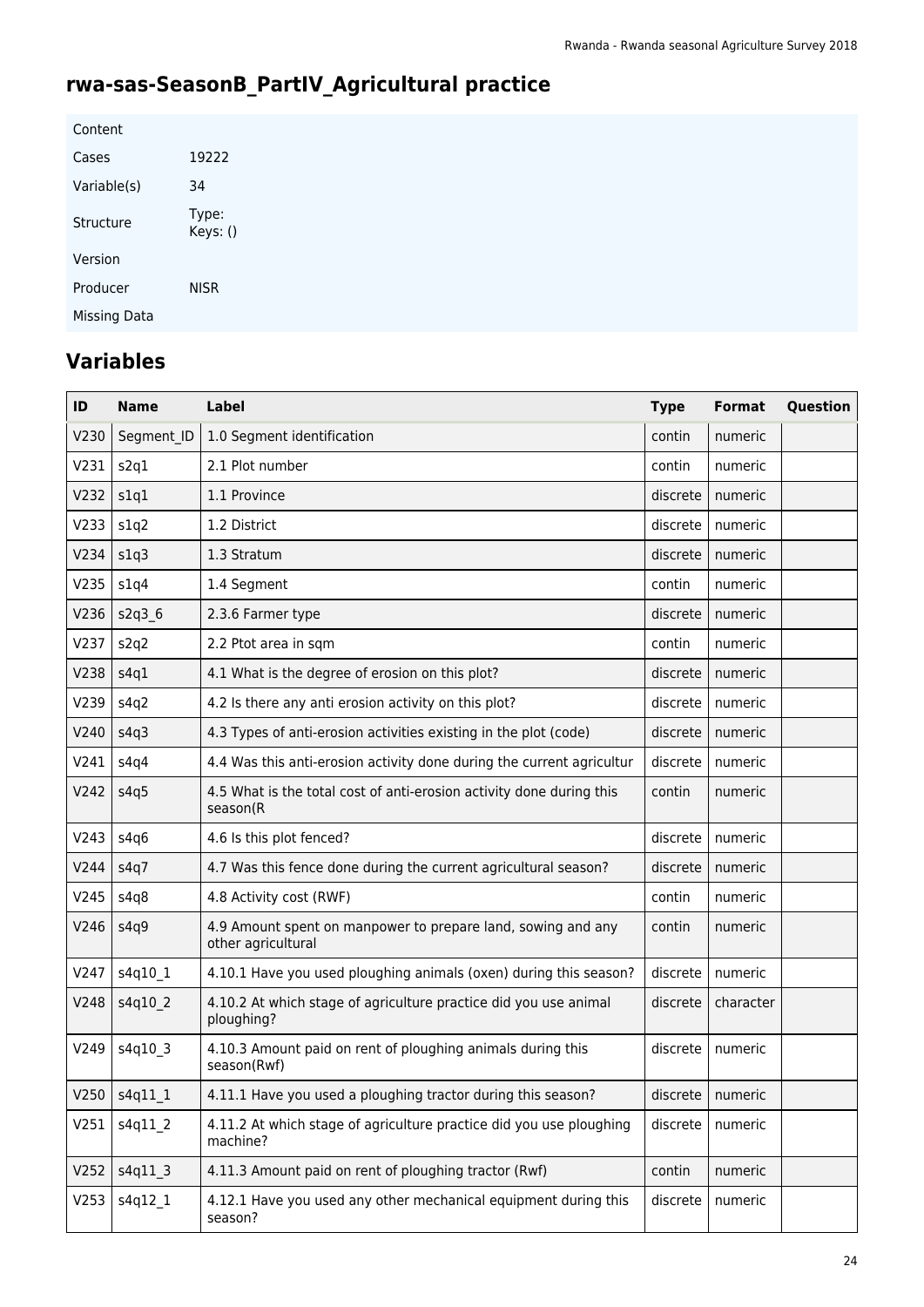| ID               | <b>Name</b> | Label                                                                          | <b>Type</b> | <b>Format</b> | <b>Question</b> |
|------------------|-------------|--------------------------------------------------------------------------------|-------------|---------------|-----------------|
| V254             | s4q12 2     | 4.14.2 At which stage of agriculture practice did you use other<br>mechanical? | discrete    | numeric       |                 |
| V <sub>255</sub> | s4q12 3     | 4.12.3 Name of other mechanical equipment used during this<br>season           | discrete    | character     |                 |
| V256             | s4q12 4     | 4.12.4 Rent cost for the other mechanical equipment (Rwf)                      | contin      | numeric       |                 |
| V257             | s4q13       | 4.13 Have you irrigated your plot during this season?                          | discrete    | numeric       |                 |
| V258             | s4q14       | 4.14 What is the source of water for irrigation?                               | discrete    | numeric       |                 |
| V <sub>259</sub> | s4q15       | 4.15 What is main irrigation technique used on this plot?                      | discrete    | numeric       |                 |
| V <sub>260</sub> | s4q16       | 4.16 What is the irrigation tool you have used?                                | discrete    | numeric       |                 |
| V261             | s4q17       | 4.17 Total cost of irrigation?                                                 | contin      | numeric       |                 |
| V262             | s4q18       | 4.18 What was the main crop to irrigate?                                       | discrete    | numeric       |                 |
| V263             | weight      | Segment weight                                                                 | contin      | numeric       |                 |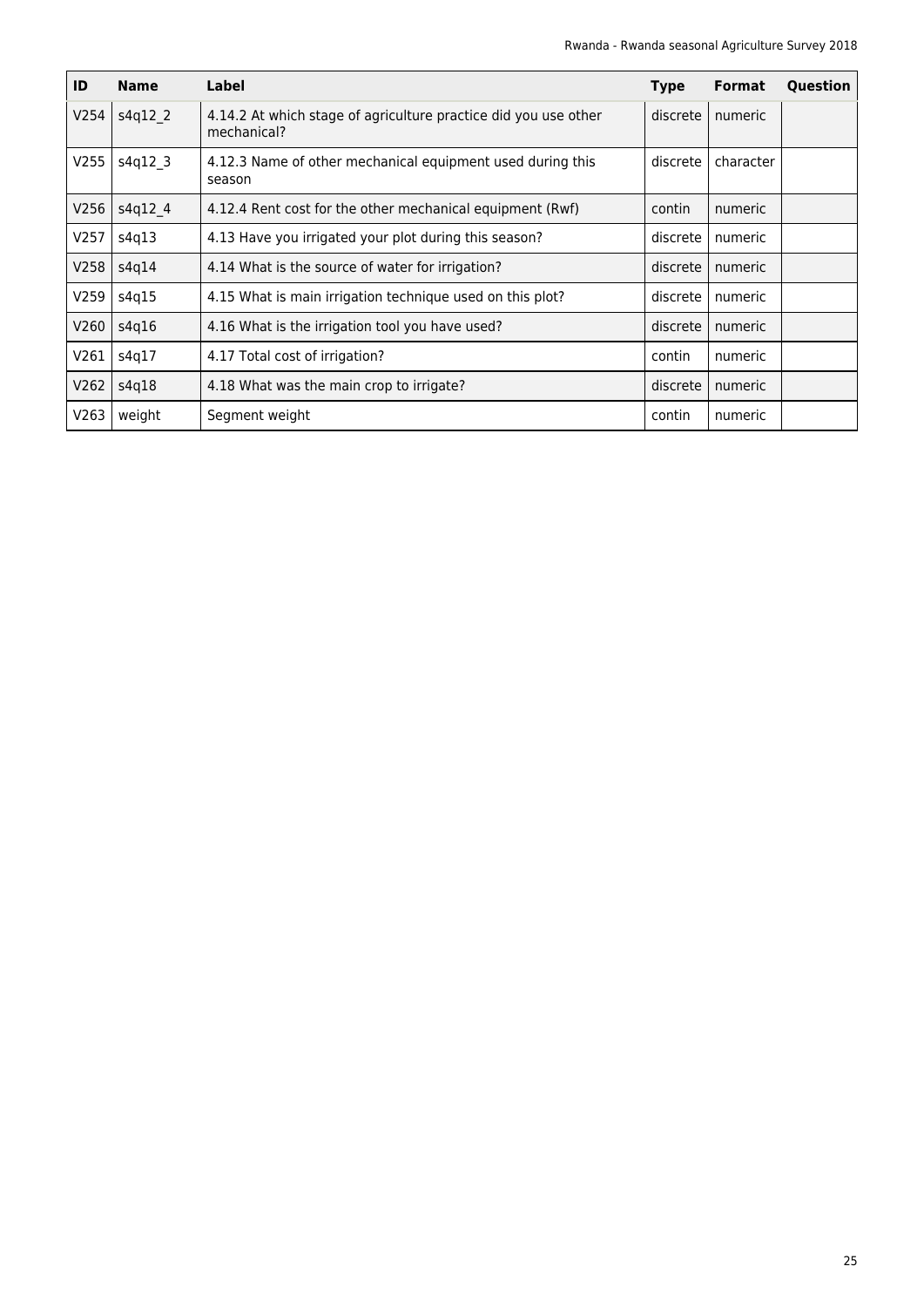# **rwa-sas-SeasonB\_PartV\_Land Tenure**

| Content      |                   |
|--------------|-------------------|
| Cases        | 61548             |
| Variable(s)  | 17                |
| Structure    | Type:<br>Keys: () |
| Version      |                   |
| Producer     | NISR              |
| Missing Data |                   |

| ID   | <b>Name</b> | Label                                                                               | <b>Type</b> |         | <b>Format Question</b> |
|------|-------------|-------------------------------------------------------------------------------------|-------------|---------|------------------------|
| V264 | Segment ID  | 1.0 Segment identification                                                          | contin      | numeric |                        |
| V265 | s2q1        | 2.1 Plot number                                                                     | contin      | numeric |                        |
| V266 | s1q1        | 1.1 Province                                                                        | discrete    | numeric |                        |
| V267 | slq2        | 1.2 District                                                                        | discrete    | numeric |                        |
| V268 | s1q3        | 1.3 Stratum                                                                         | discrete    | numeric |                        |
| V269 | s1q4        | 1.4 Segment                                                                         | contin      | numeric |                        |
| V270 | s2q36       | 2.3.6 Farmer type                                                                   | discrete    | numeric |                        |
| V271 | s2q2        | 2.2 Ptot area in sqm                                                                | contin      | numeric |                        |
| V272 | s5q1        | 5.1 Is this plot owned or rented?                                                   | discrete    | numeric |                        |
| V273 | s5q2        | 5.2 Ownership category                                                              | discrete    | numeric |                        |
| V274 | s5q3        | 5.3 When has this plot been bought?                                                 | discrete    | numeric |                        |
| V275 | s5q4        | 5.4 If the plot was purchased during this season or last year, what<br>was the cost | contin      | numeric |                        |
| V276 | s5q5        | 5.5 If the plot was rented, what kind of payment have you agreed on<br>during this  | discrete    | numeric |                        |
| V277 | s5q6        | 5.6 If the rented plot was paid by cash, what is the amount for this<br>season?     | contin      | numeric |                        |
| V278 | s5q7        | 5.7 What are crops in this plot that have been chosen for production<br>share for t | discrete    | numeric |                        |
| V279 | s5q8        | 5.8 If the rented plot was paid by production share, what is the<br>percentage shar | contin      | numeric |                        |
| V280 | weight      | Segment weight                                                                      | contin      | numeric |                        |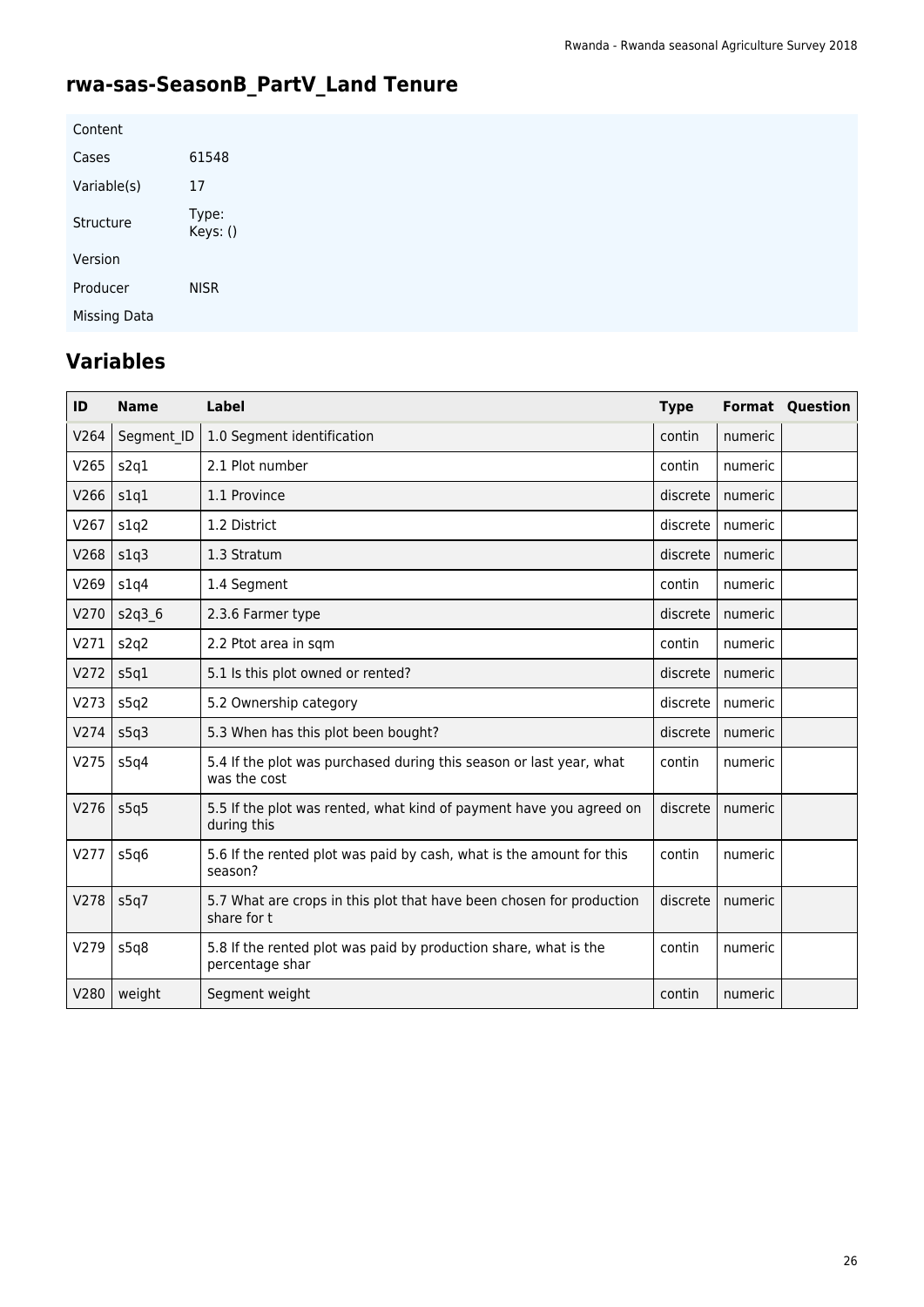### **rwa-sas-seasonB-Screening**

| Content      |                   |
|--------------|-------------------|
| Cases        | 43411             |
| Variable(s)  | 24                |
| Structure    | Type:<br>Keys: () |
| Version      |                   |
| Producer     | <b>NISR</b>       |
| Missing Data |                   |

| ID   | <b>Name</b> | Label                                                      | <b>Type</b> | <b>Format</b> | Question |
|------|-------------|------------------------------------------------------------|-------------|---------------|----------|
| V281 | Segment ID  | 1.0 Segment identification                                 | contin      | numeric       |          |
| V282 | s1q1        | 1.1 Province Name                                          | discrete    | numeric       |          |
| V283 | s1q2        | 1.2 District Name                                          | discrete    | numeric       |          |
| V284 | area ha     | Segment Physical area in ha                                | contin      | numeric       |          |
| V285 | s1q3        | 1.3 Stratum (Not applicable for LSF)                       | discrete    | numeric       |          |
| V286 | s1q4        | 1.4 Segment (Not applicable for LSF)                       | contin      | numeric       |          |
| V287 | s1q5        | 1.5 Date of visting the segment/LSF(DD/MM/YYY)             | discrete    | character     |          |
| V288 | slq6        | 1.6 Number of grids in the segment(Not applicable for LSF) | contin      | numeric       |          |
| V289 | s2q1        | 2.1 Sampled Grid point number                              | discrete    | numeric       |          |
| V290 | s2q2        | 2.2 Plot Number (PID)                                      | contin      | numeric       |          |
| V291 | s2q3        | 2.3 Plot size (ha)                                         | contin      | numeric       |          |
| V292 | $s2q4_1$    | Farmer type                                                | discrete    | numeric       |          |
| V293 | s2q5        | 2.5 No.of Grids in the same Plot                           | contin      | numeric       |          |
| V294 | s2q6        | 2.6 Land Use                                               | discrete    | numeric       |          |
| V295 | s2q7        | 2.7 Non- agricultural Land Type                            | discrete    | numeric       |          |
| V296 | s2q8        | 2.8 Cropping System                                        | discrete    | numeric       |          |
| V297 | s2q9        | 2.9 Number of main crops in the plot                       | discrete    | numeric       |          |
| V298 | s2q10       | 2.10 Crop type                                             | discrete    | numeric       |          |
| V299 | s2q11       | 2.11 Crop name                                             | discrete    | numeric       |          |
| V300 | s2q14       | 2.14 Is this crop for this season?                         | discrete    | numeric       |          |
| V301 | s2q15       | 2.15 Expected period for harvesting                        | discrete    | numeric       |          |
| V302 | weight      | Segment. weight                                            | contin      | numeric       |          |
| V303 | CropGroup   | Crop category and major crops                              | discrete    | numeric       |          |
| V304 | Crop Area   | crop estimated area                                        | contin      | numeric       |          |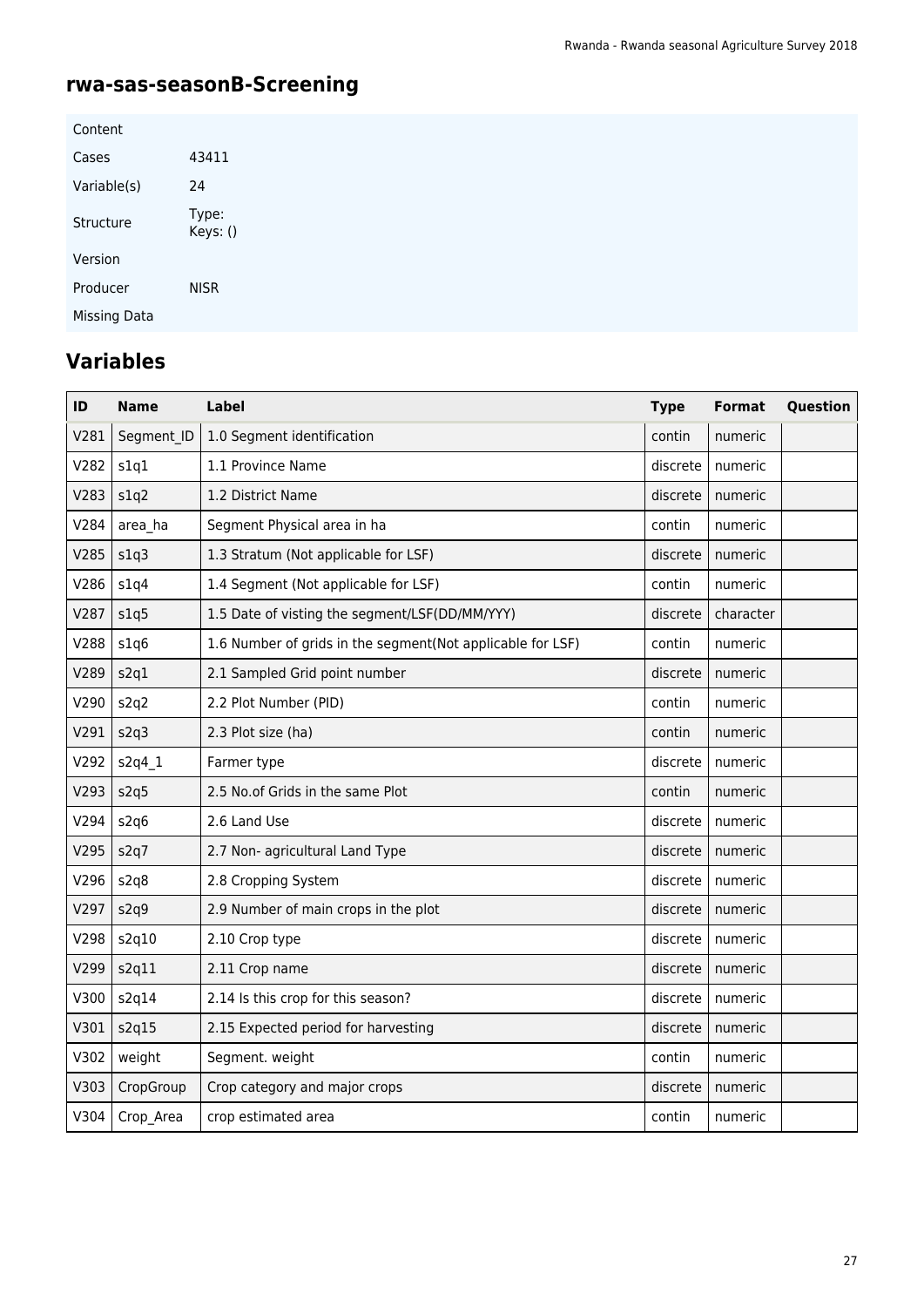# **rwa-sas-seasonC\_Crop production**

| Content      |                   |
|--------------|-------------------|
| Cases        | 1667              |
| Variable(s)  | 49                |
| Structure    | Type:<br>Keys: () |
| Version      |                   |
| Producer     | NISR              |
| Missing Data |                   |

| ID   | <b>Name</b> | Label                                              | <b>Type</b> |         | <b>Format Question</b> |
|------|-------------|----------------------------------------------------|-------------|---------|------------------------|
| V305 | Segment ID  | 1.0 Segment identification                         | contin      | numeric |                        |
| V306 | slq1        | 1.1 Province                                       | discrete    | numeric |                        |
| V307 | s1q2        | 1.2 District                                       | discrete    | numeric |                        |
| V308 | slq3        | 1.3 Stratum                                        | discrete    | numeric |                        |
| V309 | s1q4        | 1.4 Segment                                        | contin      | numeric |                        |
| V310 | s1q5        | 1.5 Date of visting the segment/LSF(DD/MM/YYY)     | discrete    | numeric |                        |
| V311 | s2q1        | 2.1 Plot No.                                       | contin      | numeric |                        |
| V312 | s2q2        | 2.2 Plot area in ha                                | contin      | numeric |                        |
| V313 | $s2q3_1$    | 2.3.1 Farmer type                                  | discrete    | numeric |                        |
| V314 | s2q4        | 2.4 Cropping system                                | discrete    | numeric |                        |
| V315 | s2q5        | 2.5 Number of crops                                | discrete    | numeric |                        |
| V316 | s2q6        | 2.6.crop_name                                      | discrete    | numeric |                        |
| V317 | s2q7        | 2.7. Developped crop area in ha                    | contin      | numeric |                        |
| V318 | s2q8        | 2.8 Sowing Date                                    | discrete    | numeric |                        |
| V319 | s2q9        | 2.9 Expected period for harvesting                 | discrete    | numeric |                        |
| V320 | s2q10       | 2.10 Types of Seeds sown                           | discrete    | numeric |                        |
| V321 | $s2q11_1$   | 2.11.1 Traditional seed sown(Unit)                 | discrete    | numeric |                        |
| V322 | s2q11 2     | 2.11.2 Quantity of traditional seed sown           | contin      | numeric |                        |
| V323 | s2q12       | 2.12 Quantity of traditional seeds purchased       | contin      | numeric |                        |
| V324 | s2q13       | 2.13 Amount spent on traditional seeds(Rfw)        | contin      | numeric |                        |
| V325 | s2q14 1     | 2.14.1 Improved seeds sown(Unit)                   | discrete    | numeric |                        |
| V326 | s2q14 2     | 2.14.2 Improved seeds sown(Qty)                    | contin      | numeric |                        |
| V327 | s2q15       | 2.15 Quantity of improved seeds purchased          | contin      | numeric |                        |
| V328 | s2q16       | 2.16 Amount spent on improved seeds(Rfw)           | contin      | numeric |                        |
| V329 | s2q17       | 2.17 Where did improved seeds sown come from?      | discrete    | numeric |                        |
| V330 | s2q18_1     | 2.18.1 On average how many trees are in this plot? | discrete    | numeric |                        |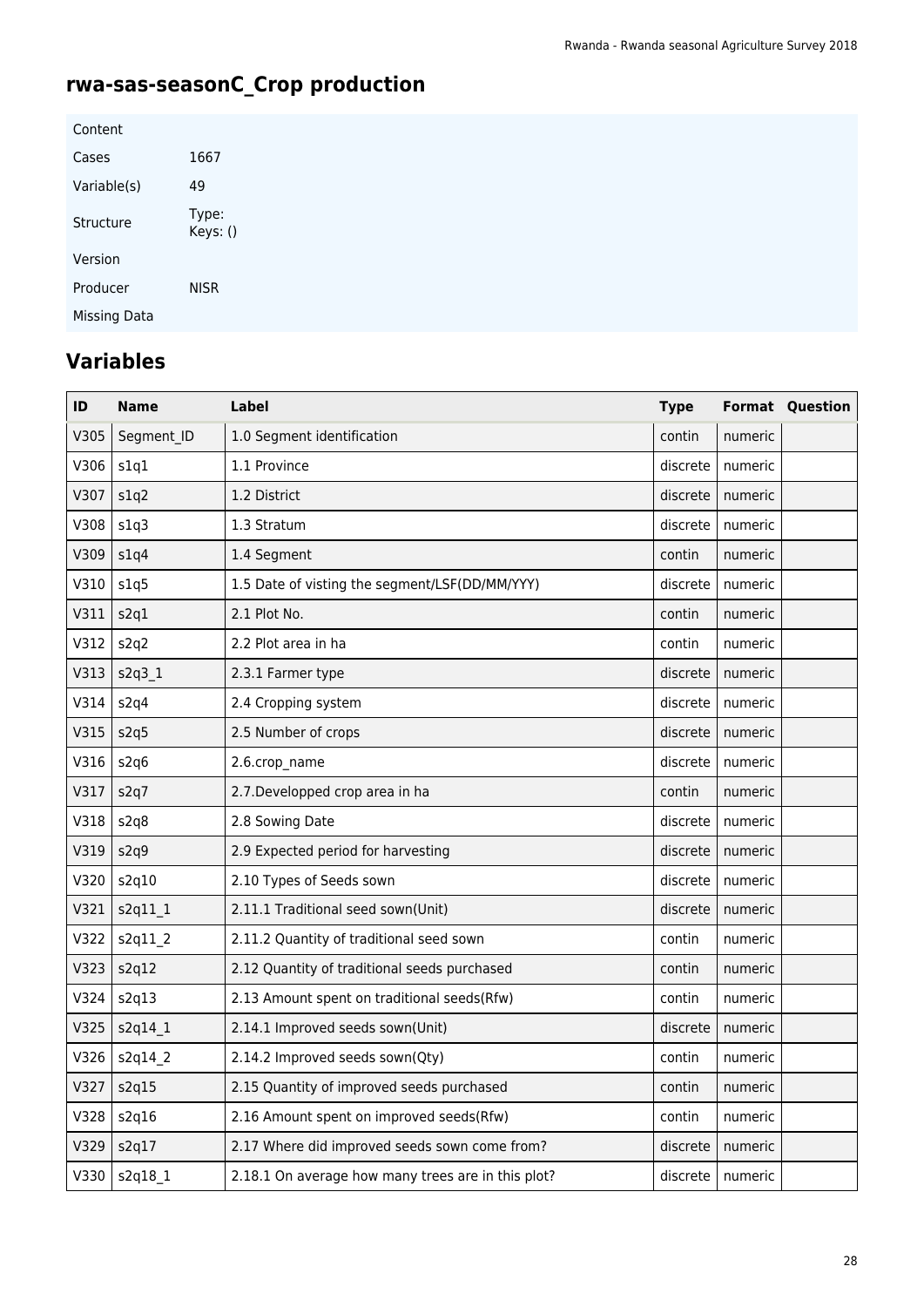| ID   | <b>Name</b>    | Label                                                                               | <b>Type</b> |         | <b>Format Question</b> |
|------|----------------|-------------------------------------------------------------------------------------|-------------|---------|------------------------|
| V331 | s2q18 2        | 2.18.2 On average how many trees have you harvested/to be<br>harvested in this plot | discrete    | numeric |                        |
| V332 | s2q19          | 2.19. Quantity already harvested in this plot (in Kg)                               | contin      | numeric |                        |
| V333 | s2q20          | 2.20. Remaining quantity to be harvested in this plot (in Kg)                       | contin      | numeric |                        |
| V334 | s2q21          | 2.21. Total quantity of harvest in this plot (in Kg)                                | contin      | numeric |                        |
| V335 | s2q22          | 2.22.1 Explanation on production status                                             | discrete    | numeric |                        |
| V336 | s2q23          | 2.23 What was the quantity produced in all plots (in Kg)                            | contin      | numeric |                        |
| V337 | s2q24          | 2.24 What was the quantity processed at farm level?                                 | contin      | numeric |                        |
| V338 | s2q25          | 2.25 What was the quantity sold?                                                    | contin      | numeric |                        |
| V339 | s2q26          | 2.26 On which market this crop was sold?                                            | discrete    | numeric |                        |
| V340 | s2q27          | 2.27 What was the selling price per kilogram? (RwF/Kg)                              | contin      | numeric |                        |
| V341 | s2q28          | 2.28 What was the quantity used for own consumption?                                | contin      | numeric |                        |
| V342 | s2q29          | 2.29 What was the quantity used as wages?                                           | contin      | numeric |                        |
| V343 | s2q30          | 2.30 What was the quantity used as farm rent?                                       | contin      | numeric |                        |
| V344 | s2q31          | 2.31 What was the quantity used as gift?                                            | contin      | numeric |                        |
| V345 | s2q32          | 2.32 What was the quantity exchanged for other goods?                               | contin      | numeric |                        |
| V346 | s2q33          | 2.33 What was the quantity used as seeds?                                           | contin      | numeric |                        |
| V347 | s2q34          | 2.34 What was the quantity used to feed animals?                                    | contin      | numeric |                        |
| V348 | s2q35          | 2.35 What was the quantity stored?                                                  | contin      | numeric |                        |
| V349 | s2q36          | 2.36 Which is the storage facility used by the household?                           | discrete    | numeric |                        |
| V350 | s2q37          | 2.37 What was the quantity lost after harvest?                                      | contin      | numeric |                        |
| V351 | s2q38          | 2.38 What was the quantity used in other forms?                                     | contin      | numeric |                        |
| V352 | Harvested_Area | Harvested crop area in ha                                                           | contin      | numeric |                        |
| V353 | CropGroup      | Crop category and major crops                                                       | discrete    | numeric |                        |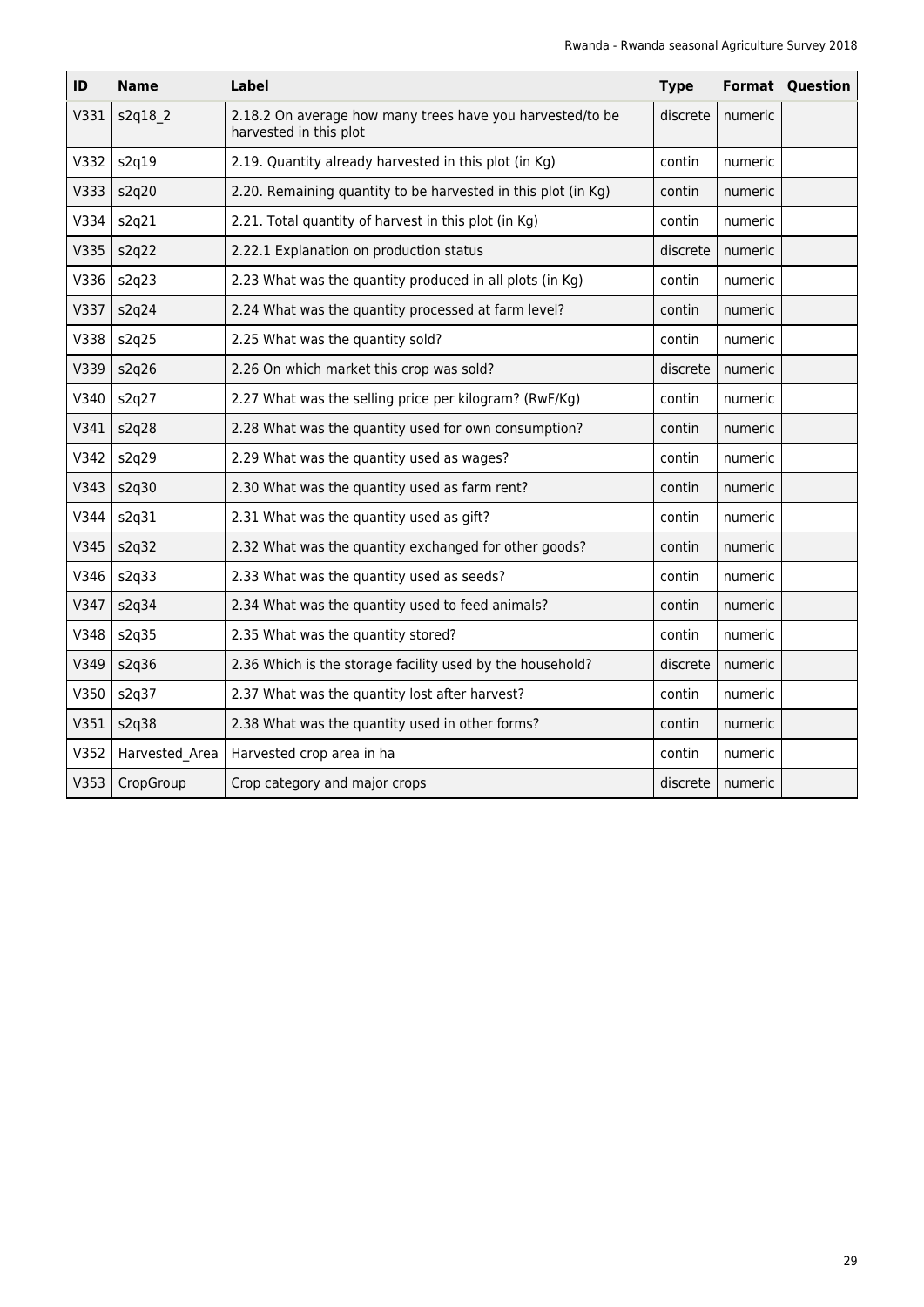# **rwa-sas-SeasonC\_PartIII\_Fertilizers\_Pesticides**

| Content      |                   |
|--------------|-------------------|
| Cases        | 1832              |
| Variable(s)  | 27                |
| Structure    | Type:<br>Keys: () |
| Version      |                   |
| Producer     | <b>NISR</b>       |
| Missing Data |                   |

| ID   | <b>Name</b> | Label                                                                   | <b>Type</b> |         | <b>Format Question</b> |
|------|-------------|-------------------------------------------------------------------------|-------------|---------|------------------------|
| V354 | Segment ID  | 1.0 Segment Identification                                              | contin      | numeric |                        |
| V355 | slq1        | 1.1 Province                                                            | discrete    | numeric |                        |
| V356 | s1q2        | 1.2 District                                                            | discrete    | numeric |                        |
| V357 | s1q3        | 1.3 Stratum                                                             | discrete    | numeric |                        |
| V358 | s1q4        | 1.4 Segment                                                             | contin      | numeric |                        |
| V359 | s2q1        | 2.1 Plot number                                                         | contin      | numeric |                        |
| V360 | s2q2        | 2.2 Ptot area in sqm                                                    | contin      | numeric |                        |
| V361 | s3q1        | 3.1 Have you used organic fertilizer in this plot during this season?   | discrete    | numeric |                        |
| V362 | s3q2        | 3.2 Quantity of Organic fertilizer used (in Kg)                         | contin      | numeric |                        |
| V363 | s3q3        | 3.3 Quantity of Organic fertilizer purchased                            | contin      | numeric |                        |
| V364 | s3q4        | 3.4 Cost of Organic fertilizer purchased (Rwf)                          | contin      | numeric |                        |
| V365 | s3q5        | 3.5 Have you used inorganic fertilizer in this plot during this season? | discrete    | numeric |                        |
| V366 | s3q6        | 3.6 Inorganic fertilizer type                                           | discrete    | numeric |                        |
| V367 | s3q7        | 3.7 Unit                                                                | discrete    | numeric |                        |
| V368 | s3q8        | 3.8 Total quantity of inorganic fertilizer used                         | contin      | numeric |                        |
| V369 | s3q9        | 3.9 Quantity of inorganic fertilizer purchased                          | contin      | numeric |                        |
| V370 | s3q10       | 3.10 Unit Price(Rwf)                                                    | contin      | numeric |                        |
| V371 | s3q11       | 3.11 What is the main source of fertilizer used?                        | discrete    | numeric |                        |
| V372 | s3q12       | 3.12 What was the main crop the fertilizer was applied?                 | discrete    | numeric |                        |
| V373 | s3q13       | 3.13 Have you used pesticides in this plot during this season?          | discrete    | numeric |                        |
| V374 | s3q14       | 3.14 Pesticide type                                                     | discrete    | numeric |                        |
| V375 | s3q15       | 3.15 Unit                                                               | discrete    | numeric |                        |
| V376 | s3q16       | 3.16 Total Quantity of pesticide used in this plot                      | contin      | numeric |                        |
| V377 | s3q17       | 3.17 Quantity of pesticide purchased                                    | contin      | numeric |                        |
| V378 | s3q18       | 3.18 Total amount spent on quantity bought (Rwf)                        | contin      | numeric |                        |
| V379 | s3q19       | 3.19 What was the main crop the pesticide was applied?                  | discrete    | numeric |                        |
| V380 | weight      | Segment weight                                                          | contin      | numeric |                        |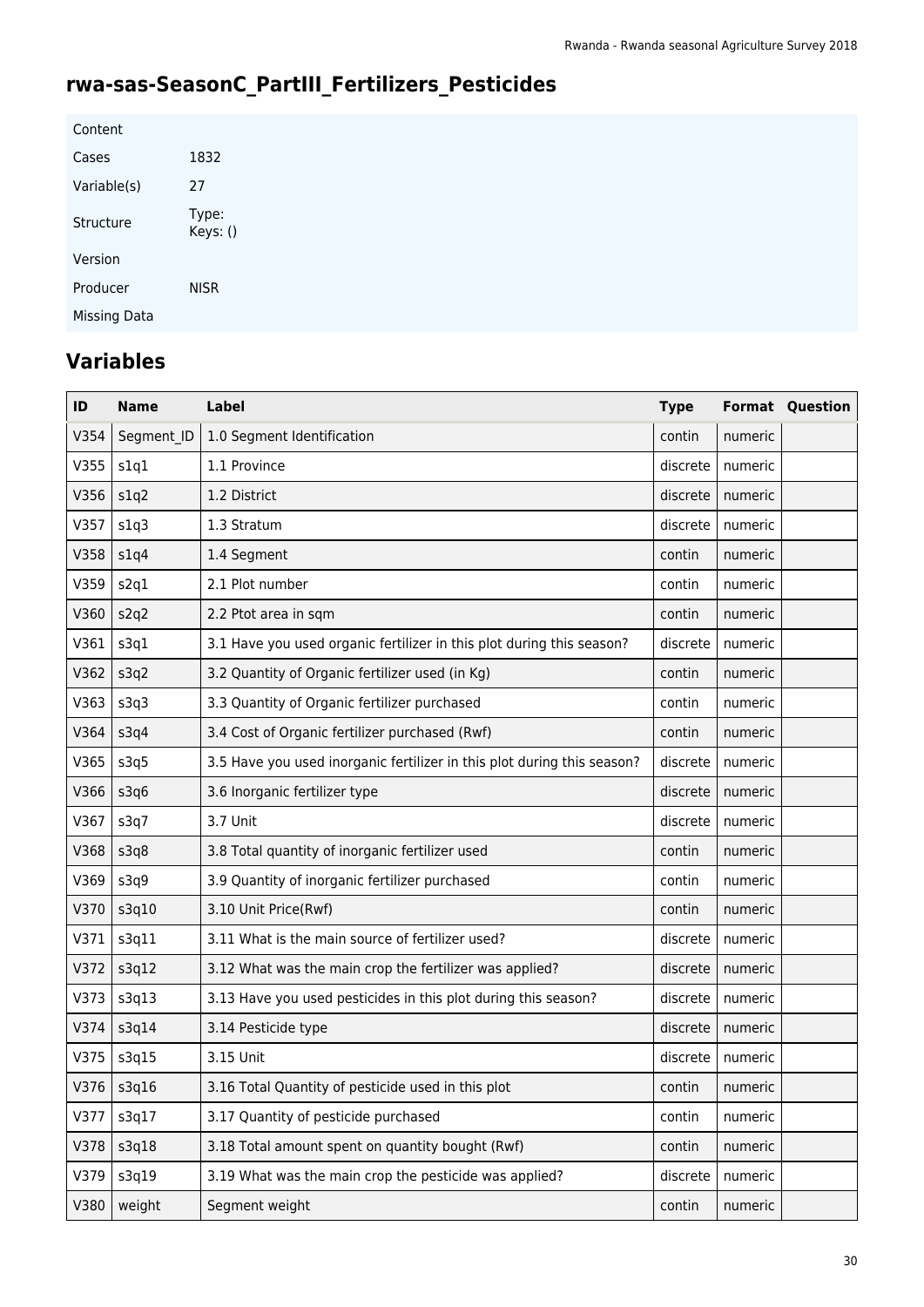# **rwa-sas-SeasonC\_PartIV\_Agricultural practice**

| Content      |                   |
|--------------|-------------------|
| Cases        | 1731              |
| Variable(s)  | 33                |
| Structure    | Type:<br>Keys: () |
| Version      |                   |
| Producer     |                   |
| Missing Data |                   |

| ID   | <b>Name</b> | <b>Label</b>                                                                       | <b>Type</b> | <b>Format</b> | Question |
|------|-------------|------------------------------------------------------------------------------------|-------------|---------------|----------|
| V381 | Segment ID  | 1.0 Segment identification                                                         | contin      | numeric       |          |
| V382 | s2q1        | 2.1 Plot number                                                                    | contin      | numeric       |          |
| V383 | slq1        | 1.1 Province                                                                       | discrete    | numeric       |          |
| V384 | slq2        | 1.2 District                                                                       | discrete    | numeric       |          |
| V385 | slq3        | 1.3 Stratum                                                                        | discrete    | numeric       |          |
| V386 | s1q4        | 1.4 Segment                                                                        | contin      | numeric       |          |
| V387 | s2q2        | 2.2 Ptot area in sqm                                                               | contin      | numeric       |          |
| V388 | s4q1        | 4.1 What is the degree of erosion on this plot?                                    | discrete    | numeric       |          |
| V389 | s4q2        | 4.2 Is there any anti erosion activity on this plot?                               | discrete    | numeric       |          |
| V390 | s4q3        | 4.3 Types of anti-erosion activities existing in the plot (code)                   | discrete    | numeric       |          |
| V391 | s4q4        | 4.4 Was this anti-erosion activity done during the current agricultur              | discrete    | numeric       |          |
| V392 | s4q5        | 4.5 What is the total cost of anti-erosion activity done during this<br>season(R   | contin      | numeric       |          |
| V393 | s4q6        | 4.6 Is this plot fenced?                                                           | discrete    | numeric       |          |
| V394 | s4q7        | 4.7 Was this fence done during the current agricultural season?                    | discrete    | numeric       |          |
| V395 | s4q8        | 4.8 Activity cost (RWF)                                                            | discrete    | numeric       |          |
| V396 | s4q9        | 4.9 Amount spent on manpower to prepare land, sowing and any<br>other agricultural | contin      | numeric       |          |
| V397 | s4q10 1     | 4.10.1 Have you used ploughing animals (oxen) during this season?                  | discrete    | numeric       |          |
| V398 | s4q10 2     | 4.10.2 At which stage of agriculture practice did you use animal<br>ploughing?     | discrete    | character     |          |
| V399 | s4q10 3     | 4.10.3 Amount paid on rent of ploughing animals during this<br>season(Rwf)         | discrete    | numeric       |          |
| V400 | s4q11 1     | 4.11.1 Have you used a ploughing tractor during this season?                       | discrete    | numeric       |          |
| V401 | s4q11 2     | 4.11.2 At which stage of agriculture practice did you use ploughing<br>machine?    | discrete    | numeric       |          |
| V402 | s4q11 3     | 4.11.3 Amount paid on rent of ploughing tractor (Rwf)                              | discrete    | numeric       |          |
| V403 | s4q12 1     | 4.12.1 Have you used any other mechanical equipment during this<br>season?         | discrete    | numeric       |          |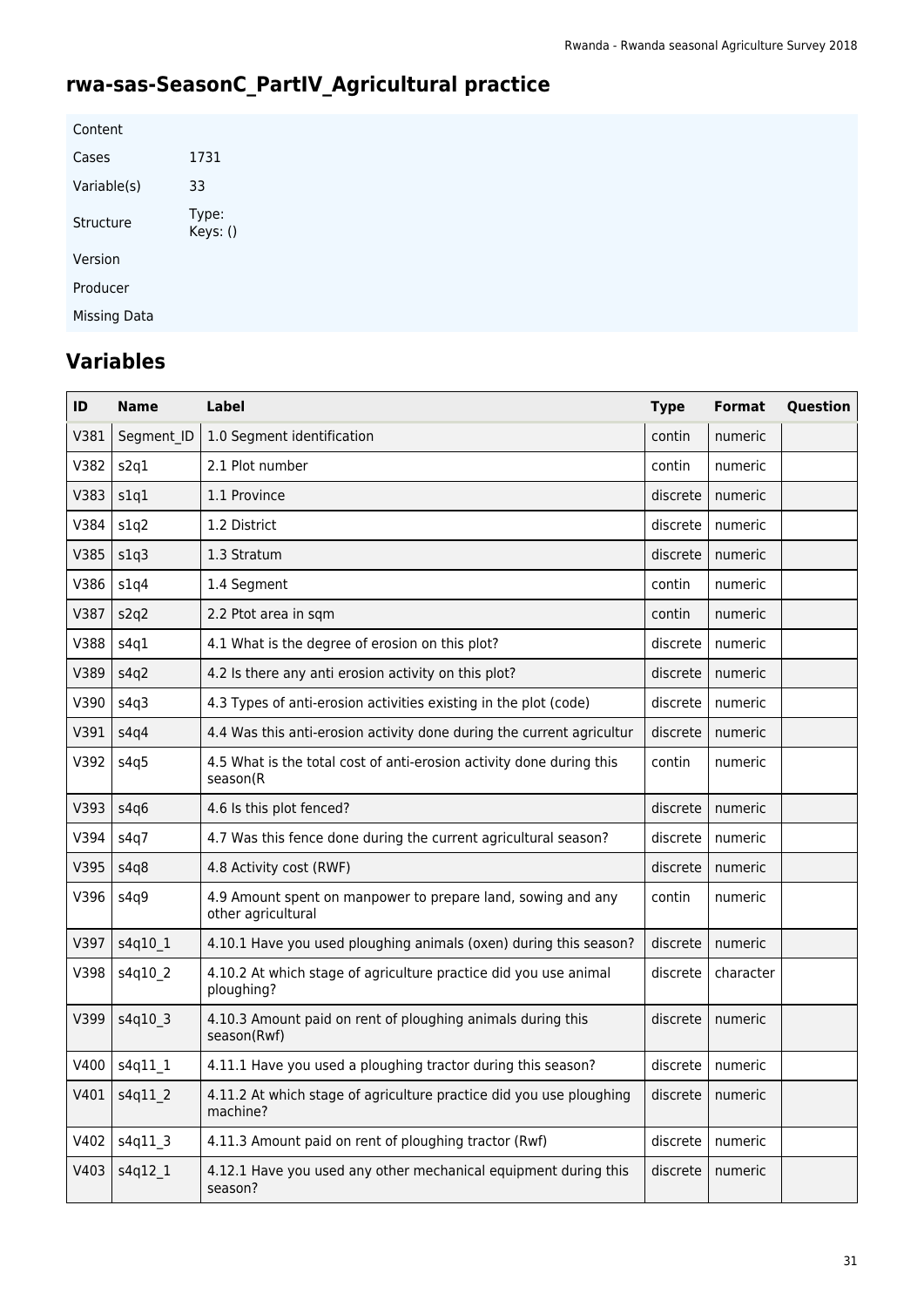| ID   | <b>Name</b> | Label                                                                          | Type     | <b>Format</b> | <b>Question</b> |
|------|-------------|--------------------------------------------------------------------------------|----------|---------------|-----------------|
| V404 | s4q12 2     | 4.14.2 At which stage of agriculture practice did you use other<br>mechanical? | discrete | numeric       |                 |
| V405 | s4q12 3     | 4.12.3 Name of other mechanical equipment used during this<br>season           | discrete | character     |                 |
| V406 | s4q12 4     | 4.12.4 Rent cost for the other mechanical equipment (Rwf)                      | discrete | numeric       |                 |
| V407 | s4q13       | 4.13 Have you irrigated your plot during this season?                          | discrete | numeric       |                 |
| V408 | s4q14       | 4.14 What is the source of water for irrigation?                               | discrete | numeric       |                 |
| V409 | s4q15       | 4.15 What is main irrigation technique used on this plot?                      | discrete | numeric       |                 |
| V410 | s4q16       | 4.16 What is the irrigation tool you have used?                                | discrete | numeric       |                 |
| V411 | s4q17       | 4.17 Total cost of irrigation?                                                 | contin   | numeric       |                 |
| V412 | s4q18       | 4.18 What was the main crop to irrigate?                                       | discrete | numeric       |                 |
| V413 | weight      | Segment weight                                                                 | contin   | numeric       |                 |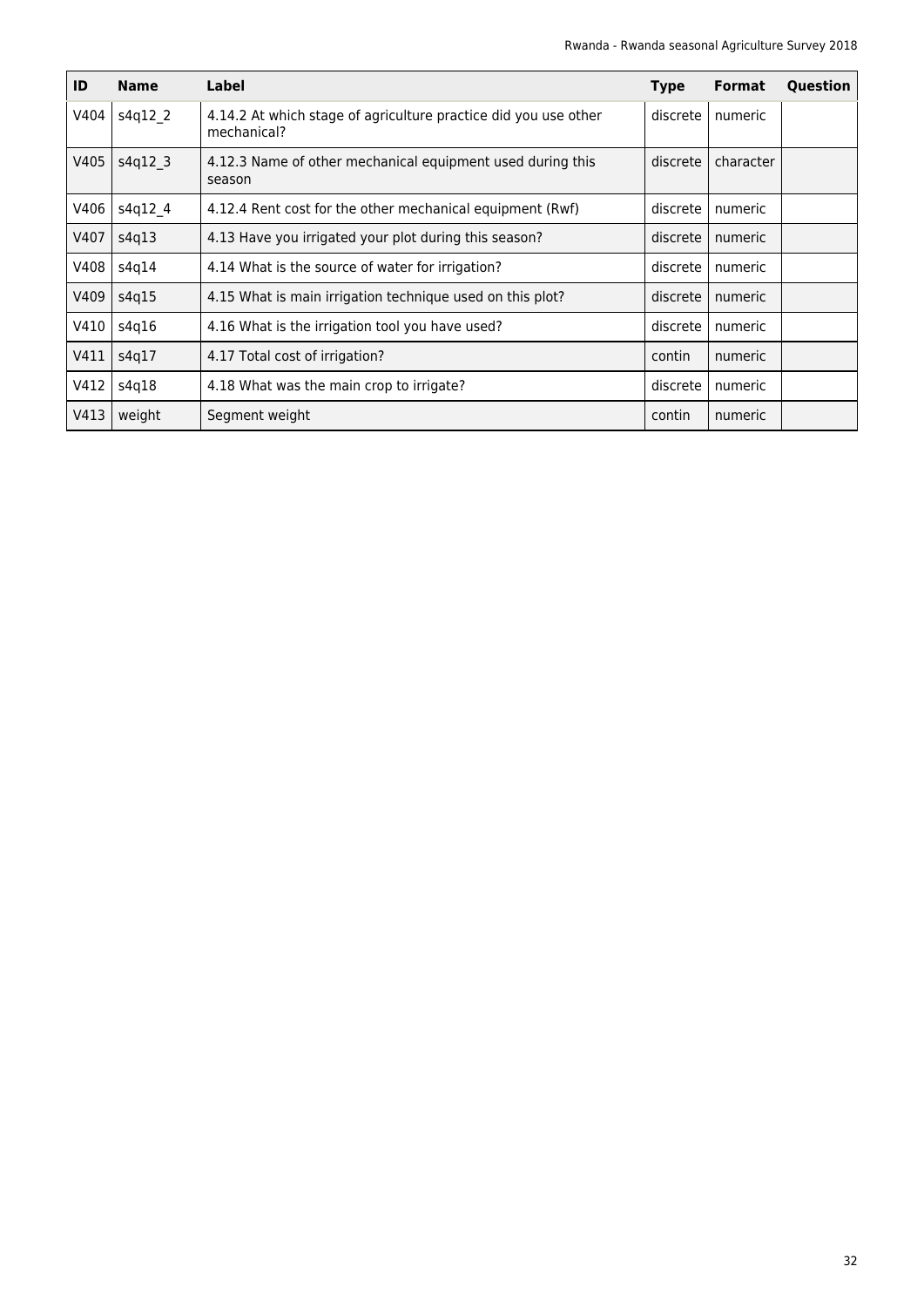# **rwa-sas-SeasonC\_PartV\_Land Tenure**

| Content      |                   |
|--------------|-------------------|
| Cases        | 5400              |
| Variable(s)  | 16                |
| Structure    | Type:<br>Keys: () |
| Version      |                   |
| Producer     |                   |
| Missing Data |                   |

| ID   | <b>Name</b> | Label                                                                               | <b>Type</b> |         | <b>Format Question</b> |
|------|-------------|-------------------------------------------------------------------------------------|-------------|---------|------------------------|
| V414 | Segment ID  | 1.0 Segment identification                                                          | contin      | numeric |                        |
| V415 | s2q1        | 2.1 Plot number                                                                     | contin      | numeric |                        |
| V416 | s1q1        | 1.1 Province                                                                        | discrete    | numeric |                        |
| V417 | s1q2        | 1.2 District                                                                        | discrete    | numeric |                        |
| V418 | s1q3        | 1.3 Stratum                                                                         | discrete    | numeric |                        |
| V419 | s1q4        | 1.4 Segment                                                                         | contin      | numeric |                        |
| V420 | s2q2        | 2.2 Ptot area in sqm                                                                | contin      | numeric |                        |
| V421 | s5q1        | 5.1 Is this plot owned or rented?                                                   | discrete    | numeric |                        |
| V422 | s5q2        | 5.2 Ownership category                                                              | discrete    | numeric |                        |
| V423 | s5q3        | 5.3 When has this plot been bought?                                                 | discrete    | numeric |                        |
| V424 | s5q4        | 5.4 If the plot was purchased during this season or last year, what<br>was the cost | contin      | numeric |                        |
| V425 | s5q5        | 5.5 If the plot was rented, what kind of payment have you agreed on<br>during this  | discrete    | numeric |                        |
| V426 | s5q6        | 5.6 If the rented plot was paid by cash, what is the amount for this<br>season?     | contin      | numeric |                        |
| V427 | s5q7        | 5.7 What are crops in this plot that have been chosen for production<br>share for t | discrete    | numeric |                        |
| V428 | s5q8        | 5.8 If the rented plot was paid by production share, what is the<br>percentage shar | discrete    | numeric |                        |
| V429 | weight      | Segment weight                                                                      | contin      | numeric |                        |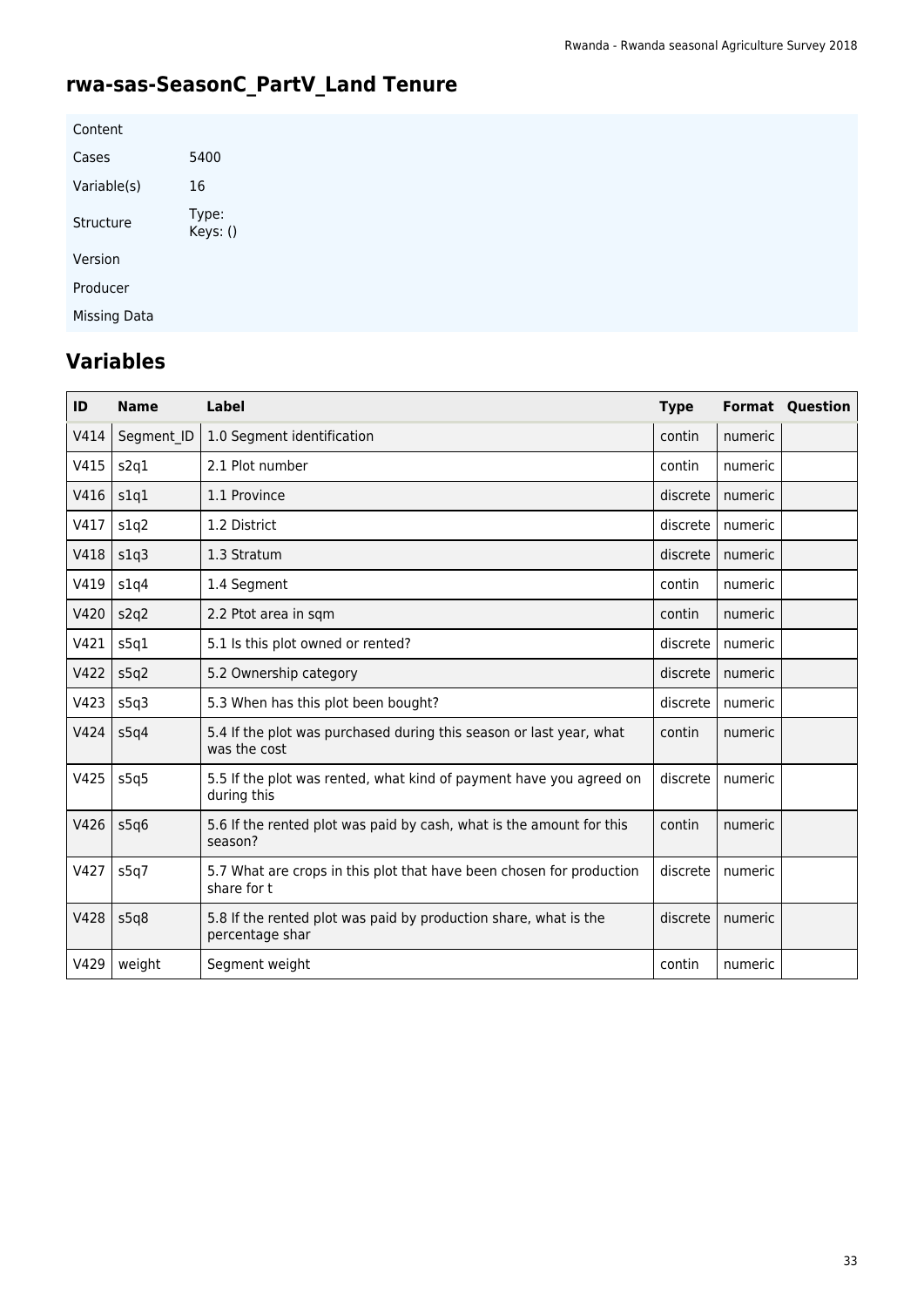### **rwa-sas-seasonC-Screening**

| Content      |                   |
|--------------|-------------------|
| Cases        | 8311              |
| Variable(s)  | 24                |
| Structure    | Type:<br>Keys: () |
| Version      |                   |
| Producer     |                   |
| Missing Data |                   |

| ID   | <b>Name</b> | <b>Label</b>                                   | <b>Type</b> |         | <b>Format Question</b> |
|------|-------------|------------------------------------------------|-------------|---------|------------------------|
| V430 | Segment ID  | Segment identification                         | contin      | numeric |                        |
| V431 | slq1        | 1.1 Province Name                              | discrete    | numeric |                        |
| V432 | s1q2        | 1.2 District Name                              | discrete    | numeric |                        |
| V433 | s1q3        | 1.3 Stratum                                    | discrete    | numeric |                        |
| V434 | s1q4        | 1.4 Segment                                    | contin      | numeric |                        |
| V435 | s1q5        | 1.5 Date of visting the segment/LSF(DD/MM/YYY) | discrete    | numeric |                        |
| V436 | s1q6        | 1.6 Number of Grids                            | contin      | numeric |                        |
| V437 | s2q1        | 2.1 Sampled Grid point number                  | discrete    | numeric |                        |
| V438 | $s2q4_1$    | Farmer type                                    | discrete    | numeric |                        |
| V439 | area ha     | Segment Physical area in ha                    | contin      | numeric |                        |
| V440 | s2q2        | 2.2 Plot No.                                   | contin      | numeric |                        |
| V441 | s2q3        | 2.3 Plot size (m2)                             | contin      | numeric |                        |
| V442 | s2q5        | 2.5 No.of Grids in the same Plot               | contin      | numeric |                        |
| V443 | s2q6        | 2.6 Land Use                                   | discrete    | numeric |                        |
| V444 | s2q7        | 2.7 Non- agricultural Land Type                | discrete    | numeric |                        |
| V445 | s2q8        | 2.8 Cropping System                            | discrete    | numeric |                        |
| V446 | s2q9        | 2.9 Number of crops in the plot                | discrete    | numeric |                        |
| V447 | s2q10       | 2.10 Crop type                                 | discrete    | numeric |                        |
| V448 | s2q11       | 2.11. Crop code1                               | discrete    | numeric |                        |
| V449 | s2q14       | 2.14.1 Is this crop for this season?           | discrete    | numeric |                        |
| V450 | s2q15       | 2.15.1 Expected period for harvesting          | discrete    | numeric |                        |
| V451 | Weight      | Weight                                         | contin      | numeric |                        |
| V452 | Crop_Area   | Estimated crop area                            | contin      | numeric |                        |
| V453 | CropGroup   | Crop category and major crops                  | discrete    | numeric |                        |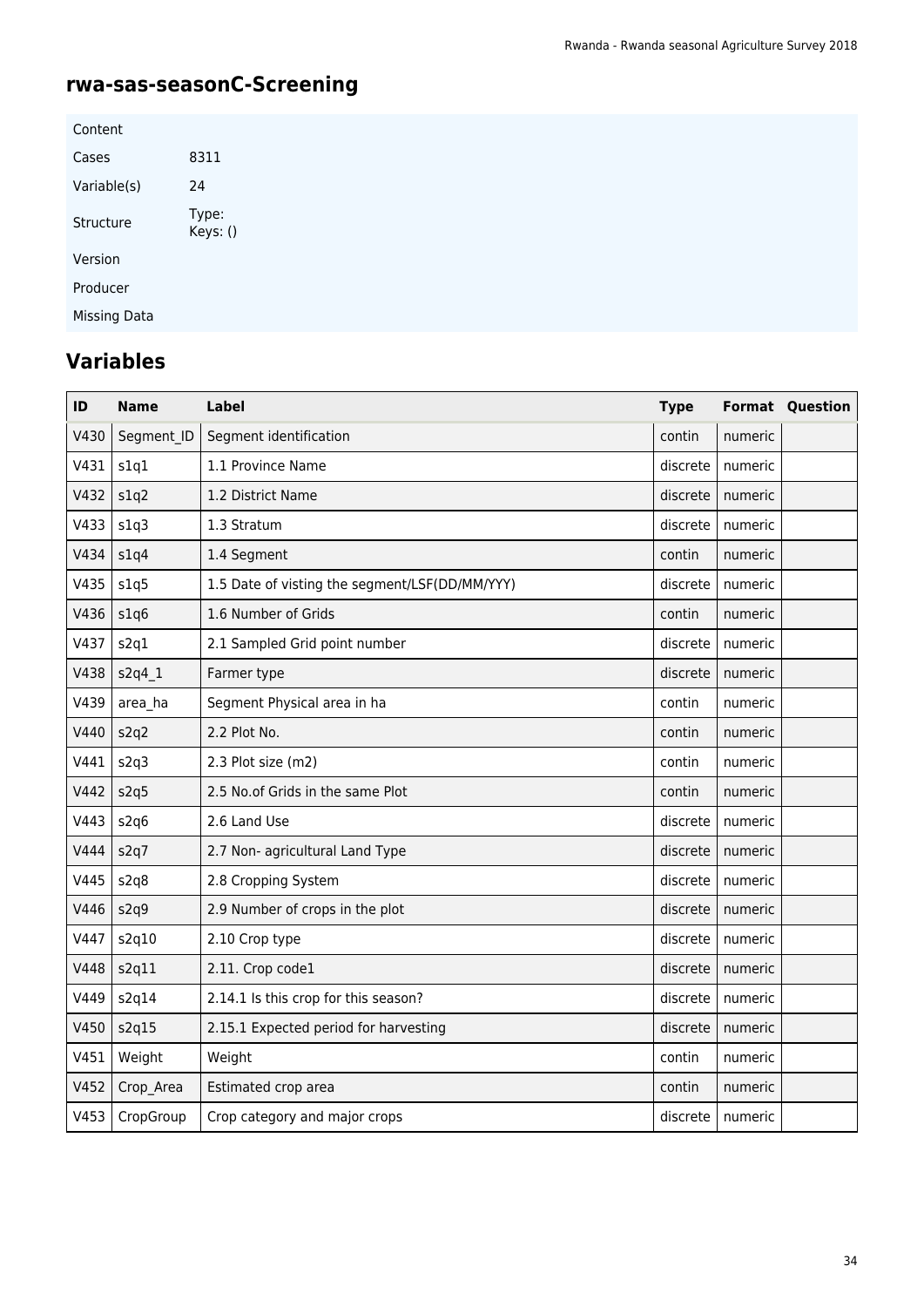Rwanda - Rwanda seasonal Agriculture Survey 2018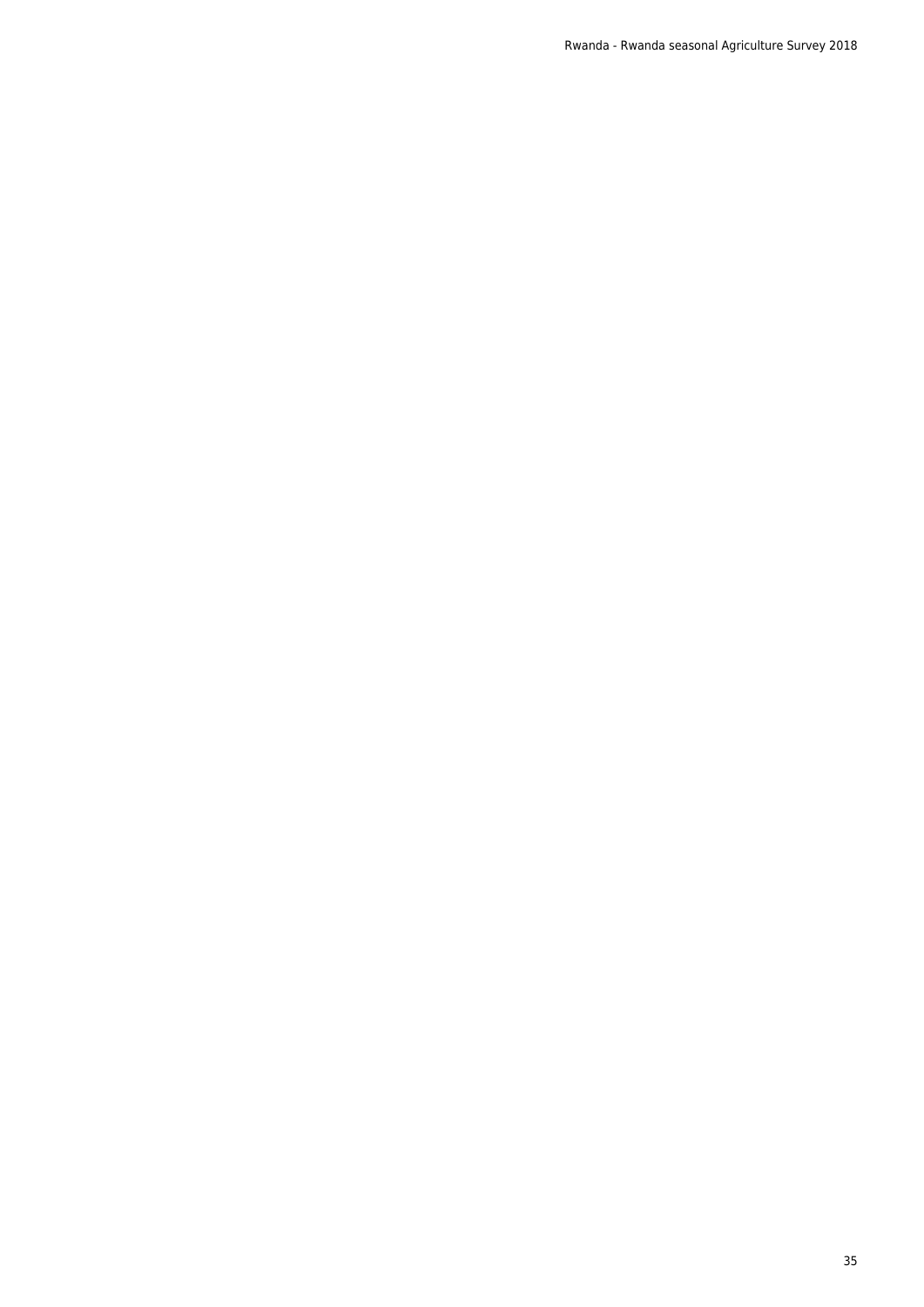#### 1.0 Segment identification (Segment\_ID) File: rwa-sas-seasonA\_Crop production

#### **Overview**

Type: Continuous Format: numeric Width: 10 Decimals: 0 Range: 12001-572059 Valid cases: 32906 Invalid: 0 Minimum: 12001 Maximum: 572059 Mean: 371232.4 Standard deviation: 149336.9

#### 1.1 Province (s1q1) File: rwa-sas-seasonA\_Crop production

#### **Overview**

Type: Discrete Format: numeric Width: 8 Decimals: 0 Range: 1-5

Valid cases: 32906 Invalid: 0

#### 1.2 District (s1q2) File: rwa-sas-seasonA\_Crop production

#### **Overview**

Type: Discrete Format: numeric Width: 10 Decimals: 0 Range: 11-57

Valid cases: 32906 Invalid: 0

#### 1.3 Stratum (s1q3) File: rwa-sas-seasonA\_Crop production

#### **Overview**

Type: Discrete Format: numeric Width: 35 Decimals: 0 Range: 11-50

Valid cases: 32906 Invalid: 0

#### 1.4 Segment (s1q4) File: rwa-sas-seasonA\_Crop production

#### **Overview**

Type: Continuous Format: numeric Width: 8 Decimals: 0 Range: 0-70

Valid cases: 32906 Invalid: 0 Minimum: 0 Maximum: 70 Mean: 17.4 Standard deviation: 14.1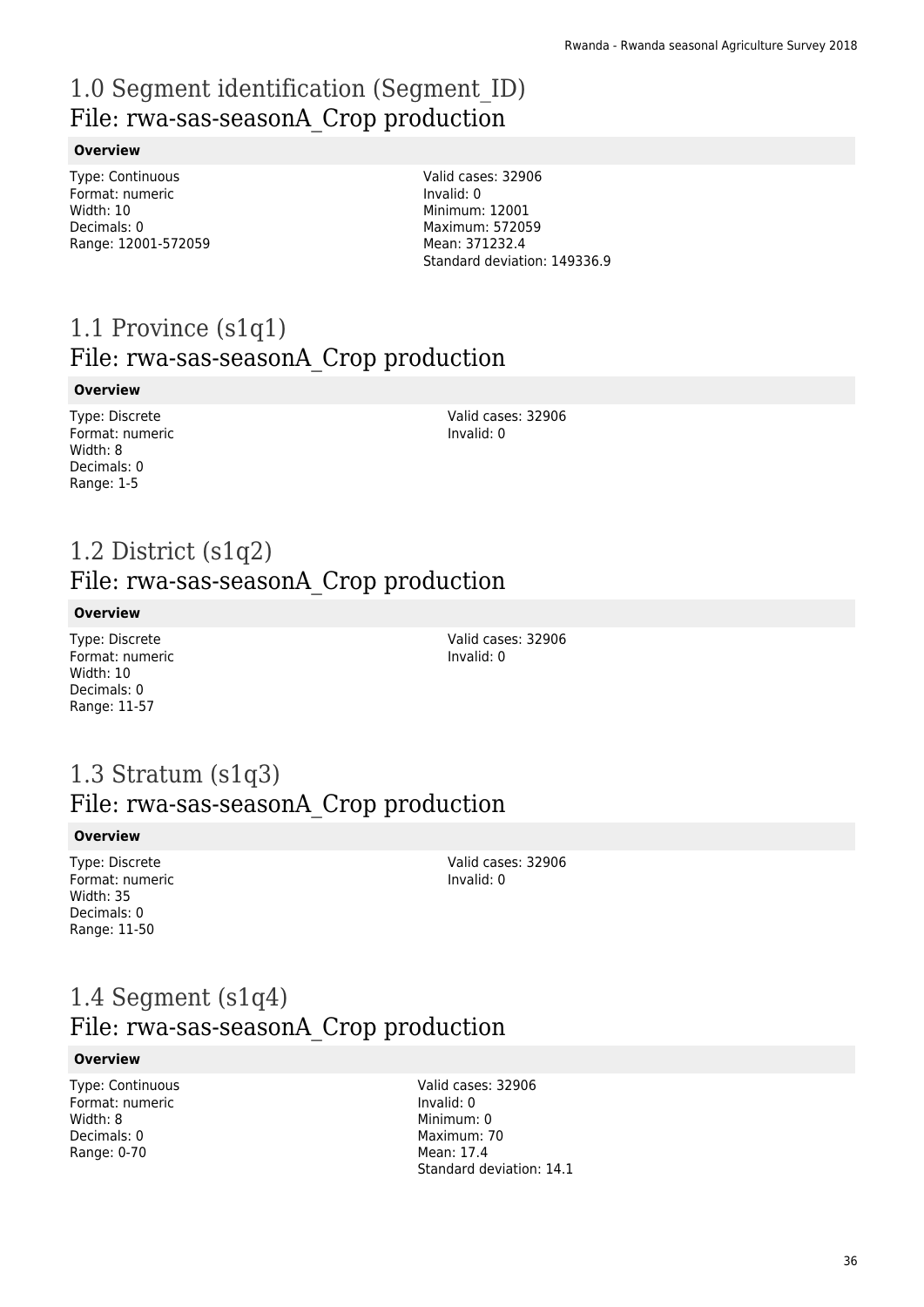# 1.5. Date of interview (s1q5) File: rwa-sas-seasonA\_Crop production

#### **Overview**

Type: Discrete Format: character Width: 11

Valid cases: 32906 Minimum: NaN Maximum: NaN

# 2.1 Plot No. (s2q1) File: rwa-sas-seasonA\_Crop production

#### **Overview**

Type: Continuous Format: numeric Width: 8 Decimals: 0 Range: 1-93

Valid cases: 32906 Invalid: 0 Minimum: 1 Maximum: 93 Mean: 25.3 Standard deviation: 16.3

## 2.2 Area m2 (s2q2) File: rwa-sas-seasonA\_Crop production

#### **Overview**

Type: Continuous Format: numeric Width: 8 Decimals: 0 Range: 24.646728515625-10567158 Valid cases: 32906 Invalid: 0 Minimum: 24.6 Maximum: 10567158 Mean: 9304.9 Standard deviation: 152552.4

## 2.3.1 Farmer type (s2q3\_1) File: rwa-sas-seasonA\_Crop production

#### **Overview**

Type: Discrete Format: numeric Width: 18 Decimals: 0 Range: 1-2

Valid cases: 32906 Invalid: 0

## 2.4 Cropping system (s2q4) File: rwa-sas-seasonA\_Crop production

#### **Overview**

Type: Discrete Format: numeric Width: 8 Decimals: 0 Range: 1-2

Valid cases: 32906 Invalid: 0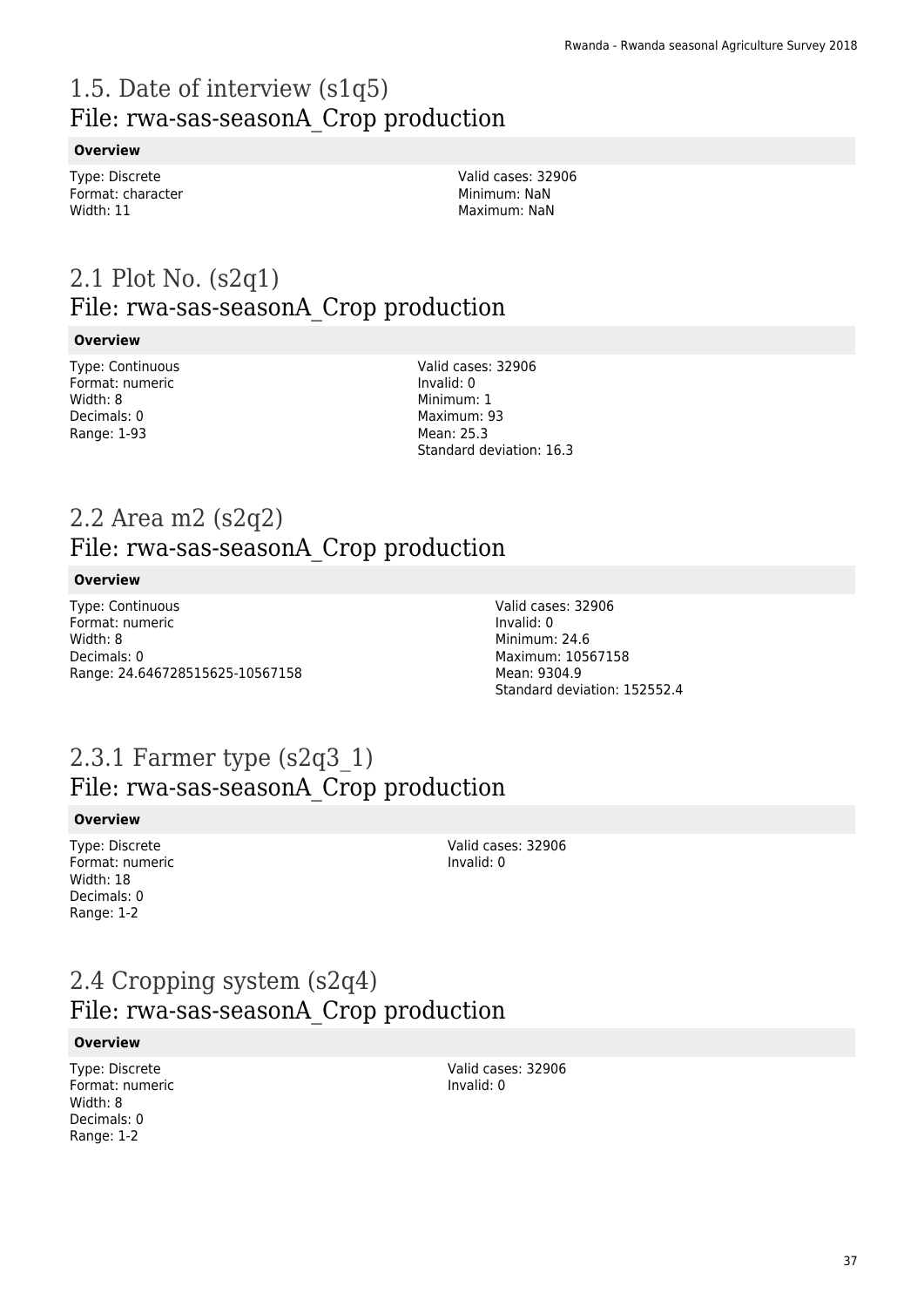# 2.5 Number of main crops in the plot (s2q5) File: rwa-sas-seasonA\_Crop production

#### **Overview**

Type: Discrete Format: numeric Width: 8 Decimals: 0 Range: 1-5

Valid cases: 32906 Invalid: 0

## crop\_name  $(s2q6)$ File: rwa-sas-seasonA\_Crop production

#### **Overview**

Type: Discrete Format: numeric Width: 27 Decimals: 0 Range: 101-520

Valid cases: 32906 Invalid: 0

## 2.7.Developped crop area in ha (s2q7) File: rwa-sas-seasonA\_Crop production

#### **Overview**

Type: Continuous Format: numeric Width: 9 Decimals: 0 Range: 0.000416780589148402-831.908935546875

Valid cases: 32906 Invalid: 0 Minimum: 0 Maximum: 831.9 Mean: 0.7 Standard deviation: 13.9

## 2.8. Sowing Date (s2q8) File: rwa-sas-seasonA\_Crop production

#### **Overview**

Type: Discrete Format: numeric Width: 18 Decimals: 0 Range: 1-10

Valid cases: 32906 Invalid: 0

# 2.9. Expected period of harvesting (s2q9) File: rwa-sas-seasonA\_Crop production

#### **Overview**

Type: Discrete Format: numeric Width: 25 Decimals: 0 Range: 1-7

Valid cases: 32906 Invalid: 0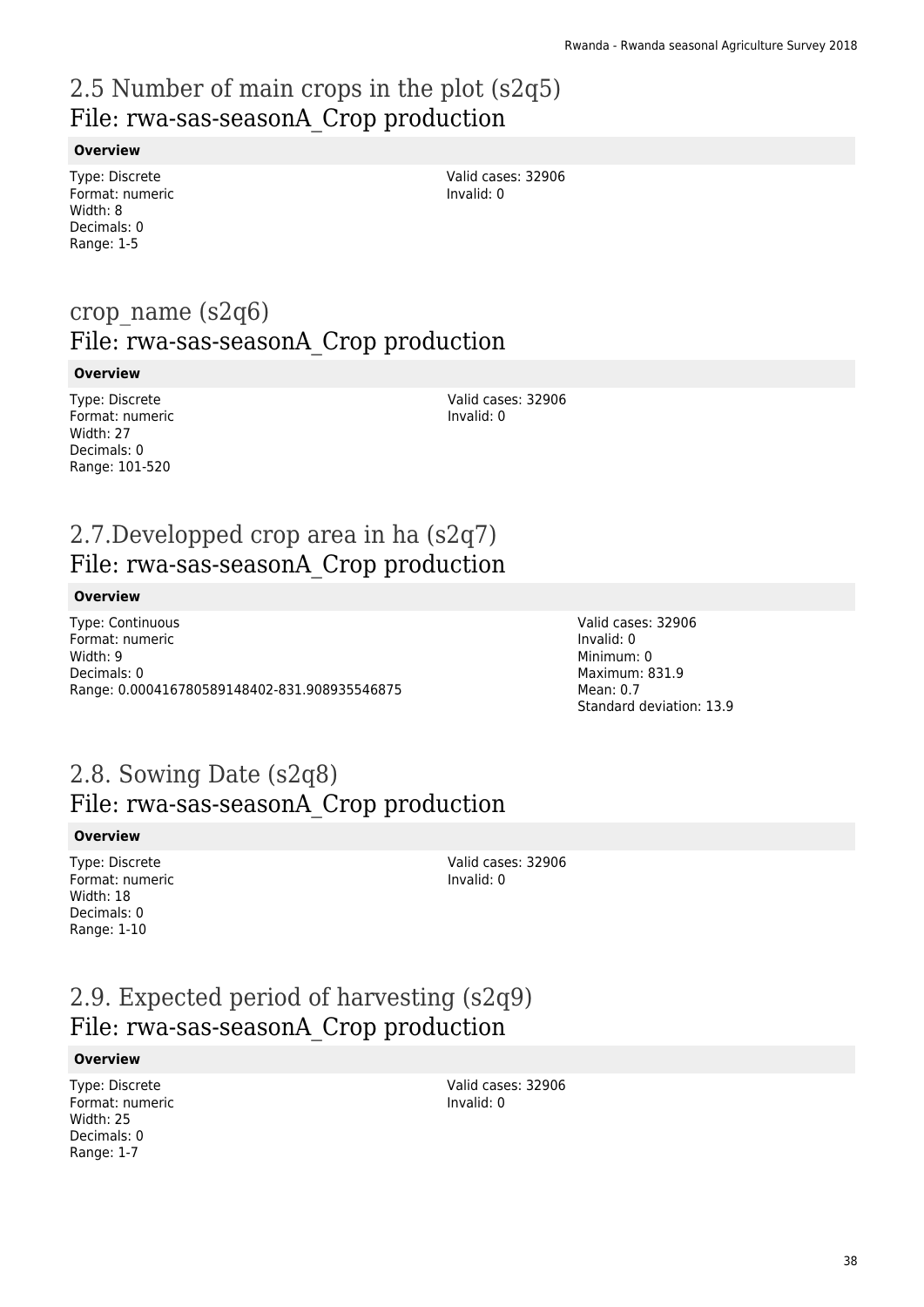# 2.10. Type of seeds sown (s2q10) File: rwa-sas-seasonA\_Crop production

#### **Overview**

Type: Discrete Format: numeric Width: 30 Decimals: 0 Range: 1-3

Valid cases: 32906 Invalid: 0

# 2.11.1. Traditional seed sown(Unit) (s2q11\_1) File: rwa-sas-seasonA\_Crop production

#### **Overview**

Type: Discrete Format: numeric Width: 8 Decimals: 0 Range: 1-3

Valid cases: 29317 Invalid: 3589

# 2.11.2. Quantity of traditional seed sown (s2q11\_2) File: rwa-sas-seasonA\_Crop production

#### **Overview**

Type: Continuous Format: numeric Width: 10 Decimals: 0 Range: 0-93800

Valid cases: 18636 Invalid: 14270 Minimum: 0 Maximum: 93800 Mean: 38.4 Standard deviation: 732.7

# 2.12. Quantity of traditional seeds purchased (s2q12) File: rwa-sas-seasonA\_Crop production

#### **Overview**

Type: Continuous Format: numeric Width: 10 Decimals: 0 Range: 0-93800

Valid cases: 18610 Invalid: 14296 Minimum: 0 Maximum: 93800 Mean: 16.8 Standard deviation: 709.8

## 2.13. Amount spent on traditional seeds(Rfw) (s2q13) File: rwa-sas-seasonA\_Crop production

### **Overview**

Type: Continuous Format: numeric Width: 10 Decimals: 0 Range: 0-56280000 Valid cases: 29317 Invalid: 3589 Minimum: 0 Maximum: 56280000 Mean: 4473.8 Standard deviation: 333545.3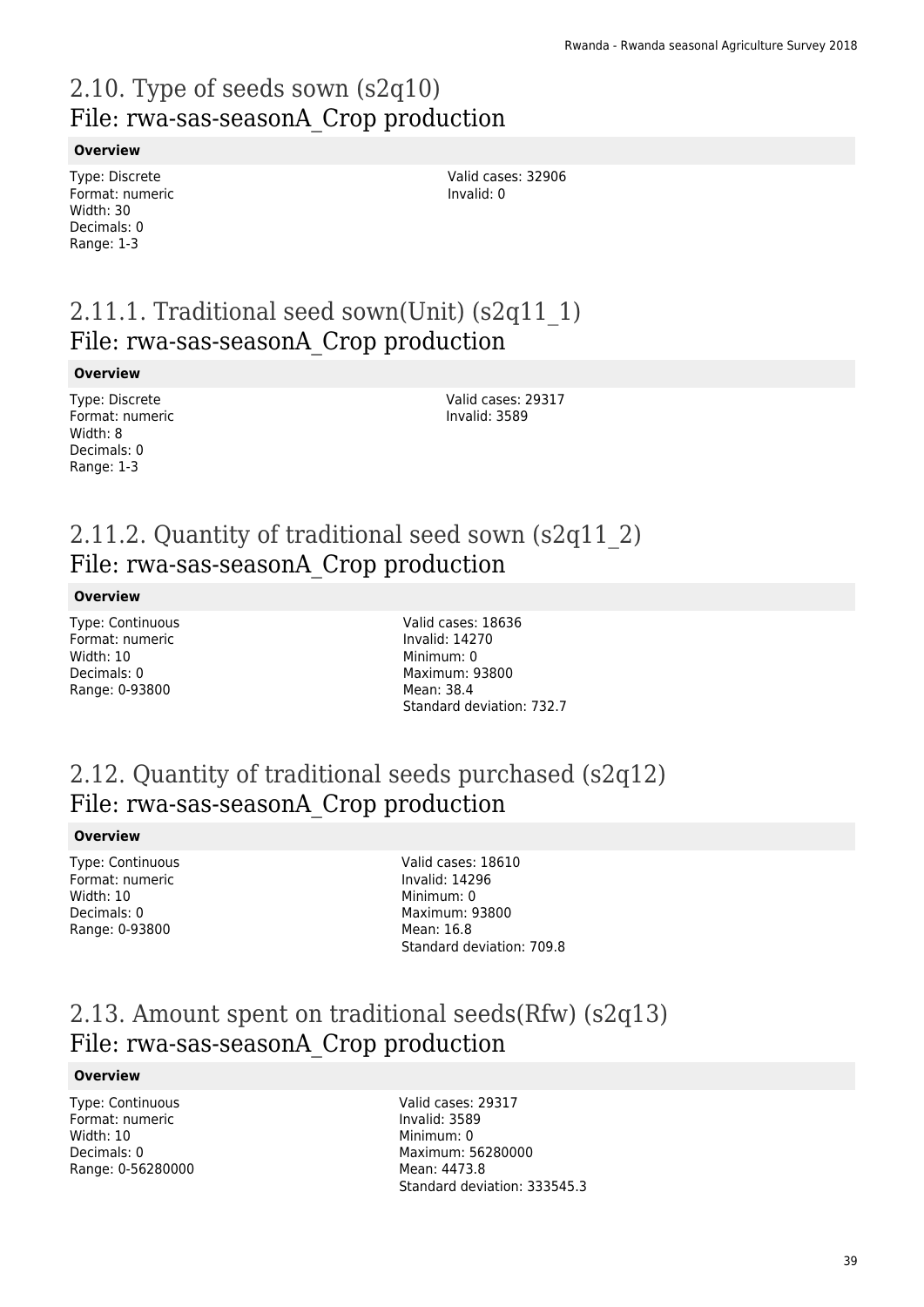# 2.14.1. Improved seeds sown(Unit) (s2q14\_1) File: rwa-sas-seasonA\_Crop production

#### **Overview**

Type: Discrete Format: numeric Width: 8 Decimals: 0 Range: 1-3

Valid cases: 3748 Invalid: 29158

# 2.14.2. Improved seeds sown $(Qty)$  (s2q14 2) File: rwa-sas-seasonA\_Crop production

#### **Overview**

Type: Continuous Format: numeric Width: 10 Decimals: 0 Range: 0.1-47500

Valid cases: 3356 Invalid: 29550 Minimum: 0.1 Maximum: 47500 Mean: 225.9 Standard deviation: 1681.9

## 2.15. Quantity of improved seeds purchased (s2q15) File: rwa-sas-seasonA\_Crop production

#### **Overview**

Type: Continuous Format: numeric Width: 10 Decimals: 0 Range: 0-47500

Valid cases: 3356 Invalid: 29550 Minimum: 0 Maximum: 47500 Mean: 214.4 Standard deviation: 1656.3

## 2.16. Amount spent on improved seeds(Rfw) (s2q16) File: rwa-sas-seasonA\_Crop production

#### **Overview**

Type: Continuous Format: numeric Width: 10 Decimals: 0 Range: 0-22800000 Valid cases: 3748 Invalid: 29158 Minimum: 0 Maximum: 22800000 Mean: 90133.7 Standard deviation: 778665.8

## 2.17. Where did improved seeds sown come from? (s2q17) File: rwa-sas-seasonA\_Crop production

#### **Overview**

Type: Discrete Format: numeric Width: 32 Decimals: 0 Range: 1-7

Valid cases: 3748 Invalid: 29158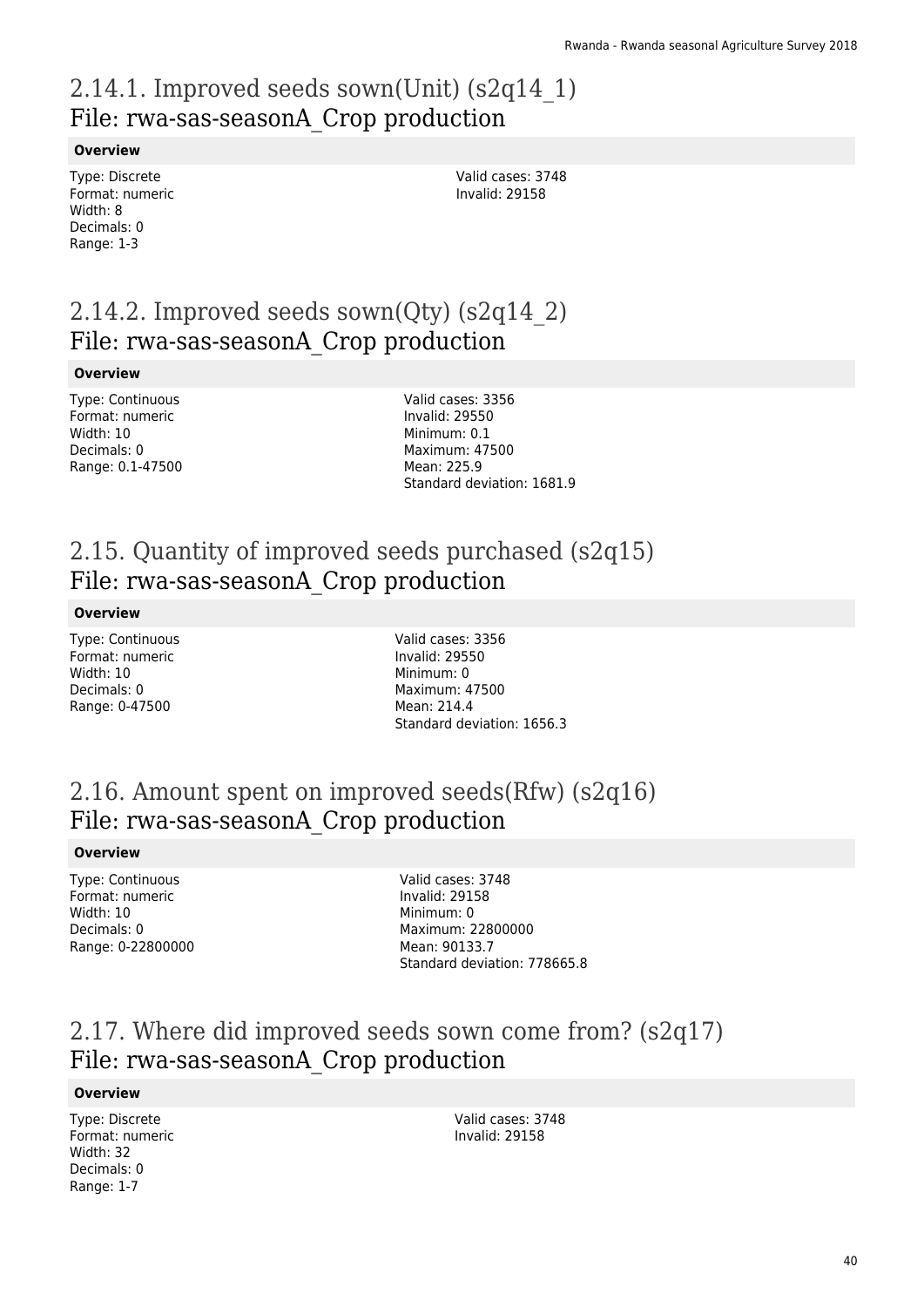# 2.18.1 On average how many trees are in this plot? (s2q18\_1) File: rwa-sas-seasonA\_Crop production

### **Overview**

Type: Continuous Format: numeric Width: 12 Decimals: 0 Range: 1-136066

Valid cases: 7394 Invalid: 25512 Minimum: 1 Maximum: 136066 Mean: 355.1 Standard deviation: 2438.4

## 2.18.2 On average how many trees have you harvested/to be harvested in this plot (s2q18\_2) File: rwa-sas-seasonA\_Crop production

### **Overview**

Type: Continuous Format: numeric Width: 12 Decimals: 0 Range: 0-119982

Valid cases: 7394 Invalid: 25512 Minimum: 0 Maximum: 119982 Mean: 180.8 Standard deviation: 1746

# 2.19. Quantity already harvested in this plot (in Kg) (s2q19) File: rwa-sas-seasonA\_Crop production

## **Overview**

Type: Continuous Format: numeric Width: 10 Decimals: 0 Range: 0-3302000 Valid cases: 32906 Invalid: 0 Minimum: 0 Maximum: 3302000 Mean: 1274.4 Standard deviation: 36241.3

# 2.20. Remaining quantity to be harvested in this plot (in Kg) (s2q20) File: rwa-sas-seasonA\_Crop production

## **Overview**

Type: Continuous Format: numeric Width: 10 Decimals: 0 Range: 0-3289000 Valid cases: 32906 Invalid: 0 Minimum: 0 Maximum: 3289000 Mean: 1279.1 Standard deviation: 37917.3

## 2.21. Total quantity of harvest in this plot (in Kg) (s2q21) File: rwa-sas-seasonA\_Crop production

## **Overview**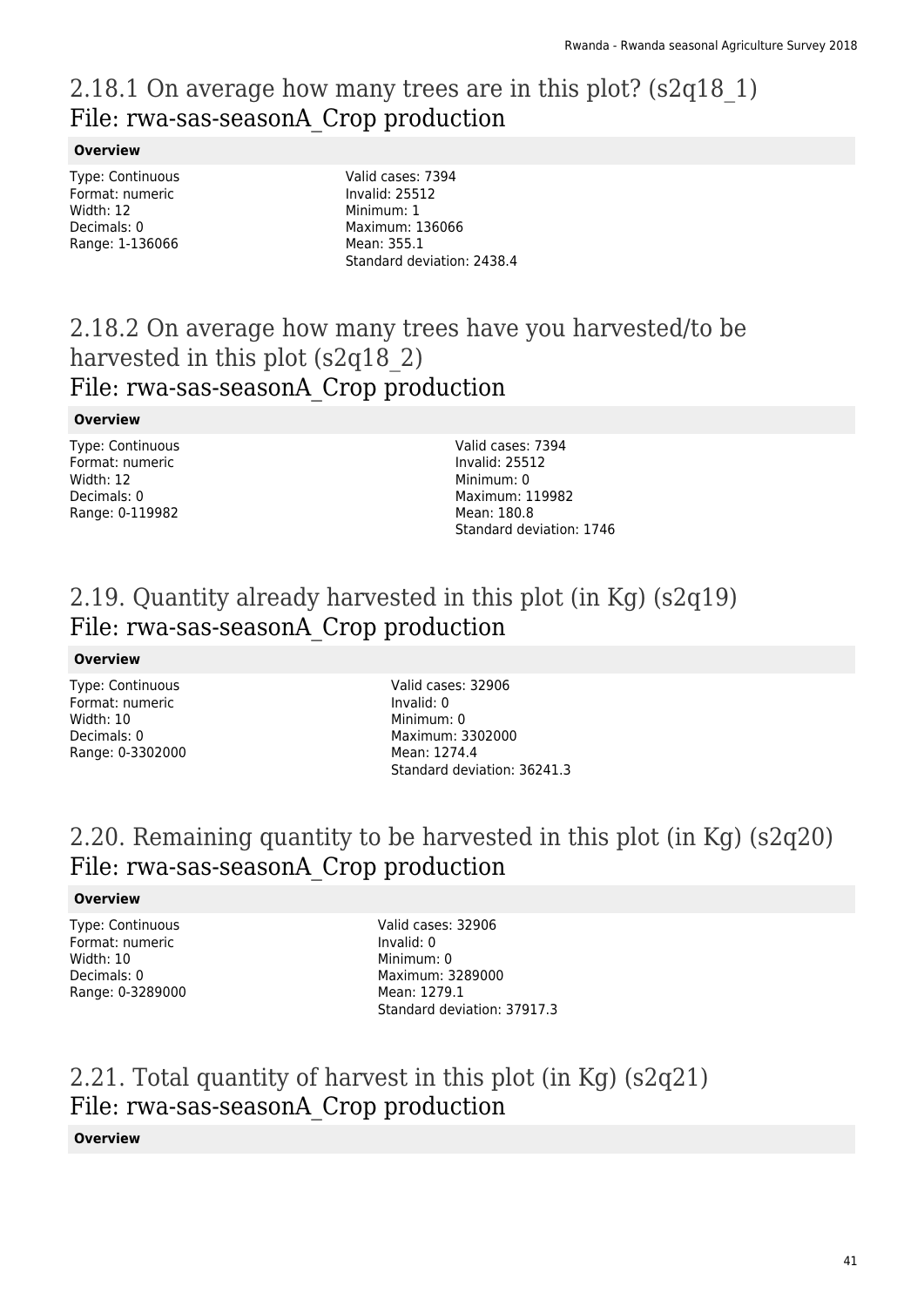# 2.21. Total quantity of harvest in this plot (in Kg) (s2q21) File: rwa-sas-seasonA\_Crop production

Type: Continuous Format: numeric Width: 10 Decimals: 0 Range: 0-3339000 Valid cases: 32906 Invalid: 0 Minimum: 0 Maximum: 3339000 Mean: 2553.5 Standard deviation: 54612.9

# 2.22. Explanation on production status (s2q22) File: rwa-sas-seasonA\_Crop production

#### **Overview**

Type: Discrete Format: numeric Width: 43 Decimals: 0 Range: 1-19

Valid cases: 32906 Invalid: 0

## 2.23 What was the quantity produced in all plots (in Kg) (s2q23) File: rwa-sas-seasonA\_Crop production

#### **Overview**

Type: Continuous Format: numeric Width: 10 Decimals: 0 Range: 0-3339000 Valid cases: 32906 Invalid: 0 Minimum: 0 Maximum: 3339000 Mean: 3891.7 Standard deviation: 60642

## 2.24. What was the quantity processed at farm level? (s2q24) File: rwa-sas-seasonA\_Crop production

### **Overview**

Type: Continuous Format: numeric Width: 10 Decimals: 0 Range: 0-118260

Valid cases: 32906 Invalid: 0 Minimum: 0 Maximum: 118260 Mean: 110.3 Standard deviation: 1688.9

# 2.25. What was the quantity sold? (s2q25) File: rwa-sas-seasonA\_Crop production

#### **Overview**

Type: Continuous Format: numeric Width: 10 Decimals: 0 Range: 0-3203960

Valid cases: 32906 Invalid: 0 Minimum: 0 Maximum: 3203960 Mean: 2816.1 Standard deviation: 52873.1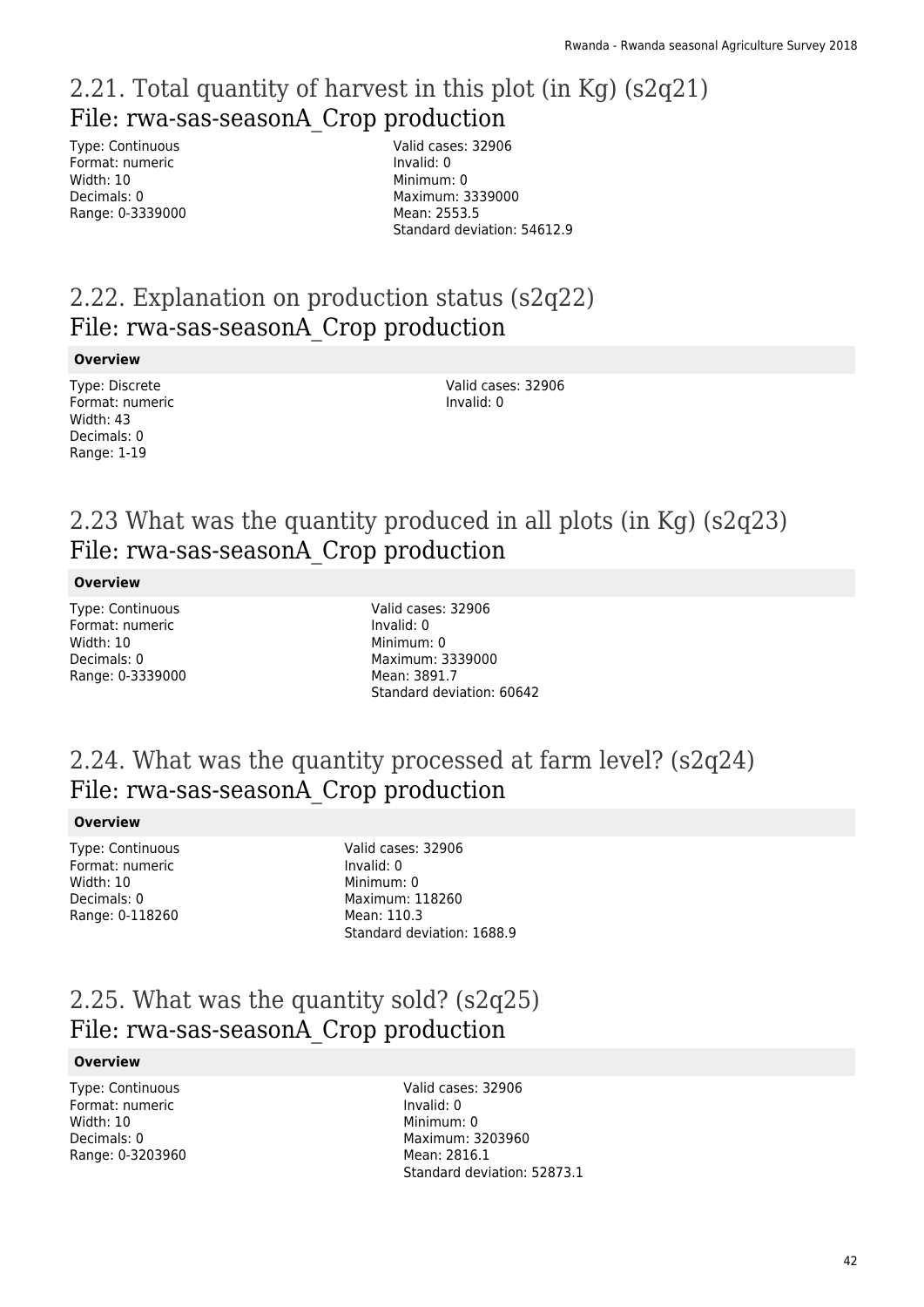# 2.26. On which market this crop was sold? (s2q26) File: rwa-sas-seasonA\_Crop production

#### **Overview**

Type: Discrete Format: numeric Width: 22 Decimals: 0 Range: 1-7

Valid cases: 15121 Invalid: 17785

## 2.27. What was the selling price per kilogram? (RwF/Kg) (s2q27) File: rwa-sas-seasonA\_Crop production

#### **Overview**

Type: Discrete Format: numeric Width: 12 Decimals: 0 Range: 0-99999

Valid cases: 15089 Invalid: 17817

## 2.28. What was the quantity used for own consumption? (s2q28) File: rwa-sas-seasonA\_Crop production

#### **Overview**

Type: Continuous Format: numeric Width: 10 Decimals: 0 Range: -1-630800 Valid cases: 32906 Invalid: 0 Minimum: -1 Maximum: 630800 Mean: 479.9 Standard deviation: 7637.8

## 2.29. What was the quantity used as wages? (s2q29) File: rwa-sas-seasonA\_Crop production

#### **Overview**

Type: Continuous Format: numeric Width: 10 Decimals: 0 Range: 0-18300

Valid cases: 32906 Invalid: 0 Minimum: 0 Maximum: 18300 Mean: 24.3 Standard deviation: 554.4

## 2.30. What was the quantity used as farm rent? (s2q30) File: rwa-sas-seasonA\_Crop production

#### **Overview**

Type: Continuous Format: numeric Width: 10 Decimals: 0 Range: 0-12000

Valid cases: 32906 Invalid: 0 Minimum: 0 Maximum: 12000  $M$ ean:  $2.6$ Standard deviation: 74.5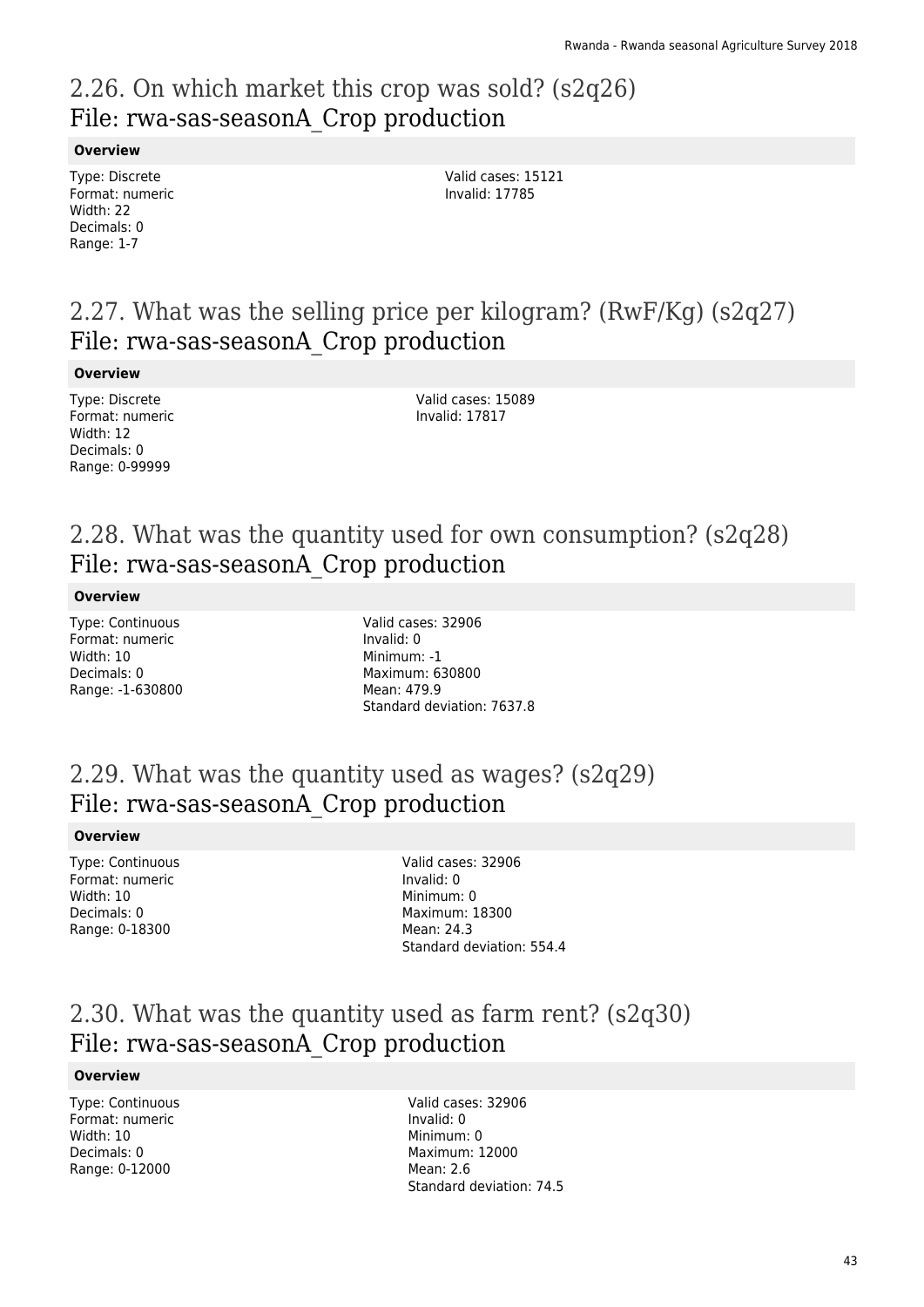# 2.31. What was the quantity used as gift? (s2q31) File: rwa-sas-seasonA\_Crop production

#### **Overview**

Type: Continuous Format: numeric Width: 10 Decimals: 0 Range: 0-14180

Valid cases: 32906 Invalid: 0 Minimum: 0 Maximum: 14180 Mean: 21.1 Standard deviation: 229.8

## 2.32. What was the quantity exchanged for other goods? (s2q32) File: rwa-sas-seasonA\_Crop production

#### **Overview**

Type: Continuous Format: numeric Width: 10 Decimals: 0 Range: 0-200

Valid cases: 32906 Invalid: 0 Minimum: 0 Maximum: 200 Mean: 0.1 Standard deviation: 3

## 2.33. What was the quantity used as seeds? (s2q33) File: rwa-sas-seasonA\_Crop production

#### **Overview**

Type: Continuous Format: numeric Width: 10 Decimals: 0 Range: 0-329880 Valid cases: 32906 Invalid: 0 Minimum: 0 Maximum: 329880 Mean: 114.7 Standard deviation: 4857.4

## 2.34. What was the quantity used to feed animals? (s2q34) File: rwa-sas-seasonA\_Crop production

### **Overview**

Type: Continuous Format: numeric Width: 10 Decimals: 0 Range: 0-450000

Valid cases: 32906 Invalid: 0 Minimum: 0 Maximum: 450000 Mean: 361.7 Standard deviation: 8144.2

## 2.35. What was the quantity stored? (s2q35) File: rwa-sas-seasonA\_Crop production

#### **Overview**

Type: Continuous Format: numeric Width: 10 Decimals: 0 Range: 0-122000

Valid cases: 32906 Invalid: 0 Minimum: 0 Maximum: 122000 Mean: 33.8 Standard deviation: 1761.9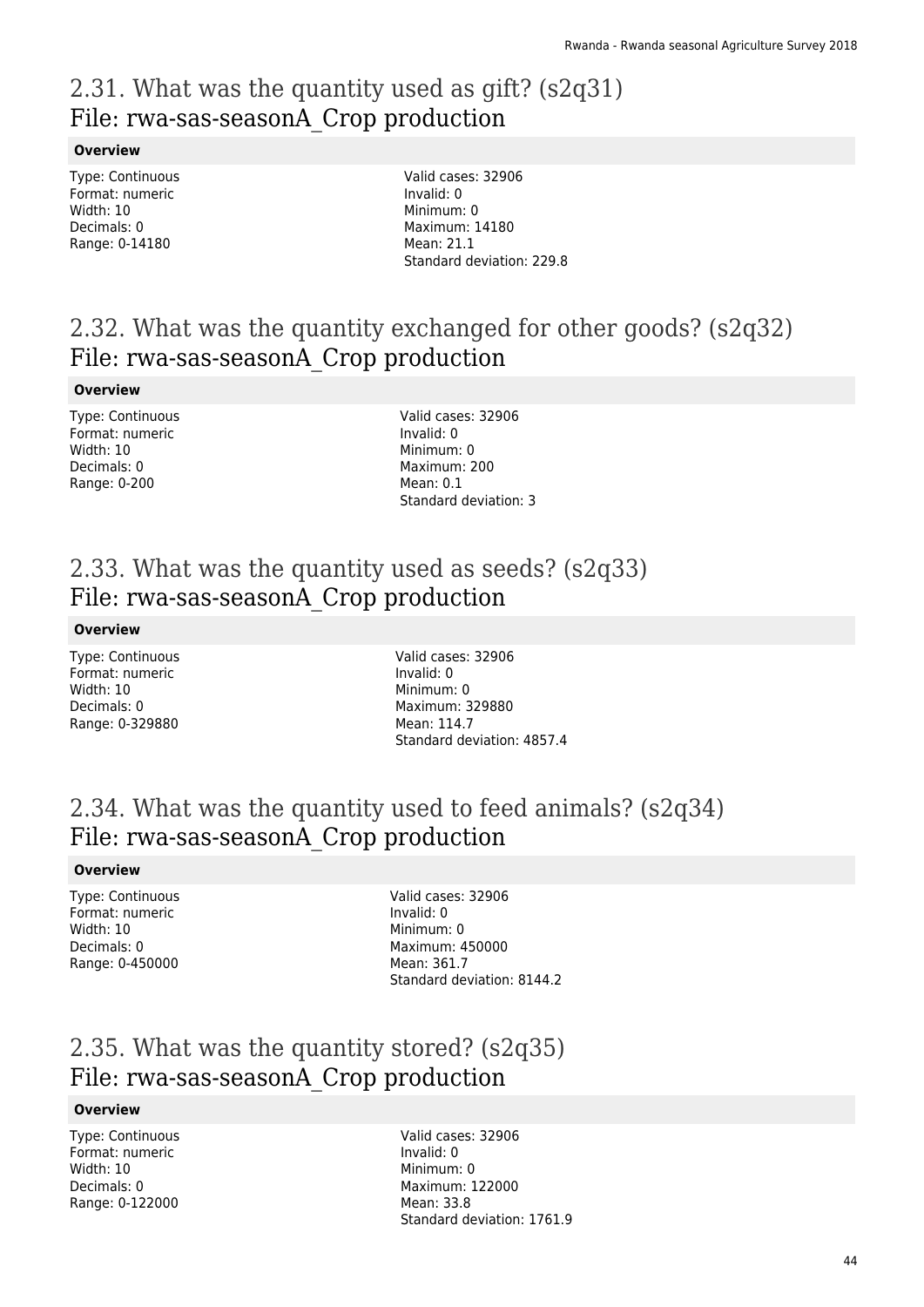# 2.36. Which is the storage facility used by the household? (s2q36) File: rwa-sas-seasonA\_Crop production

**Overview**

Type: Discrete Format: numeric Width: 50 Decimals: 0 Range: 1-5

Valid cases: 1090 Invalid: 31816

# 2.37. What was the quantity lost after harvest? (s2q37) File: rwa-sas-seasonA\_Crop production

#### **Overview**

Type: Continuous Format: numeric Width: 10 Decimals: 0 Range: 0-200000

Valid cases: 32906 Invalid: 0 Minimum: 0 Maximum: 200000 Mean: 26 Standard deviation: 1562.6

## 2.38. What was the quantity used in other forms? (s2q38) File: rwa-sas-seasonA\_Crop production

### **Overview**

Type: Continuous Format: numeric Width: 10 Decimals: 0 Range: 0-180670

Valid cases: 32906 Invalid: 0 Minimum: 0 Maximum: 180670 Mean: 11.4 Standard deviation: 1147.2

## Harvested crop area in ha (Harvested\_Area) File: rwa-sas-seasonA\_Crop production

### **Overview**

Type: Continuous Format: numeric Width: 9 Decimals: 0 Range: 0.000183789481525309-831.908935546875 Valid cases: 32906 Invalid: 0 Minimum: 0 Maximum: 831.9 Mean: 0.7 Standard deviation: 13.9

## Crop category and major crops (CropGroup) File: rwa-sas-seasonA\_Crop production

### **Overview**

Type: Discrete Format: numeric Width: 51 Decimals: 0 Range: 1-99

Valid cases: 32906 Invalid: 0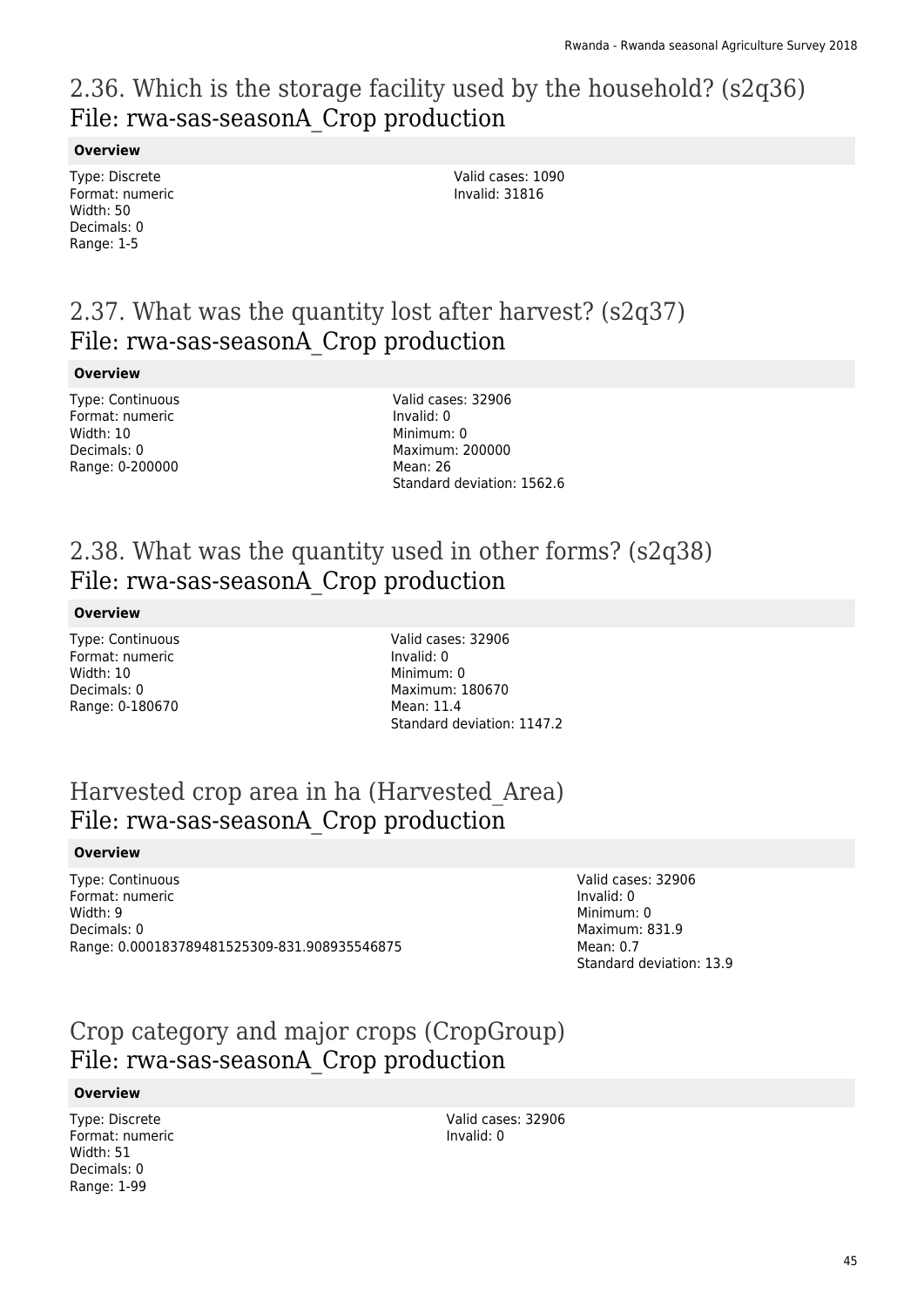Rwanda - Rwanda seasonal Agriculture Survey 2018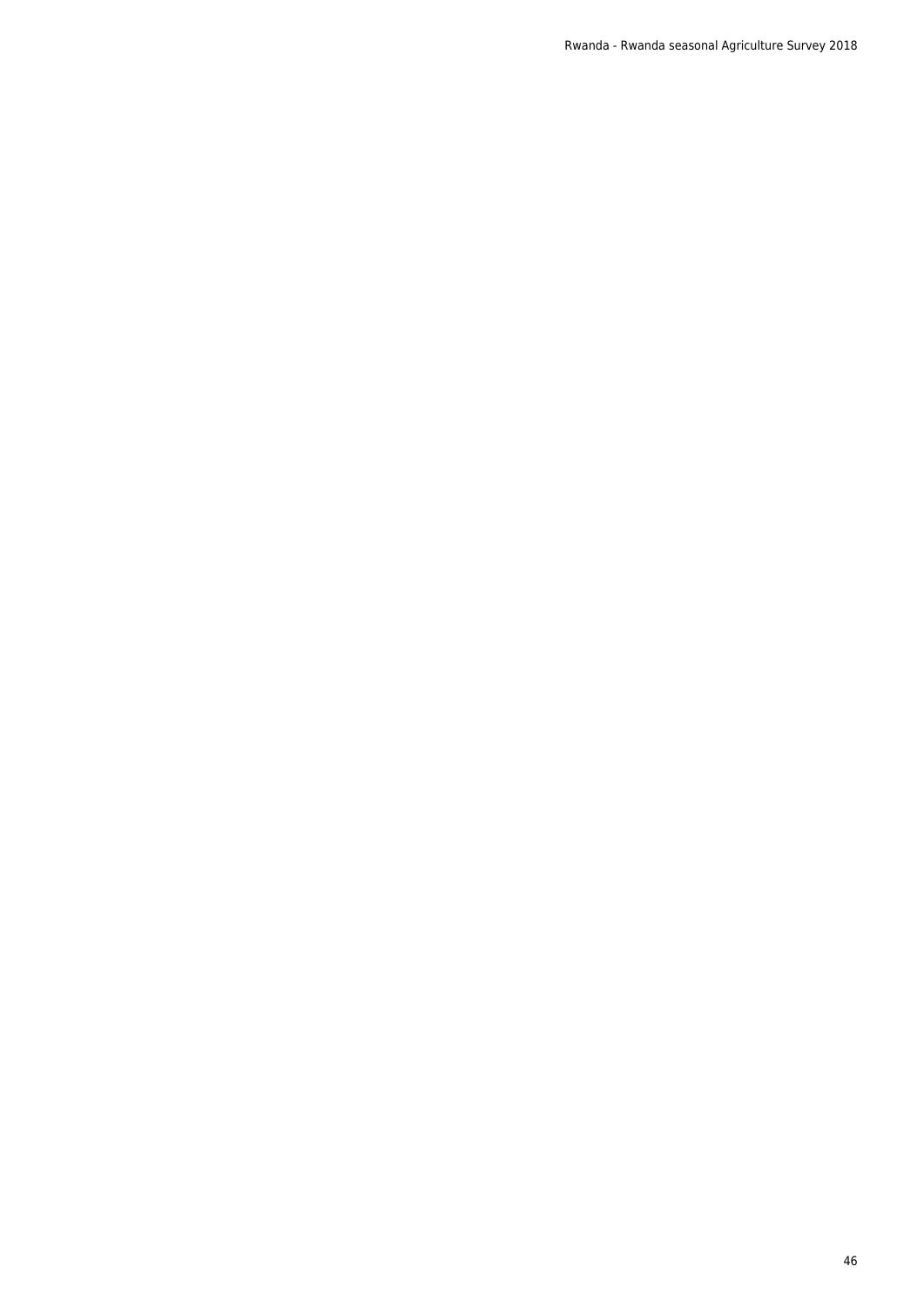# 1.0 Segment Identification (Segment\_ID) File: rwa-sas-SeasonA\_PartIII\_Fertilizers\_Pesticides

### **Overview**

Type: Continuous Format: numeric Width: 10 Decimals: 0 Range: 12001-572059

Valid cases: 18786 Invalid: 0 Minimum: 12001 Maximum: 572059 Mean: 355441.2 Standard deviation: 152494.2

# 1.1 Province (s1q1) File: rwa-sas-SeasonA\_PartIII\_Fertilizers\_Pesticides

### **Overview**

Type: Discrete Format: numeric Width: 8 Decimals: 0 Range: 1-5

Valid cases: 18786 Invalid: 0

## 1.2 District (s1q2) File: rwa-sas-SeasonA\_PartIII\_Fertilizers\_Pesticides

## **Overview**

Type: Discrete Format: numeric Width: 10 Decimals: 0 Range: 11-57

Valid cases: 18786 Invalid: 0

## 1.3 Stratum (s1q3) File: rwa-sas-SeasonA\_PartIII\_Fertilizers\_Pesticides

### **Overview**

Type: Discrete Format: numeric Width: 35 Decimals: 0 Range: 0-40

Valid cases: 18786 Invalid: 0

# 1.4 Segment (s1q4) File: rwa-sas-SeasonA\_PartIII\_Fertilizers\_Pesticides

### **Overview**

Type: Continuous Format: numeric Width: 8 Decimals: 0 Range: 0-70

Valid cases: 18786 Invalid: 0 Minimum: 0 Maximum: 70 Mean: 16 Standard deviation: 13.3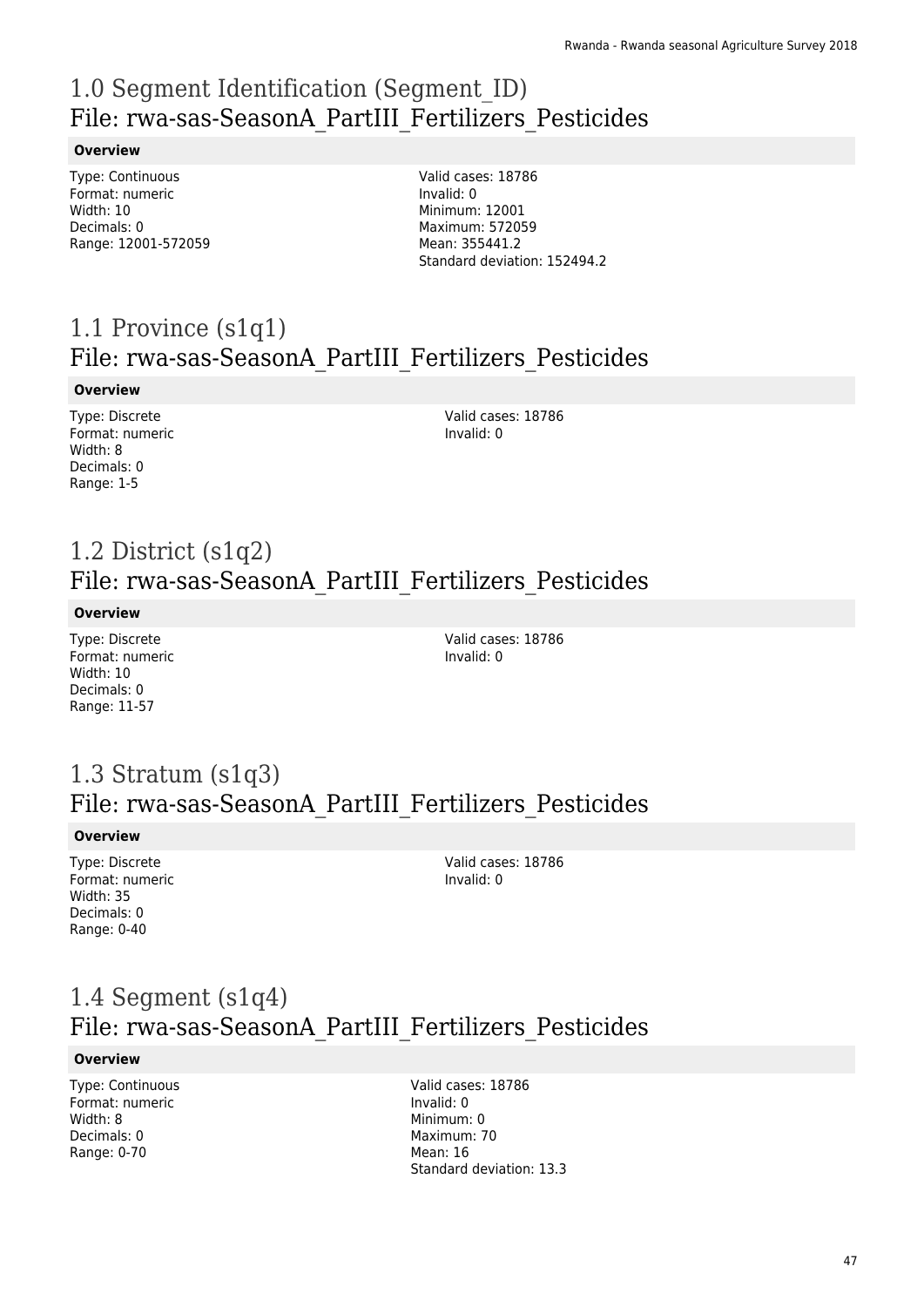# 2.1 Plot number (s2q1) File: rwa-sas-SeasonA\_PartIII\_Fertilizers\_Pesticides

### **Overview**

Type: Continuous Format: numeric Width: 8 Decimals: 0 Range: 1-93

Valid cases: 18786 Invalid: 0 Minimum: 1 Maximum: 93 Mean: 24.6 Standard deviation: 16.3

# 2.2 Ptot area in sqm (s2q2) File: rwa-sas-SeasonA\_PartIII\_Fertilizers\_Pesticides

### **Overview**

Type: Continuous Format: numeric Width: 8 Decimals: 0 Range: 24.646728515625-10567158

Valid cases: 18786 Invalid: 0 Minimum: 24.6 Maximum: 10567158 Mean: 27122.6 Standard deviation: 295048.2

## 2.3.6 Farmer type (s2q3\_6) File: rwa-sas-SeasonA\_PartIII\_Fertilizers\_Pesticides

### **Overview**

Type: Discrete Format: numeric Width: 18 Decimals: 0 Range: 1-2

Valid cases: 18786 Invalid: 0

# 3.1 Have you used organic fertilizer in this plot during this season? (s3q1)

# File: rwa-sas-SeasonA\_PartIII\_Fertilizers\_Pesticides

## **Overview**

Type: Discrete Format: numeric Width: 8 Decimals: 0 Range: 1-2

Valid cases: 18786 Invalid: 0

# 3.2 Quantity of Organic fertilizer used (in Kg) (s3q2) File: rwa-sas-SeasonA\_PartIII\_Fertilizers\_Pesticides

## **Overview**

Type: Continuous Format: numeric Width: 10 Decimals: 0 Range: 5-3040000 Valid cases: 10533 Invalid: 8253 Minimum: 5 Maximum: 3040000 Mean: 5340.1 Standard deviation: 78271.5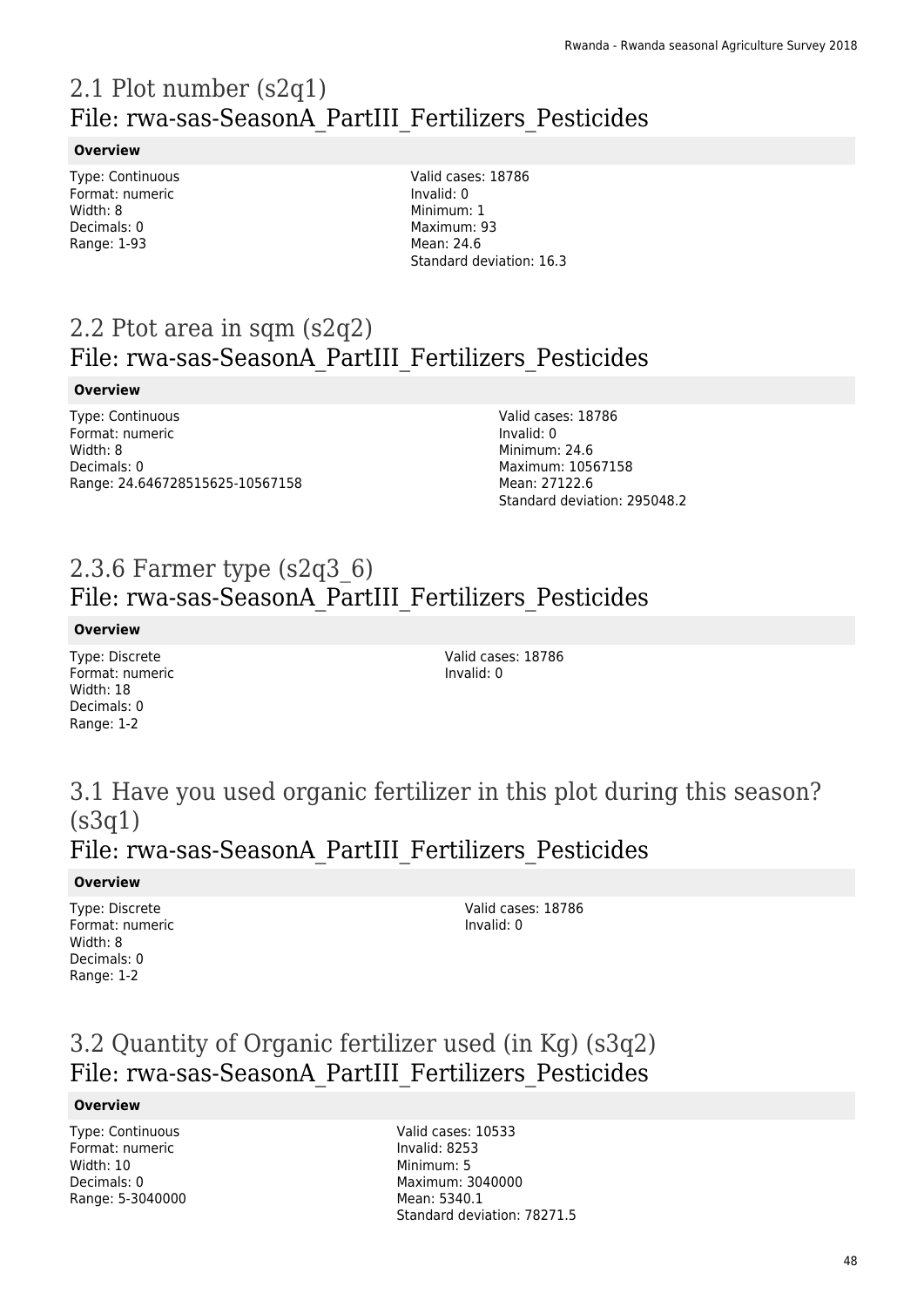# 3.3 Quantity of Organic fertilizer purchased (s3q3) File: rwa-sas-SeasonA\_PartIII\_Fertilizers\_Pesticides

### **Overview**

Type: Continuous Format: numeric Width: 10 Decimals: 0 Range: 0-3040000 Valid cases: 10533 Invalid: 8253 Minimum: 0 Maximum: 3040000 Mean: 2274.2 Standard deviation: 64475.3

# 3.4 Cost of Organic fertilizer purchased (Rwf) (s3q4) File: rwa-sas-SeasonA\_PartIII\_Fertilizers\_Pesticides

### **Overview**

Type: Continuous Format: numeric Width: 10 Decimals: 0 Range: 0-30522000 Valid cases: 10533 Invalid: 8253 Minimum: 0 Maximum: 30522000 Mean: 26892 Standard deviation: 736218.2

# 3.5 Have you used inorganic fertilizer in this plot during this season? (s3q5)

## File: rwa-sas-SeasonA\_PartIII\_Fertilizers\_Pesticides

## **Overview**

Type: Discrete Format: numeric Width: 8 Decimals: 0 Range: 1-2

Valid cases: 18786 Invalid: 0

## 3.6 Inorganic fertilizer type (s3q6) File: rwa-sas-SeasonA\_PartIII\_Fertilizers\_Pesticides

## **Overview**

Type: Discrete Format: numeric Width: 26 Decimals: 0 Range: 1-9

Valid cases: 6220 Invalid: 12566

# 3.7 Unit (s3q7) File: rwa-sas-SeasonA\_PartIII\_Fertilizers\_Pesticides

## **Overview**

Type: Discrete Format: numeric Width: 8 Decimals: 0 Range: 1-4

Valid cases: 6220 Invalid: 12566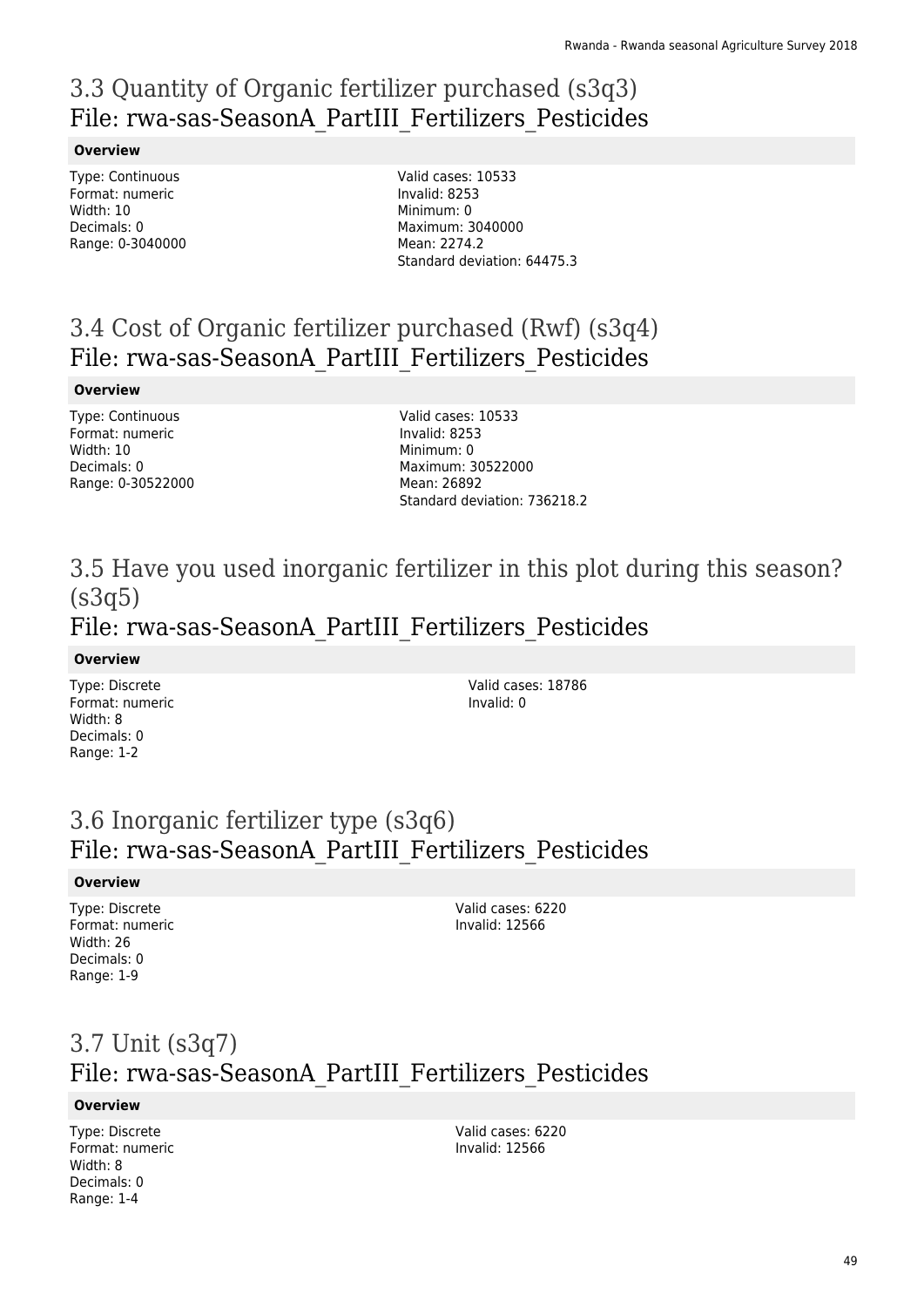# 3.8 Total quantity of inorganic fertilizer used (s3q8) File: rwa-sas-SeasonA\_PartIII\_Fertilizers\_Pesticides

### **Overview**

Type: Continuous Format: numeric Width: 10 Decimals: 0 Range: 0.01-148400

Valid cases: 6220 Invalid: 12566 Minimum: 0 Maximum: 148400 Mean: 658.5 Standard deviation: 5011.4

# 3.9 Quantity of inorganic fertilizer purchased (s3q9) File: rwa-sas-SeasonA\_PartIII\_Fertilizers\_Pesticides

### **Overview**

Type: Continuous Format: numeric Width: 10 Decimals: 0 Range: 0-148400

Valid cases: 6220 Invalid: 12566 Minimum: 0 Maximum: 148400 Mean: 637.2 Standard deviation: 4912.2

## 3.10 Unit Price(Rwf) (s3q10) File: rwa-sas-SeasonA\_PartIII\_Fertilizers\_Pesticides

### **Overview**

Type: Continuous Format: numeric Width: 10 Decimals: 0 Range: 0-201000 Valid cases: 6220 Invalid: 12566 Minimum: 0 Maximum: 201000 Mean: 549.8 Standard deviation: 2652

## 3.11 What is the main source of fertilizer used? (s3q11) File: rwa-sas-SeasonA\_PartIII\_Fertilizers\_Pesticides

## **Overview**

Type: Discrete Format: numeric Width: 23 Decimals: 0 Range: 1-6

Valid cases: 6220 Invalid: 12566

## 3.12 What was the main crop the fertilizer was applied? (s3q12) File: rwa-sas-SeasonA\_PartIII\_Fertilizers\_Pesticides

## **Overview**

Type: Discrete Format: numeric Width: 28 Decimals: 0 Range: 101-520

Valid cases: 6220 Invalid: 12566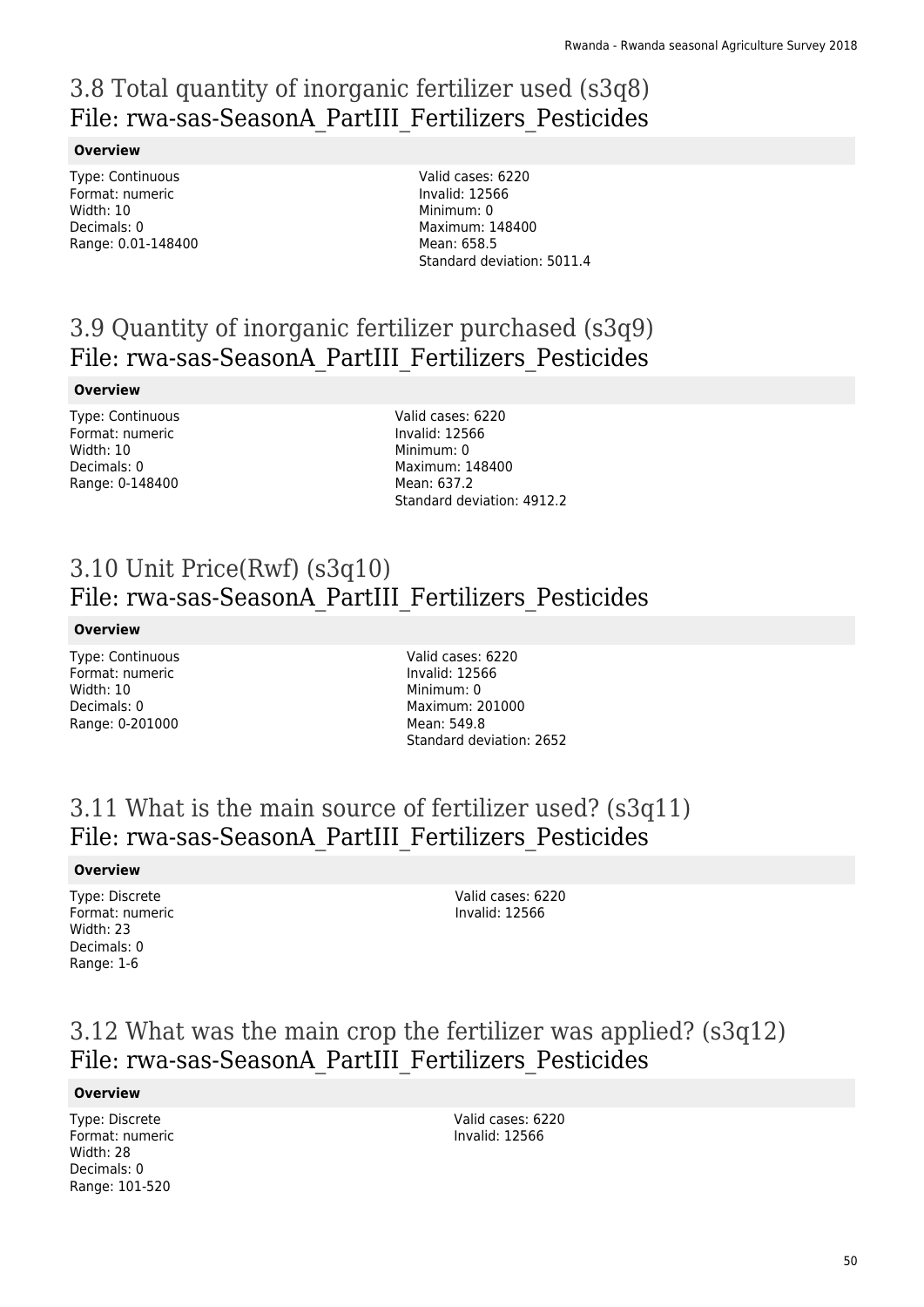# 3.13 Have you used pesticides in this plot during this season? (s3q13) File: rwa-sas-SeasonA\_PartIII\_Fertilizers\_Pesticides

**Overview**

Type: Discrete Format: numeric Width: 8 Decimals: 0 Range: 1-2

Valid cases: 18786 Invalid: 0

# 3.14 Pesticide type (s3q14) File: rwa-sas-SeasonA\_PartIII\_Fertilizers\_Pesticides

#### **Overview**

Type: Discrete Format: numeric Width: 15 Decimals: 0 Range: 1-10

Valid cases: 4136 Invalid: 14650

# 3.15 Unit (s3q15) File: rwa-sas-SeasonA\_PartIII\_Fertilizers\_Pesticides

#### **Overview**

Type: Discrete Format: numeric Width: 8 Decimals: 0 Range: 1-4

Valid cases: 4136 Invalid: 14650

## 3.16 Total Quantity of pesticide used in this plot (s3q16) File: rwa-sas-SeasonA\_PartIII\_Fertilizers\_Pesticides

#### **Overview**

Type: Continuous Format: numeric Width: 10 Decimals: 0 Range: 0.01-92750 Valid cases: 4136 Invalid: 14650 Minimum: 0 Maximum: 92750 Mean: 169 Standard deviation: 1957.1

# 3.17 Quantity of pesticide purchased (s3q17) File: rwa-sas-SeasonA\_PartIII\_Fertilizers\_Pesticides

#### **Overview**

Type: Continuous Format: numeric Width: 10 Decimals: 0 Range: 0-92750

Valid cases: 4136 Invalid: 14650 Minimum: 0 Maximum: 92750 Mean: 163.6 Standard deviation: 1943.3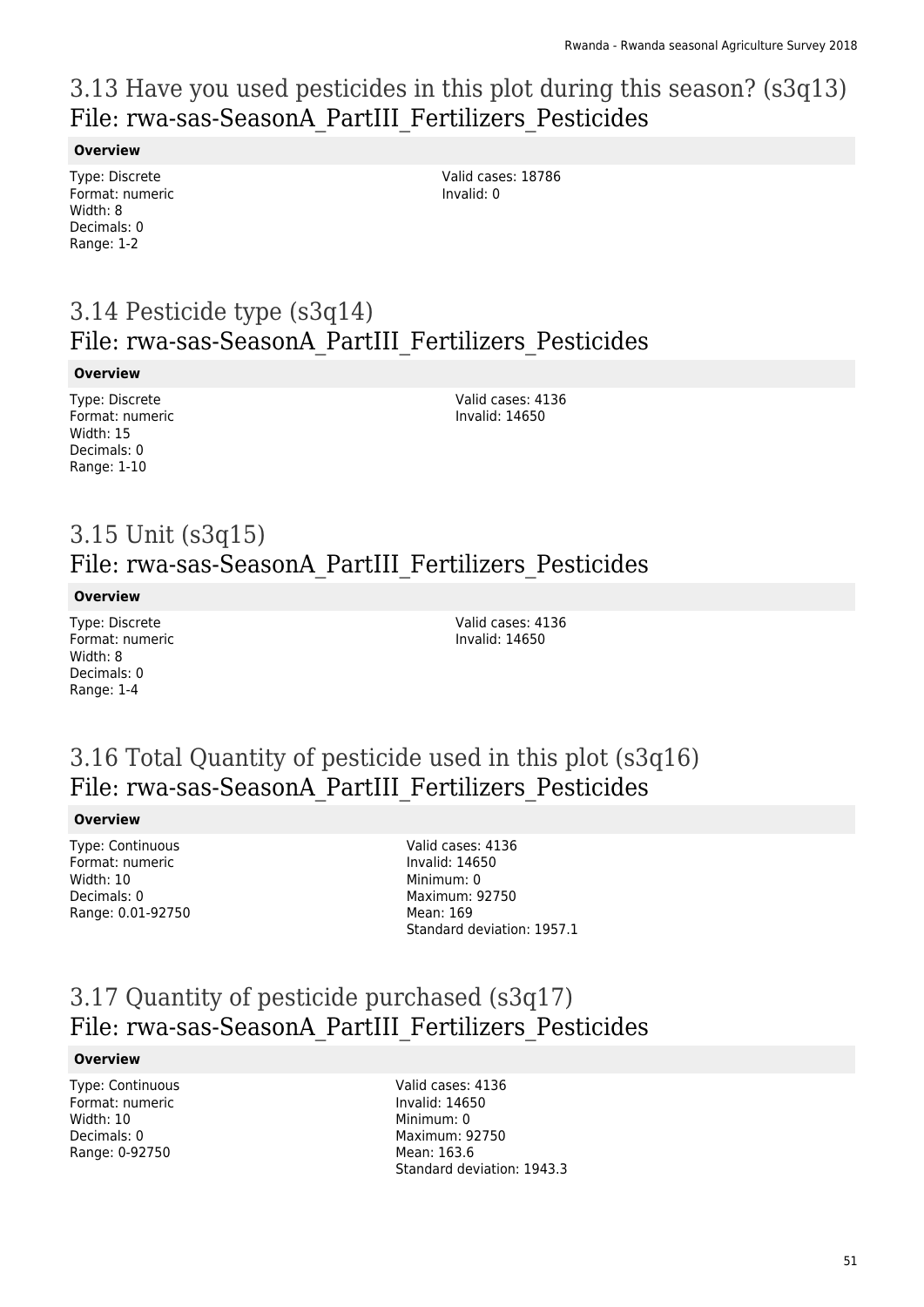# 3.18 Total amount spent on quantity bought (Rwf) (s3q18) File: rwa-sas-SeasonA\_PartIII\_Fertilizers\_Pesticides

### **Overview**

Type: Continuous Format: numeric Width: 12 Decimals: 0 Range: 12-20488000

Valid cases: 4033 Invalid: 14753 Minimum: 12 Maximum: 20488000 Mean: 55341.2 Standard deviation: 516128.8

# 3.19 What was the main crop the pesticide was applied? (s3q19) File: rwa-sas-SeasonA\_PartIII\_Fertilizers\_Pesticides

### **Overview**

Type: Discrete Format: numeric Width: 29 Decimals: 0 Range: 101-520

Valid cases: 4136 Invalid: 14650

## Segment weight (weight) File: rwa-sas-SeasonA\_PartIII\_Fertilizers\_Pesticides

### **Overview**

Type: Continuous Format: numeric Width: 10 Decimals: 0 Range: 1-1537.83059817529 Valid cases: 18786 Invalid: 0 Minimum: 1 Maximum: 1537.8 Mean: 438.8 Standard deviation: 322.5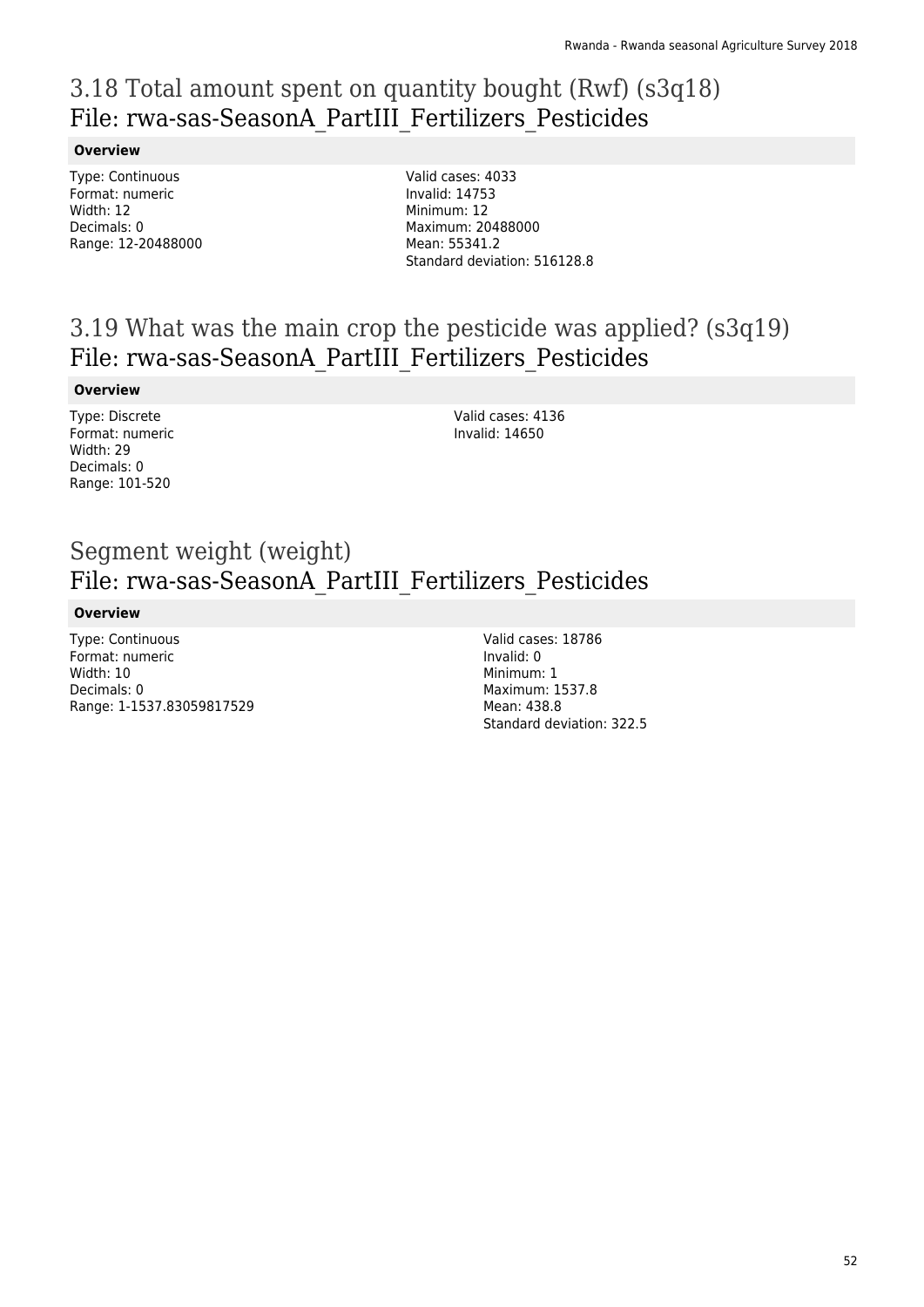# 1.0 Segment identification (Segment\_ID) File: rwa-sas-SeasonA\_PartIV\_Agricultural practice

### **Overview**

Type: Continuous Format: numeric Width: 10 Decimals: 0 Range: 12001-572059

Valid cases: 19805 Invalid: 0 Minimum: 12001 Maximum: 572059 Mean: 356802.4 Standard deviation: 148834.5

# 2.1 Plot number (s2q1) File: rwa-sas-SeasonA\_PartIV\_Agricultural practice

### **Overview**

Type: Continuous Format: numeric Width: 8 Decimals: 0 Range: 1-93

Valid cases: 19805 Invalid: 0 Minimum: 1 Maximum: 93 Mean: 24.9 Standard deviation: 16.1

# 1.1 Province (s1q1) File: rwa-sas-SeasonA\_PartIV\_Agricultural practice

### **Overview**

Type: Discrete Format: numeric Width: 8 Decimals: 0 Range: 1-5

Valid cases: 19805 Invalid: 0

## 1.2 District (s1q2) File: rwa-sas-SeasonA\_PartIV\_Agricultural practice

### **Overview**

Type: Discrete Format: numeric Width: 10 Decimals: 0 Range: 11-57

Valid cases: 19805 Invalid: 0

## 1.3 Stratum (s1q3) File: rwa-sas-SeasonA\_PartIV\_Agricultural practice

## **Overview**

Type: Discrete Format: numeric Width: 35 Decimals: 0 Range: 0-50

Valid cases: 19805 Invalid: 0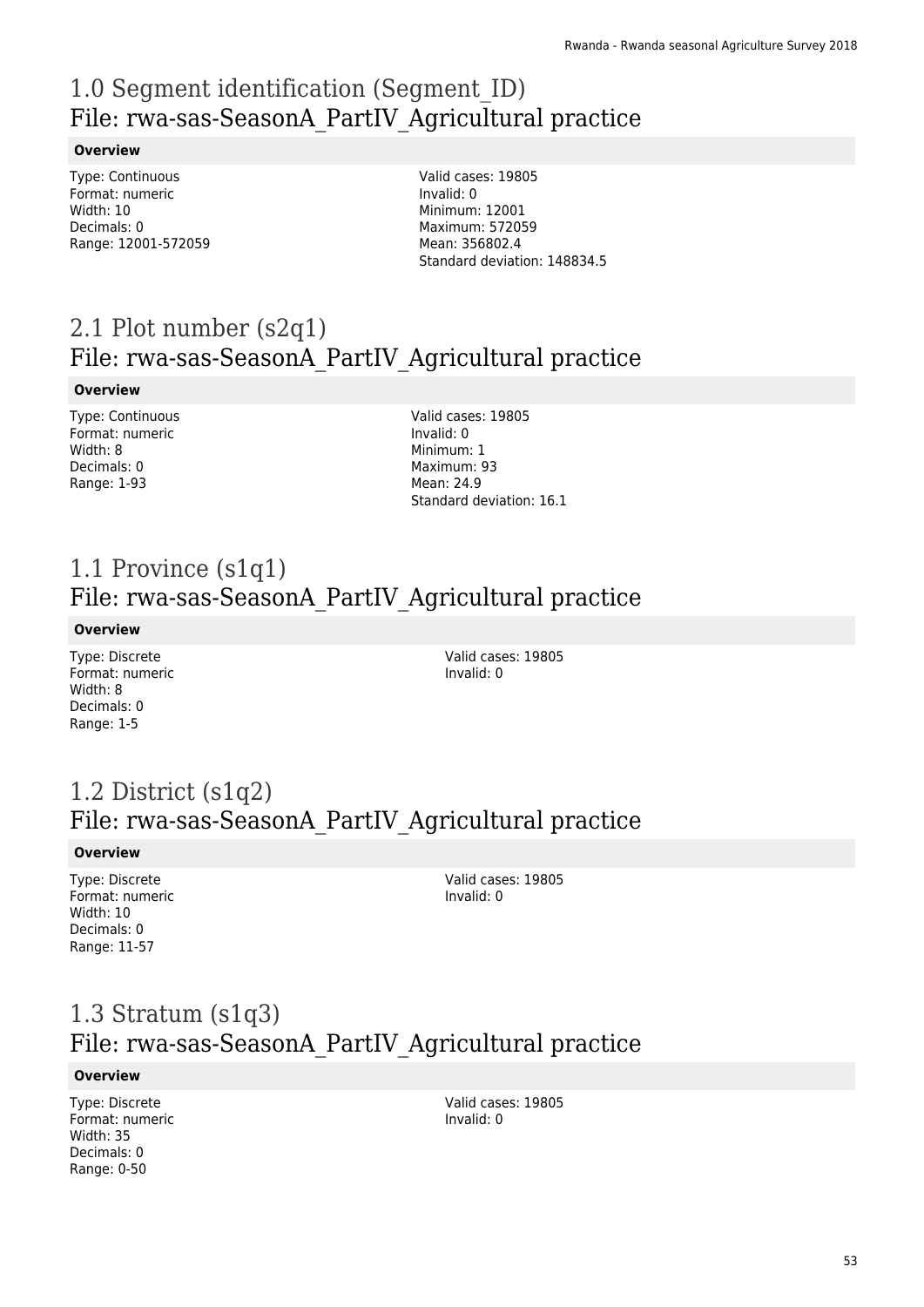# 1.4 Segment (s1q4) File: rwa-sas-SeasonA\_PartIV\_Agricultural practice

### **Overview**

Type: Continuous Format: numeric Width: 8 Decimals: 0 Range: 0-70

Valid cases: 19805 Invalid: 0 Minimum: 0 Maximum: 70 Mean: 16.1 Standard deviation: 13.1

# 2.2 Ptot area in sqm (s2q2) File: rwa-sas-SeasonA\_PartIV\_Agricultural practice

### **Overview**

Type: Continuous Format: numeric Width: 8 Decimals: 0 Range: 24.646728515625-10567158

Valid cases: 19805 Invalid: 0 Minimum: 24.6 Maximum: 10567158 Mean: 15301.5 Standard deviation: 203406.6

## 2.3.6 Farmer type (s2q3\_6) File: rwa-sas-SeasonA\_PartIV\_Agricultural practice

### **Overview**

Type: Discrete Format: numeric Width: 18 Decimals: 0 Range: 1-2

Valid cases: 19805 Invalid: 0

## 4.1 What is the degree of erosion on this plot? (s4q1) File: rwa-sas-SeasonA\_PartIV\_Agricultural practice

### **Overview**

Type: Discrete Format: numeric Width: 88 Decimals: 0 Range: 1-3

Valid cases: 19805 Invalid: 0

## 4.2 Is there any anti erosion activity on this plot? (s4q2) File: rwa-sas-SeasonA\_PartIV\_Agricultural practice

## **Overview**

Type: Discrete Format: numeric Width: 8 Decimals: 0 Range: 1-2

Valid cases: 19805 Invalid: 0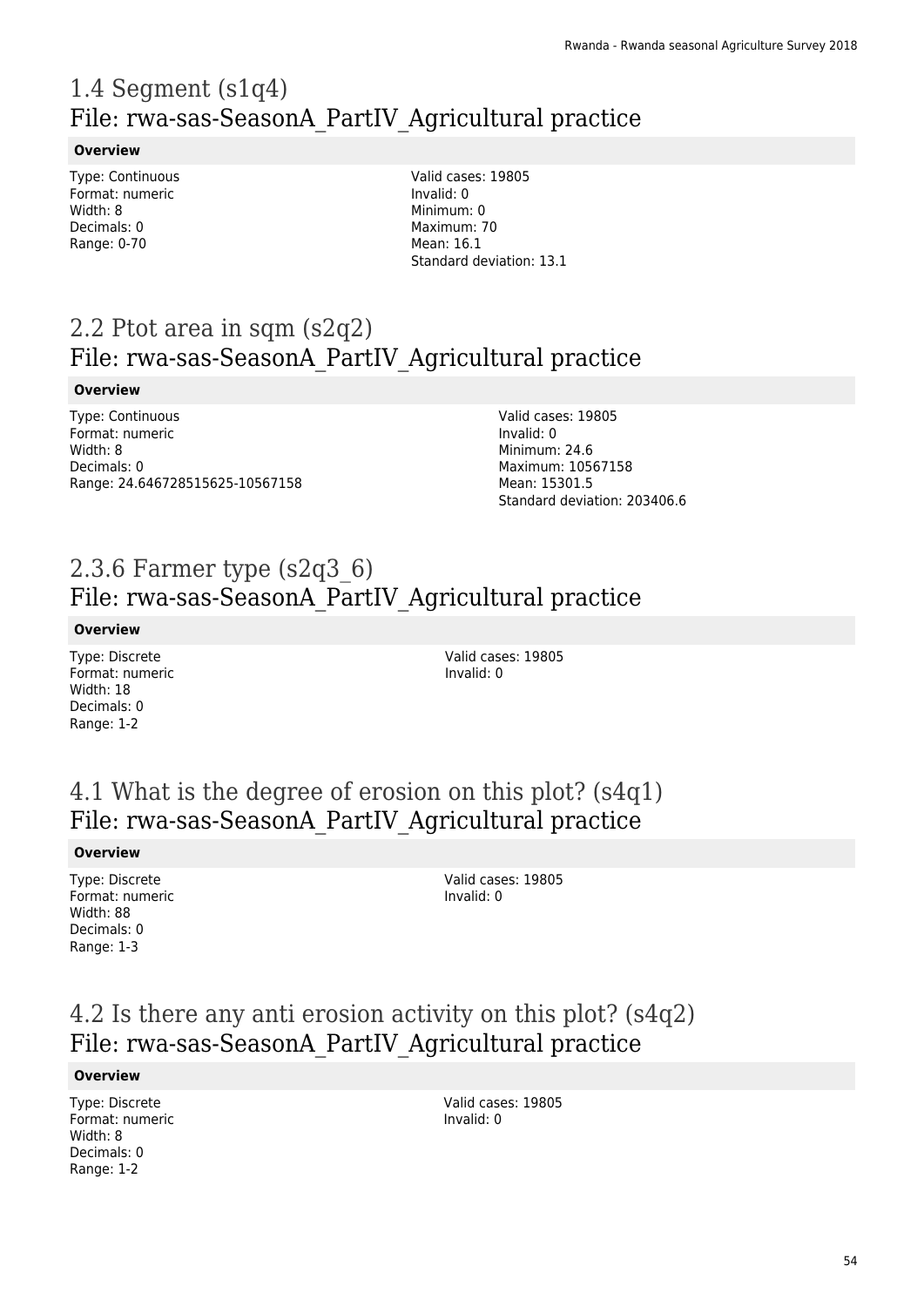# 4.3 Types of anti-erosion activities existing in the plot (code) (s4q3) File: rwa-sas-SeasonA\_PartIV\_Agricultural practice

### **Overview**

Type: Discrete Format: numeric Width: 30 Decimals: 0 Range: 0-9

Valid cases: 15440 Invalid: 4365

# 4.4 Was this anti-erosion activity done during the current agricultur  $(s4q4)$

# File: rwa-sas-SeasonA\_PartIV\_Agricultural practice

## **Overview**

Type: Discrete Format: numeric Width: 8 Decimals: 0 Range: 1-2

Valid cases: 15440 Invalid: 4365

# 4.5 What is the total cost of anti-erosion activity done during this season(R (s4q5)

# File: rwa-sas-SeasonA\_PartIV\_Agricultural practice

### **Overview**

Type: Continuous Format: numeric Width: 10 Decimals: 0 Range: 0-5120000

Valid cases: 1475 Invalid: 18330 Minimum: 0 Maximum: 5120000 Mean: 17854.1 Standard deviation: 218312.6

# 4.6 Is this plot fenced? (s4q6) File: rwa-sas-SeasonA\_PartIV\_Agricultural practice

## **Overview**

Type: Discrete Format: numeric Width: 8 Decimals: 0 Range: 1-2

Valid cases: 19805 Invalid: 0

## 4.7 Was this fence done during the current agricultural season? (s4q7) File: rwa-sas-SeasonA\_PartIV\_Agricultural practice

## **Overview**

Type: Discrete Format: numeric Width: 8 Decimals: 0 Range: 1-2

Valid cases: 499 Invalid: 19306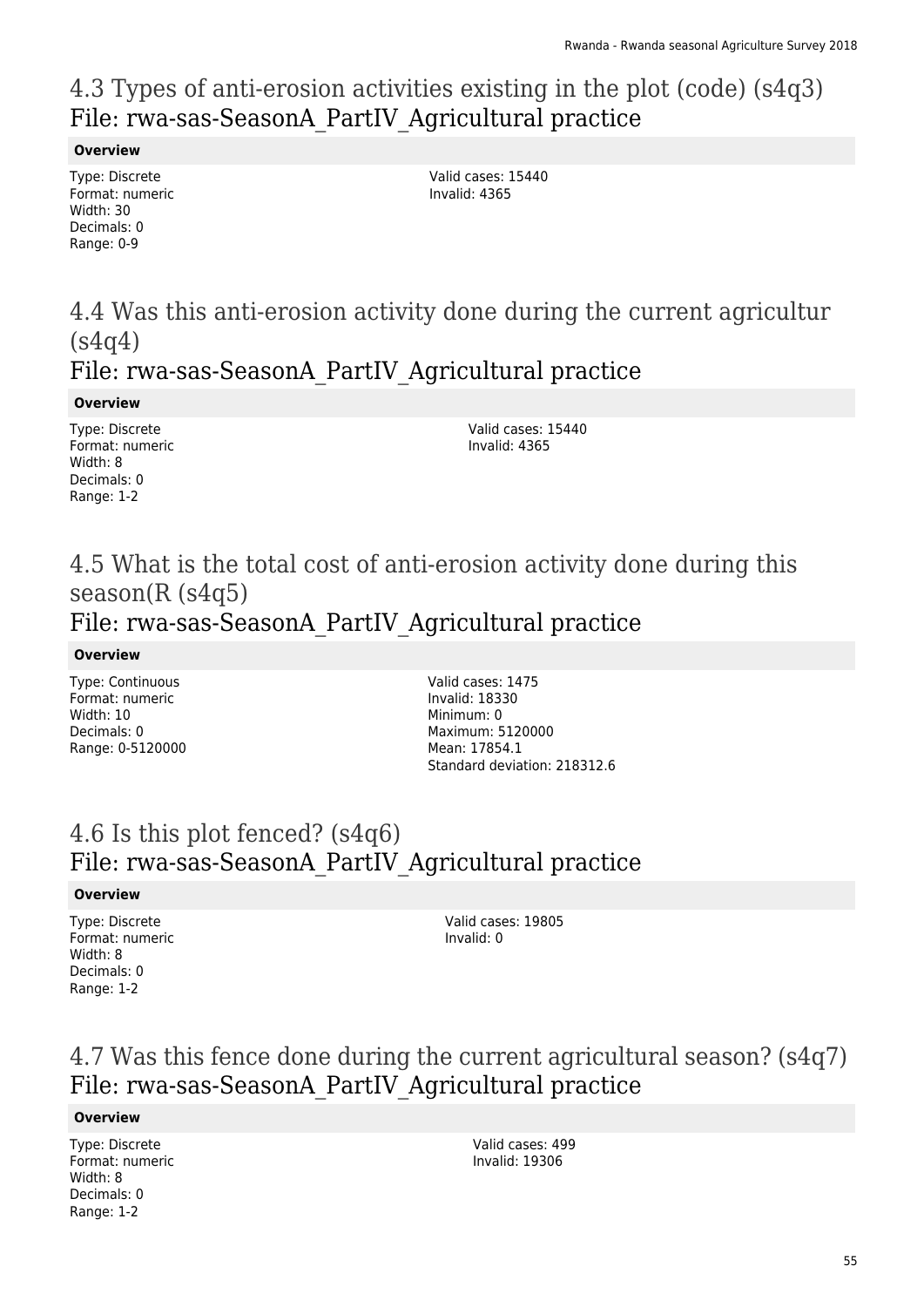# 4.8 Activity cost (RWF) (s4q8) File: rwa-sas-SeasonA\_PartIV\_Agricultural practice

### **Overview**

Type: Continuous Format: numeric Width: 10 Decimals: 0 Range: 0-300000 Valid cases: 28 Invalid: 19777 Minimum: 0 Maximum: 300000 Mean: 21692.9 Standard deviation: 60361.6

## 4.9 Amount spent on manpower to prepare land, sowing and any other agricultural (s4q9) File: rwa-sas-SeasonA\_PartIV\_Agricultural practice

### **Overview**

Type: Continuous Format: numeric Width: 10 Decimals: 0 Range: 0-506554125 Valid cases: 19805 Invalid: 0 Minimum: 0 Maximum: 506554125 Mean: 323190.7 Standard deviation: 7142384.3

# 4.10.1 Have you used ploughing animals (oxen) during this season?  $(s4q101)$

# File: rwa-sas-SeasonA\_PartIV\_Agricultural practice

## **Overview**

Type: Discrete Format: numeric Width: 8 Decimals: 0 Range: 1-2

Valid cases: 19805 Invalid: 0

## 4.10.2 At which stage of agriculture practice did you use animal ploughing? (s4q10\_2) File: rwa-sas-SeasonA\_PartIV\_Agricultural practice

## **Overview**

Type: Discrete Format: character Width: 15

Valid cases: 1 Invalid: 0

4.10.3 Amount paid on rent of ploughing animals during this season(Rwf) (s4q10\_3) File: rwa-sas-SeasonA\_PartIV\_Agricultural practice

## **Overview**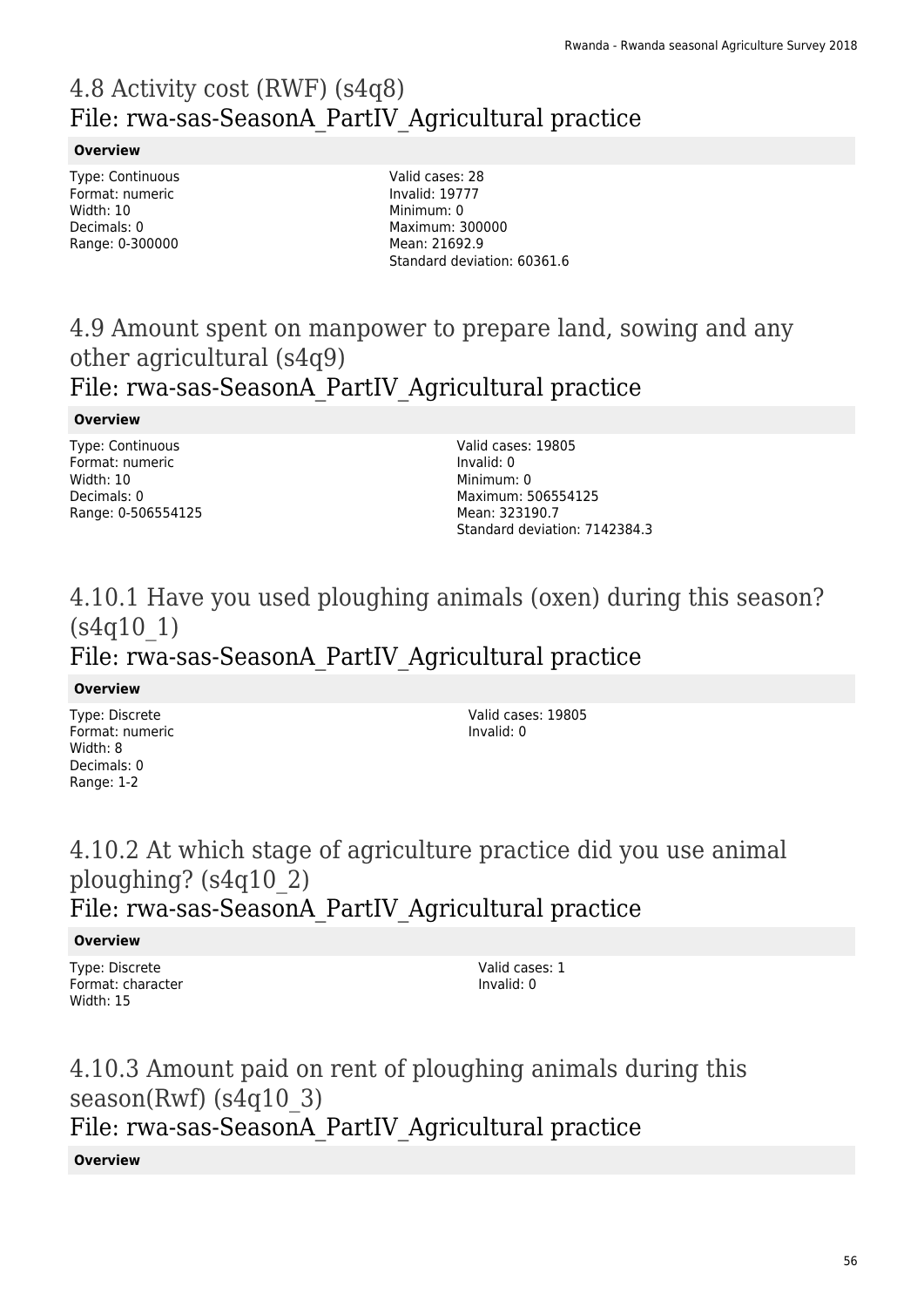# 4.10.3 Amount paid on rent of ploughing animals during this season(Rwf) (s4q10\_3)

File: rwa-sas-SeasonA\_PartIV\_Agricultural practice

Type: Discrete Format: numeric Width: 10 Decimals: 0 Range: 25000-25000

Valid cases: 1 Invalid: 19804

## 4.11.1 Have you used a ploughing tractor during this season?  $(s4q111)$ File: rwa-sas-SeasonA\_PartIV\_Agricultural practice

### **Overview**

Type: Discrete Format: numeric Width: 8 Decimals: 0 Range: 1-2

Valid cases: 19805 Invalid: 0

## 4.11.2 At which stage of agriculture practice did you use ploughing machine?  $(s4q11\ 2)$ File: rwa-sas-SeasonA\_PartIV\_Agricultural practice

### **Overview**

Type: Discrete Format: numeric Width: 52 Decimals: 0 Range: 1-29

Valid cases: 81 Invalid: 19724

## 4.11.3 Amount paid on rent of ploughing tractor (Rwf) (s4q11\_3) File: rwa-sas-SeasonA\_PartIV\_Agricultural practice

### **Overview**

Type: Continuous Format: numeric Width: 10 Decimals: 0 Range: 0-242515000 Valid cases: 81 Invalid: 19724 Minimum: 0 Maximum: 242515000 Mean: 7360670.4 Standard deviation: 35728771.3

4.12.1 Have you used any other mechanical equipment during this season? (s4q12\_1) File: rwa-sas-SeasonA\_PartIV\_Agricultural practice **Overview**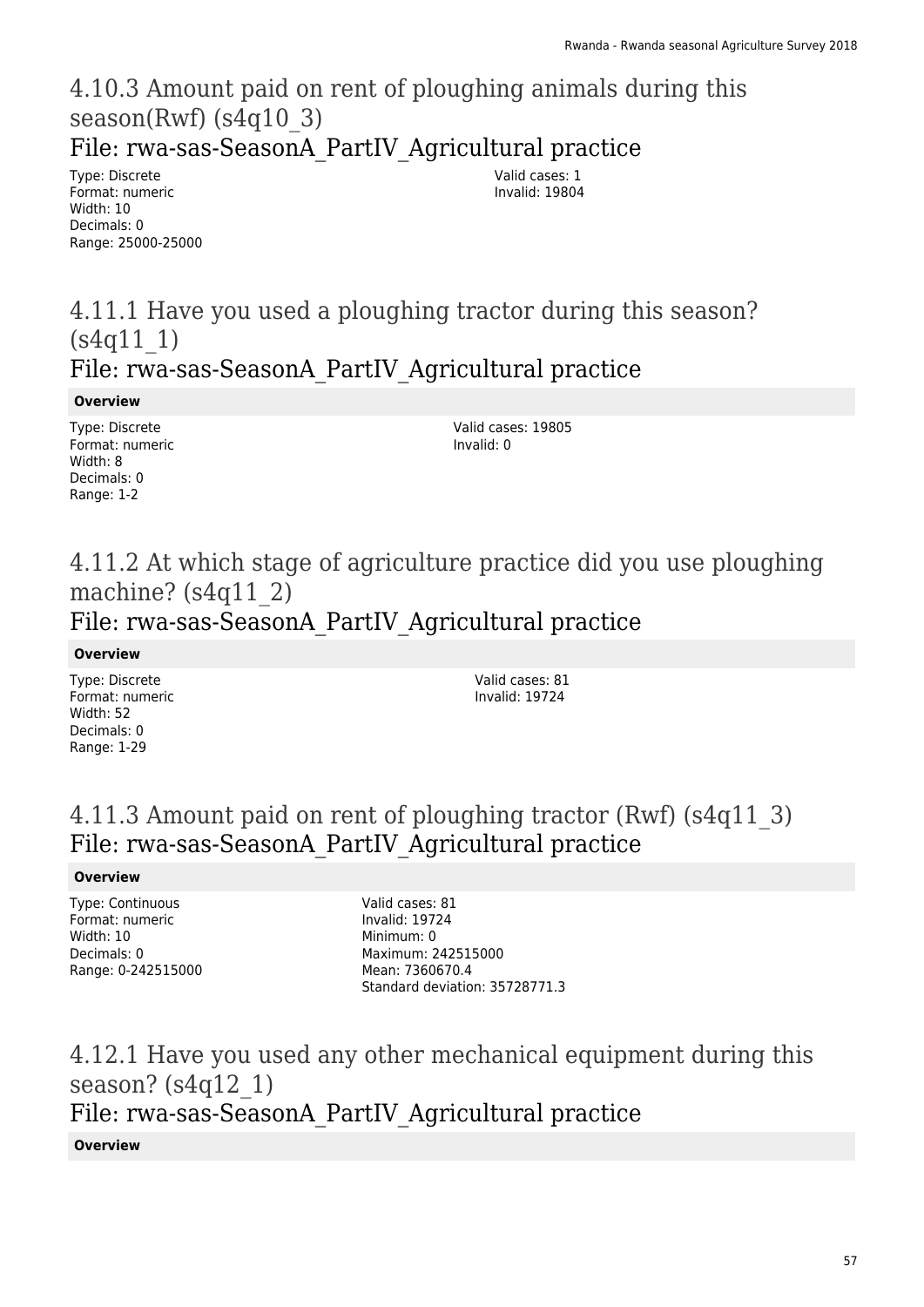# 4.12.1 Have you used any other mechanical equipment during this season? (s4q12\_1)

File: rwa-sas-SeasonA\_PartIV\_Agricultural practice

Type: Discrete Format: numeric Width: 8 Decimals: 0 Range: 1-2

Valid cases: 19805 Invalid: 0

# 4.14.2 At which stage of agriculture practice did you use other mechanical? (s4q12\_2)

## File: rwa-sas-SeasonA\_PartIV\_Agricultural practice

## **Overview**

Type: Discrete Format: numeric Width: 34 Decimals: 0 Range: 1-18

Valid cases: 15 Invalid: 19790

# 4.12.3 Name of other mechanical equipment used during this season (s4q12\_3)

# File: rwa-sas-SeasonA\_PartIV\_Agricultural practice

## **Overview**

Type: Discrete Format: character Width: 40

Valid cases: 15 Invalid: 0

## 4.12.4 Rent cost for the other mechanical equipment (Rwf) (s4q12\_4) File: rwa-sas-SeasonA\_PartIV\_Agricultural practice

## **Overview**

Type: Continuous Format: numeric Width: 10 Decimals: 0 Range: 0-150000000

Valid cases: 15 Invalid: 19790 Minimum: 0 Maximum: 150000000 Mean: 12552000 Standard deviation: 39214735.2

## 4.13 Have you irrigated your plot during this season? (s4q13) File: rwa-sas-SeasonA\_PartIV\_Agricultural practice

## **Overview**

Type: Discrete Format: numeric Width: 8 Decimals: 0 Range: 1-2

Valid cases: 19805 Invalid: 0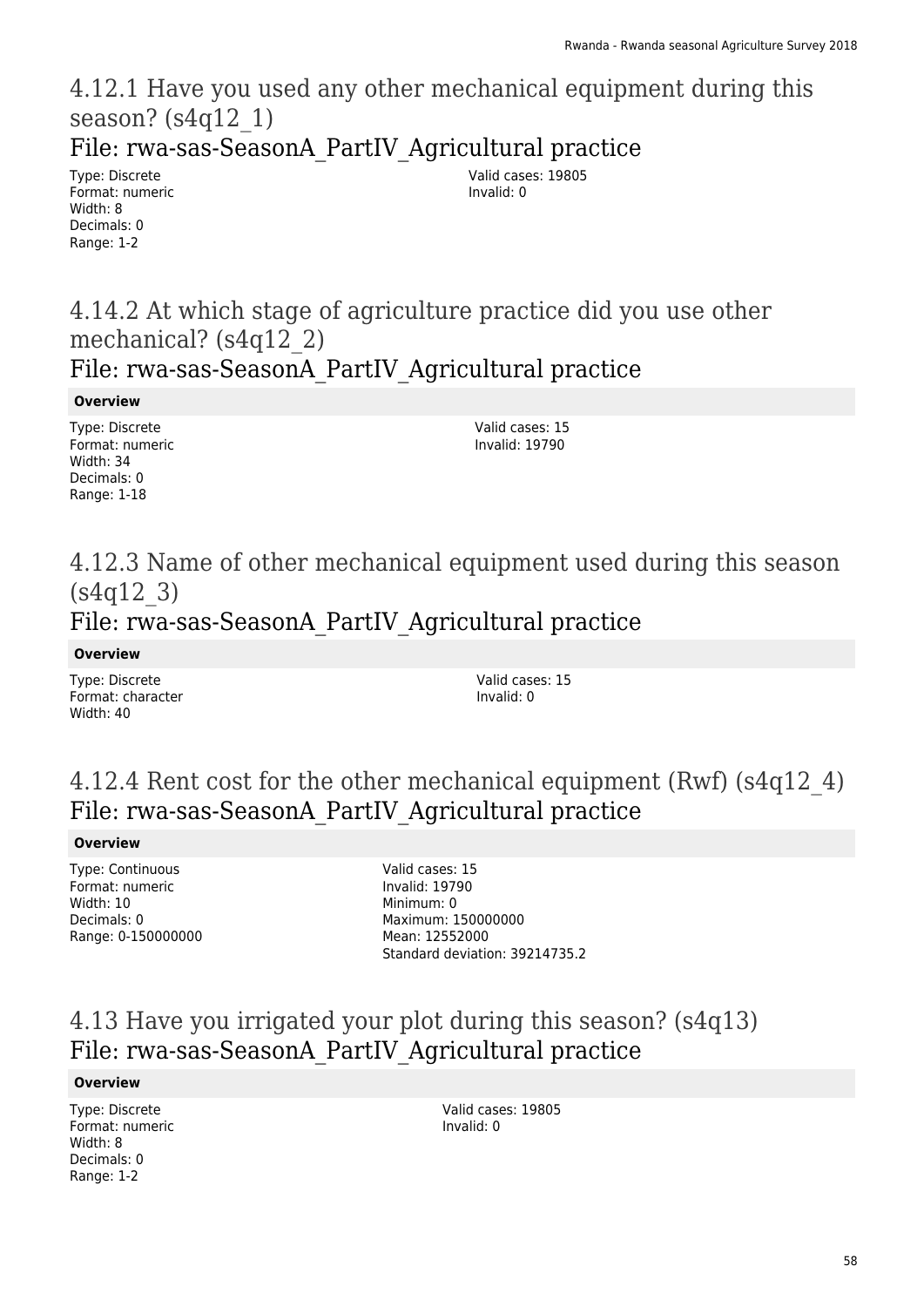# 4.14 What is the source of water for irrigation? (s4q14) File: rwa-sas-SeasonA\_PartIV\_Agricultural practice

#### **Overview**

Type: Discrete Format: numeric Width: 21 Decimals: 0 Range: 1-6

Valid cases: 645 Invalid: 19160

## 4.15 What is main irrigation technique used on this plot? (s4q15) File: rwa-sas-SeasonA\_PartIV\_Agricultural practice

**Overview**

Type: Discrete Format: numeric Width: 39 Decimals: 0 Range: 1-5

Valid cases: 645 Invalid: 19160

# 4.16 What is the irrigation tool you have used? (s4q16) File: rwa-sas-SeasonA\_PartIV\_Agricultural practice

**Overview**

Type: Discrete Format: numeric Width: 55 Decimals: 0 Range: 1-3456

Valid cases: 645 Invalid: 19160

## 4.17 Total cost of irrigation? (s4q17) File: rwa-sas-SeasonA\_PartIV\_Agricultural practice

#### **Overview**

Type: Continuous Format: numeric Width: 10 Decimals: 0 Range: 0-35000000 Valid cases: 645 Invalid: 19160 Minimum: 0 Maximum: 35000000 Mean: 679184.5 Standard deviation: 2974218

## 4.18 What was the main crop to irrigate? (s4q18) File: rwa-sas-SeasonA\_PartIV\_Agricultural practice

#### **Overview**

Type: Discrete Format: numeric Width: 29 Decimals: 0 Range: 101-555

Valid cases: 645 Invalid: 19160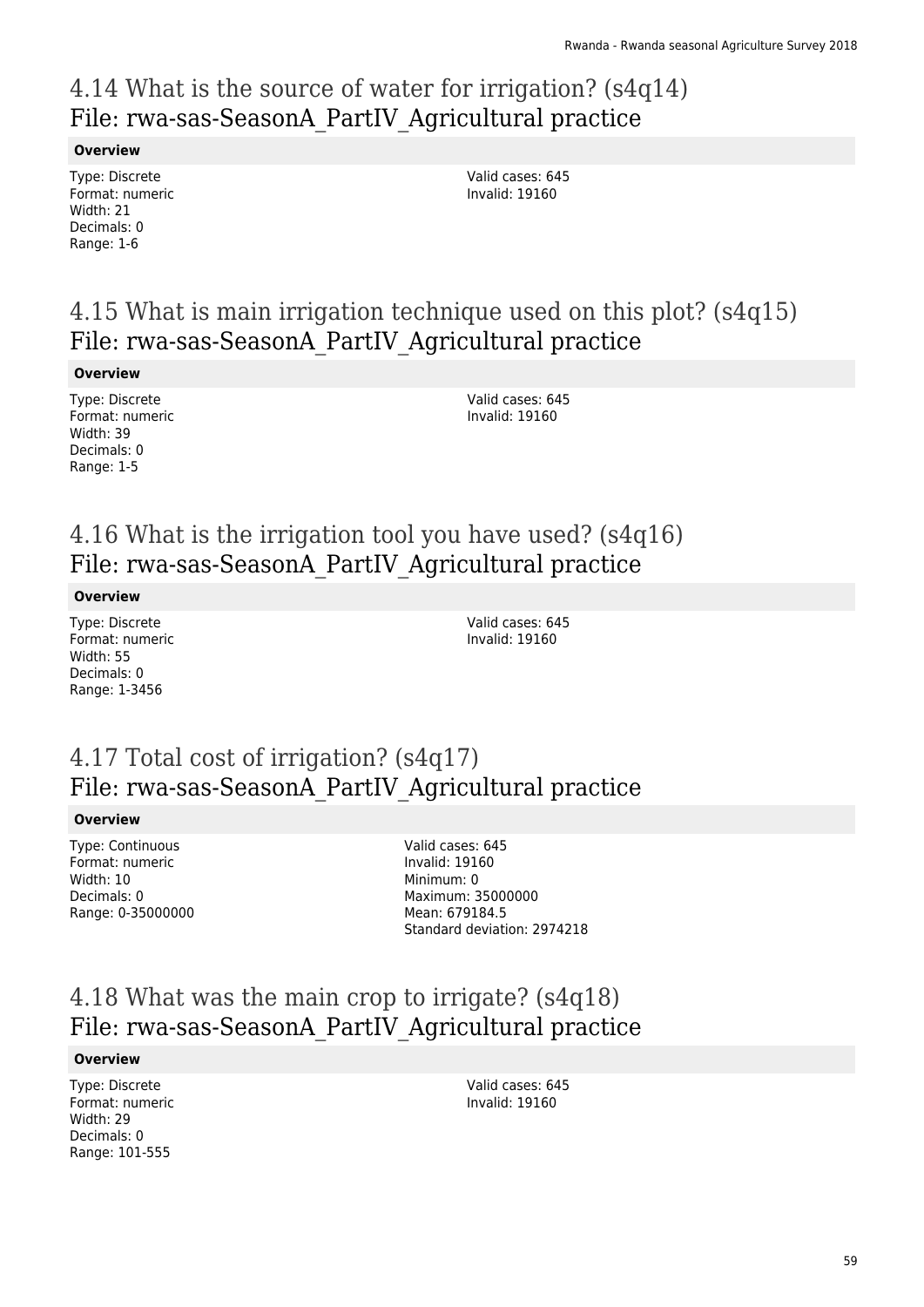# Segment weight (weight) File: rwa-sas-SeasonA\_PartIV\_Agricultural practice

## **Overview**

Type: Continuous Format: numeric Width: 10 Decimals: 0 Range: 1-1537.83059817529

Valid cases: 19805 Invalid: 0 Minimum: 1 Maximum: 1537.8 Mean: 467.5 Standard deviation: 323.3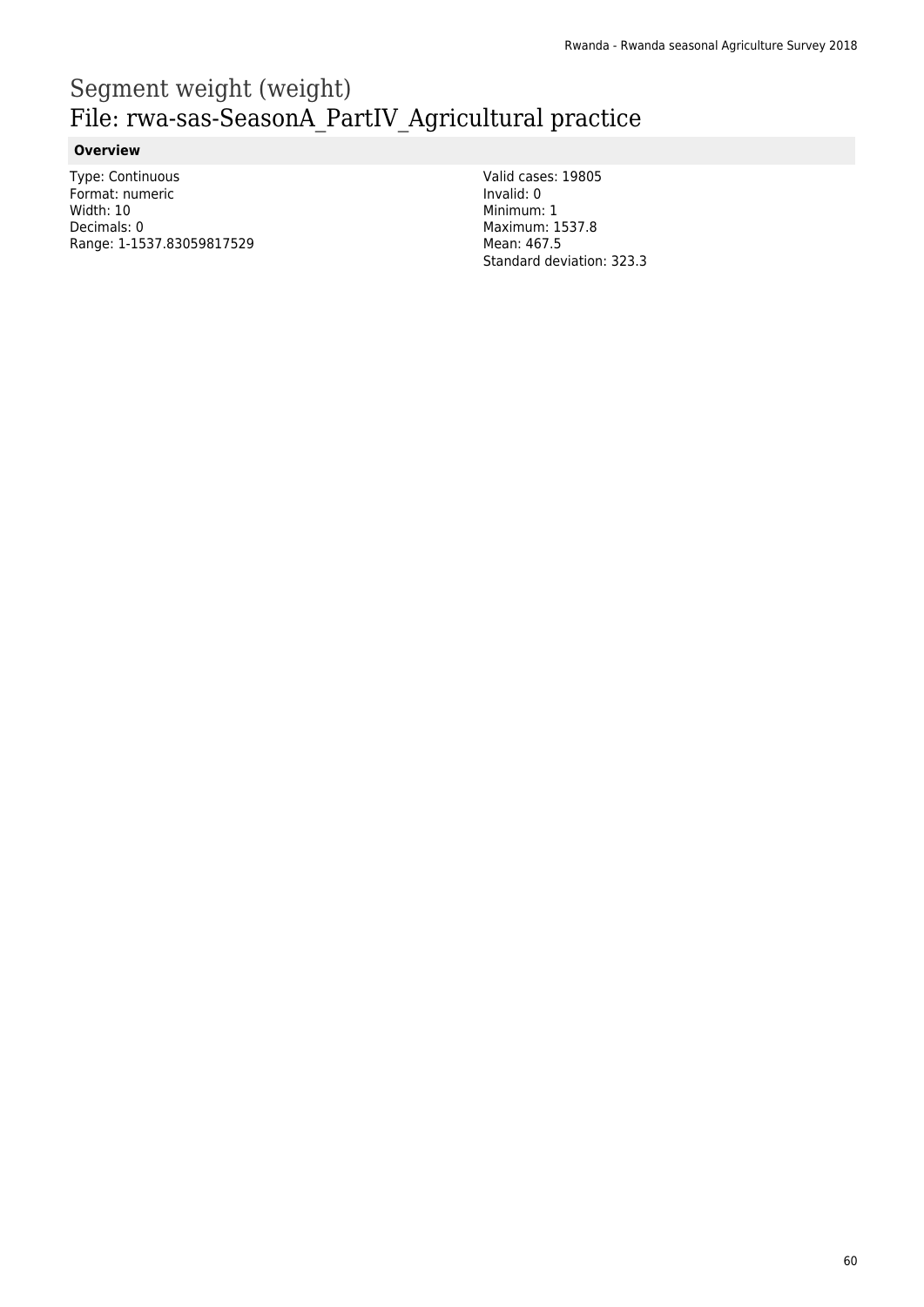# 1.0 Segment identification (Segment\_ID) File: rwa-sas-SeasonA\_PartV\_Land Tenure

#### **Overview**

Type: Continuous Format: numeric Width: 10 Decimals: 0 Range: 12001-572059 Valid cases: 63292 Invalid: 0 Minimum: 12001 Maximum: 572059 Mean: 360734.6 Standard deviation: 152191

## 2.1 Plot number (s2q1) File: rwa-sas-SeasonA\_PartV\_Land Tenure

#### **Overview**

Type: Continuous Format: numeric Width: 8 Decimals: 0 Range: 1-93

Valid cases: 63292 Invalid: 0 Minimum: 1 Maximum: 93 Mean: 24.9 Standard deviation: 16.3

## 1.1 Province (s1q1) File: rwa-sas-SeasonA\_PartV\_Land Tenure

#### **Overview**

Type: Discrete Format: numeric Width: 8 Decimals: 0 Range: 1-5

Valid cases: 63292 Invalid: 0

## 1.2 District (s1q2) File: rwa-sas-SeasonA\_PartV\_Land Tenure

#### **Overview**

Type: Discrete Format: numeric Width: 10 Decimals: 0 Range: 11-57

Valid cases: 63292 Invalid: 0

## 1.3 Stratum (s1q3) File: rwa-sas-SeasonA\_PartV\_Land Tenure

### **Overview**

Type: Discrete Format: numeric Width: 35 Decimals: 0 Range: 0-40

Valid cases: 63292 Invalid: 0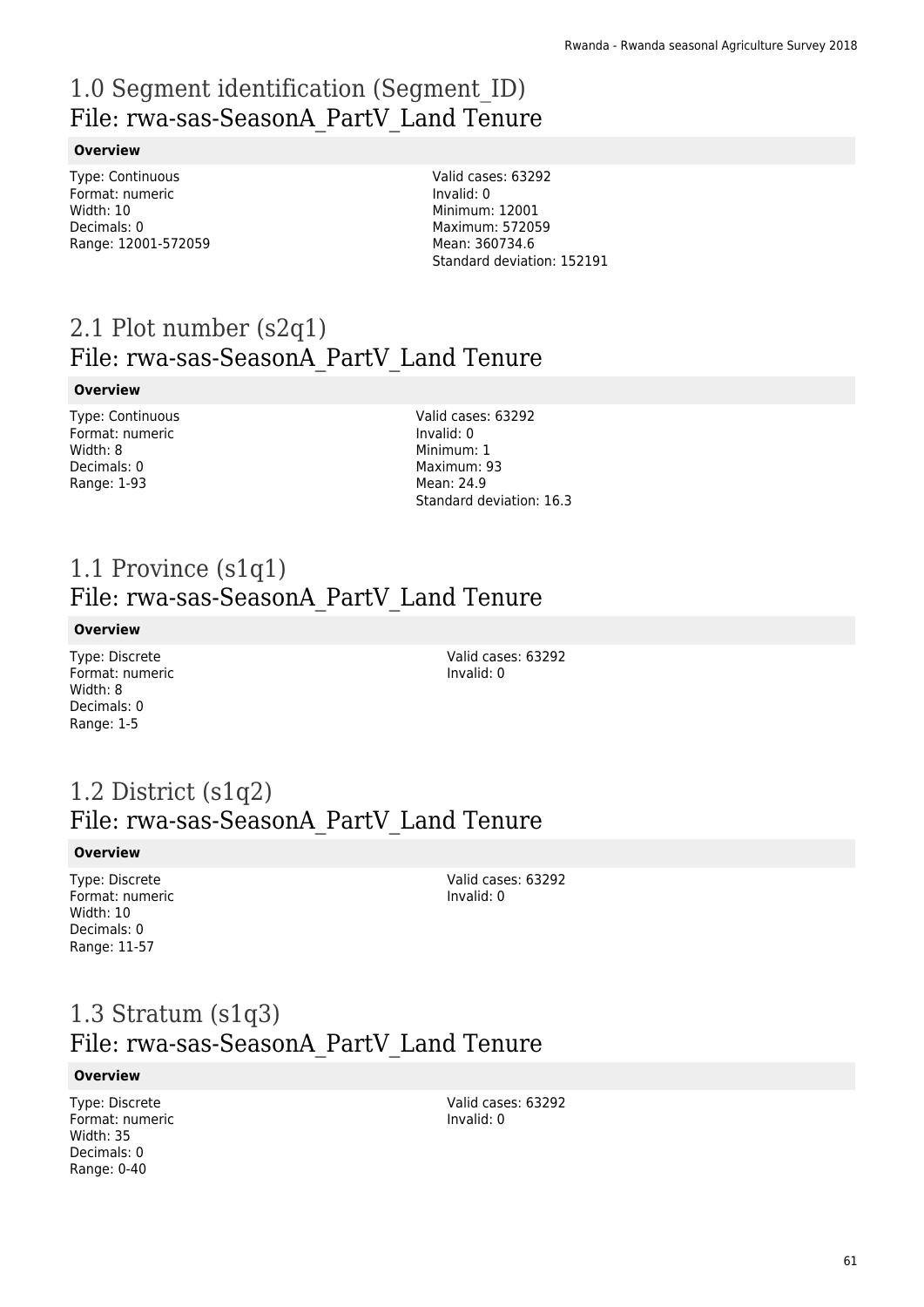# 1.4 Segment (s1q4) File: rwa-sas-SeasonA\_PartV\_Land Tenure

### **Overview**

Type: Continuous Format: numeric Width: 8 Decimals: 0 Range: 0-70

Valid cases: 63292 Invalid: 0 Minimum: 0 Maximum: 70 Mean: 16.6 Standard deviation: 13.6

# 2.2 Ptot area in sqm (s2q2) File: rwa-sas-SeasonA\_PartV\_Land Tenure

### **Overview**

Type: Continuous Format: numeric Width: 8 Decimals: 0 Range: 24.646728515625-10567158

Valid cases: 63292 Invalid: 0 Minimum: 24.6 Maximum: 10567158 Mean: 16406.9 Standard deviation: 219630.7

## 2.3.6 Farmer type (s2q3\_6) File: rwa-sas-SeasonA\_PartV\_Land Tenure

### **Overview**

Type: Discrete Format: numeric Width: 18 Decimals: 0 Range: 1-2

Valid cases: 63292 Invalid: 0

## 5.1 Is this plot owned or rented? (s5q1) File: rwa-sas-SeasonA\_PartV\_Land Tenure

### **Overview**

Type: Discrete Format: numeric Width: 12 Decimals: 0 Range: 1-3

Valid cases: 63292 Invalid: 0

## 5.2 Ownership category (s5q2) File: rwa-sas-SeasonA\_PartV\_Land Tenure

### **Overview**

Type: Discrete Format: numeric Width: 8 Decimals: 0 Range: 1-4

Valid cases: 47944 Invalid: 15348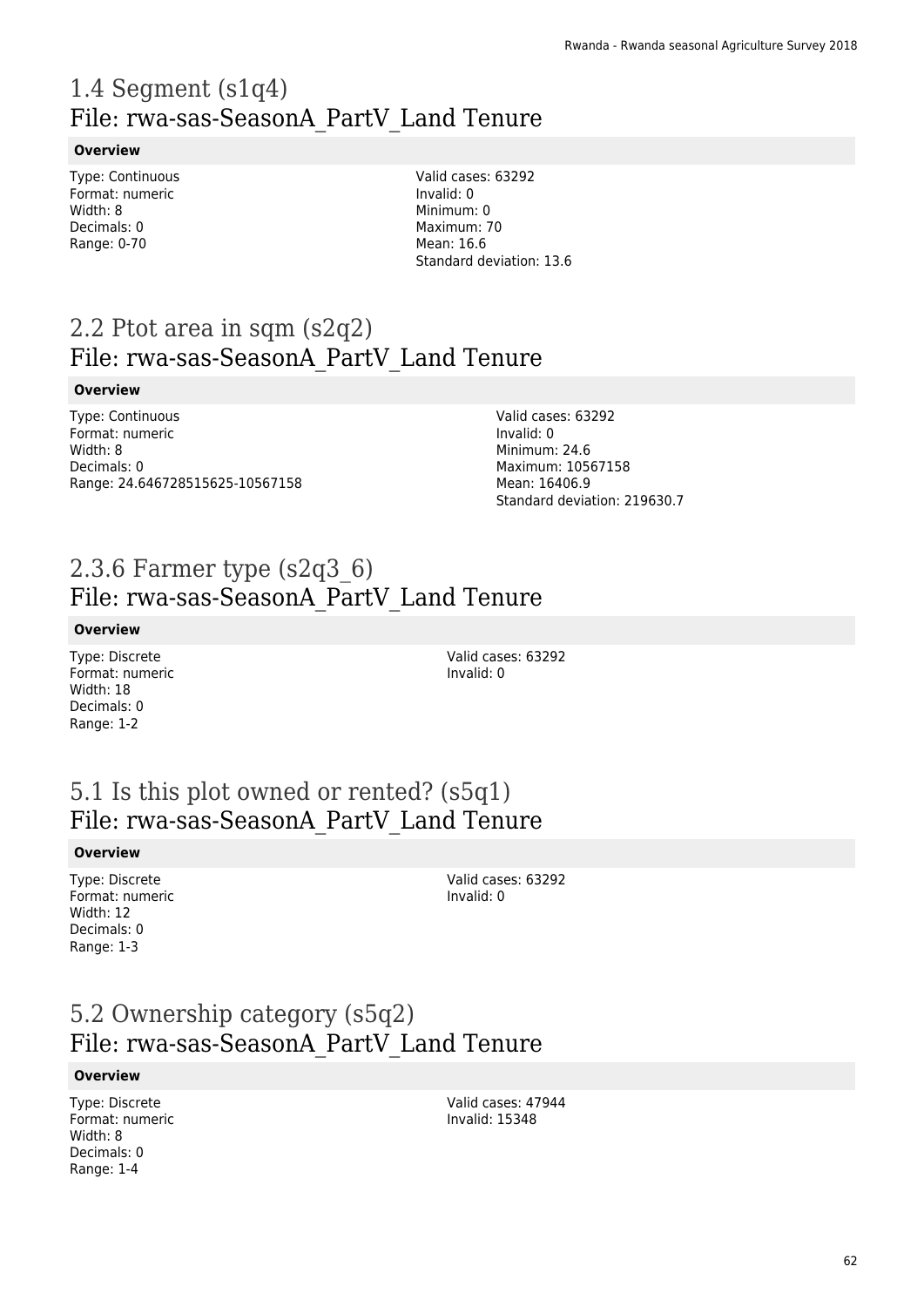# 5.3 When has this plot been bought? (s5q3) File: rwa-sas-SeasonA\_PartV\_Land Tenure

### **Overview**

Type: Discrete Format: numeric Width: 16 Decimals: 0 Range: 1-2

Valid cases: 19768 Invalid: 43524

5.4 If the plot was purchased during this season or last year, what was the cost (s5q4)

## File: rwa-sas-SeasonA\_PartV\_Land Tenure

### **Overview**

Type: Continuous Format: numeric Width: 10 Decimals: 0 Range: 1500-16000000 Valid cases: 320 Invalid: 62972 Minimum: 1500 Maximum: 16000000 Mean: 1083987.5 Standard deviation: 2591131

# 5.5 If the plot was rented, what kind of payment have you agreed on during this (s5q5)

## File: rwa-sas-SeasonA\_PartV\_Land Tenure

## **Overview**

Type: Discrete Format: numeric Width: 27 Decimals: 0 Range: 1-2

Valid cases: 9332 Invalid: 53960

## 5.6 If the rented plot was paid by cash, what is the amount for this season? (s5q6) File: rwa-sas-SeasonA\_PartV\_Land Tenure

## **Overview**

Type: Continuous Format: numeric Width: 16 Decimals: 0 Range: 10-14400000 Valid cases: 8080 Invalid: 55212 Minimum: 10 Maximum: 14400000 Mean: 168612.7 Standard deviation: 959050.7

5.7 What are crops in this plot that have been chosen for production share for t (s5q7) File: rwa-sas-SeasonA\_PartV\_Land Tenure

### **Overview**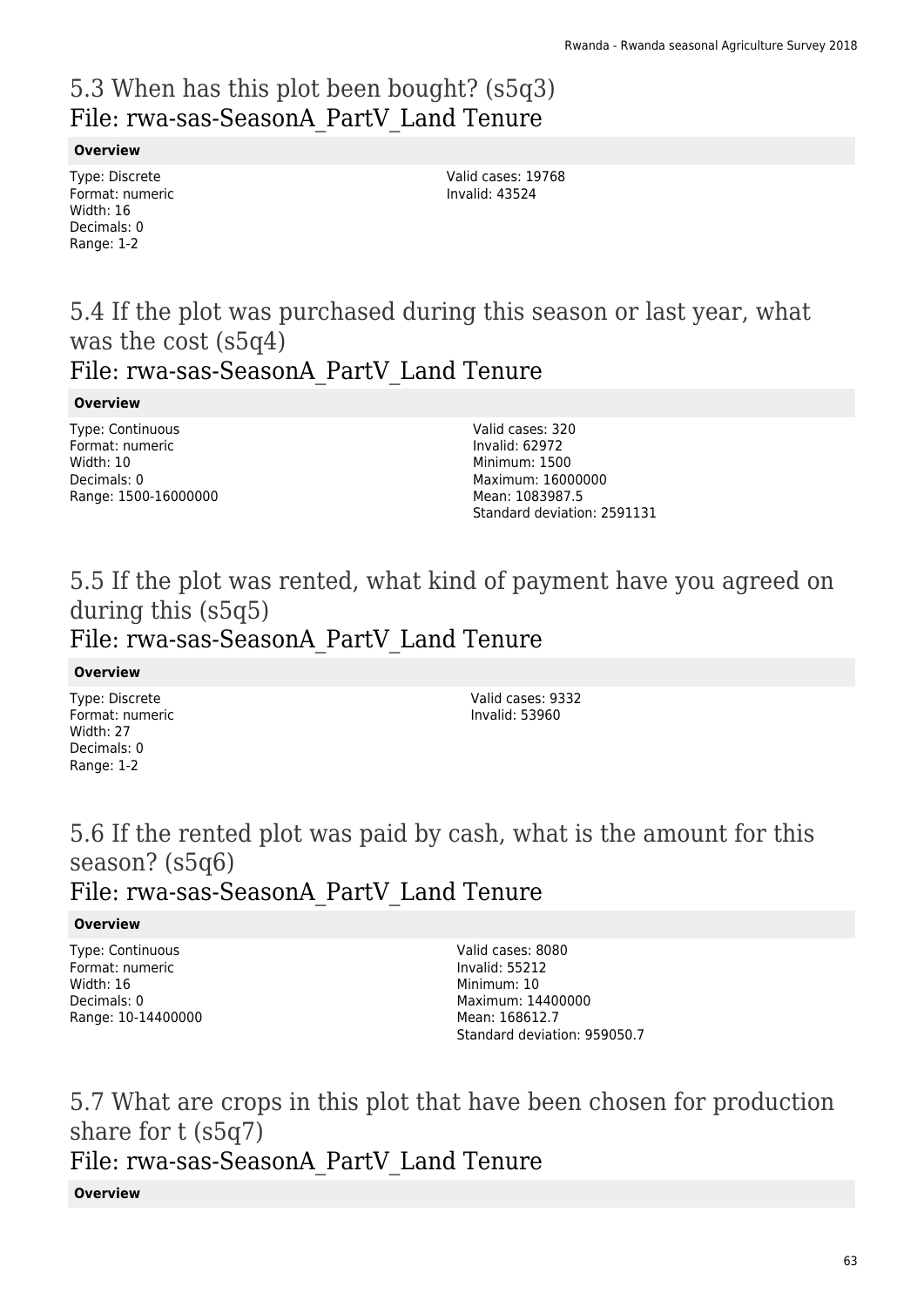# 5.7 What are crops in this plot that have been chosen for production share for t (s5q7)

File: rwa-sas-SeasonA\_PartV\_Land Tenure

Type: Discrete Format: numeric Width: 29 Decimals: 0 Range: 101-999

Valid cases: 582 Invalid: 62710

## 5.8 If the rented plot was paid by production share, what is the percentage shar (s5q8) File: rwa-sas-SeasonA\_PartV\_Land Tenure

### **Overview**

Type: Continuous Format: numeric Width: 8 Decimals: 0 Range: 0-100

Valid cases: 539 Invalid: 62753 Minimum: 0 Maximum: 100 Mean: 49 Standard deviation: 8.5

## Segment weight (weight) File: rwa-sas-SeasonA\_PartV\_Land Tenure

### **Overview**

Type: Continuous Format: numeric Width: 10 Decimals: 0 Range: 1-1537.83059817529 Valid cases: 63292 Invalid: 0 Minimum: 1 Maximum: 1537.8 Mean: 452.4 Standard deviation: 322.6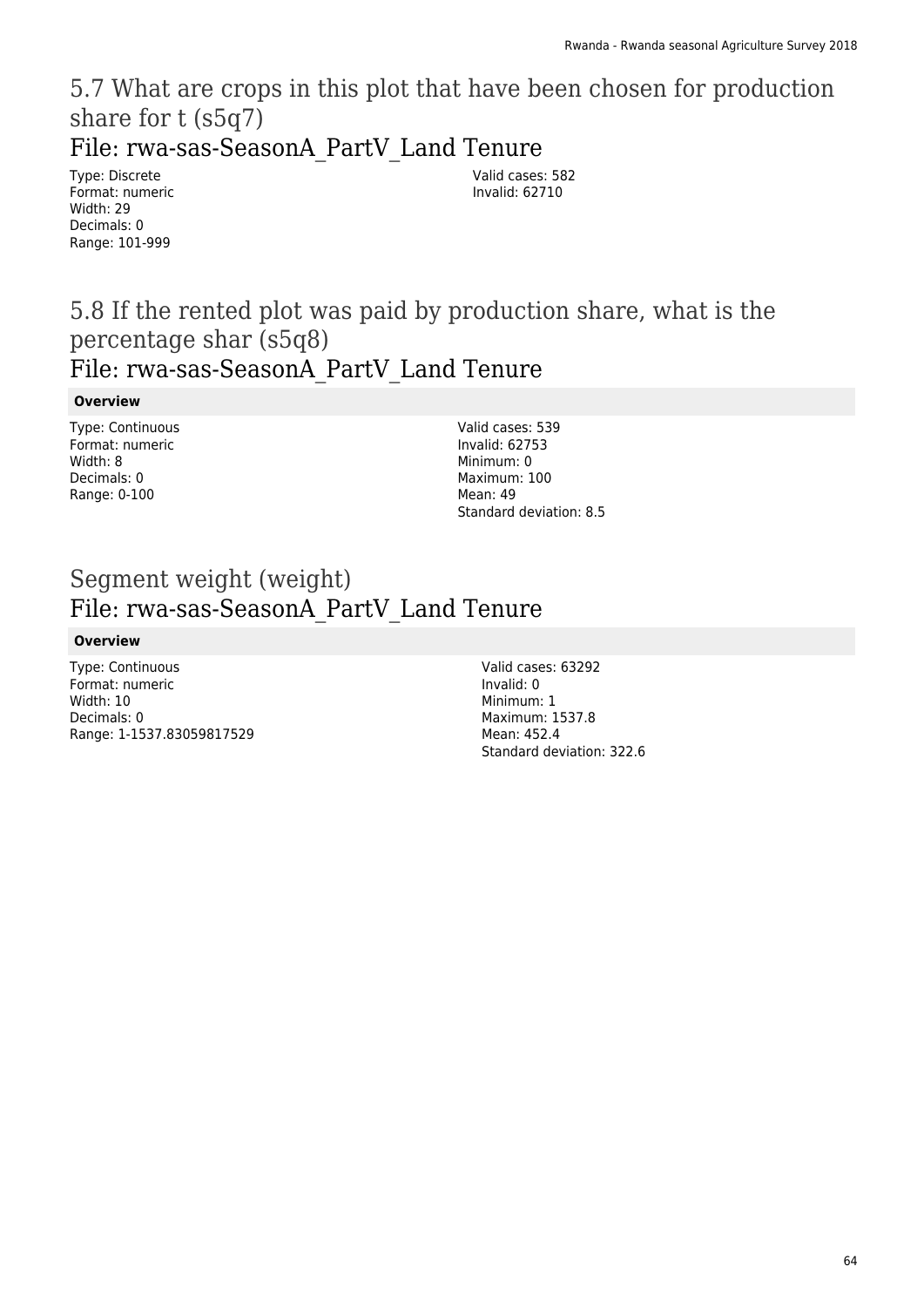# Segment\_ID (Segment\_ID) File: rwa-sas-seasonA-Screening

#### **Overview**

Type: Continuous Format: numeric Width: 10 Decimals: 0 Range: 12001-572059 Valid cases: 46854 Invalid: 0 Minimum: 12001 Maximum: 572059 Mean: 363546.5 Standard deviation: 146799.6

# 1.1 Province Name (s1q1) File: rwa-sas-seasonA-Screening

#### **Overview**

Type: Discrete Format: numeric Width: 8 Decimals: 0 Range: 1-5

Valid cases: 46854 Invalid: 0

## 1.2 District Name (s1q2) File: rwa-sas-seasonA-Screening

### **Overview**

Type: Discrete Format: numeric Width: 10 Decimals: 0 Range: 11-57

Valid cases: 46854 Invalid: 0

## Segment Physical area in ha (area\_ha) File: rwa-sas-seasonA-Screening

#### **Overview**

Type: Continuous Format: numeric Width: 10 Decimals: 0 Range: 9.4966733-52.87763 Valid cases: 45235 Invalid: 1619 Minimum: 9.5 Maximum: 52.9 Mean: 12.5 Standard deviation: 9.7

## 1.3 Stratum (Not applicable for LSF) (s1q3) File: rwa-sas-seasonA-Screening

### **Overview**

Type: Discrete Format: numeric Width: 32 Decimals: 0 Range: 11-50

Valid cases: 45235 Invalid: 1619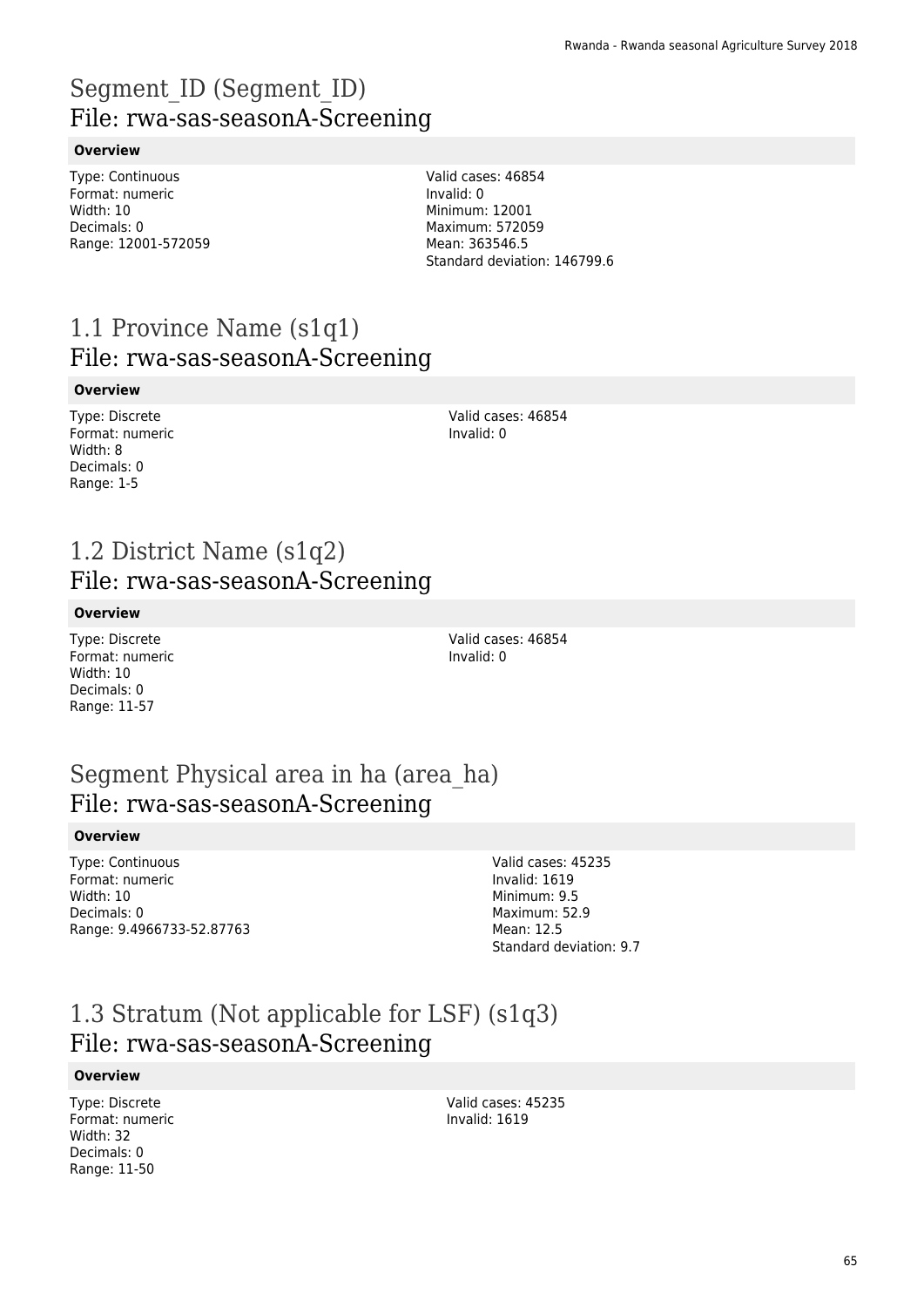# 1.4 Segment (Not applicable for LSF) (s1q4) File: rwa-sas-seasonA-Screening

#### **Overview**

Type: Continuous Format: numeric Width: 8 Decimals: 0 Range: 1-71

Valid cases: 45235 Invalid: 1619 Minimum: 1 Maximum: 71 Mean: 17.7 Standard deviation: 13.6

# 1.5 Date of visting the segment/LSF(DD/MM/YYY) (s1q5) File: rwa-sas-seasonA-Screening

#### **Overview**

Type: Discrete Format: character Width: 11

Valid cases: 45235 Minimum: NaN Maximum: NaN

# 1.6 Number of grids in the segment(Not applicable for LSF) (s1q6) File: rwa-sas-seasonA-Screening

### **Overview**

Type: Continuous Format: numeric Width: 8 Decimals: 0 Range: 47-94

Valid cases: 45235 Invalid: 1619 Minimum: 47 Maximum: 94 Mean: 52.6 Standard deviation: 9.7

# 2.1 Sampled Grid point number (s2q1) File: rwa-sas-seasonA-Screening

### **Overview**

Type: Discrete Format: numeric Width: 10 Decimals: 0 Range: 99-99

Valid cases: 46854 Invalid: 0

## 2.2 Plot\_number (s2q2) File: rwa-sas-seasonA-Screening

### **Overview**

Type: Continuous Format: numeric Width: 10 Decimals: 0 Range: 1-93

Valid cases: 46854 Invalid: 0 Minimum: 1 Maximum: 93 Mean: 25.2 Standard deviation: 16.3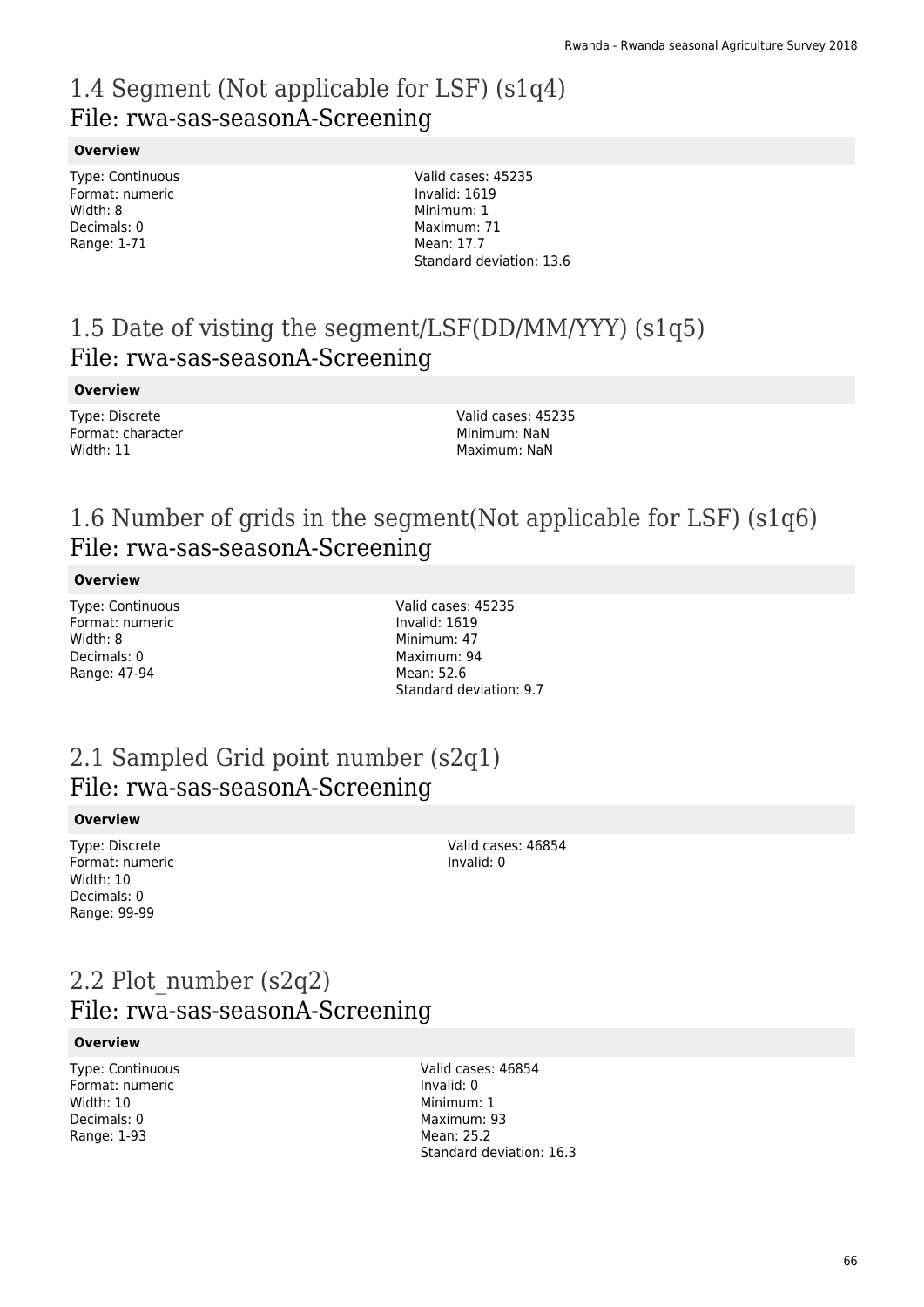## 2.3 Plot size (m2) (s2q3) File: rwa-sas-seasonA-Screening

#### **Overview**

Type: Continuous Format: numeric Width: 9 Decimals: 0 Range: 12.9627923965454-20106888 Valid cases: 46854 Invalid: 0 Minimum: 13 Maximum: 20106888 Mean: 9248.2 Standard deviation: 179560

## Farmer type (s2q4\_1) File: rwa-sas-seasonA-Screening

#### **Overview**

Type: Discrete Format: numeric Width: 19 Decimals: 0 Range: 1-2

Valid cases: 46854 Invalid: 0

## 2.5 No.of Grids in the same Plot (s2q5) File: rwa-sas-seasonA-Screening

#### **Overview**

Type: Continuous Format: numeric Width: 8 Decimals: 0 Range: 1-93

Valid cases: 45235 Invalid: 1619 Minimum: 1 Maximum: 93 Mean: 1.7 Standard deviation: 3

## 2.6 Land Use (s2q6) File: rwa-sas-seasonA-Screening

#### **Overview**

Type: Discrete Format: numeric Width: 21 Decimals: 0 Range: 96-99

Valid cases: 46854 Invalid: 0

## 2.7 Non- agricultural Land Type (s2q7) File: rwa-sas-seasonA-Screening

#### **Overview**

Type: Discrete Format: numeric Width: 23 Decimals: 0 Range: 1-7

Valid cases: 3266 Invalid: 43588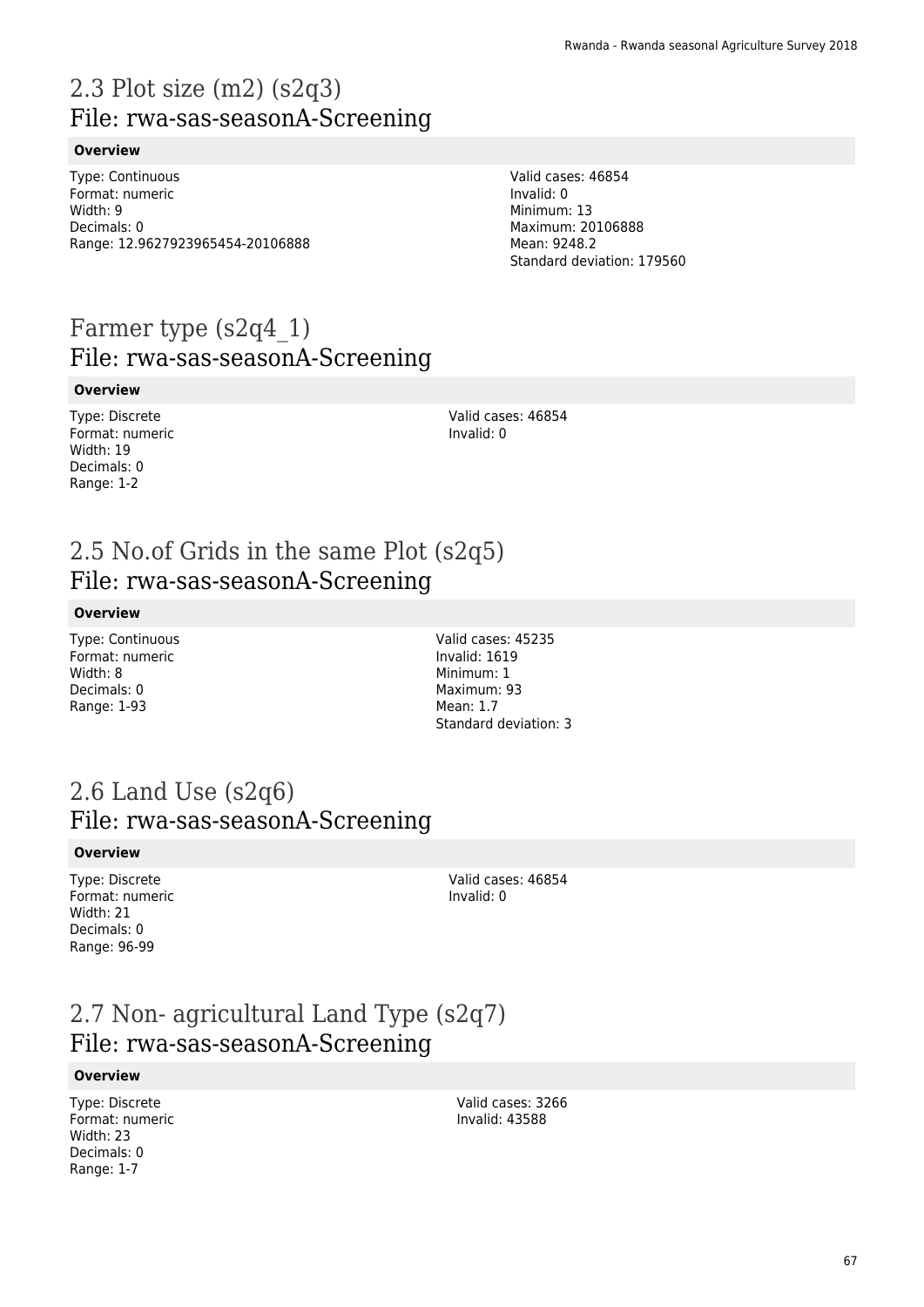# 2.8 Cropping System (s2q8) File: rwa-sas-seasonA-Screening

## **Overview**

Type: Discrete Format: numeric Width: 8 Decimals: 0 Range: 1-2

Valid cases: 41343 Invalid: 5511

# 2.9 Number of main crops in the plot (s2q9) File: rwa-sas-seasonA-Screening

#### **Overview**

Type: Discrete Format: numeric Width: 8 Decimals: 0 Range: 0-7

Valid cases: 46854 Invalid: 0

# 2.10 Crop type (s2q10) File: rwa-sas-seasonA-Screening

### **Overview**

Type: Discrete Format: numeric Width: 43 Decimals: 0 Range: 1-3

Valid cases: 41767 Invalid: 5087

## 2.11 Crop name (s2q11) File: rwa-sas-seasonA-Screening

### **Overview**

Type: Discrete Format: numeric Width: 29 Decimals: 0 Range: 101-520

Valid cases: 41767 Invalid: 5087

## 2.14 is this crop for this season (s2q14) File: rwa-sas-seasonA-Screening

### **Overview**

Type: Discrete Format: numeric Width: 8 Decimals: 0 Range: 1-2

Valid cases: 41342 Invalid: 5512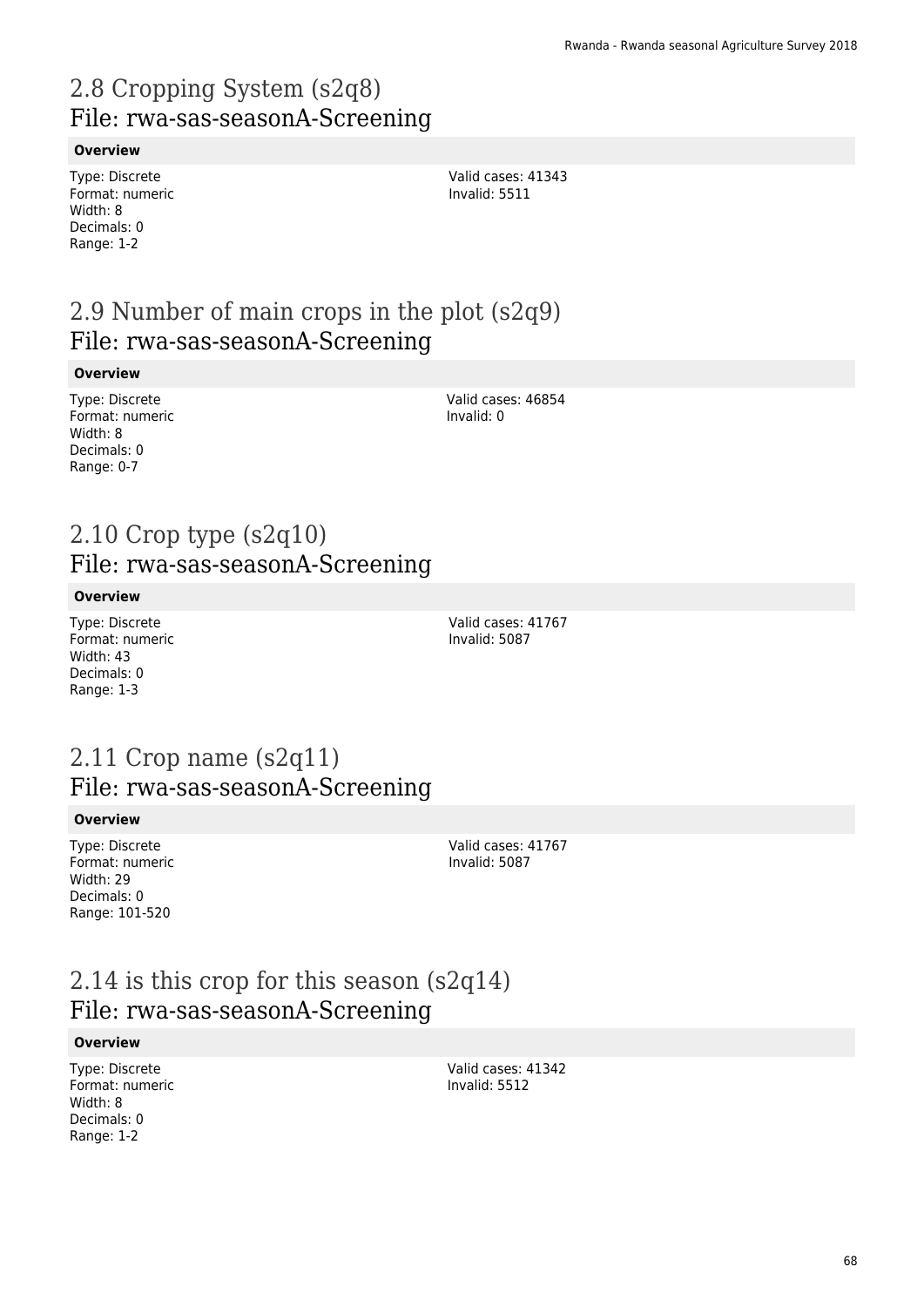# 2.15 Expected period for harvesting (s2q15) File: rwa-sas-seasonA-Screening

#### **Overview**

Type: Discrete Format: numeric Width: 18 Decimals: 0 Range: 1-8

Valid cases: 41342 Invalid: 5512

# Weight (Weight) File: rwa-sas-seasonA-Screening

#### **Overview**

Type: Continuous Format: numeric Width: 10 Decimals: 0 Range: 1-1537.83059817529

Valid cases: 46854 Invalid: 0 Minimum: 1 Maximum: 1537.8 Mean: 473 Standard deviation: 316.5

## Crop category and major crops (CropGroup) File: rwa-sas-seasonA-Screening

#### **Overview**

Type: Discrete Format: numeric Width: 51 Decimals: 0 Range: 1-99

Valid cases: 41767 Invalid: 5087

## Estimated crop area (Crop\_Area) File: rwa-sas-seasonA-Screening

#### **Overview**

Type: Continuous Format: numeric Width: 9 Decimals: 0 Range: 0.000416780589148402-1970.47509765625 Valid cases: 41767 Invalid: 5087 Minimum: 0 Maximum: 1970.5 Mean: 0.8 Standard deviation: 18.1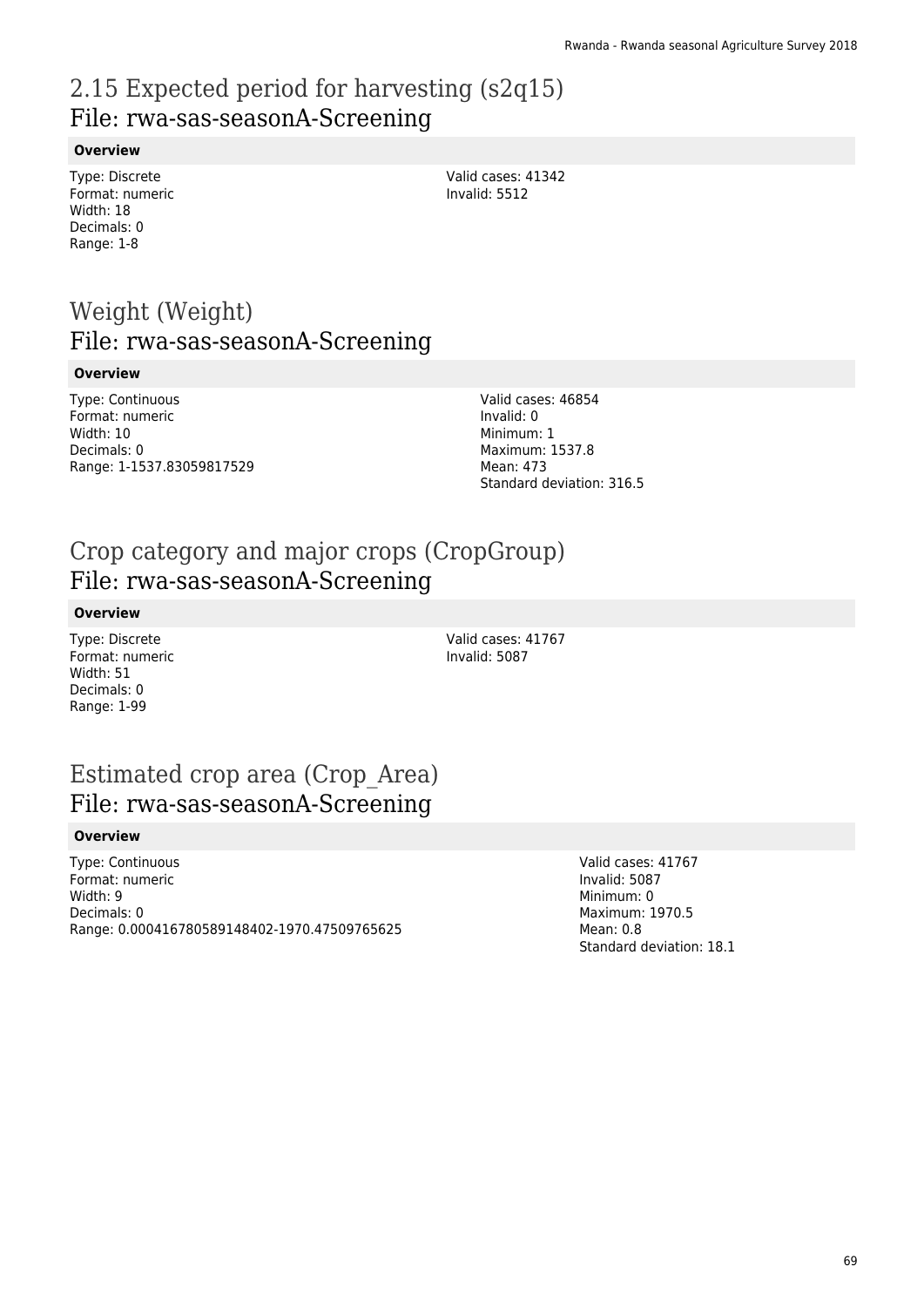## 1.0 Segment identification (Segment\_ID) File: rwa-sas-seasonB\_Crop production

#### **Overview**

Type: Continuous Format: numeric Width: 10 Decimals: 0 Range: 12001-572059 Valid cases: 30493 Invalid: 0 Minimum: 12001 Maximum: 572059 Mean: 376364.7 Standard deviation: 148148.9

# 1.1 Province (s1q1) File: rwa-sas-seasonB\_Crop production

#### **Overview**

Type: Discrete Format: numeric Width: 8 Decimals: 0 Range: 1-5

Valid cases: 30493 Invalid: 0

## 1.2 District (s1q2) File: rwa-sas-seasonB\_Crop production

#### **Overview**

Type: Discrete Format: numeric Width: 10 Decimals: 0 Range: 11-57

Valid cases: 30493 Invalid: 0

## 1.3 Stratum (s1q3) File: rwa-sas-seasonB\_Crop production

#### **Overview**

Type: Discrete Format: numeric Width: 35 Decimals: 0 Range: 11-50

Valid cases: 30493 Invalid: 0

# 1.4 Segment (s1q4) File: rwa-sas-seasonB\_Crop production

#### **Overview**

Type: Continuous Format: numeric Width: 8 Decimals: 0 Range: 0-71

Valid cases: 30493 Invalid: 0 Minimum: 0 Maximum: 71 Mean: 17.8 Standard deviation: 14.3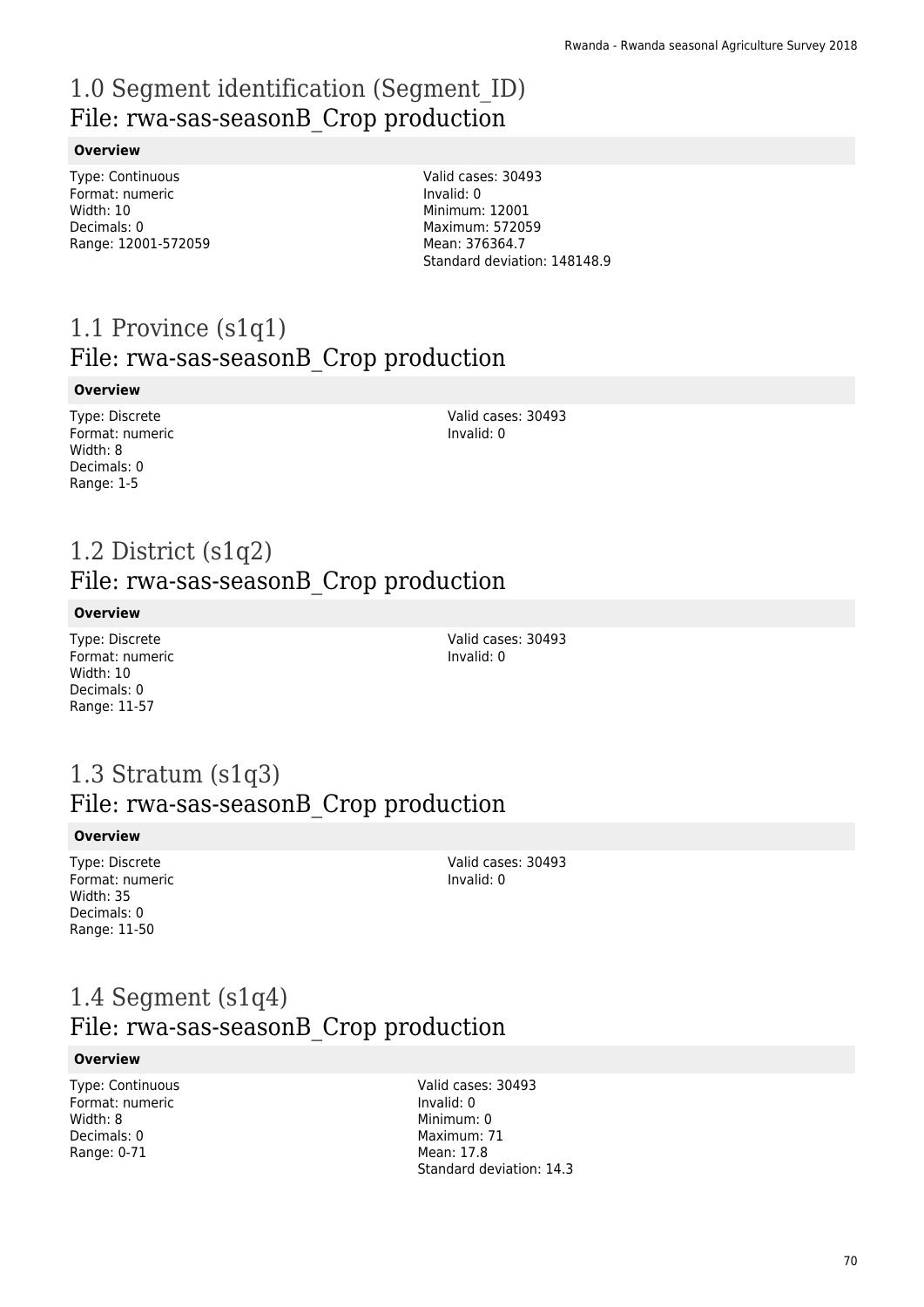# 1.5. Date of interview (s1q5) File: rwa-sas-seasonB\_Crop production

#### **Overview**

Type: Continuous Format: numeric Width: 12 Decimals: 0 Range: 1062019-31052019

Valid cases: 30493 Invalid: 0 Minimum: 1062019 Maximum: 31052019 Mean: 15603717.4 Standard deviation: 9750208.6

# 2.1 Plot No. (s2q1) File: rwa-sas-seasonB\_Crop production

#### **Overview**

Type: Continuous Format: numeric Width: 8 Decimals: 0 Range: 1-93

Valid cases: 30493 Invalid: 0 Minimum: 1 Maximum: 93 Mean: 25.5 Standard deviation: 16.5

# 2.2Plot size (ha) (s2q2) File: rwa-sas-seasonB\_Crop production

#### **Overview**

Type: Continuous Format: numeric Width: 10 Decimals: 0 Range: 0.00246467278338969-840.0348 Valid cases: 30493 Invalid: 0 Minimum: 0 Maximum: 840 Mean: 0.9 Standard deviation: 14.4

## 2.3.1 Farmer type (s2q3\_1) File: rwa-sas-seasonB\_Crop production

### **Overview**

Type: Discrete Format: numeric Width: 18 Decimals: 0 Range: 1-2

Valid cases: 30493 Invalid: 0

## 2.4 Cropping system (s2q4) File: rwa-sas-seasonB\_Crop production

### **Overview**

Type: Discrete Format: numeric Width: 8 Decimals: 0 Range: 1-2

Valid cases: 30493 Invalid: 0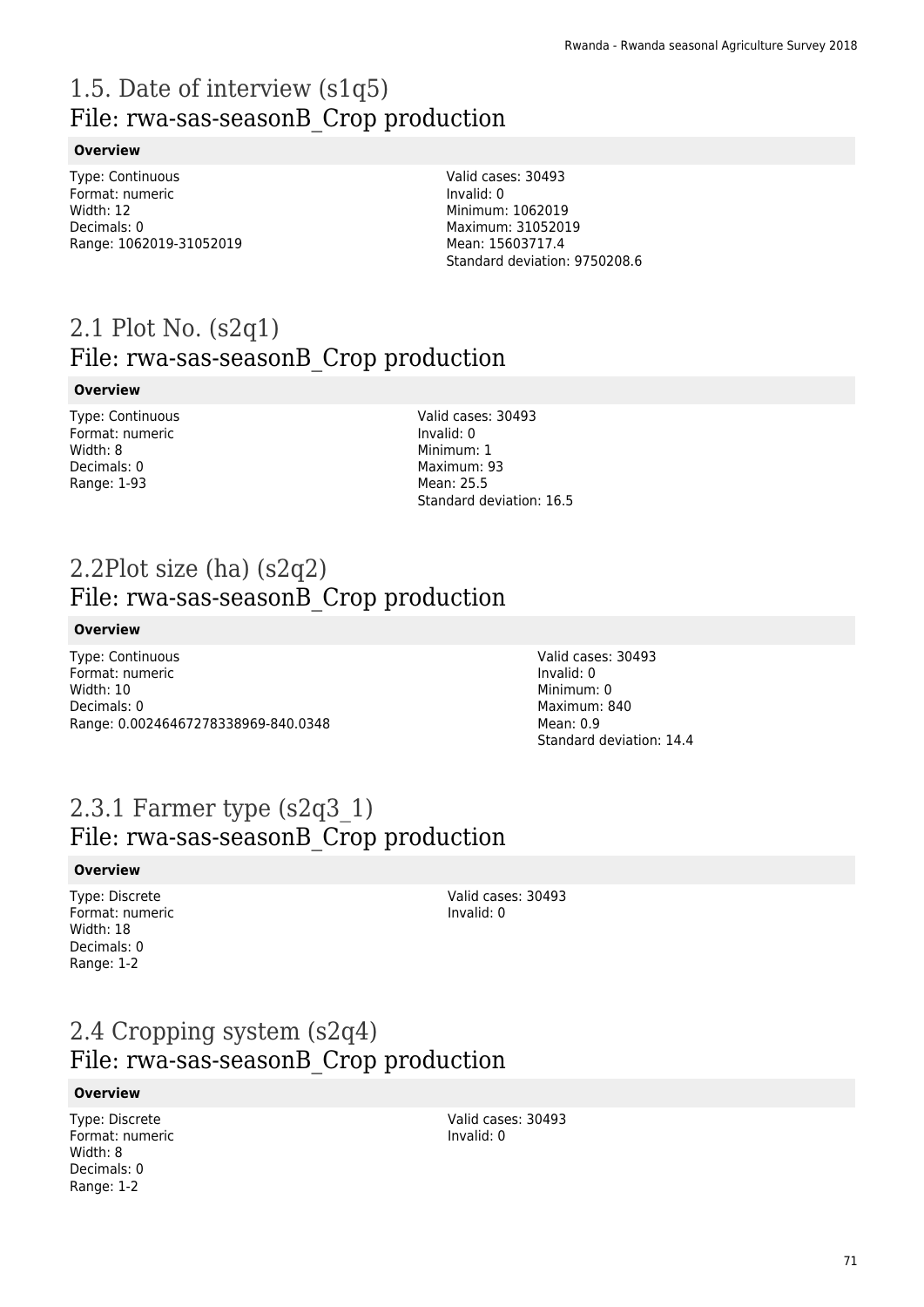# 2.5 Number of main crops in the plot (s2q5) File: rwa-sas-seasonB\_Crop production

#### **Overview**

Type: Discrete Format: numeric Width: 8 Decimals: 0 Range: 1-5

Valid cases: 30493 Invalid: 0

# 2.6 crop name (s2q6) File: rwa-sas-seasonB\_Crop production

#### **Overview**

Type: Discrete Format: numeric Width: 27 Decimals: 0 Range: 101-520

Valid cases: 30493 Invalid: 0

## 2.7.Developped crop area in ha (s2q7) File: rwa-sas-seasonB\_Crop production

#### **Overview**

Type: Continuous Format: numeric Width: 9 Decimals: 0 Range: 0.000454639171948656-789.632690429688

Valid cases: 30493 Invalid: 0 Minimum: 0 Maximum: 789.6 Mean: 0.7 Standard deviation: 13.5

## 2.8. Sowing Date (s2q8) File: rwa-sas-seasonB\_Crop production

#### **Overview**

Type: Discrete Format: numeric Width: 18 Decimals: 0 Range: 1-23

Valid cases: 30493 Invalid: 0

## 2.9. Expected period of harvesting (s2q9) File: rwa-sas-seasonB\_Crop production

#### **Overview**

Type: Discrete Format: numeric Width: 25 Decimals: 0 Range: 1-21

Valid cases: 30493 Invalid: 0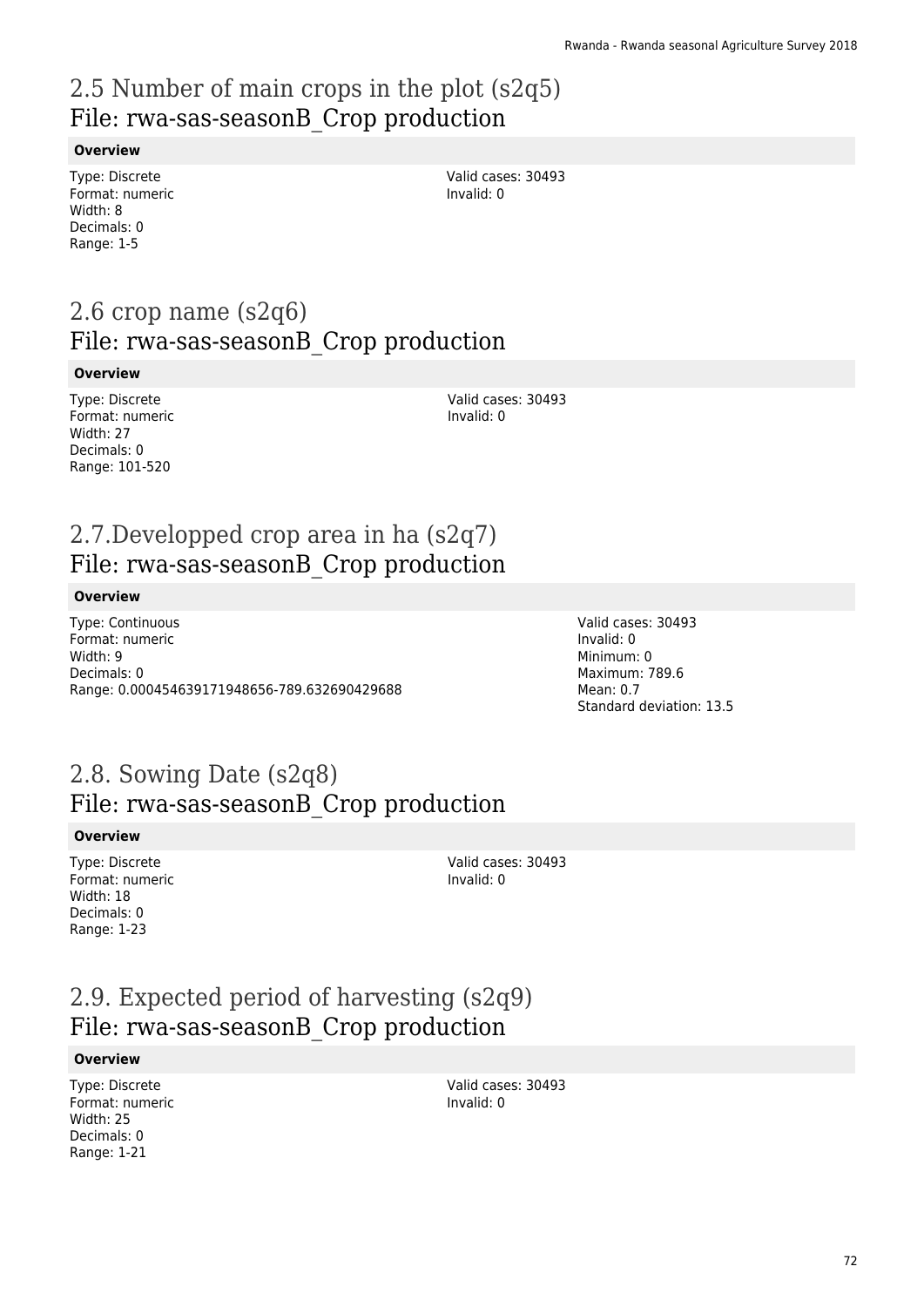# 2.10. Type of seeds sown (s2q10) File: rwa-sas-seasonB\_Crop production

### **Overview**

Type: Discrete Format: numeric Width: 30 Decimals: 0 Range: 1-3

Valid cases: 30493 Invalid: 0

# 2.11.1. Traditional seed sown(Unit) (s2q11\_1) File: rwa-sas-seasonB\_Crop production

### **Overview**

Type: Discrete Format: numeric Width: 8 Decimals: 0 Range: 1-3

Valid cases: 28672 Invalid: 1821

# 2.11.2. Quantity of traditional seed sown (s2q11\_2) File: rwa-sas-seasonB\_Crop production

### **Overview**

Type: Continuous Format: numeric Width: 10 Decimals: 0 Range: 0-26750

Valid cases: 17625 Invalid: 12868 Minimum: 0 Maximum: 26750 Mean: 32.7 Standard deviation: 312.8

# 2.12. Quantity of traditional seeds purchased (s2q12) File: rwa-sas-seasonB\_Crop production

#### **Overview**

Type: Continuous Format: numeric Width: 10 Decimals: 0 Range: 0-13365

Valid cases: 17623 Invalid: 12870 Minimum: 0 Maximum: 13365 Mean: 10.6 Standard deviation: 134.8

## 2.13. Amount spent on traditional seeds(Rfw) (s2q13) File: rwa-sas-seasonB\_Crop production

### **Overview**

Type: Discrete Format: numeric Width: 10 Decimals: 0 Range: 1-4677750 Valid cases: 7290 Invalid: 23203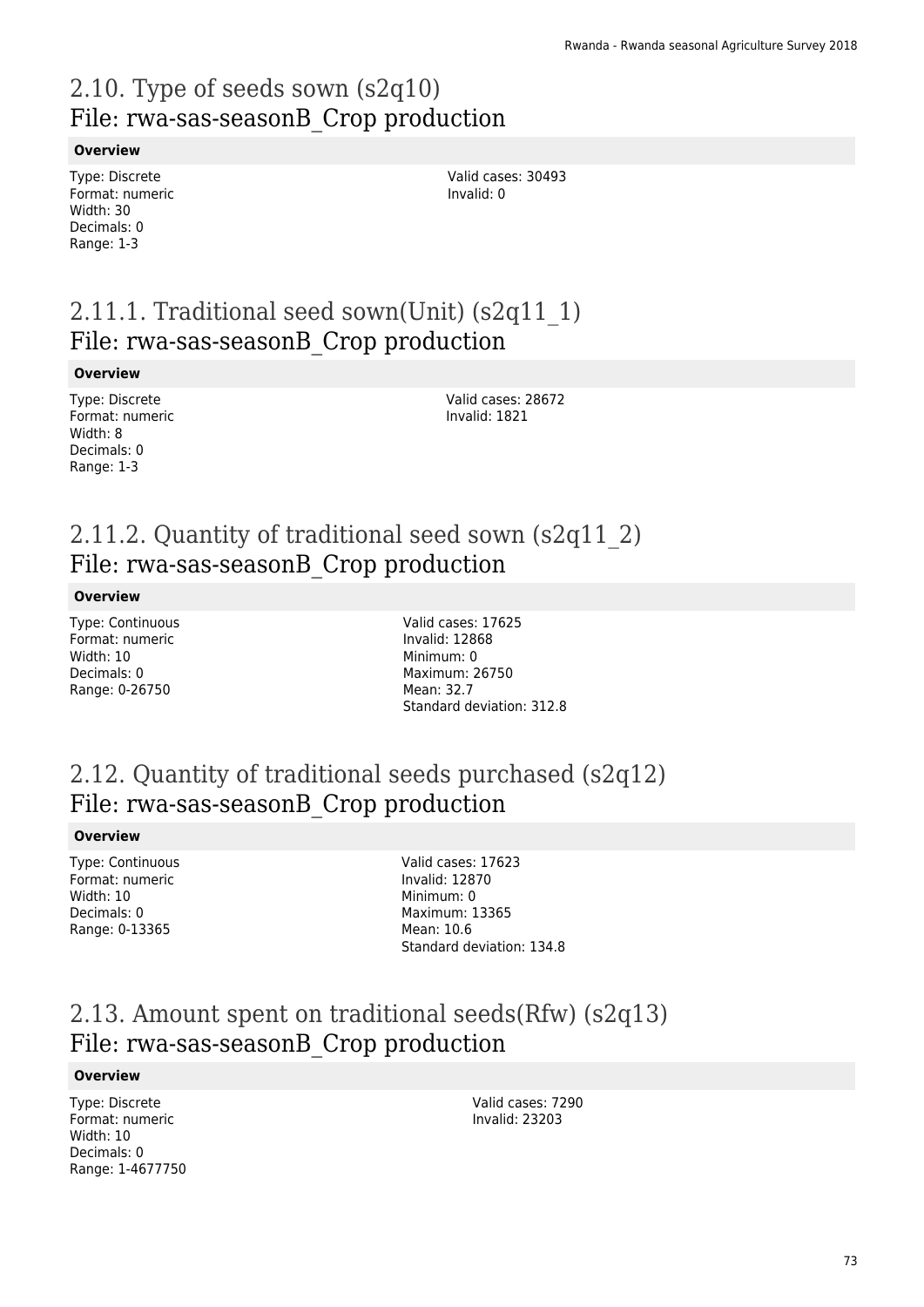# 2.14.1. Improved seeds sown(Unit) (s2q14\_1) File: rwa-sas-seasonB\_Crop production

### **Overview**

Type: Discrete Format: numeric Width: 8 Decimals: 0 Range: 1-3

Valid cases: 1914 Invalid: 28579

# 2.14.2. Improved seeds sown $(Qtv)$  (s2q14\_2) File: rwa-sas-seasonB\_Crop production

### **Overview**

Type: Continuous Format: numeric Width: 10 Decimals: 0 Range: 0.1-80000

Valid cases: 1470 Invalid: 29023 Minimum: 0.1 Maximum: 80000 Mean: 479.8 Standard deviation: 3079.9

## 2.15. Quantity of improved seeds purchased (s2q15) File: rwa-sas-seasonB\_Crop production

### **Overview**

Type: Continuous Format: numeric Width: 10 Decimals: 0 Range: 0-80000

Valid cases: 1471 Invalid: 29022 Minimum: 0 Maximum: 80000 Mean: 440.3 Standard deviation: 2902.5

## 2.16. Amount spent on improved seeds(Rfw) (s2q16) File: rwa-sas-seasonB\_Crop production

#### **Overview**

Type: Discrete Format: numeric Width: 10 Decimals: 0 Range: 1-36000000 Valid cases: 1476 Invalid: 29017

## 2.17. Where did improved seeds sown come from? (s2q17) File: rwa-sas-seasonB\_Crop production

### **Overview**

Type: Discrete Format: numeric Width: 32 Decimals: 0 Range: 1-7

Valid cases: 1914 Invalid: 28579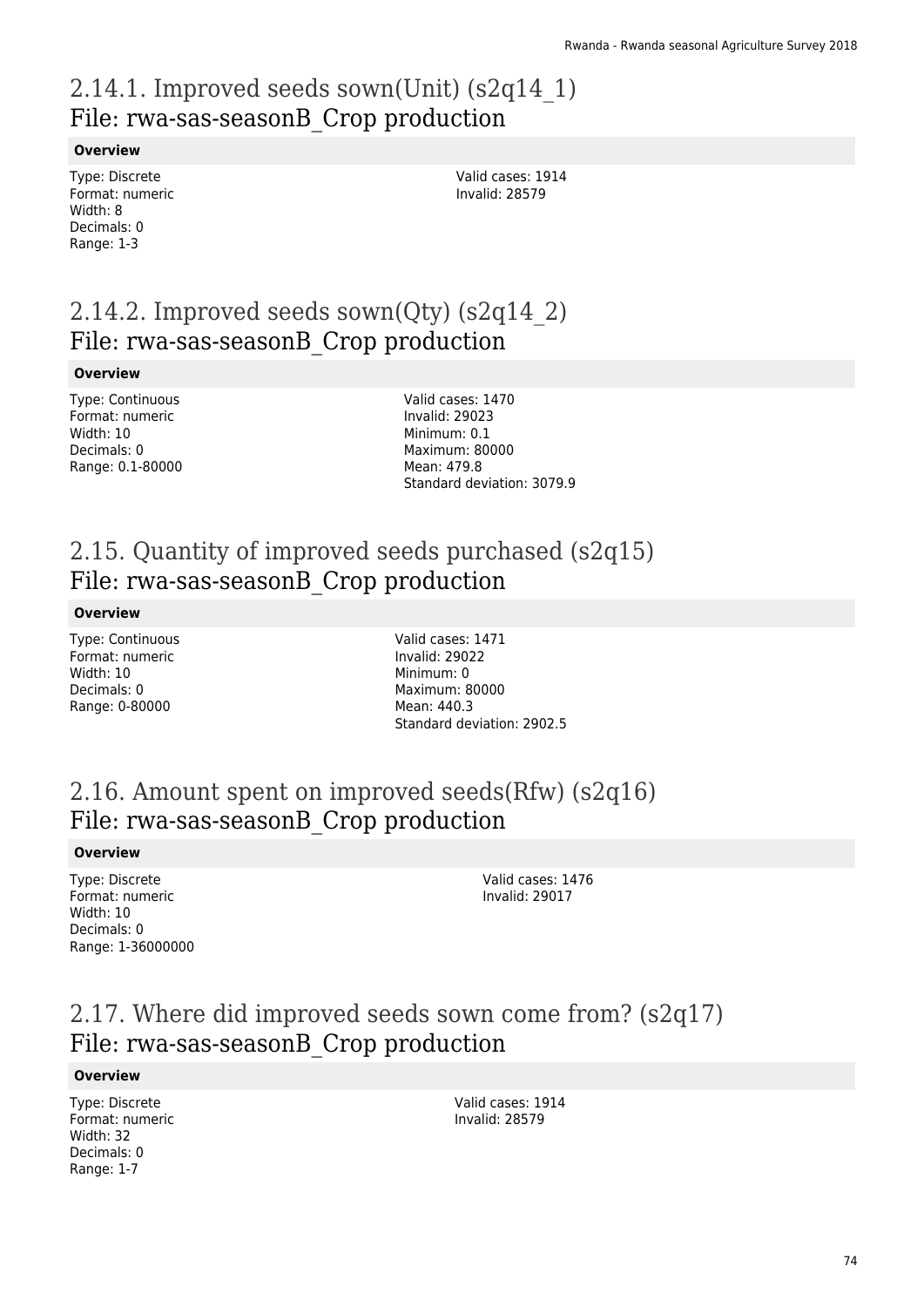# 2.18.1 On average how many trees are in this plot? (s2q18\_1) File: rwa-sas-seasonB\_Crop production

### **Overview**

Type: Continuous Format: numeric Width: 12 Decimals: 0 Range: 1-250000

Valid cases: 8216 Invalid: 22277 Minimum: 1 Maximum: 250000 Mean: 393.6 Standard deviation: 4218.3

## 2.18.2 On average how many trees have you harvested/to be harvested in this plot (s2q18\_2) File: rwa-sas-seasonB\_Crop production

### **Overview**

Type: Continuous Format: numeric Width: 12 Decimals: 0 Range: 0-170000

Valid cases: 8216 Invalid: 22277 Minimum: 0 Maximum: 170000 Mean: 204.5 Standard deviation: 2363.4

## 2.19. Quantity already harvested in this plot (in Kg) (s2q19) File: rwa-sas-seasonB\_Crop production

### **Overview**

Type: Continuous Format: numeric Width: 10 Decimals: 0 Range: 0-2314985 Valid cases: 30493 Invalid: 0 Minimum: 0 Maximum: 2314985 Mean: 450.4 Standard deviation: 15634.7

## 2.20. Remaining quantity to be harvested in this plot (in Kg) (s2q20) File: rwa-sas-seasonB\_Crop production

### **Overview**

Type: Continuous Format: numeric Width: 10 Decimals: 0 Range: 0-3428631 Valid cases: 30493 Invalid: 0 Minimum: 0 Maximum: 3428631 Mean: 2477.9 Standard deviation: 56969.5

## 2.21. Total quantity of harvest in this plot (in Kg) (s2q21) File: rwa-sas-seasonB\_Crop production

### **Overview**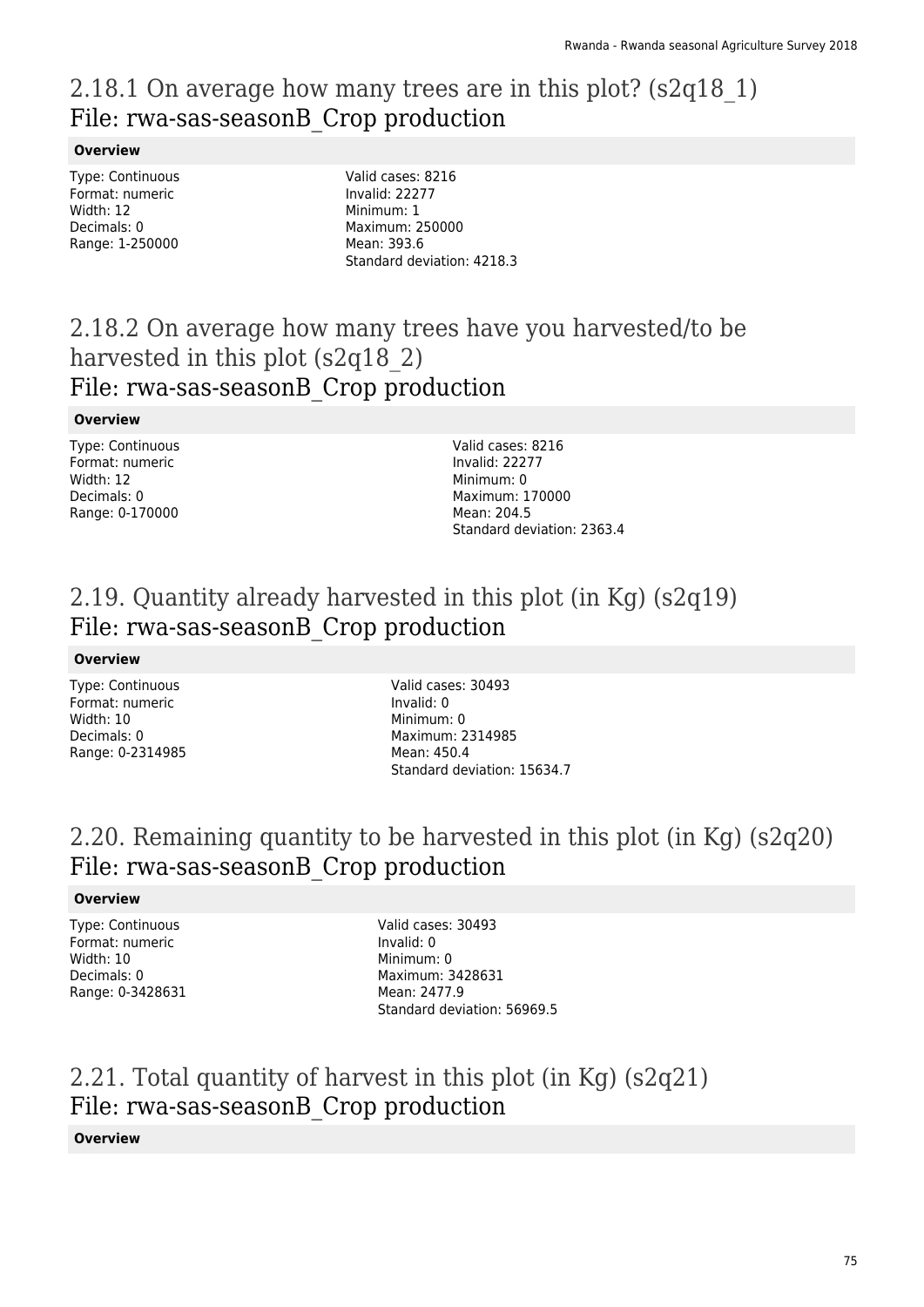# 2.21. Total quantity of harvest in this plot (in Kg) (s2q21) File: rwa-sas-seasonB\_Crop production

Type: Continuous Format: numeric Width: 10 Decimals: 0 Range: 0-3551931 Valid cases: 30493 Invalid: 0 Minimum: 0 Maximum: 3551931 Mean: 2928.2 Standard deviation: 61328.8

# 2.22. Explanation on production status (s2q22) File: rwa-sas-seasonB\_Crop production

#### **Overview**

Type: Discrete Format: numeric Width: 43 Decimals: 0 Range: 1-19

Valid cases: 30493 Invalid: 0

## 2.23 What was the quantity produced in all plots (in Kg) (s2q23) File: rwa-sas-seasonB\_Crop production

### **Overview**

Type: Continuous Format: numeric Width: 10 Decimals: 0 Range: 0-44000000

Valid cases: 30493 Invalid: 0 Minimum: 0 Maximum: 44000000 Mean: 5040 Standard deviation: 260550.8

## 2.24. What was the quantity processed at farm level? (s2q24) File: rwa-sas-seasonB\_Crop production

### **Overview**

Type: Continuous Format: numeric Width: 10 Decimals: 0 Range: 0-2000000 Valid cases: 30493 Invalid: 0 Minimum: 0 Maximum: 2000000 Mean: 178.6 Standard deviation: 11566.4

## 2.25. What was the quantity sold? (s2q25) File: rwa-sas-seasonB\_Crop production

#### **Overview**

Type: Continuous Format: numeric Width: 10 Decimals: 0 Range: -1-43000000

Valid cases: 30493 Invalid: 0 Minimum: -1 Maximum: 43000000 Mean: 4112.8 Standard deviation: 253051.4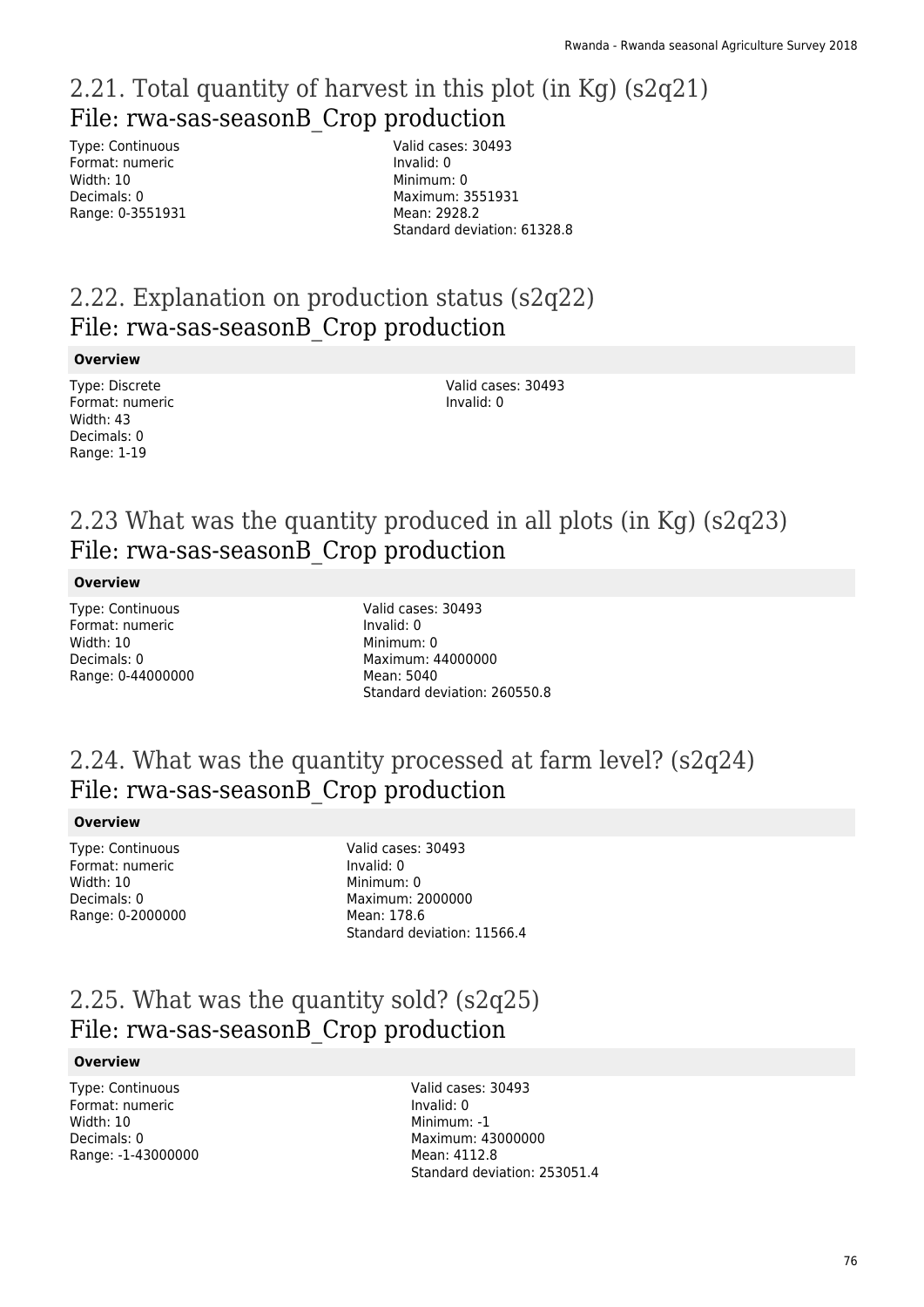# 2.26. On which market this crop was sold? (s2q26) File: rwa-sas-seasonB\_Crop production

#### **Overview**

Type: Discrete Format: numeric Width: 22 Decimals: 0 Range: 1-7

Valid cases: 14498 Invalid: 15995

## 2.27. What was the selling price per kilogram? (RwF/Kg) (s2q27) File: rwa-sas-seasonB\_Crop production

#### **Overview**

| <b>Type: Continuous</b> |
|-------------------------|
| Format: numeric         |
| Width: 12               |
| Decimals: 0             |
| Range: 0-99999          |

Valid cases: 14488 Invalid: 16005 Minimum: 0 Maximum: 99999 Mean: 6251.1 Standard deviation: 8334.5

## 2.28. What was the quantity used for own consumption? (s2q28) File: rwa-sas-seasonB\_Crop production

#### **Overview**

Type: Continuous Format: numeric Width: 10 Decimals: 0 Range: -1-1926720

Valid cases: 30493 Invalid: 0 Minimum: -1 Maximum: 1926720 Mean: 554.6 Standard deviation: 15186.2

## 2.29. What was the quantity used as wages? (s2q29) File: rwa-sas-seasonB\_Crop production

#### **Overview**

Type: Continuous Format: numeric Width: 10 Decimals: 0 Range: 0-24000

Valid cases: 30493 Invalid: 0 Minimum: 0 Maximum: 24000 Mean: 24 Standard deviation: 553.8

## 2.30. What was the quantity used as farm rent? (s2q30) File: rwa-sas-seasonB\_Crop production

#### **Overview**

Type: Continuous Format: numeric Width: 10 Decimals: 0 Range: 0-5275

Valid cases: 30493 Invalid: 0 Minimum: 0 Maximum: 5275 Mean: 2.8 Standard deviation: 47.1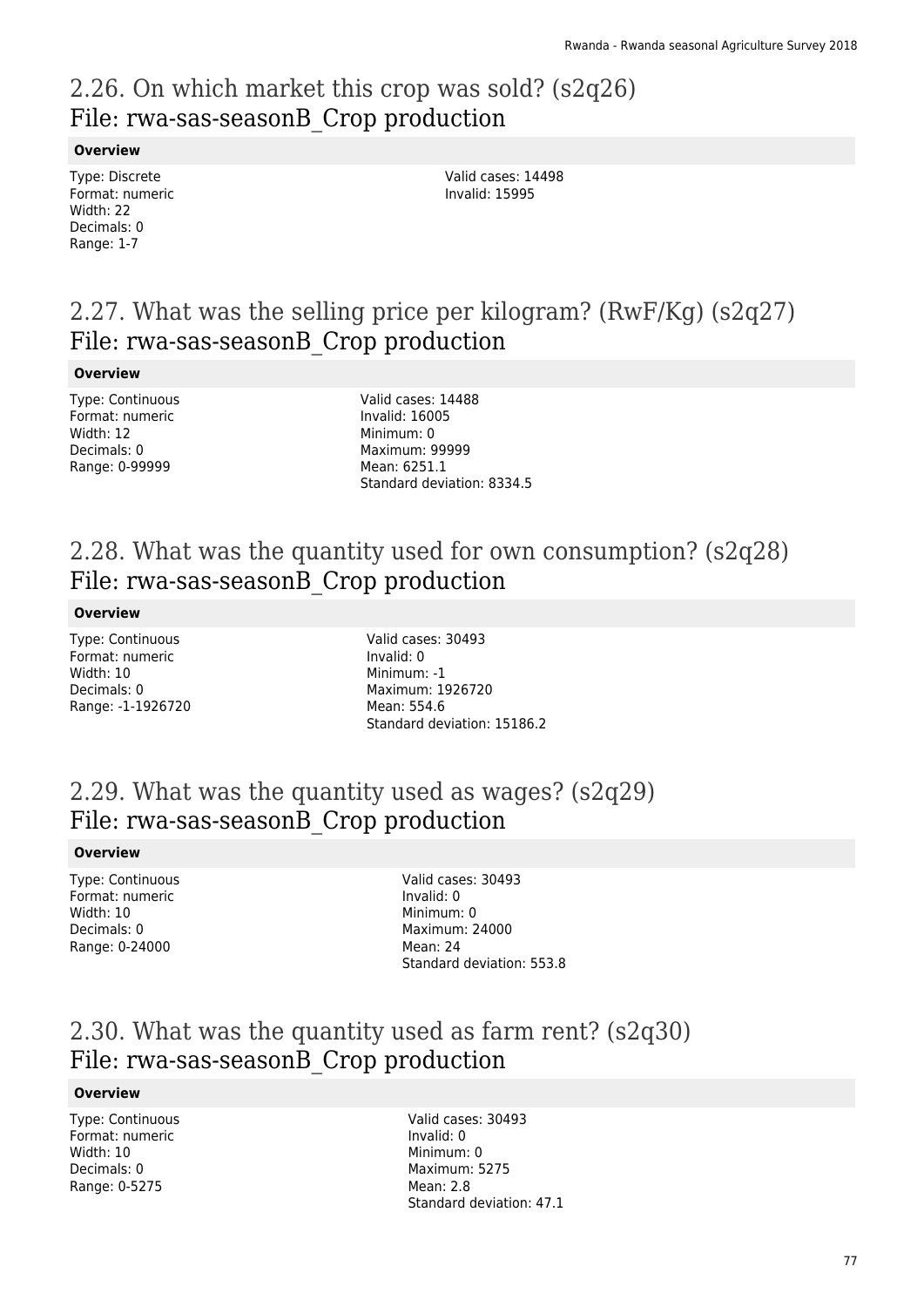# 2.31. What was the quantity used as gift? (s2q31) File: rwa-sas-seasonB\_Crop production

### **Overview**

Type: Continuous Format: numeric Width: 10 Decimals: 0 Range: 0-1000000

Valid cases: 30493 Invalid: 0 Minimum: 0 Maximum: 1000000 Mean: 52.5 Standard deviation: 5728.1

## 2.32. What was the quantity exchanged for other goods? (s2q32) File: rwa-sas-seasonB\_Crop production

### **Overview**

Type: Continuous Format: numeric Width: 10 Decimals: 0 Range: 0-400

Valid cases: 30493 Invalid: 0 Minimum: 0 Maximum: 400 Mean: 0.2 Standard deviation: 4

## 2.33. What was the quantity used as seeds? (s2q33) File: rwa-sas-seasonB\_Crop production

### **Overview**

Type: Continuous Format: numeric Width: 10 Decimals: 0 Range: 0-100000 Valid cases: 30493 Invalid: 0 Minimum: 0 Maximum: 100000 Mean: 49.8 Standard deviation: 1157.3

## 2.34. What was the quantity used to feed animals? (s2q34) File: rwa-sas-seasonB\_Crop production

### **Overview**

Type: Continuous Format: numeric Width: 10 Decimals: 0 Range: 0-900000

Valid cases: 30493 Invalid: 0 Minimum: 0 Maximum: 900000 Mean: 211.5 Standard deviation: 8614.2

## 2.35. What was the quantity stored? (s2q35) File: rwa-sas-seasonB\_Crop production

#### **Overview**

Type: Continuous Format: numeric Width: 10 Decimals: 0 Range: 0-50000

Valid cases: 30493 Invalid: 0 Minimum: 0 Maximum: 50000 Mean: 5 Standard deviation: 408.4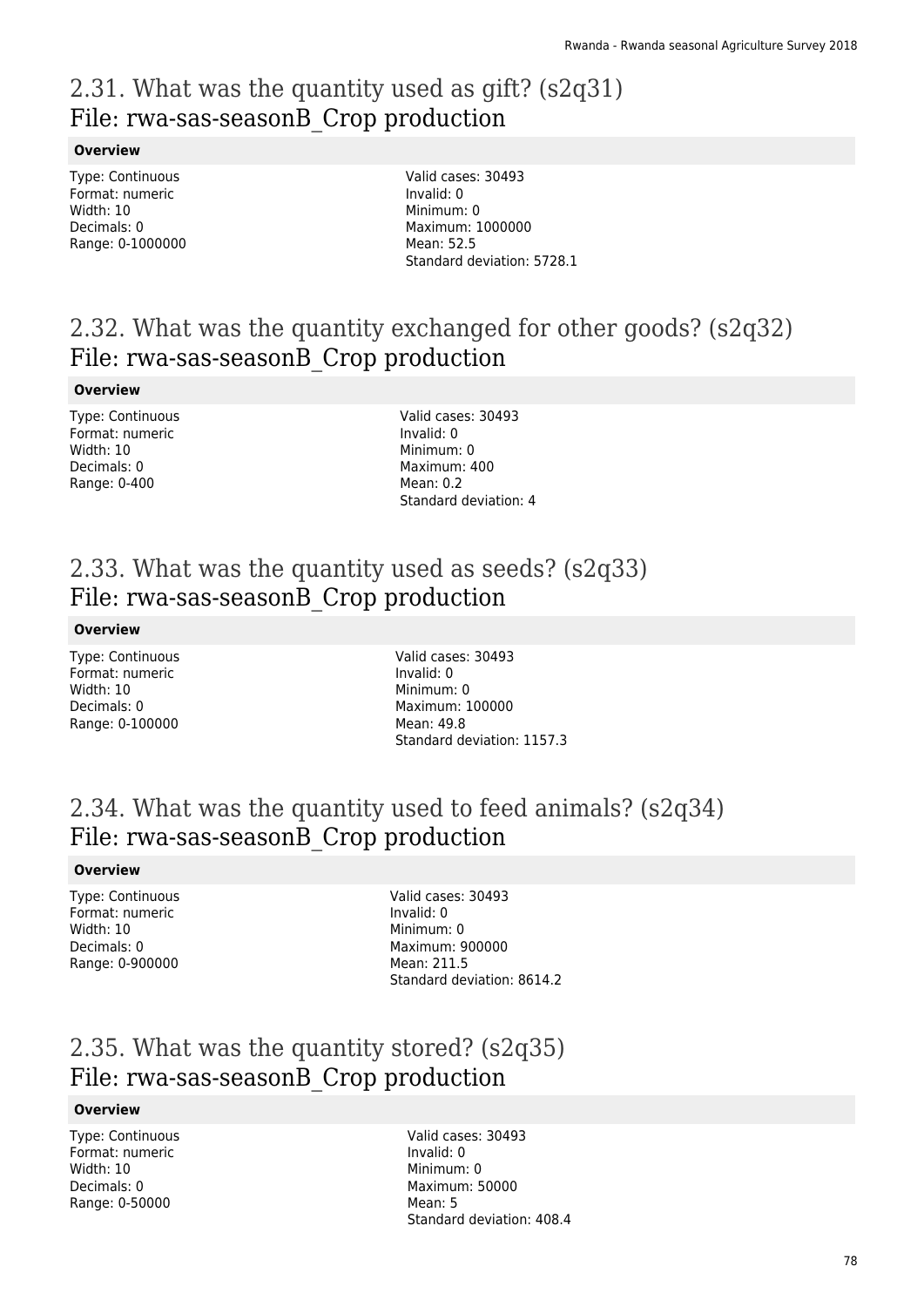# 2.36. Which is the storage facility used by the household? (s2q36) File: rwa-sas-seasonB\_Crop production

#### **Overview**

Type: Discrete Format: numeric Width: 50 Decimals: 0 Range: 1-5

Valid cases: 684 Invalid: 29809

## 2.37. What was the quantity lost after harvest? (s2q37) File: rwa-sas-seasonB\_Crop production

#### **Overview**

Type: Continuous Format: numeric Width: 10 Decimals: 0 Range: 0-172000

Valid cases: 30493 Invalid: 0 Minimum: 0 Maximum: 172000 Mean: 22.2 Standard deviation: 1361.7

## 2.38. What was the quantity used in other forms? (s2q38) File: rwa-sas-seasonB\_Crop production

### **Overview**

Type: Continuous Format: numeric Width: 10 Decimals: 0 Range: 0-13500

Valid cases: 30493 Invalid: 0 Minimum: 0 Maximum: 13500 Mean: 4.6 Standard deviation: 142.4

## Harvested crop area in ha (Harvested\_Area) File: rwa-sas-seasonB\_Crop production

### **Overview**

Type: Continuous Format: numeric Width: 9 Decimals: 0 Range: 0-789.632690429688

Valid cases: 30493 Invalid: 0 Minimum: 0 Maximum: 789.6 Mean: 0.7 Standard deviation: 13.5

## Crop category and major crops (CropGroup) File: rwa-sas-seasonB\_Crop production

### **Overview**

Type: Discrete Format: numeric Width: 51 Decimals: 0 Range: 1-99

Valid cases: 30492 Invalid: 1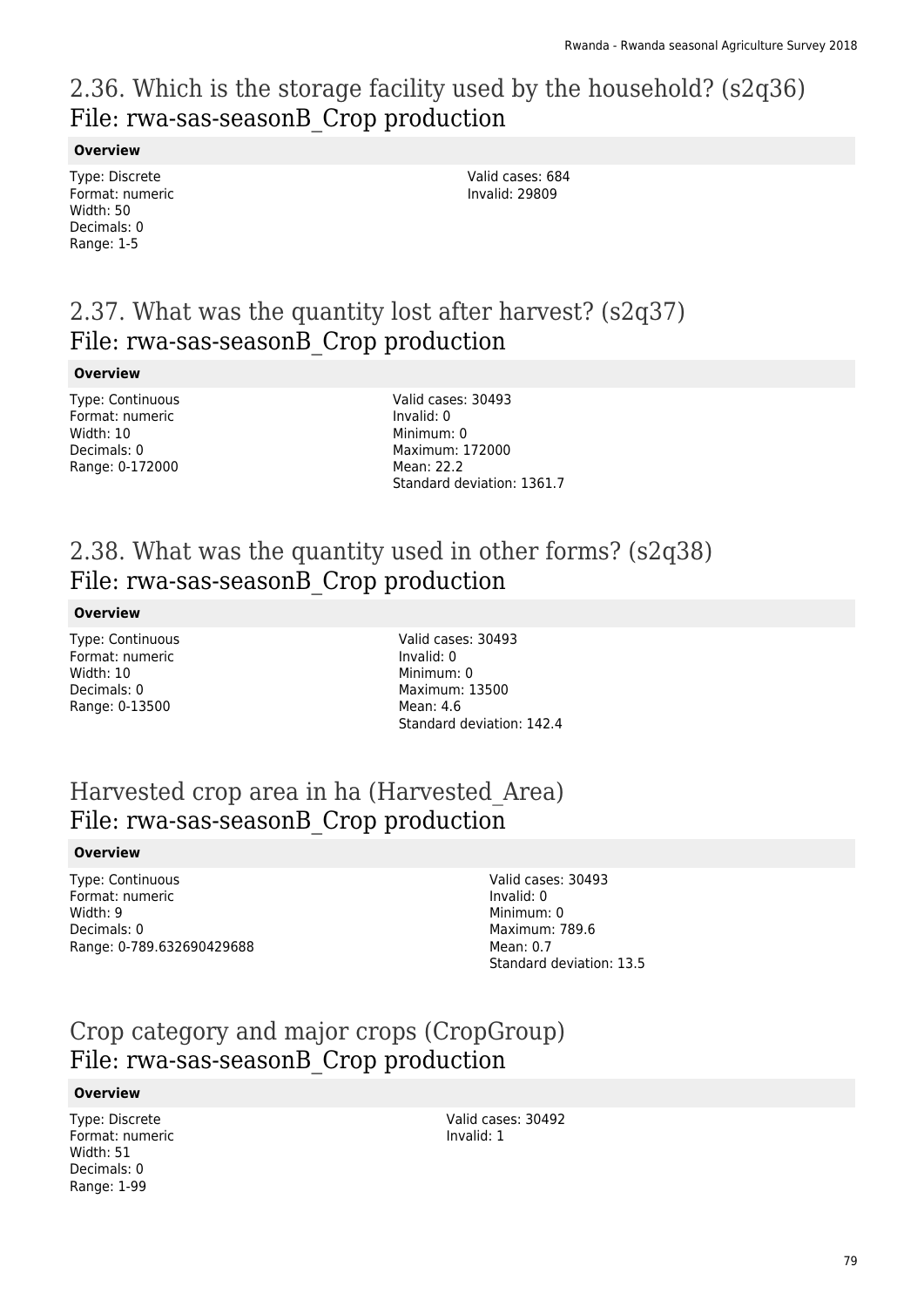Rwanda - Rwanda seasonal Agriculture Survey 2018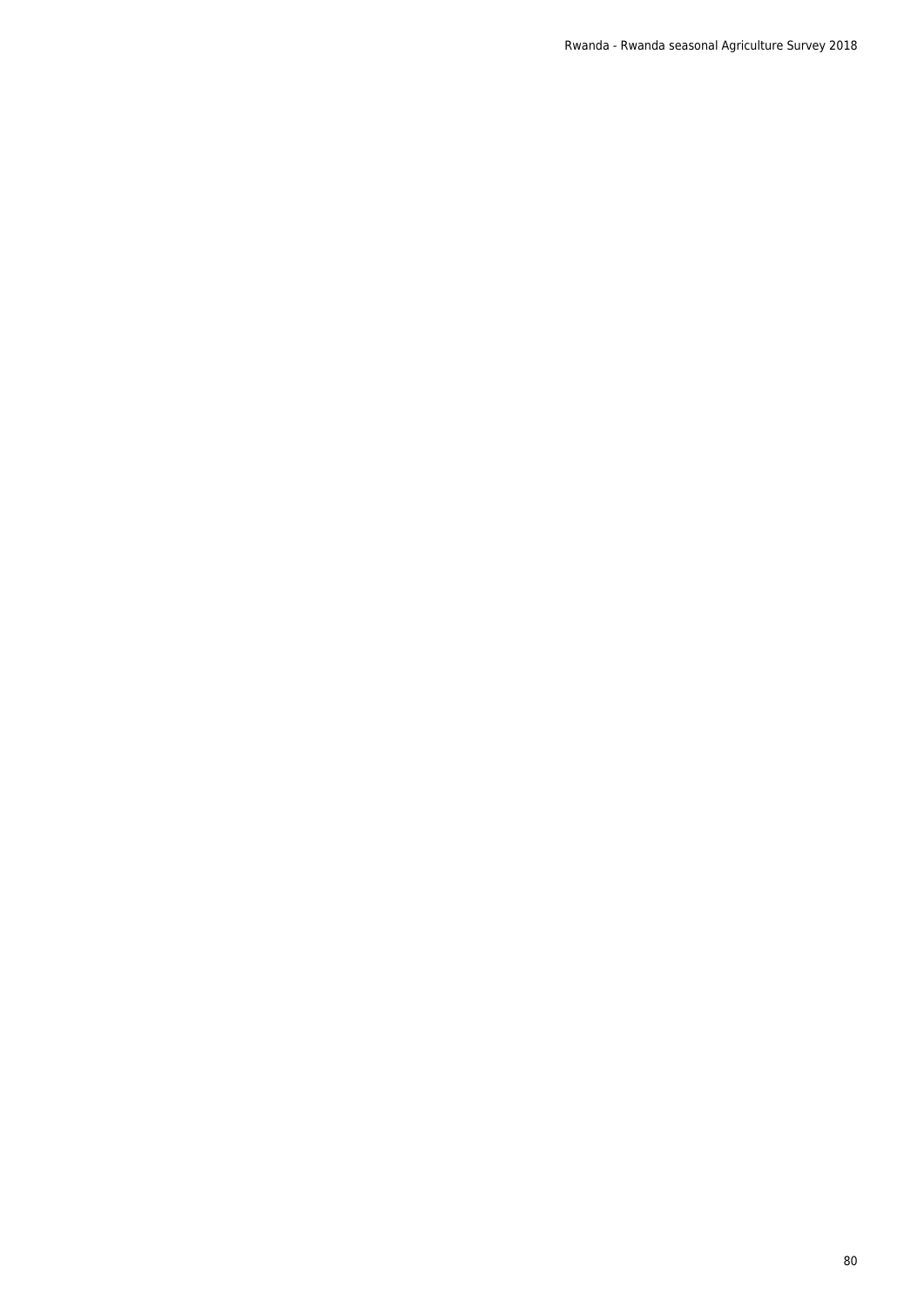# 1.0 Segment Identification (Segment\_ID) File: rwa-sas-SeasonB\_PartIII\_Fertilizers\_Pesticides

### **Overview**

Type: Continuous Format: numeric Width: 10 Decimals: 0 Range: 12001-572059

Valid cases: 17637 Invalid: 0 Minimum: 12001 Maximum: 572059 Mean: 361947.7 Standard deviation: 149100.3

# 1.1 Province (s1q1) File: rwa-sas-SeasonB\_PartIII\_Fertilizers\_Pesticides

### **Overview**

Type: Discrete Format: numeric Width: 8 Decimals: 0 Range: 1-5

Valid cases: 17637 Invalid: 0

# 1.2 District (s1q2) File: rwa-sas-SeasonB\_PartIII\_Fertilizers\_Pesticides

### **Overview**

Type: Discrete Format: numeric Width: 10 Decimals: 0 Range: 11-57

Valid cases: 17637 Invalid: 0

## 1.3 Stratum (s1q3) File: rwa-sas-SeasonB\_PartIII\_Fertilizers\_Pesticides

### **Overview**

Type: Discrete Format: numeric Width: 35 Decimals: 0 Range: 0-40

Valid cases: 17637 Invalid: 0

# 1.4 Segment (s1q4) File: rwa-sas-SeasonB\_PartIII\_Fertilizers\_Pesticides

### **Overview**

Type: Continuous Format: numeric Width: 8 Decimals: 0 Range: 0-71

Valid cases: 17637 Invalid: 0 Minimum: 0 Maximum: 71 Mean: 16.6 Standard deviation: 13.5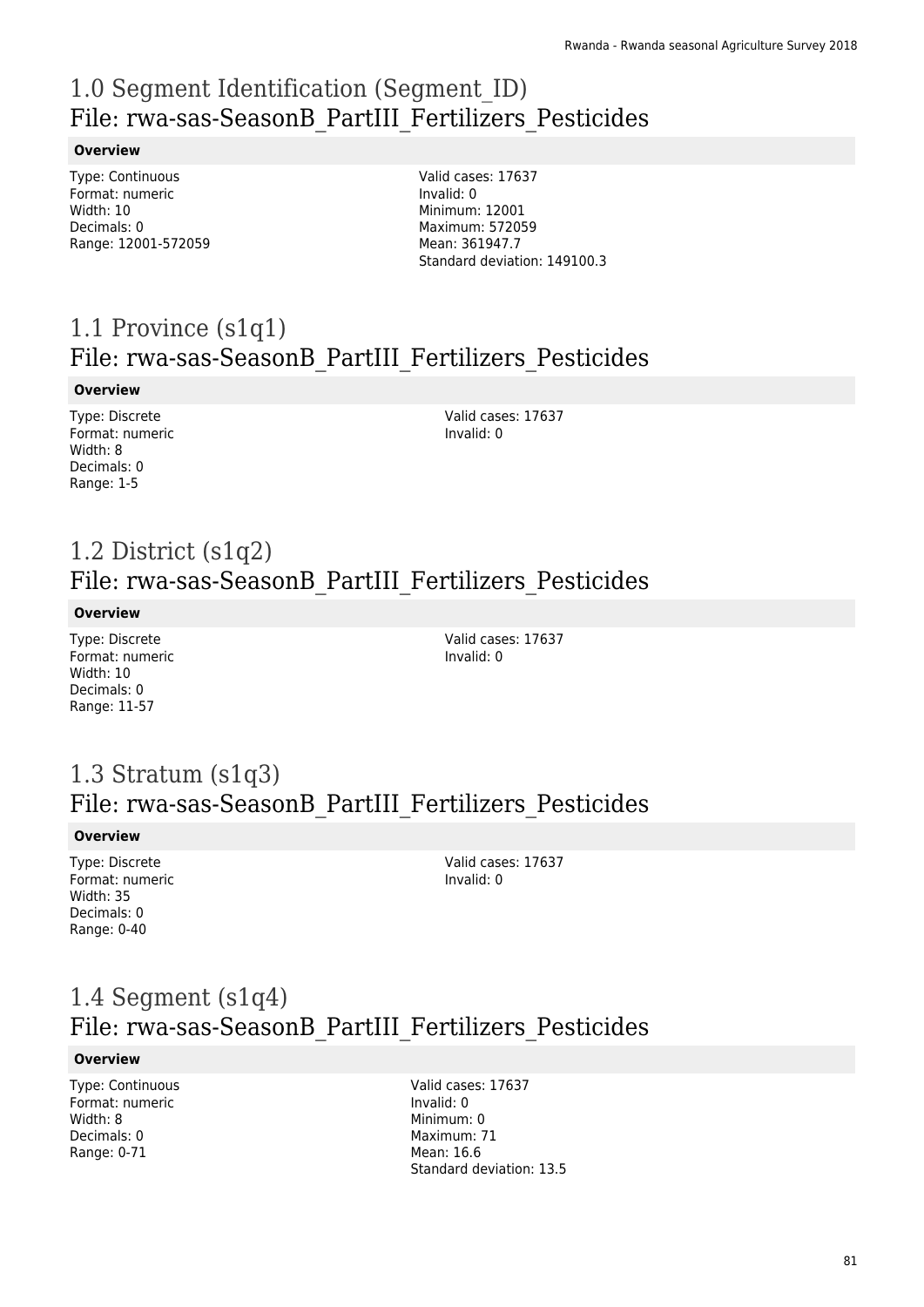# 2.1 Plot number (s2q1) File: rwa-sas-SeasonB\_PartIII\_Fertilizers\_Pesticides

### **Overview**

Type: Continuous Format: numeric Width: 8 Decimals: 0 Range: 1-93

Valid cases: 17637 Invalid: 0 Minimum: 1 Maximum: 93 Mean: 24.8 Standard deviation: 16.5

# 2.2 Ptot area in sqm (s2q2) File: rwa-sas-SeasonB\_PartIII\_Fertilizers\_Pesticides

### **Overview**

Type: Continuous Format: numeric Width: 10 Decimals: 0 Range: 24.6467278338969-8400348

Valid cases: 17637 Invalid: 0 Minimum: 24.6 Maximum: 8400348 Mean: 25943.8 Standard deviation: 287407.1

## 2.3.6 Farmer type (s2q3\_6) File: rwa-sas-SeasonB\_PartIII\_Fertilizers\_Pesticides

### **Overview**

Type: Discrete Format: numeric Width: 18 Decimals: 0 Range: 1-2

Valid cases: 17637 Invalid: 0

# 3.1 Have you used organic fertilizer in this plot during this season? (s3q1)

# File: rwa-sas-SeasonB\_PartIII\_Fertilizers\_Pesticides

### **Overview**

Type: Discrete Format: numeric Width: 8 Decimals: 0 Range: 1-2

Valid cases: 17637 Invalid: 0

# 3.2 Quantity of Organic fertilizer used (in Kg) (s3q2) File: rwa-sas-SeasonB\_PartIII\_Fertilizers\_Pesticides

### **Overview**

Type: Continuous Format: numeric Width: 10 Decimals: 0 Range: 4-3149640 Valid cases: 8140 Invalid: 9497 Minimum: 4 Maximum: 3149640 Mean: 4703.8 Standard deviation: 78599.2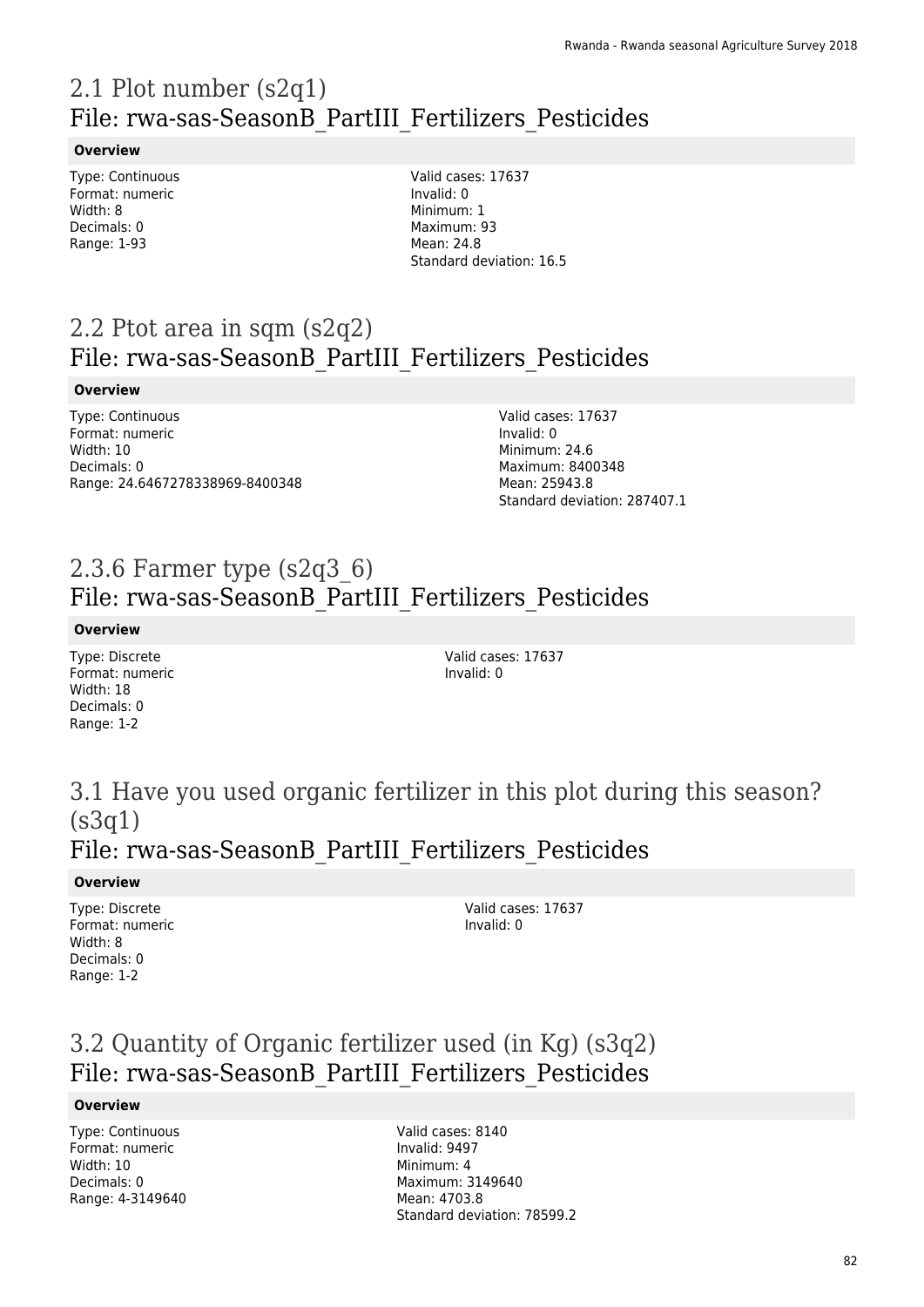# 3.3 Quantity of Organic fertilizer purchased (s3q3) File: rwa-sas-SeasonB\_PartIII\_Fertilizers\_Pesticides

### **Overview**

Type: Continuous Format: numeric Width: 10 Decimals: 0 Range: 0-1000000 Valid cases: 8140 Invalid: 9497 Minimum: 0 Maximum: 1000000 Mean: 1061.9 Standard deviation: 23172.1

# 3.4 Cost of Organic fertilizer purchased (Rwf) (s3q4) File: rwa-sas-SeasonB\_PartIII\_Fertilizers\_Pesticides

### **Overview**

Type: Continuous Format: numeric Width: 10 Decimals: 0 Range: 0-12600000 Valid cases: 8140 Invalid: 9497 Minimum: 0 Maximum: 12600000 Mean: 14274.9 Standard deviation: 292937.1

# 3.5 Have you used inorganic fertilizer in this plot during this season? (s3q5)

## File: rwa-sas-SeasonB\_PartIII\_Fertilizers\_Pesticides

### **Overview**

Type: Discrete Format: numeric Width: 8 Decimals: 0 Range: 1-2

Valid cases: 17637 Invalid: 0

## 3.6 Inorganic fertilizer type (s3q6) File: rwa-sas-SeasonB\_PartIII\_Fertilizers\_Pesticides

### **Overview**

Type: Discrete Format: numeric Width: 26 Decimals: 0 Range: 1-9

Valid cases: 4465 Invalid: 13172

# 3.7 Unit (s3q7) File: rwa-sas-SeasonB\_PartIII\_Fertilizers\_Pesticides

### **Overview**

Type: Discrete Format: numeric Width: 8 Decimals: 0 Range: 1-4

Valid cases: 4465 Invalid: 13172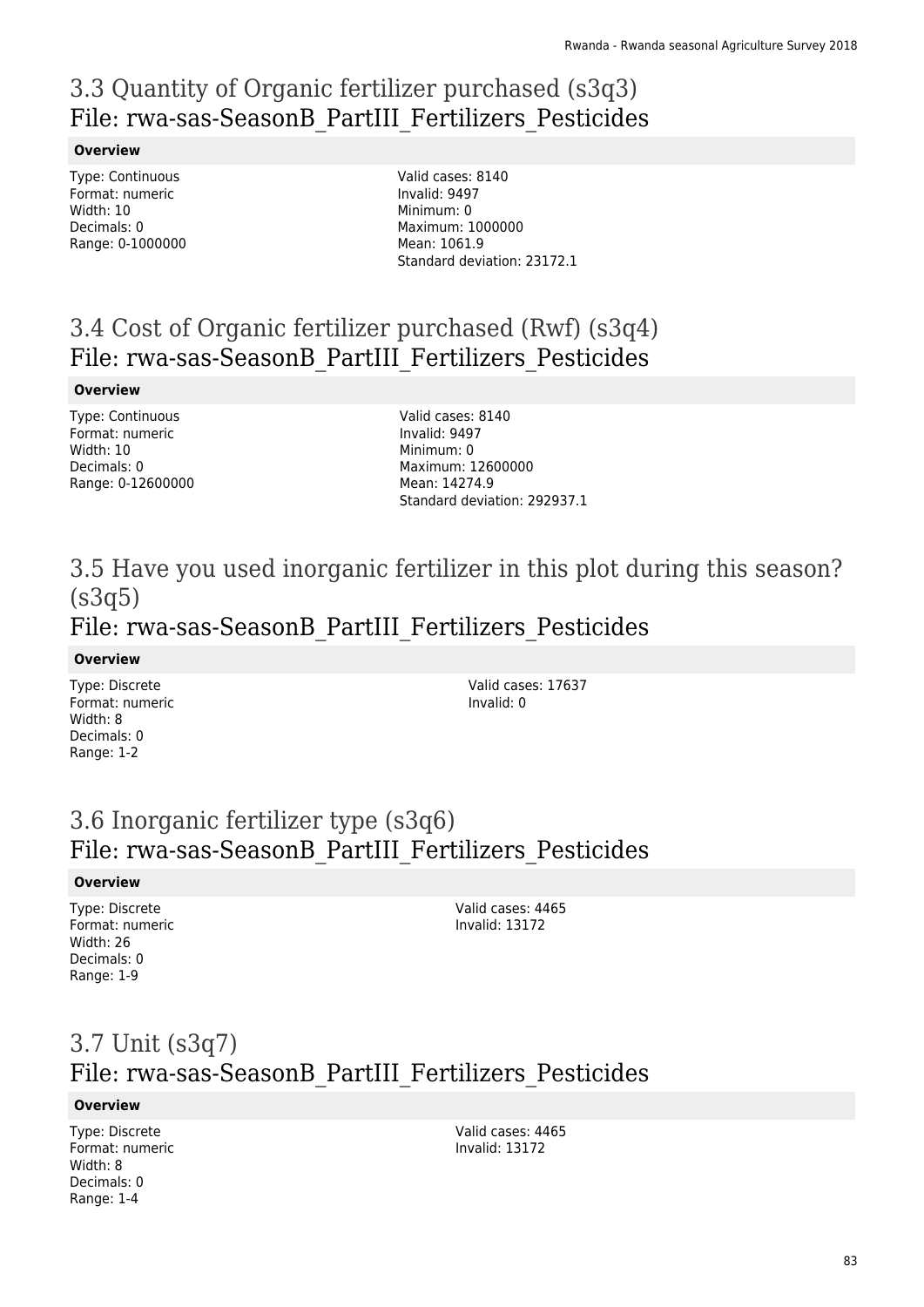# 3.8 Total quantity of inorganic fertilizer used (s3q8) File: rwa-sas-SeasonB\_PartIII\_Fertilizers\_Pesticides

### **Overview**

Type: Continuous Format: numeric Width: 10 Decimals: 0 Range: 0.12-157860

Valid cases: 4465 Invalid: 13172 Minimum: 0.1 Maximum: 157860 Mean: 901.5 Standard deviation: 6375.5

# 3.9 Quantity of inorganic fertilizer purchased (s3q9) File: rwa-sas-SeasonB\_PartIII\_Fertilizers\_Pesticides

### **Overview**

Type: Continuous Format: numeric Width: 10 Decimals: 0 Range: 0-157860

Valid cases: 4465 Invalid: 13172 Minimum: 0 Maximum: 157860 Mean: 894.4 Standard deviation: 6362.8

## 3.10 Unit Price(Rwf) (s3q10) File: rwa-sas-SeasonB\_PartIII\_Fertilizers\_Pesticides

### **Overview**

Type: Continuous Format: numeric Width: 10 Decimals: 0 Range: 0-244620 Valid cases: 4465 Invalid: 13172 Minimum: 0 Maximum: 244620 Mean: 651.8 Standard deviation: 4238.9

## 3.11 What is the main source of fertilizer used? (s3q11) File: rwa-sas-SeasonB\_PartIII\_Fertilizers\_Pesticides

### **Overview**

Type: Discrete Format: numeric Width: 23 Decimals: 0 Range: 1-6

Valid cases: 4465 Invalid: 13172

## 3.12 What was the main crop the fertilizer was applied? (s3q12) File: rwa-sas-SeasonB\_PartIII\_Fertilizers\_Pesticides

### **Overview**

Type: Discrete Format: numeric Width: 28 Decimals: 0 Range: 101-520

Valid cases: 4465 Invalid: 13172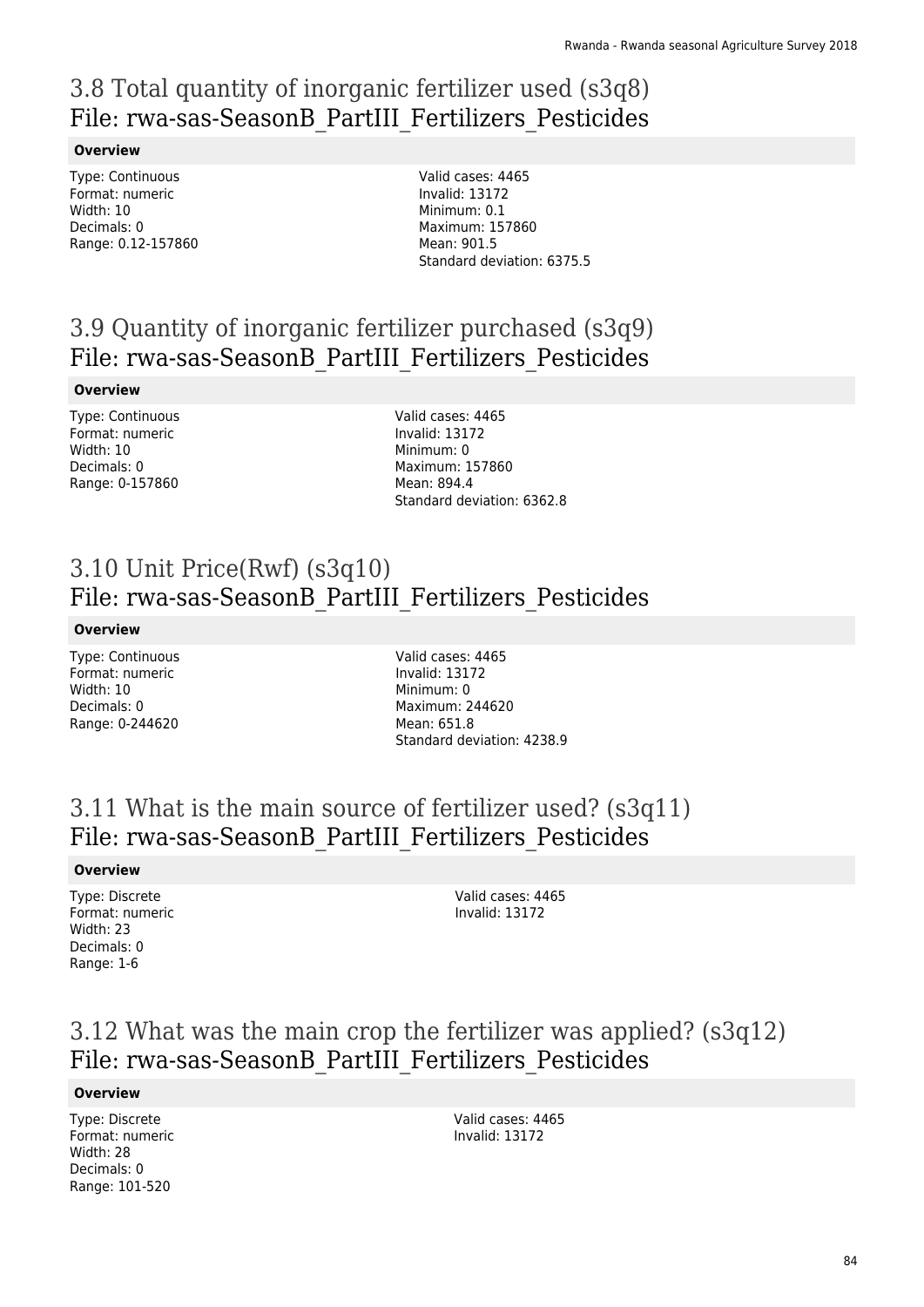# 3.13 Have you used pesticides in this plot during this season? (s3q13) File: rwa-sas-SeasonB\_PartIII\_Fertilizers\_Pesticides

**Overview**

Type: Discrete Format: numeric Width: 8 Decimals: 0 Range: 1-2

Valid cases: 17637 Invalid: 0

## 3.14 Pesticide type (s3q14) File: rwa-sas-SeasonB\_PartIII\_Fertilizers\_Pesticides

#### **Overview**

Type: Discrete Format: numeric Width: 15 Decimals: 0 Range: 1-10

Valid cases: 3735 Invalid: 13902

# 3.15 Unit (s3q15) File: rwa-sas-SeasonB\_PartIII\_Fertilizers\_Pesticides

#### **Overview**

Type: Discrete Format: numeric Width: 8 Decimals: 0 Range: 1-4

Valid cases: 3735 Invalid: 13902

## 3.16 Total Quantity of pesticide used in this plot (s3q16) File: rwa-sas-SeasonB\_PartIII\_Fertilizers\_Pesticides

#### **Overview**

Type: Continuous Format: numeric Width: 10 Decimals: 0 Range: 0.02-7500

Valid cases: 3735 Invalid: 13902 Minimum: 0 Maximum: 7500 Mean: 98.5 Standard deviation: 217.6

# 3.17 Quantity of pesticide purchased (s3q17) File: rwa-sas-SeasonB\_PartIII\_Fertilizers\_Pesticides

#### **Overview**

Type: Continuous Format: numeric Width: 10 Decimals: 0 Range: 0-7500

Valid cases: 3735 Invalid: 13902 Minimum: 0 Maximum: 7500 Mean: 96.6 Standard deviation: 216.2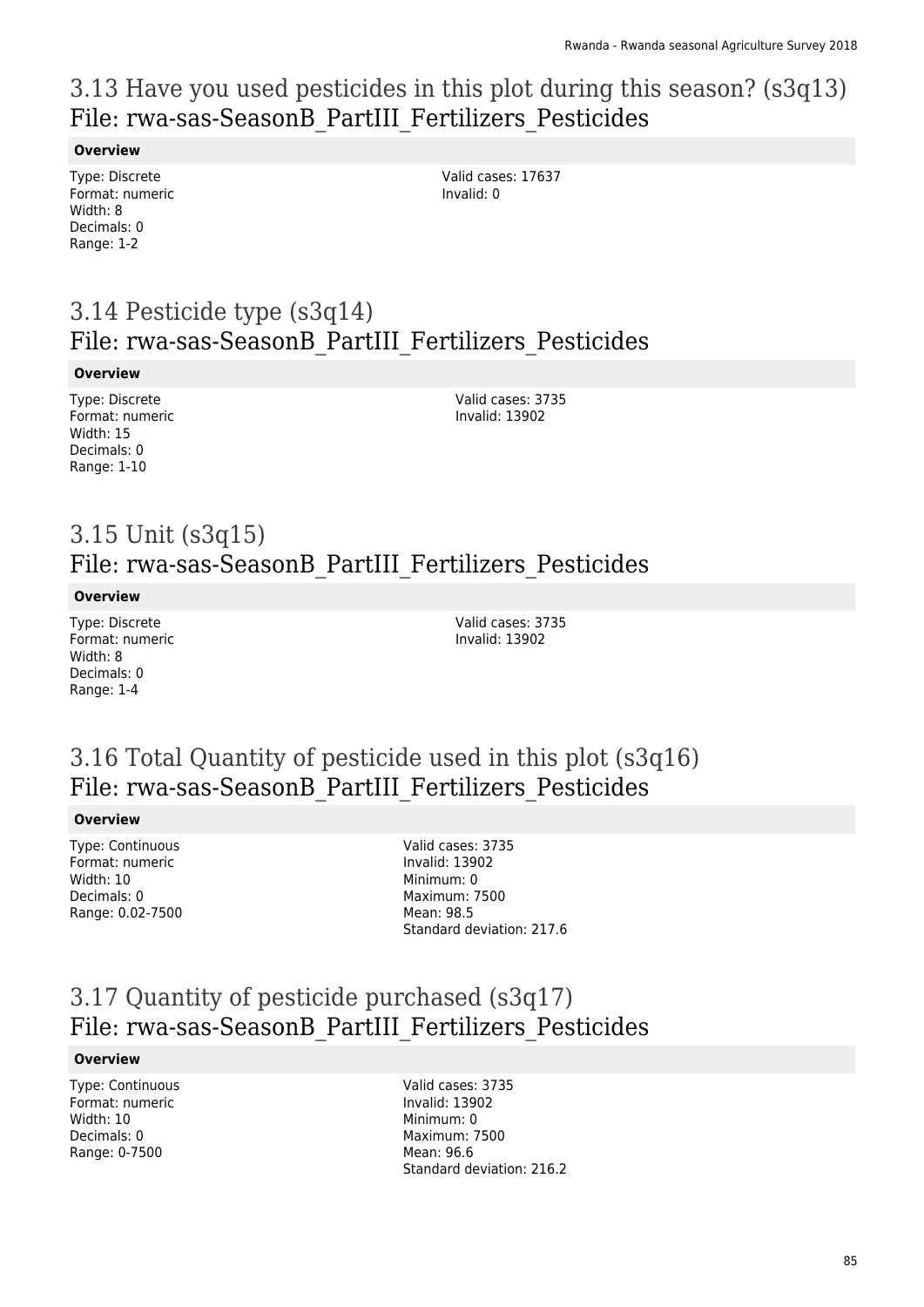# 3.18 Total amount spent on quantity bought (Rwf) (s3q18) File: rwa-sas-SeasonB\_PartIII\_Fertilizers\_Pesticides

### **Overview**

Type: Continuous Format: numeric Width: 12 Decimals: 0 Range: 50-26364000

Valid cases: 3664 Invalid: 13973 Minimum: 50 Maximum: 26364000 Mean: 84394.4 Standard deviation: 935156.2

## 3.19 What was the main crop the pesticide was applied? (s3q19) File: rwa-sas-SeasonB\_PartIII\_Fertilizers\_Pesticides

### **Overview**

Type: Discrete Format: numeric Width: 29 Decimals: 0 Range: 101-520

Valid cases: 3735 Invalid: 13902

## Segment weight (weight) File: rwa-sas-SeasonB\_PartIII\_Fertilizers\_Pesticides

### **Overview**

Type: Continuous Format: numeric Width: 8 Decimals: 0 Range: 1-1498.63977050781 Valid cases: 17637 Invalid: 0 Minimum: 1 Maximum: 1498.6 Mean: 463.1 Standard deviation: 315.1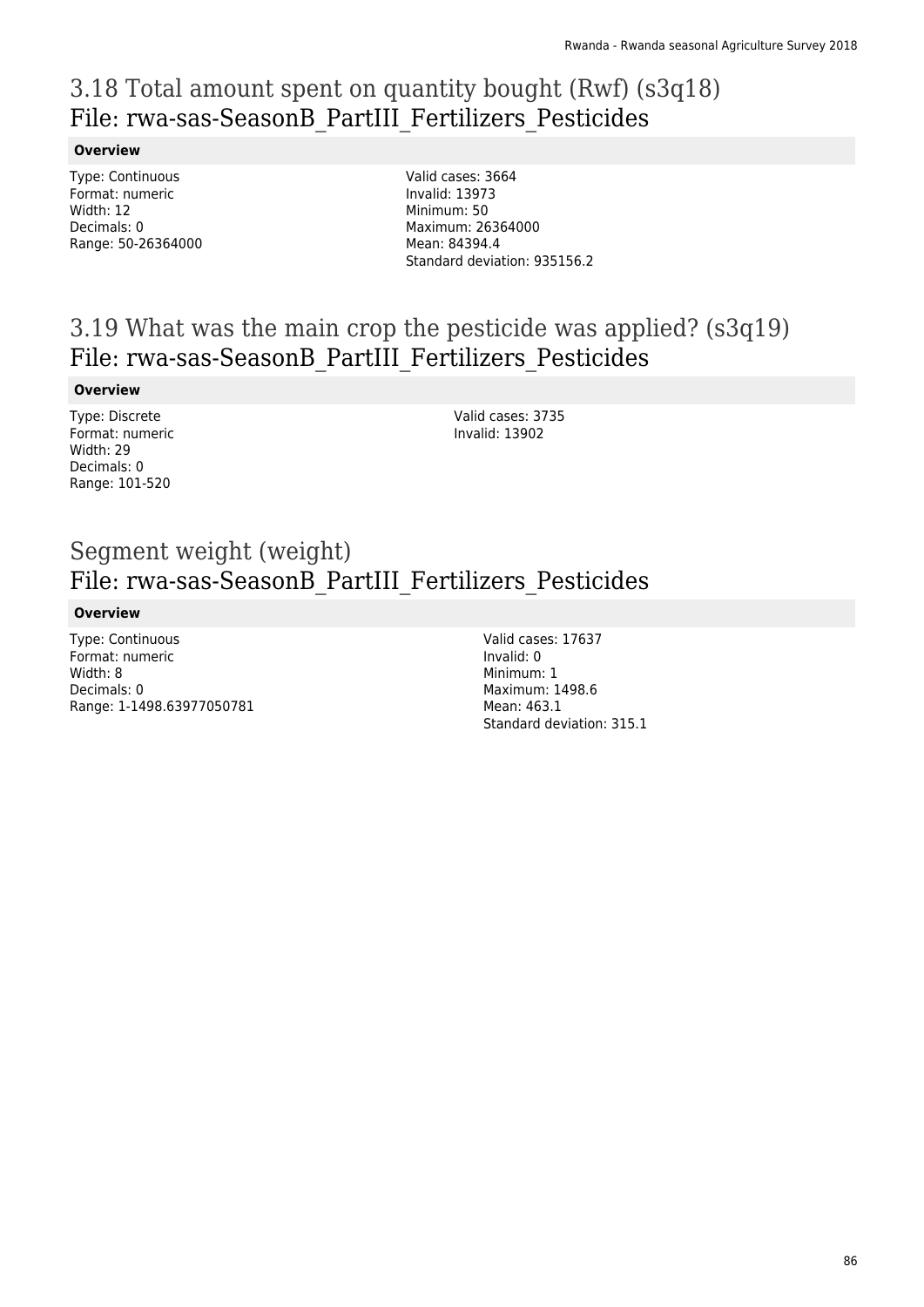# 1.0 Segment identification (Segment\_ID) File: rwa-sas-SeasonB\_PartIV\_Agricultural practice

### **Overview**

Type: Continuous Format: numeric Width: 10 Decimals: 0 Range: 12001-572059

Valid cases: 19222 Invalid: 0 Minimum: 12001 Maximum: 572059 Mean: 361486.5 Standard deviation: 145921.9

# 2.1 Plot number (s2q1) File: rwa-sas-SeasonB\_PartIV\_Agricultural practice

### **Overview**

Type: Continuous Format: numeric Width: 8 Decimals: 0 Range: 1-93

Valid cases: 19222 Invalid: 0 Minimum: 1 Maximum: 93 Mean: 25.1 Standard deviation: 16.2

## 1.1 Province (s1q1) File: rwa-sas-SeasonB\_PartIV\_Agricultural practice

### **Overview**

Type: Discrete Format: numeric Width: 8 Decimals: 0 Range: 1-5

Valid cases: 19222 Invalid: 0

## 1.2 District (s1q2) File: rwa-sas-SeasonB\_PartIV\_Agricultural practice

### **Overview**

Type: Discrete Format: numeric Width: 10 Decimals: 0 Range: 11-57

Valid cases: 19222 Invalid: 0

## 1.3 Stratum (s1q3) File: rwa-sas-SeasonB\_PartIV\_Agricultural practice

### **Overview**

Type: Discrete Format: numeric Width: 35 Decimals: 0 Range: 10-50

Valid cases: 19222 Invalid: 0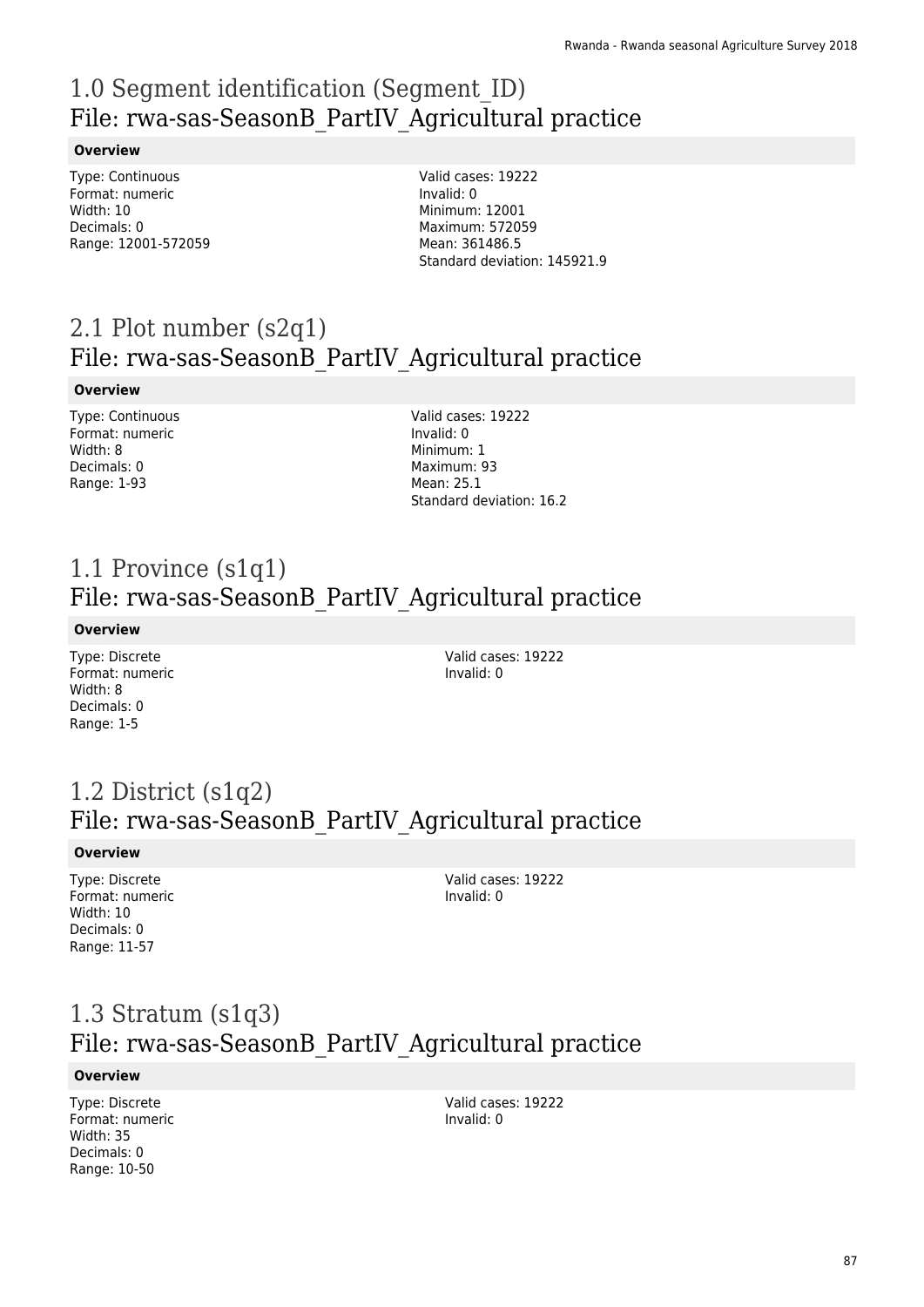# 1.4 Segment (s1q4) File: rwa-sas-SeasonB\_PartIV\_Agricultural practice

### **Overview**

Type: Continuous Format: numeric Width: 8 Decimals: 0 Range: 0-71

Valid cases: 19222 Invalid: 0 Minimum: 0 Maximum: 71 Mean: 16.5 Standard deviation: 13.2

# 2.3.6 Farmer type (s2q3\_6) File: rwa-sas-SeasonB\_PartIV\_Agricultural practice

### **Overview**

Type: Discrete Format: numeric Width: 18 Decimals: 0 Range: 1-2

Valid cases: 19222 Invalid: 0

## 2.2 Ptot area in sqm (s2q2) File: rwa-sas-SeasonB\_PartIV\_Agricultural practice

### **Overview**

Type: Continuous Format: numeric Width: 10 Decimals: 0 Range: 24.6467278338969-8400348

Valid cases: 19222 Invalid: 0 Minimum: 24.6 Maximum: 8400348 Mean: 12745 Standard deviation: 184637.1

## 4.1 What is the degree of erosion on this plot? (s4q1) File: rwa-sas-SeasonB\_PartIV\_Agricultural practice

### **Overview**

Type: Discrete Format: numeric Width: 88 Decimals: 0 Range: 1-3

Valid cases: 19222 Invalid: 0

## 4.2 Is there any anti erosion activity on this plot? (s4q2) File: rwa-sas-SeasonB\_PartIV\_Agricultural practice

### **Overview**

Type: Discrete Format: numeric Width: 8 Decimals: 0 Range: 1-2

Valid cases: 19222 Invalid: 0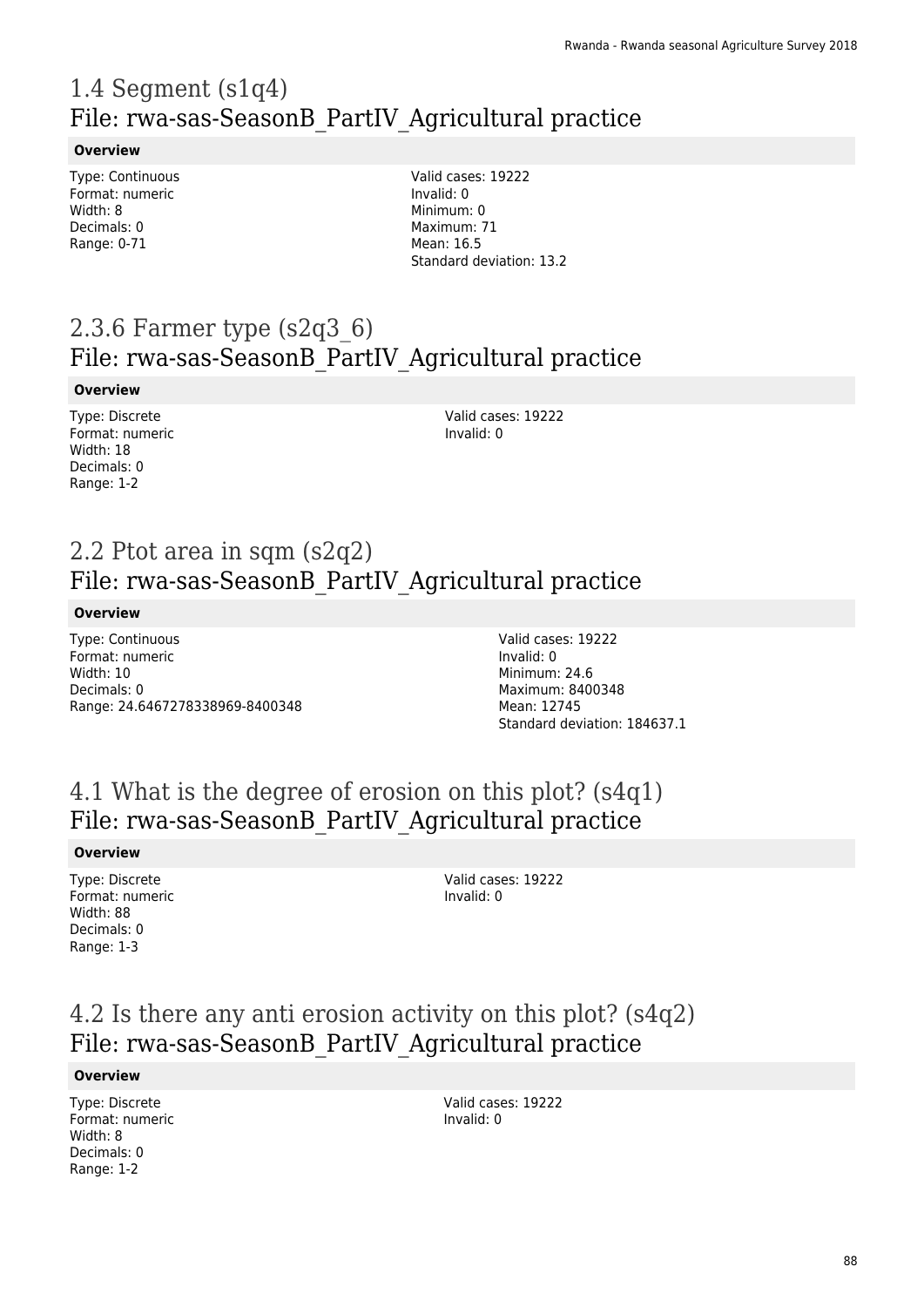# 4.3 Types of anti-erosion activities existing in the plot (code) (s4q3) File: rwa-sas-SeasonB\_PartIV\_Agricultural practice

### **Overview**

Type: Discrete Format: numeric Width: 30 Decimals: 0 Range: 0-9

Valid cases: 14876 Invalid: 4346

# 4.4 Was this anti-erosion activity done during the current agricultur  $(s4q4)$

# File: rwa-sas-SeasonB\_PartIV\_Agricultural practice

### **Overview**

Type: Discrete Format: numeric Width: 8 Decimals: 0 Range: 1-2

Valid cases: 14876 Invalid: 4346

# 4.5 What is the total cost of anti-erosion activity done during this season(R (s4q5)

# File: rwa-sas-SeasonB\_PartIV\_Agricultural practice

### **Overview**

Type: Continuous Format: numeric Width: 10 Decimals: 0 Range: 0-2280000

Valid cases: 1158 Invalid: 18064 Minimum: 0 Maximum: 2280000 Mean: 6992.8 Standard deviation: 74598.8

# 4.6 Is this plot fenced? (s4q6) File: rwa-sas-SeasonB\_PartIV\_Agricultural practice

### **Overview**

Type: Discrete Format: numeric Width: 8 Decimals: 0 Range: 1-2

Valid cases: 19222 Invalid: 0

## 4.7 Was this fence done during the current agricultural season? (s4q7) File: rwa-sas-SeasonB\_PartIV\_Agricultural practice

### **Overview**

Type: Discrete Format: numeric Width: 8 Decimals: 0 Range: 1-2

Valid cases: 402 Invalid: 18820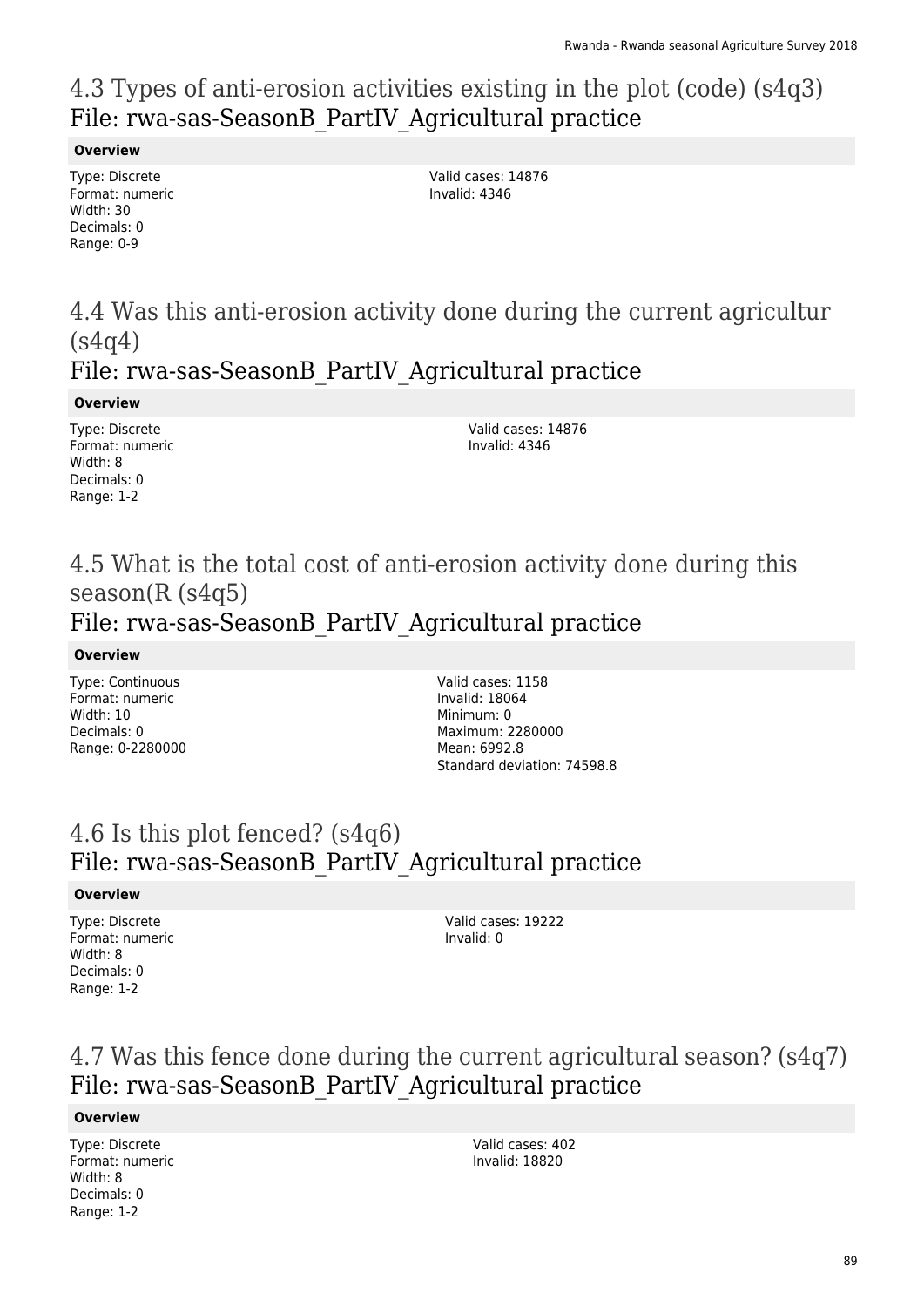# 4.8 Activity cost (RWF) (s4q8) File: rwa-sas-SeasonB\_PartIV\_Agricultural practice

### **Overview**

| Type: Continuous |
|------------------|
| Format: numeric  |
| Width: 10        |
| Decimals: 0      |
| Range: 0-73000   |

Valid cases: 24 Invalid: 19198 Minimum: 0 Maximum: 73000 Mean: 18583.3 Standard deviation: 22276.8

## 4.9 Amount spent on manpower to prepare land, sowing and any other agricultural (s4q9) File: rwa-sas-SeasonB\_PartIV\_Agricultural practice

### **Overview**

Type: Continuous Format: numeric Width: 10 Decimals: 0 Range: 0-413672130 Valid cases: 19222 Invalid: 0 Minimum: 0 Maximum: 413672130 Mean: 291083 Standard deviation: 6637664.5

# 4.10.1 Have you used ploughing animals (oxen) during this season?  $(s4q101)$

# File: rwa-sas-SeasonB\_PartIV\_Agricultural practice

### **Overview**

Type: Discrete Format: numeric Width: 8 Decimals: 0 Range: 1-2

Valid cases: 19222 Invalid: 0

## 4.10.2 At which stage of agriculture practice did you use animal ploughing? (s4q10\_2) File: rwa-sas-SeasonB\_PartIV\_Agricultural practice

### **Overview**

Type: Discrete Format: character Width: 15

Valid cases: 0 Invalid: 0

4.10.3 Amount paid on rent of ploughing animals during this  $season(Rwf)$  (s4q10\_3) File: rwa-sas-SeasonB\_PartIV\_Agricultural practice

### **Overview**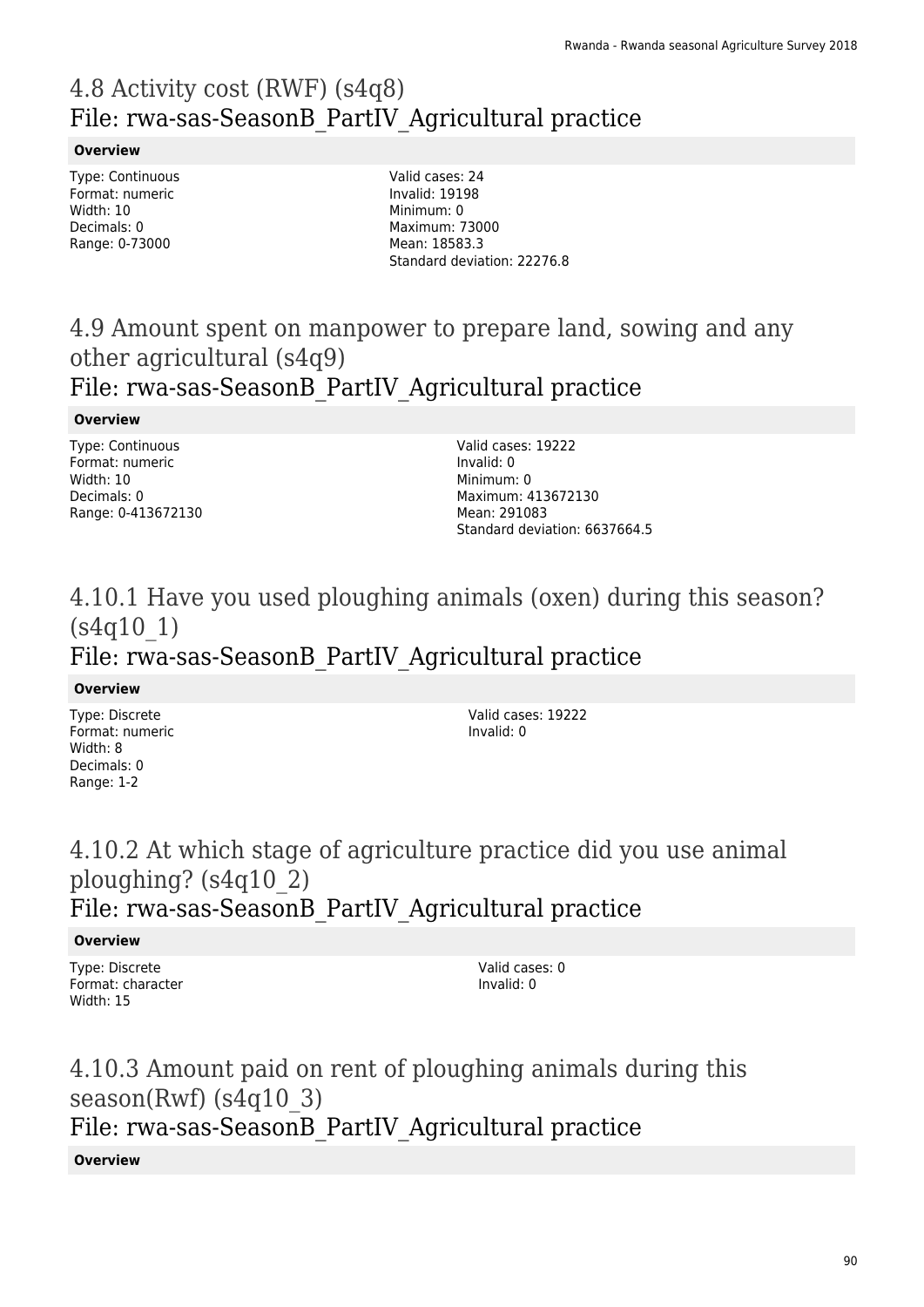## 4.10.3 Amount paid on rent of ploughing animals during this season(Rwf) (s4q10\_3) File: rwa-sas-SeasonB\_PartIV\_Agricultural practice

Type: Discrete Format: numeric Width: 10 Decimals: 0 Range: 1705000-1705000

Valid cases: 1 Invalid: 19221

## 4.11.1 Have you used a ploughing tractor during this season?  $(s4q111)$ File: rwa-sas-SeasonB\_PartIV\_Agricultural practice

### **Overview**

Type: Discrete Format: numeric Width: 8 Decimals: 0 Range: 1-2

Valid cases: 19222 Invalid: 0

# 4.11.2 At which stage of agriculture practice did you use ploughing machine?  $(s4q11\ 2)$

## File: rwa-sas-SeasonB\_PartIV\_Agricultural practice

**Overview**

Type: Discrete Format: numeric Width: 52 Decimals: 0 Range: 1-29

Valid cases: 64 Invalid: 19158

## 4.11.3 Amount paid on rent of ploughing tractor (Rwf) (s4q11\_3) File: rwa-sas-SeasonB\_PartIV\_Agricultural practice

### **Overview**

Type: Continuous Format: numeric Width: 10 Decimals: 0 Range: 0-55000000

Valid cases: 64 Invalid: 19158 Minimum: 0 Maximum: 55000000 Mean: 2176797.9 Standard deviation: 7241201

4.12.1 Have you used any other mechanical equipment during this season? (s4q12\_1) File: rwa-sas-SeasonB\_PartIV\_Agricultural practice **Overview**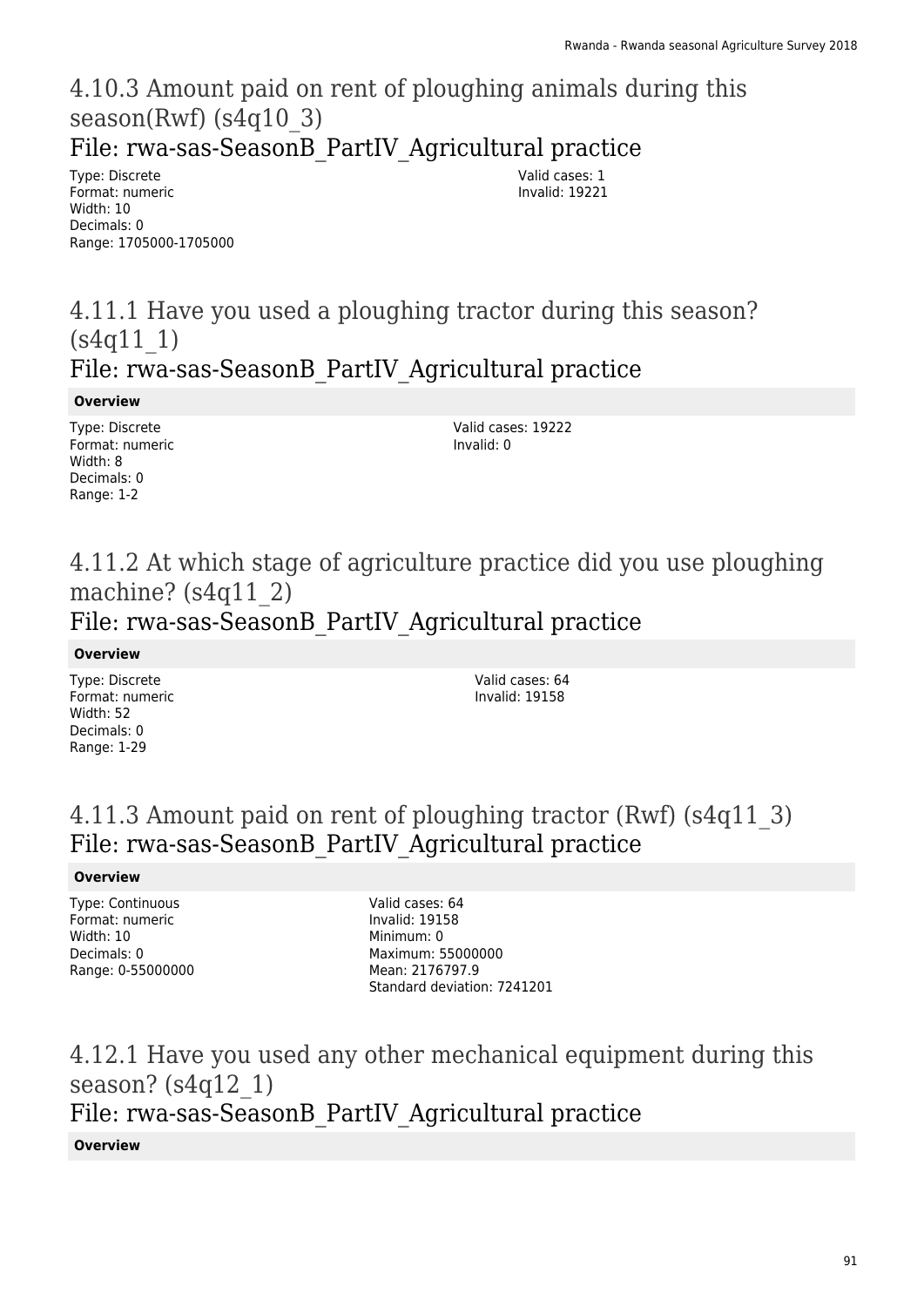# 4.12.1 Have you used any other mechanical equipment during this season? (s4q12\_1)

File: rwa-sas-SeasonB\_PartIV\_Agricultural practice

Type: Discrete Format: numeric Width: 8 Decimals: 0 Range: 1-2

Valid cases: 19222 Invalid: 0

# 4.14.2 At which stage of agriculture practice did you use other mechanical? (s4q12\_2)

## File: rwa-sas-SeasonB\_PartIV\_Agricultural practice

### **Overview**

Type: Discrete Format: numeric Width: 34 Decimals: 0 Range: 1-18

Valid cases: 15 Invalid: 19207

# 4.12.3 Name of other mechanical equipment used during this season (s4q12\_3)

# File: rwa-sas-SeasonB\_PartIV\_Agricultural practice

### **Overview**

Type: Discrete Format: character Width: 40

Valid cases: 15 Invalid: 0

## 4.12.4 Rent cost for the other mechanical equipment (Rwf) (s4q12\_4) File: rwa-sas-SeasonB\_PartIV\_Agricultural practice

### **Overview**

Type: Continuous Format: numeric Width: 10 Decimals: 0 Range: 0-2665400 Valid cases: 15 Invalid: 19207 Minimum: 0 Maximum: 2665400 Mean: 653080 Standard deviation: 1138776.6

## 4.13 Have you irrigated your plot during this season? (s4q13) File: rwa-sas-SeasonB\_PartIV\_Agricultural practice

### **Overview**

Type: Discrete Format: numeric Width: 8 Decimals: 0 Range: 1-2

Valid cases: 19222 Invalid: 0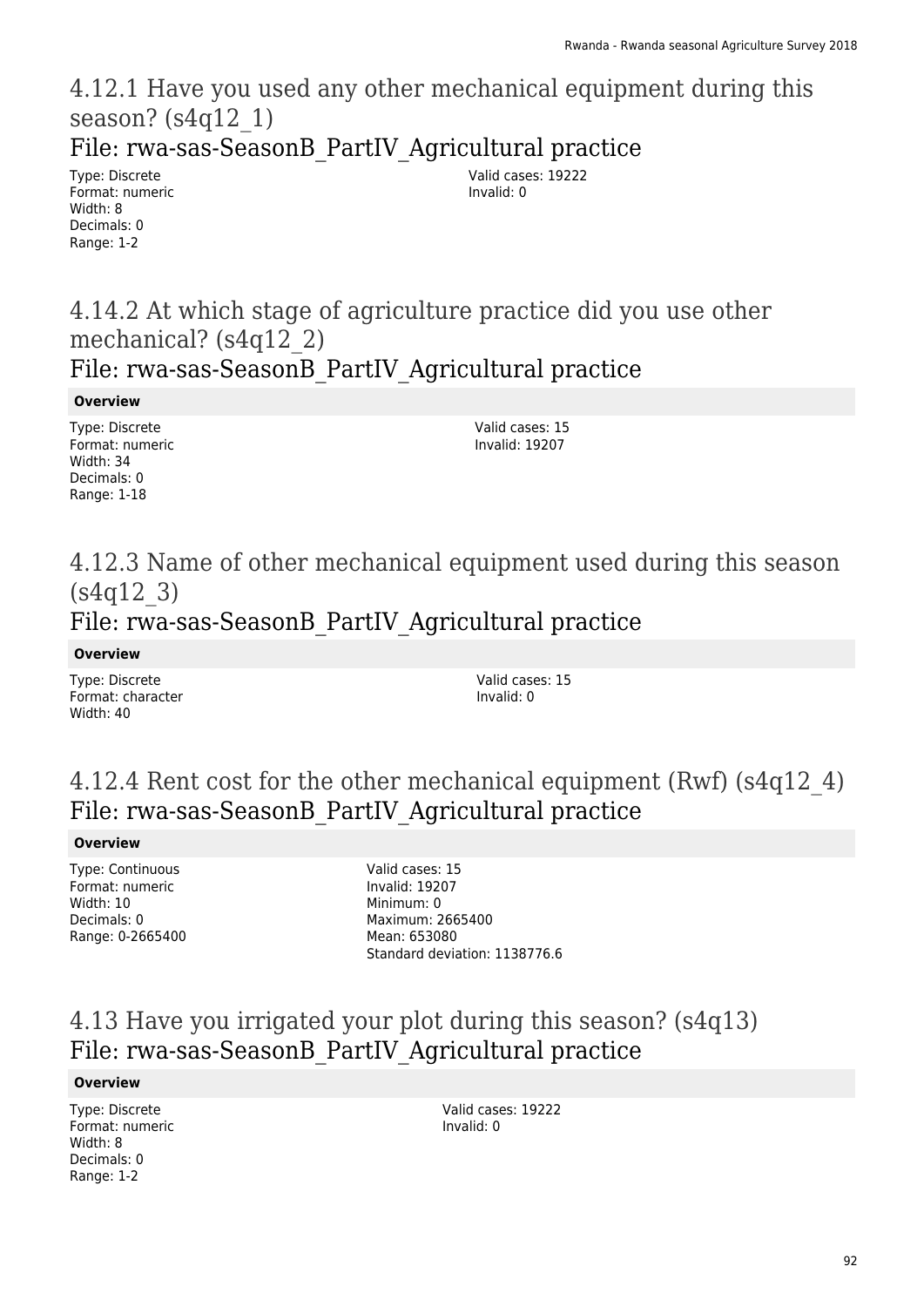## 4.14 What is the source of water for irrigation? (s4q14) File: rwa-sas-SeasonB\_PartIV\_Agricultural practice

#### **Overview**

Type: Discrete Format: numeric Width: 21 Decimals: 0 Range: 1-6

Valid cases: 615 Invalid: 18607

## 4.15 What is main irrigation technique used on this plot? (s4q15) File: rwa-sas-SeasonB\_PartIV\_Agricultural practice

**Overview**

Type: Discrete Format: numeric Width: 39 Decimals: 0 Range: 1-5

Valid cases: 615 Invalid: 18607

## 4.16 What is the irrigation tool you have used? (s4q16) File: rwa-sas-SeasonB\_PartIV\_Agricultural practice

**Overview**

Type: Discrete Format: numeric Width: 55 Decimals: 0 Range: 1-3456

Valid cases: 615 Invalid: 18607

## 4.17 Total cost of irrigation? (s4q17) File: rwa-sas-SeasonB\_PartIV\_Agricultural practice

#### **Overview**

Type: Continuous Format: numeric Width: 10 Decimals: 0 Range: 0-56126942

Valid cases: 615 Invalid: 18607 Minimum: 0 Maximum: 56126942 Mean: 741376.3 Standard deviation: 3520215.8

## 4.18 What was the main crop to irrigate? (s4q18) File: rwa-sas-SeasonB\_PartIV\_Agricultural practice

#### **Overview**

Type: Discrete Format: numeric Width: 29 Decimals: 0 Range: 101-555

Valid cases: 615 Invalid: 18607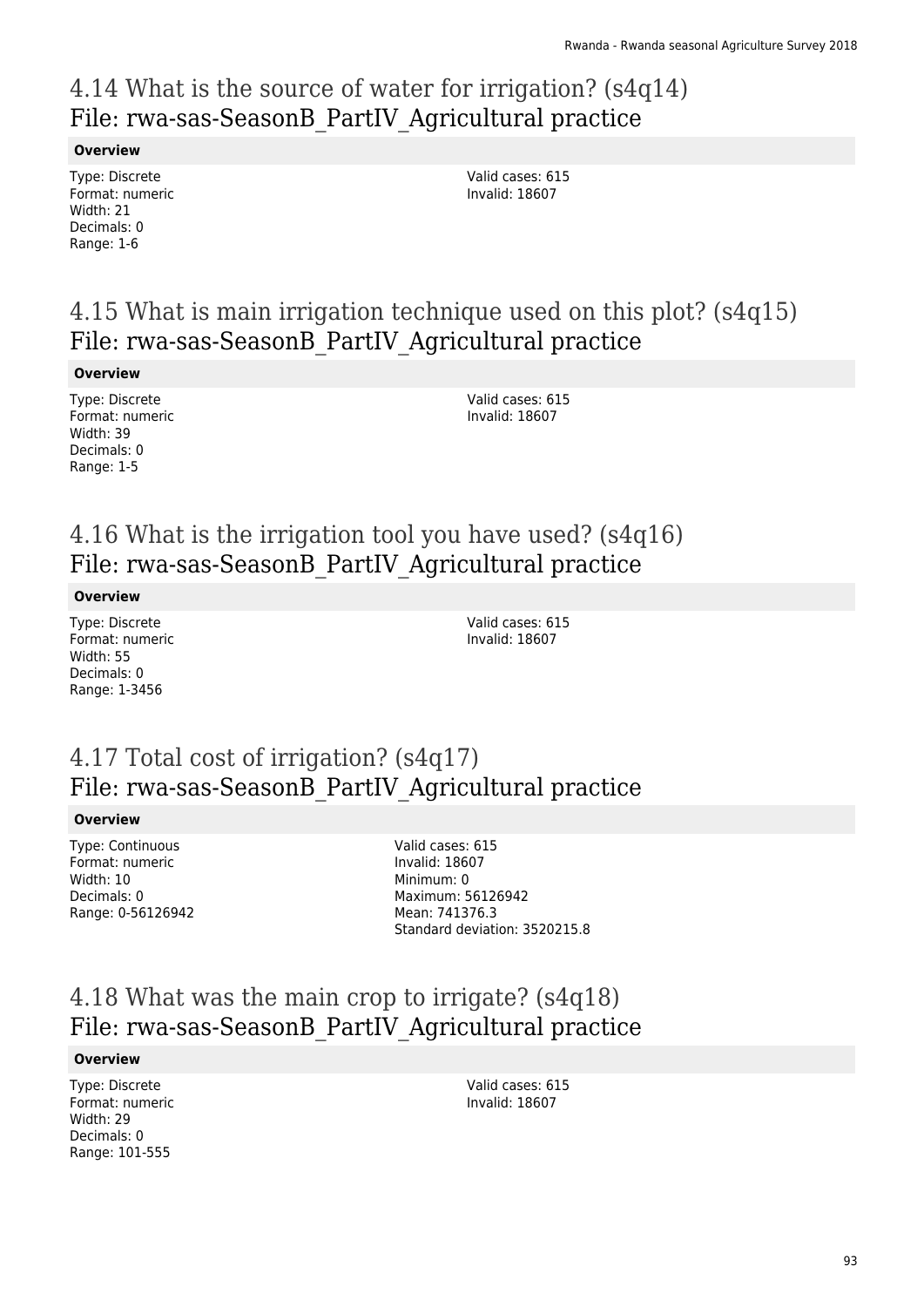# Segment weight (weight) File: rwa-sas-SeasonB\_PartIV\_Agricultural practice

### **Overview**

Type: Continuous Format: numeric Width: 8 Decimals: 0 Range: 1-1498.63977050781

Valid cases: 19222 Invalid: 0 Minimum: 1 Maximum: 1498.6 Mean: 490.4 Standard deviation: 317.7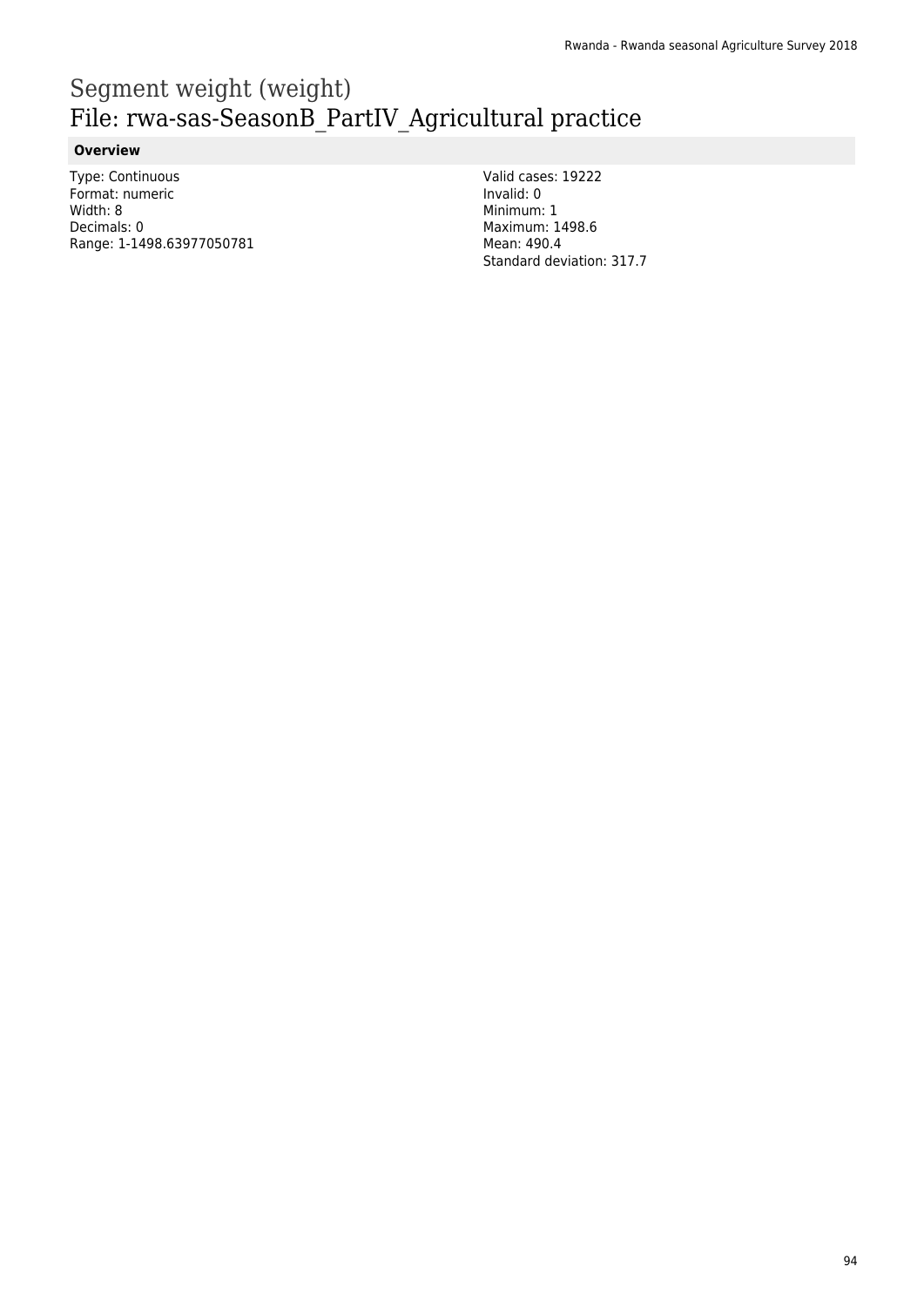# 1.0 Segment identification (Segment\_ID) File: rwa-sas-SeasonB\_PartV\_Land Tenure

### **Overview**

Type: Continuous Format: numeric Width: 10 Decimals: 0 Range: 12001-572059 Valid cases: 61548 Invalid: 0 Minimum: 12001 Maximum: 572059 Mean: 367570.4 Standard deviation: 148785.9

## 2.1 Plot number (s2q1) File: rwa-sas-SeasonB\_PartV\_Land Tenure

### **Overview**

Type: Continuous Format: numeric Width: 8 Decimals: 0 Range: 1-93

Valid cases: 61548 Invalid: 0 Minimum: 1 Maximum: 93 Mean: 25.1 Standard deviation: 16.4

## 1.1 Province (s1q1) File: rwa-sas-SeasonB\_PartV\_Land Tenure

### **Overview**

Type: Discrete Format: numeric Width: 8 Decimals: 0 Range: 1-5

Valid cases: 61548 Invalid: 0

## 1.2 District (s1q2) File: rwa-sas-SeasonB\_PartV\_Land Tenure

#### **Overview**

Type: Discrete Format: numeric Width: 10 Decimals: 0 Range: 11-57

Valid cases: 61548 Invalid: 0

## 1.3 Stratum (s1q3) File: rwa-sas-SeasonB\_PartV\_Land Tenure

### **Overview**

Type: Discrete Format: numeric Width: 35 Decimals: 0 Range: 10-40

Valid cases: 61548 Invalid: 0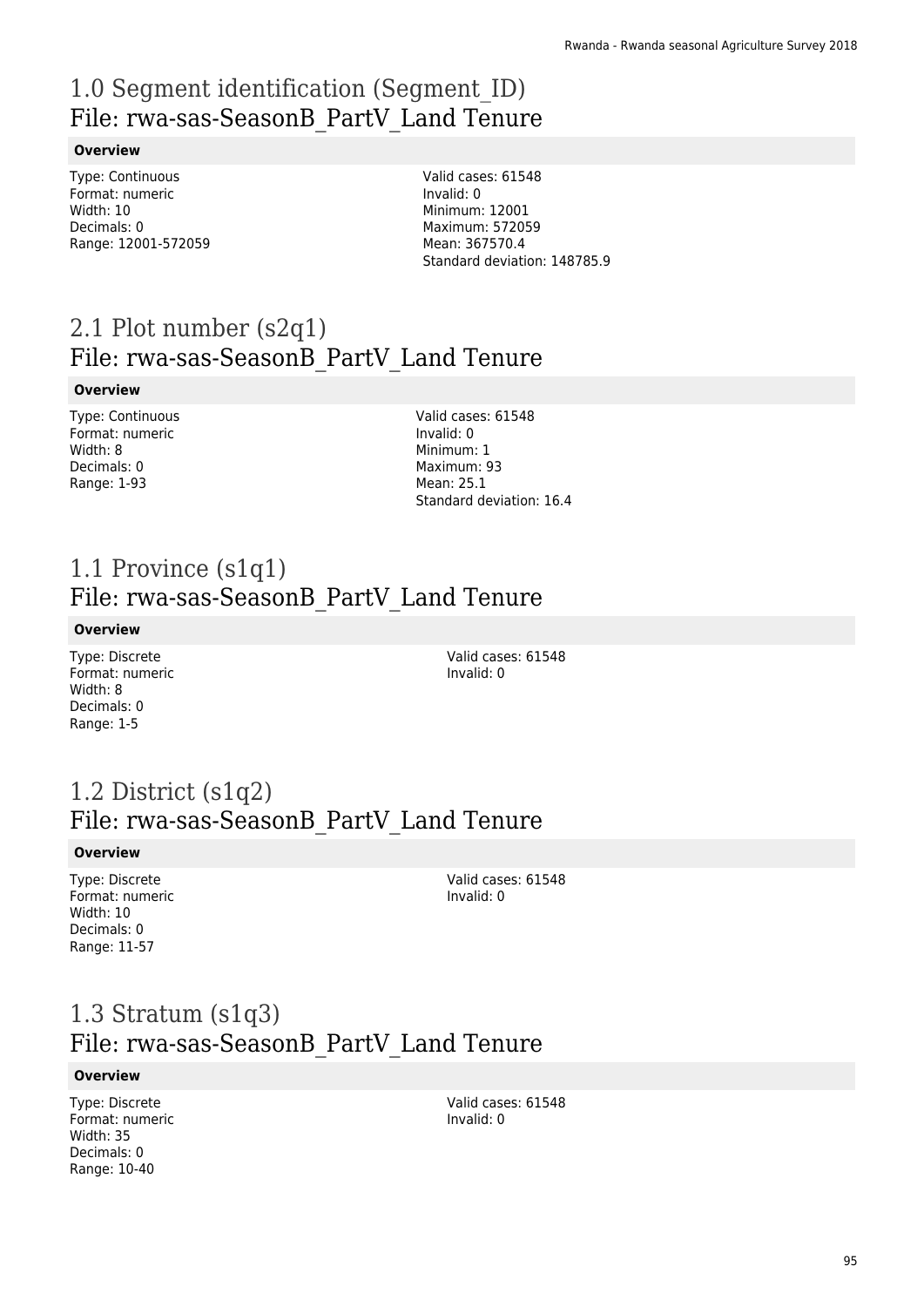# 1.4 Segment (s1q4) File: rwa-sas-SeasonB\_PartV\_Land Tenure

### **Overview**

Type: Continuous Format: numeric Width: 8 Decimals: 0 Range: 0-71

Valid cases: 61548 Invalid: 0 Minimum: 0 Maximum: 71 Mean: 17 Standard deviation: 13.8

## 2.3.6 Farmer type (s2q3\_6) File: rwa-sas-SeasonB\_PartV\_Land Tenure

### **Overview**

Type: Discrete Format: numeric Width: 18 Decimals: 0 Range: 1-2

Valid cases: 61548 Invalid: 0

## 2.2 Ptot area in sqm (s2q2) File: rwa-sas-SeasonB\_PartV\_Land Tenure

### **Overview**

Type: Continuous Format: numeric Width: 10 Decimals: 0 Range: 24.6467278338969-8400348

Valid cases: 61548 Invalid: 0 Minimum: 24.6 Maximum: 8400348 Mean: 14677.7 Standard deviation: 202774.2

## 5.1 Is this plot owned or rented? (s5q1) File: rwa-sas-SeasonB\_PartV\_Land Tenure

#### **Overview**

Type: Discrete Format: numeric Width: 12 Decimals: 0 Range: 1-3

Valid cases: 61548 Invalid: 0

## 5.2 Ownership category (s5q2) File: rwa-sas-SeasonB\_PartV\_Land Tenure

#### **Overview**

Type: Discrete Format: numeric Width: 8 Decimals: 0 Range: 1-4

Valid cases: 47124 Invalid: 14424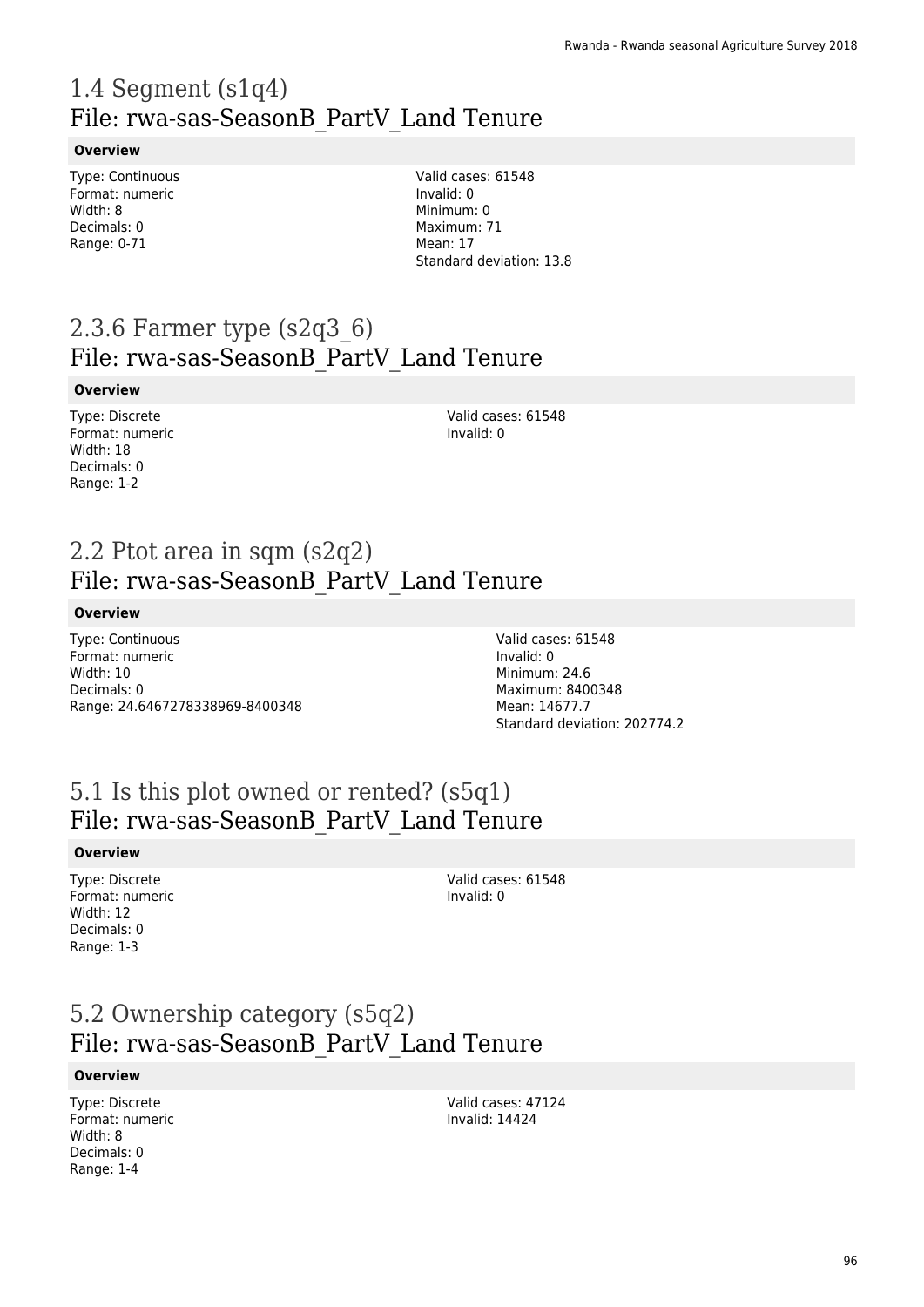# 5.3 When has this plot been bought? (s5q3) File: rwa-sas-SeasonB\_PartV\_Land Tenure

### **Overview**

Type: Discrete Format: numeric Width: 16 Decimals: 0 Range: 1-2

Valid cases: 19296 Invalid: 42252

# 5.4 If the plot was purchased during this season or last year, what was the cost (s5q4)

## File: rwa-sas-SeasonB\_PartV\_Land Tenure

### **Overview**

Type: Continuous Format: numeric Width: 10 Decimals: 0 Range: 25000-6000000 Valid cases: 284 Invalid: 61264 Minimum: 25000 Maximum: 6000000 Mean: 579929.6 Standard deviation: 819959.3

## 5.5 If the plot was rented, what kind of payment have you agreed on during this (s5q5) File: rwa-sas-SeasonB\_PartV\_Land Tenure

### **Overview**

Type: Discrete Format: numeric Width: 27 Decimals: 0 Range: 1-2

Valid cases: 8604 Invalid: 52944

## 5.6 If the rented plot was paid by cash, what is the amount for this season? (s5q6) File: rwa-sas-SeasonB\_PartV\_Land Tenure

### **Overview**

Type: Continuous Format: numeric Width: 16 Decimals: 0 Range: 15-20440000 Valid cases: 7140 Invalid: 54408 Minimum: 15 Maximum: 20440000 Mean: 168982.1 Standard deviation: 1143394.7

## 5.7 What are crops in this plot that have been chosen for production share for t (s5q7) File: rwa-sas-SeasonB\_PartV\_Land Tenure

### **Overview**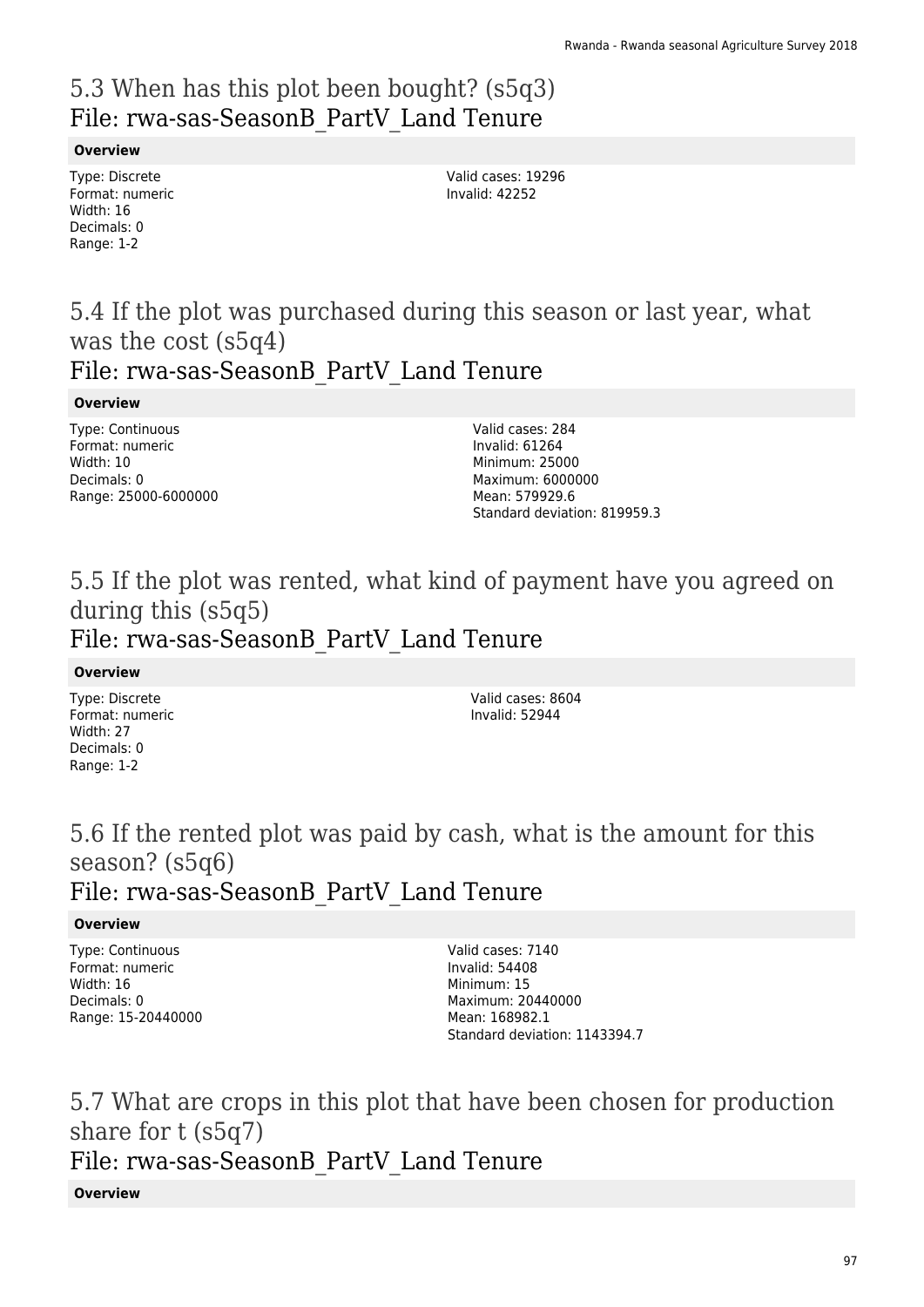# 5.7 What are crops in this plot that have been chosen for production share for t (s5q7)

File: rwa-sas-SeasonB\_PartV\_Land Tenure

Type: Discrete Format: numeric Width: 29 Decimals: 0 Range: 101-999

Valid cases: 640 Invalid: 60908

## 5.8 If the rented plot was paid by production share, what is the percentage shar (s5q8) File: rwa-sas-SeasonB\_PartV\_Land Tenure

### **Overview**

Type: Continuous Format: numeric Width: 8 Decimals: 0 Range: 0-100

Valid cases: 588 Invalid: 60960 Minimum: 0 Maximum: 100 Mean: 50.6 Standard deviation: 7.4

## Segment weight (weight) File: rwa-sas-SeasonB\_PartV\_Land Tenure

### **Overview**

Type: Continuous Format: numeric Width: 8 Decimals: 0 Range: 1-1498.63977050781 Valid cases: 61548 Invalid: 0 Minimum: 1 Maximum: 1498.6 Mean: 476.1 Standard deviation: 317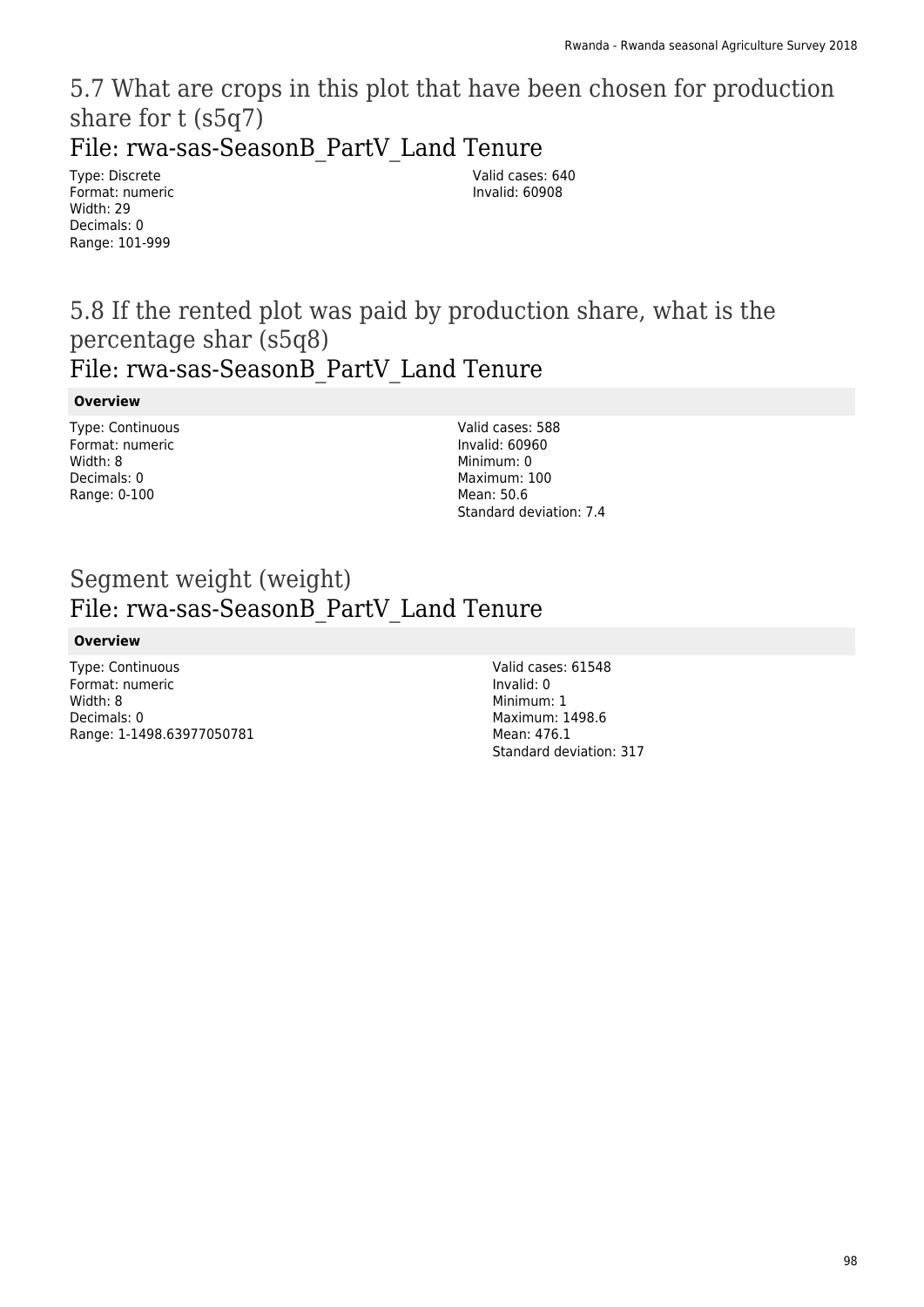## 1.0 Segment identification (Segment\_ID) File: rwa-sas-seasonB-Screening

### **Overview**

Type: Continuous Format: numeric Width: 10 Decimals: 0 Range: 12001-572059 Valid cases: 43411 Invalid: 0 Minimum: 12001 Maximum: 572059 Mean: 369115.2 Standard deviation: 145710

## 1.1 Province Name (s1q1) File: rwa-sas-seasonB-Screening

#### **Overview**

Type: Discrete Format: numeric Width: 8 Decimals: 0 Range: 1-5

Valid cases: 43411 Invalid: 0

## 1.2 District Name (s1q2) File: rwa-sas-seasonB-Screening

### **Overview**

Type: Discrete Format: numeric Width: 10 Decimals: 0 Range: 11-57

Valid cases: 43411 Invalid: 0

## Segment Physical area in ha (area\_ha) File: rwa-sas-seasonB-Screening

#### **Overview**

Type: Continuous Format: numeric Width: 10 Decimals: 0 Range: 9.4966733-52.87763 Valid cases: 42239 Invalid: 1172 Minimum: 9.5 Maximum: 52.9 Mean: 12.8 Standard deviation: 10.3

## 1.3 Stratum (Not applicable for LSF) (s1q3) File: rwa-sas-seasonB-Screening

### **Overview**

Type: Discrete Format: numeric Width: 32 Decimals: 0 Range: 10-50

Valid cases: 43411 Invalid: 0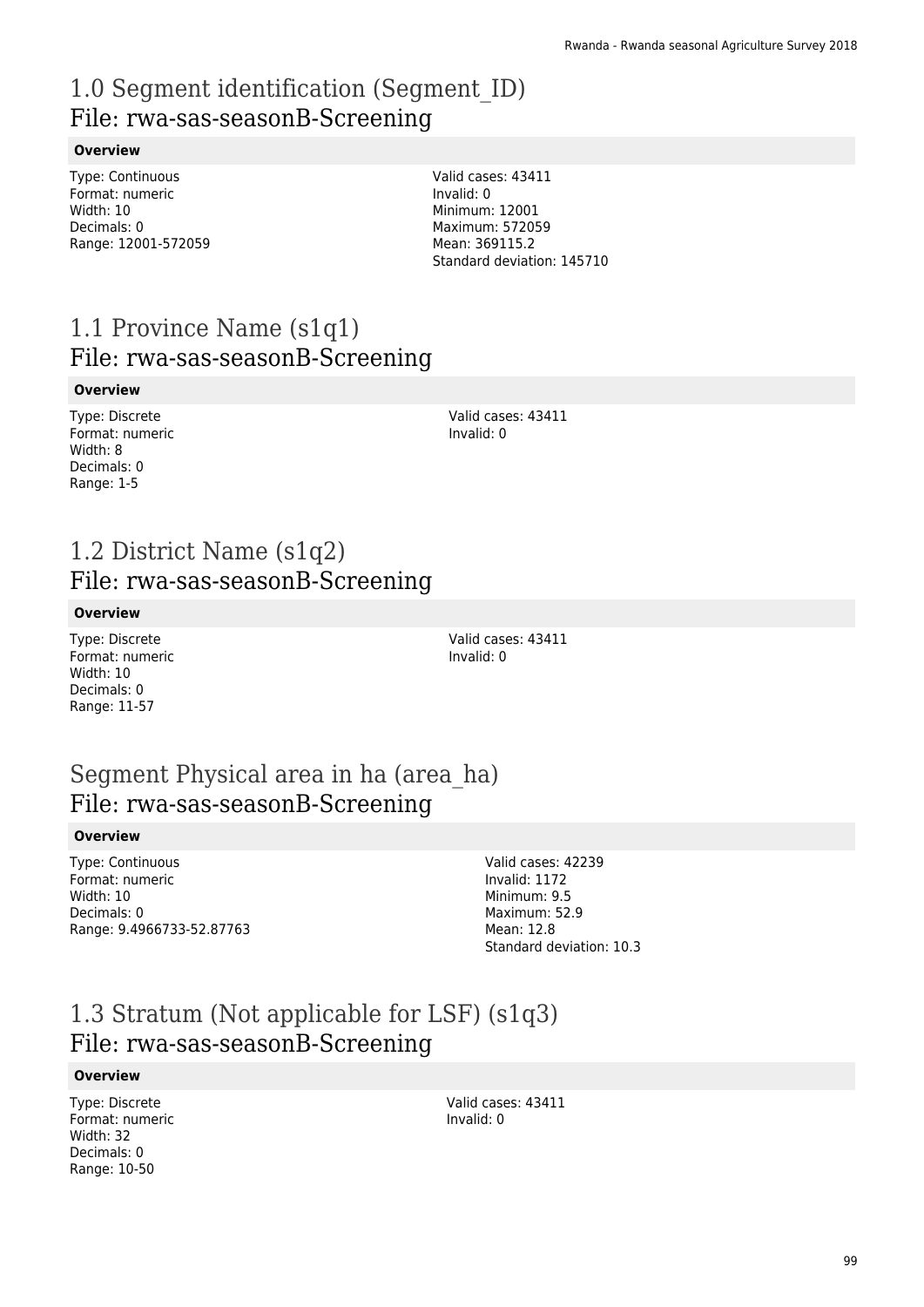# 1.4 Segment (Not applicable for LSF) (s1q4) File: rwa-sas-seasonB-Screening

### **Overview**

Type: Continuous Format: numeric Width: 8 Decimals: 0 Range: 1-99

Valid cases: 43411 Invalid: 0 Minimum: 1 Maximum: 99 Mean: 20 Standard deviation: 18.9

# 1.5 Date of visting the segment/LSF(DD/MM/YYY) (s1q5) File: rwa-sas-seasonB-Screening

#### **Overview**

Type: Discrete Format: character Width: 11

Valid cases: 42239 Minimum: NaN Maximum: NaN

## 1.6 Number of grids in the segment(Not applicable for LSF) (s1q6) File: rwa-sas-seasonB-Screening

### **Overview**

Type: Continuous Format: numeric Width: 8 Decimals: 0 Range: 47-99

Valid cases: 43411 Invalid: 0 Minimum: 47 Maximum: 99 Mean: 54.1 Standard deviation: 12.5

# 2.1 Sampled Grid point number (s2q1) File: rwa-sas-seasonB-Screening

### **Overview**

Type: Discrete Format: numeric Width: 10 Decimals: 0 Range: 99-99

Valid cases: 43411 Invalid: 0

## 2.2 Plot Number (PID) (s2q2) File: rwa-sas-seasonB-Screening

### **Overview**

Type: Continuous Format: numeric Width: 8 Decimals: 0 Range: 1-93

Valid cases: 43411 Invalid: 0 Minimum: 1 Maximum: 93 Mean: 25.4 Standard deviation: 16.4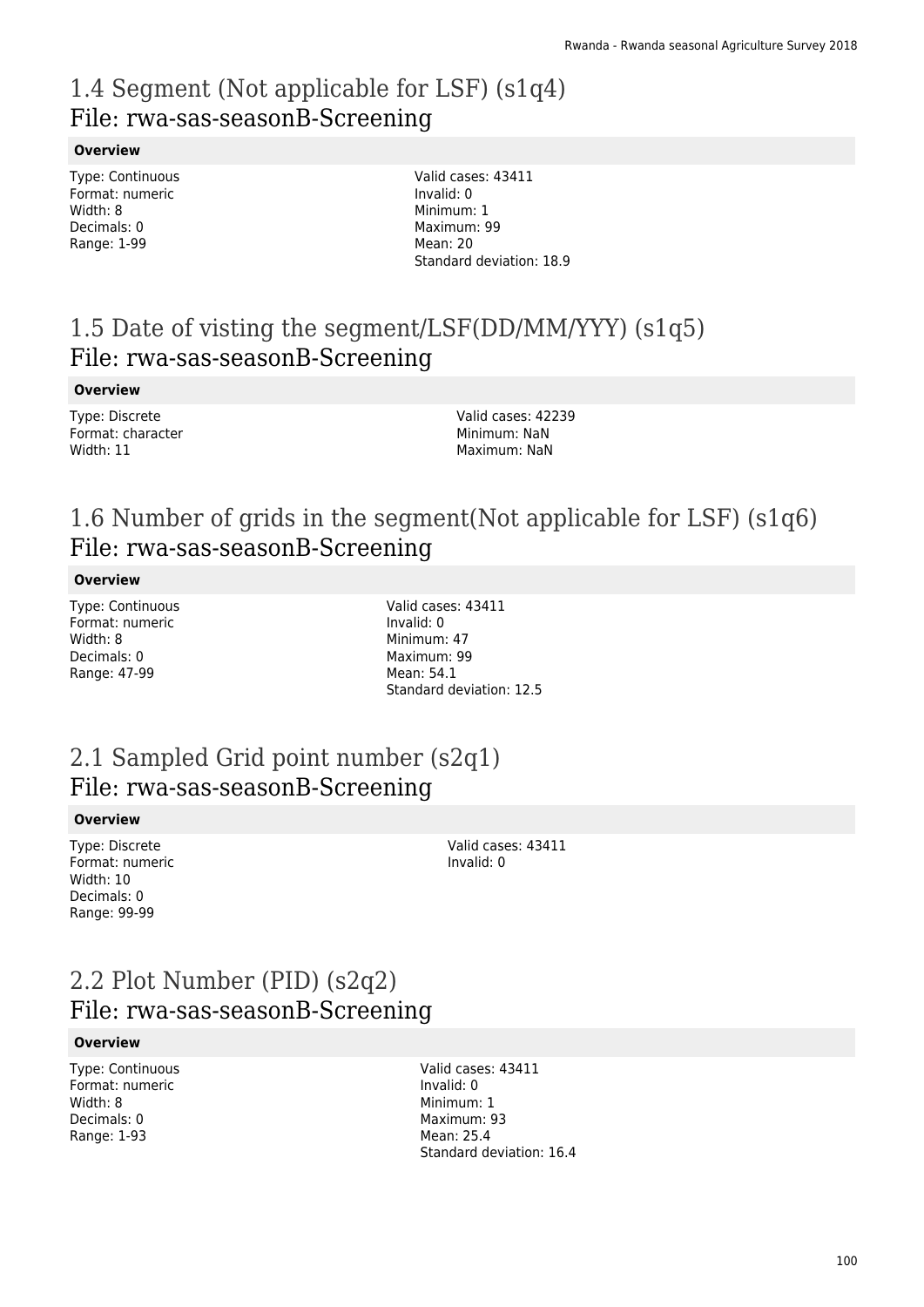## 2.3 Plot size (ha) (s2q3) File: rwa-sas-seasonB-Screening

### **Overview**

Type: Continuous Format: numeric Width: 10 Decimals: 0 Range: 0.000561628956347704-2020.5162 Valid cases: 43411 Invalid: 0 Minimum: 0 Maximum: 2020.5 Mean: 0.9 Standard deviation: 17.9

## Farmer type (s2q4\_1) File: rwa-sas-seasonB-Screening

#### **Overview**

Type: Discrete Format: numeric Width: 19 Decimals: 0 Range: 1-2

Valid cases: 43411 Invalid: 0

## 2.5 No.of Grids in the same Plot (s2q5) File: rwa-sas-seasonB-Screening

### **Overview**

Type: Continuous Format: numeric Width: 8 Decimals: 0 Range: 1-999

Valid cases: 43411 Invalid: 0 Minimum: 1 Maximum: 999 Mean: 28.6 Standard deviation: 161.7

### 2.6 Land Use (s2q6) File: rwa-sas-seasonB-Screening

#### **Overview**

Type: Discrete Format: numeric Width: 21 Decimals: 0 Range: 96-99

Valid cases: 43411 Invalid: 0

## 2.7 Non- agricultural Land Type (s2q7) File: rwa-sas-seasonB-Screening

#### **Overview**

Type: Discrete Format: numeric Width: 23 Decimals: 0 Range: 1-7

Valid cases: 3238 Invalid: 40173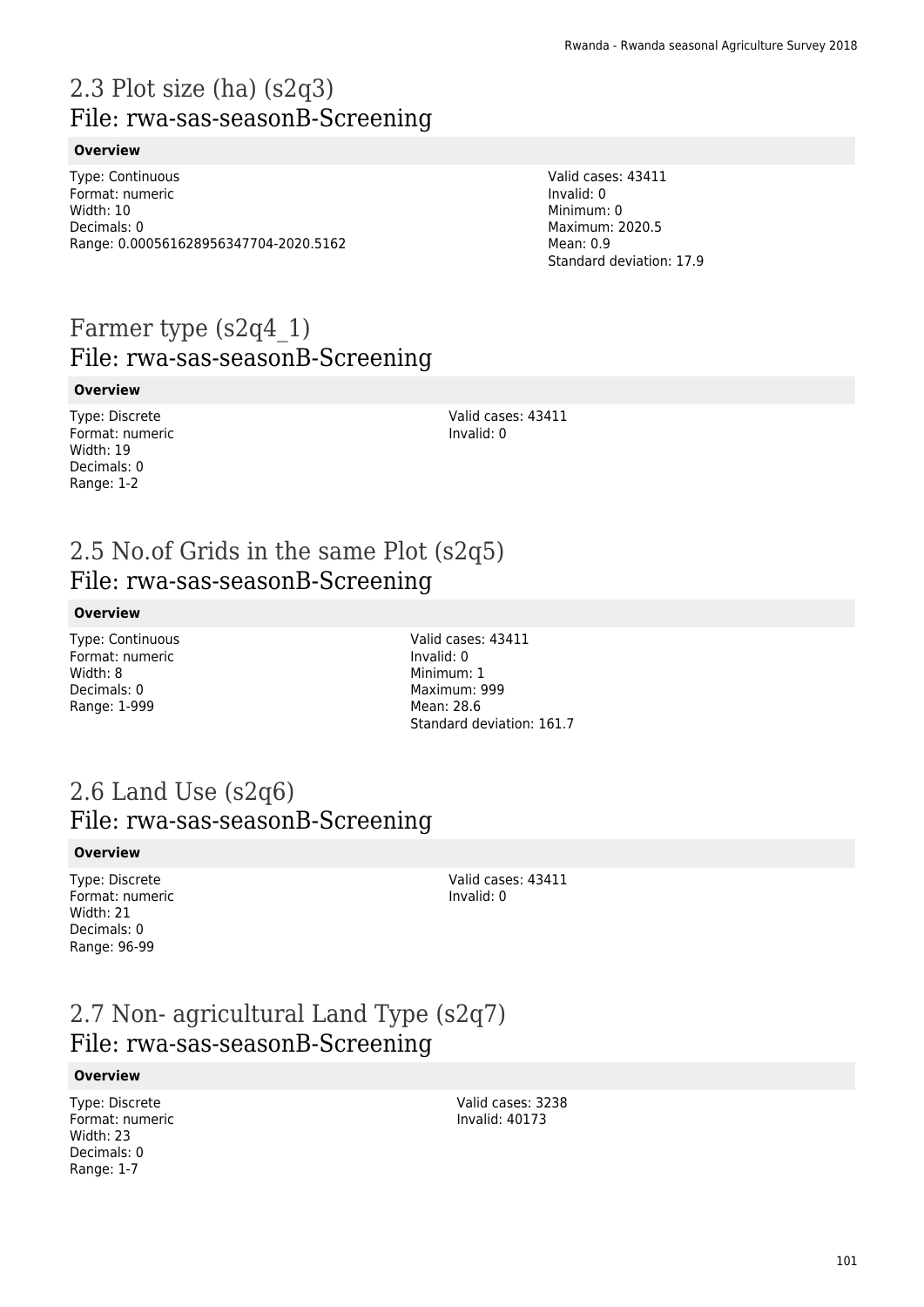# 2.8 Cropping System (s2q8) File: rwa-sas-seasonB-Screening

### **Overview**

Type: Discrete Format: numeric Width: 8 Decimals: 0 Range: 1-2

Valid cases: 37904 Invalid: 5507

## 2.9 Number of main crops in the plot (s2q9) File: rwa-sas-seasonB-Screening

### **Overview**

Type: Discrete Format: numeric Width: 8 Decimals: 0 Range: 1-5

Valid cases: 37905 Invalid: 5506

# 2.10 Crop type (s2q10) File: rwa-sas-seasonB-Screening

### **Overview**

Type: Discrete Format: numeric Width: 43 Decimals: 0 Range: 1-3

Valid cases: 37481 Invalid: 5930

## 2.11 Crop name (s2q11) File: rwa-sas-seasonB-Screening

### **Overview**

Type: Discrete Format: numeric Width: 29 Decimals: 0 Range: 101-520

Valid cases: 37905 Invalid: 5506

## 2.14 Is this crop for this season? (s2q14) File: rwa-sas-seasonB-Screening

#### **Overview**

Type: Discrete Format: numeric Width: 8 Decimals: 0 Range: 1-2

Valid cases: 37481 Invalid: 5930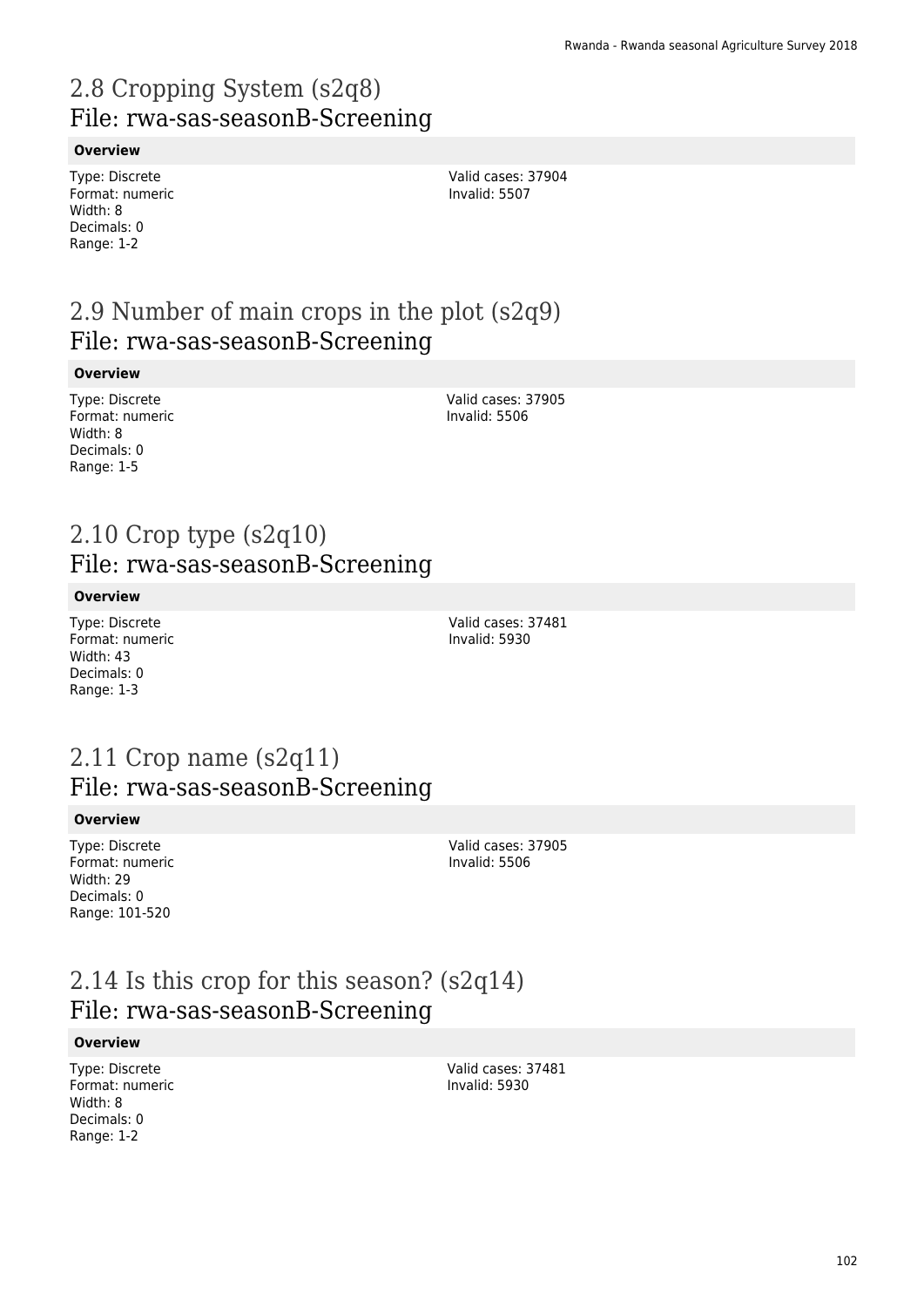# 2.15 Expected period for harvesting (s2q15) File: rwa-sas-seasonB-Screening

### **Overview**

Type: Discrete Format: numeric Width: 18 Decimals: 0 Range: 1-21

Valid cases: 37481 Invalid: 5930

## Segment. weight (weight) File: rwa-sas-seasonB-Screening

#### **Overview**

Type: Continuous Format: numeric Width: 8 Decimals: 0 Range: 1-1498.63977050781

Valid cases: 43411 Invalid: 0 Minimum: 1 Maximum: 1498.6 Mean: 484.8 Standard deviation: 312.7

## Crop category and major crops (CropGroup) File: rwa-sas-seasonB-Screening

### **Overview**

Type: Discrete Format: numeric Width: 51 Decimals: 0 Range: 1-99

Valid cases: 37904 Invalid: 5507

## crop estimated area (Crop\_Area) File: rwa-sas-seasonB-Screening

#### **Overview**

Type: Continuous Format: numeric Width: 9 Decimals: 0 Range: 0.000454639171948656-2020.51623535156 Valid cases: 43411 Invalid: 0 Minimum: 0 Maximum: 2020.5 Mean: 0.8 Standard deviation: 17.4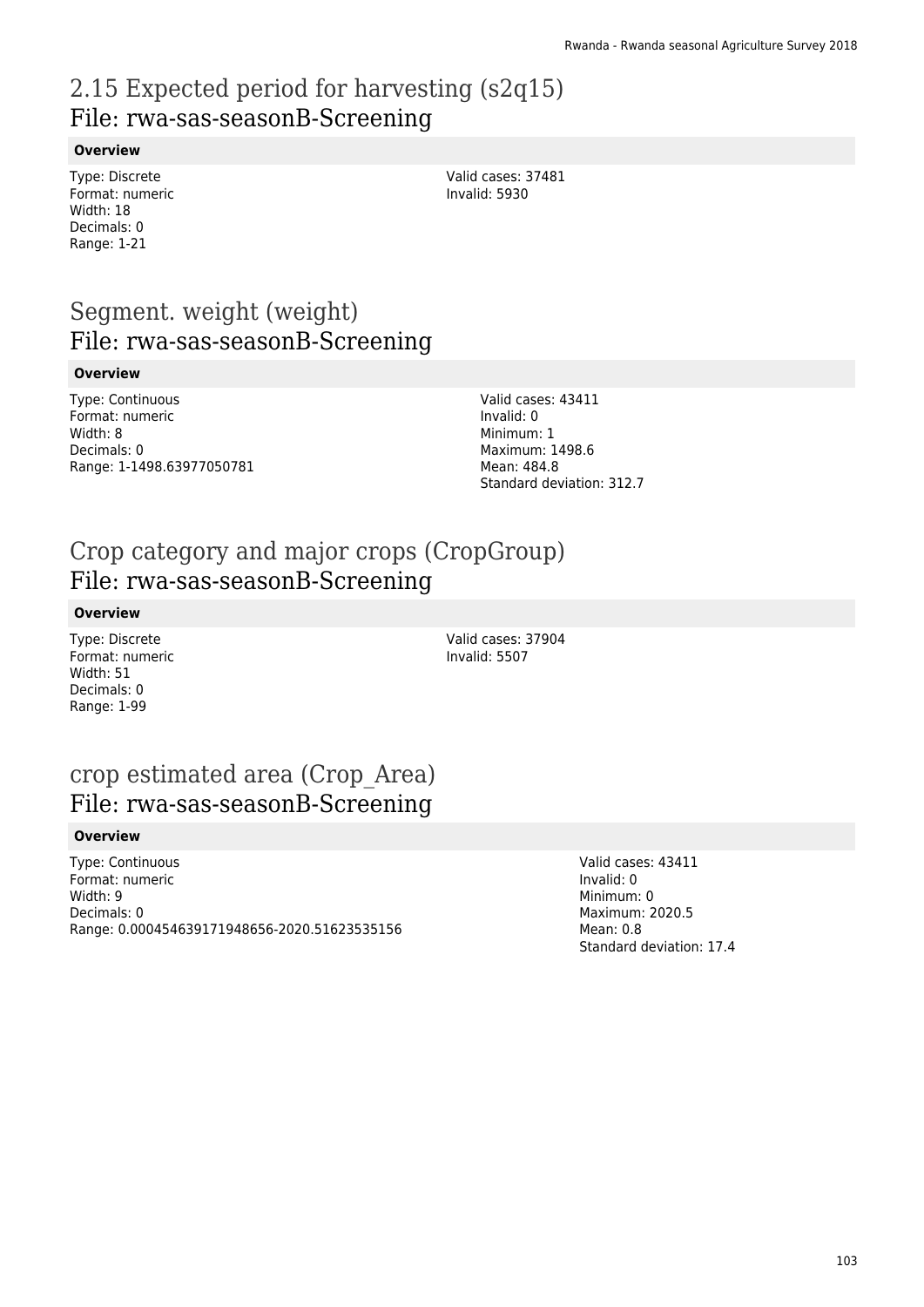## 1.0 Segment identification (Segment\_ID) File: rwa-sas-seasonC\_Crop production

### **Overview**

Type: Continuous Format: numeric Width: 10 Decimals: 0 Range: 112001-572059 Valid cases: 1667 Invalid: 0 Minimum: 112001 Maximum: 572059 Mean: 346257.8 Standard deviation: 117362

## 1.1 Province (s1q1) File: rwa-sas-seasonC\_Crop production

#### **Overview**

Type: Discrete Format: numeric Width: 8 Decimals: 0 Range: 1-5

Valid cases: 1667 Invalid: 0

## 1.2 District (s1q2) File: rwa-sas-seasonC\_Crop production

### **Overview**

Type: Discrete Format: numeric Width: 10 Decimals: 0 Range: 11-57

Valid cases: 1667 Invalid: 0

## 1.3 Stratum (s1q3) File: rwa-sas-seasonC\_Crop production

#### **Overview**

Type: Discrete Format: numeric Width: 35 Decimals: 0 Range: 11-30

Valid cases: 1667 Invalid: 0

## 1.4 Segment (s1q4) File: rwa-sas-seasonC\_Crop production

#### **Overview**

Type: Continuous Format: numeric Width: 8 Decimals: 0 Range: 1-59

Valid cases: 1667 Invalid: 0 Minimum: 1 Maximum: 59 Mean: 15.8 Standard deviation: 12.7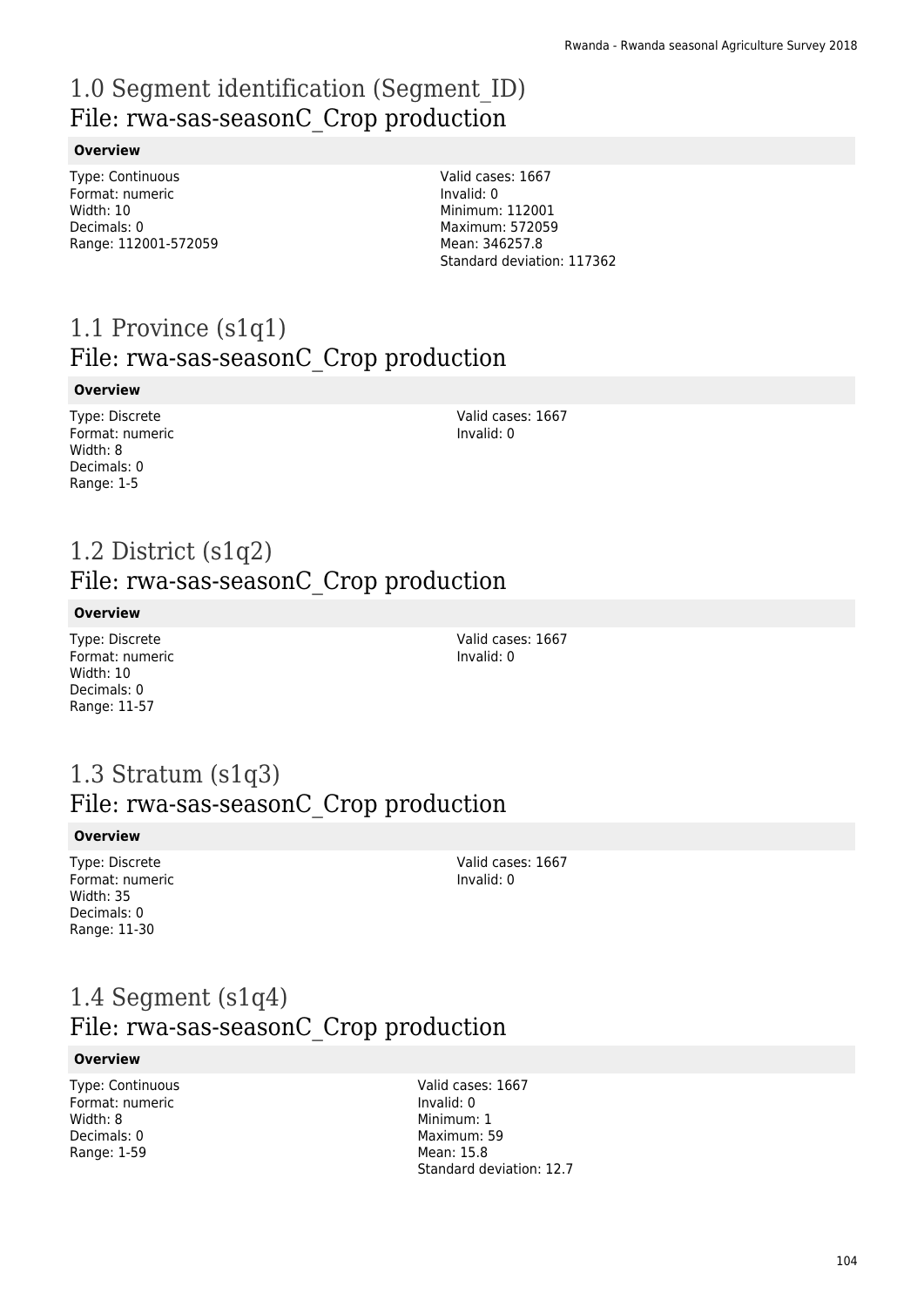# 1.5 Date of visting the segment/LSF(DD/MM/YYY) (s1q5) File: rwa-sas-seasonC\_Crop production

### **Overview**

Type: Discrete Format: numeric Width: 9 Decimals: 0

Valid cases: 0 Invalid: 1667

# 2.1 Plot No. (s2q1) File: rwa-sas-seasonC\_Crop production

### **Overview**

Type: Continuous Format: numeric Width: 8 Decimals: 0 Range: 1-93

Valid cases: 1667 Invalid: 0 Minimum: 1 Maximum: 93 Mean: 25.7 Standard deviation: 15

## 2.2 Plot area in ha (s2q2) File: rwa-sas-seasonC\_Crop production

#### **Overview**

Type: Continuous Format: numeric Width: 9 Decimals: 0 Range: 0.00337200402282178-2.00171494483948 Valid cases: 1667 Invalid: 0 Minimum: 0 Maximum: 2 Mean: 0.1 Standard deviation: 0.2

## 2.3.1 Farmer type (s2q3\_1) File: rwa-sas-seasonC\_Crop production

#### **Overview**

Type: Discrete Format: numeric Width: 18 Decimals: 0 Range: 1-1

Valid cases: 1667 Invalid: 0

# 2.4 Cropping system (s2q4) File: rwa-sas-seasonC\_Crop production

#### **Overview**

Type: Discrete Format: numeric Width: 8 Decimals: 0 Range: 1-2

Valid cases: 1667 Invalid: 0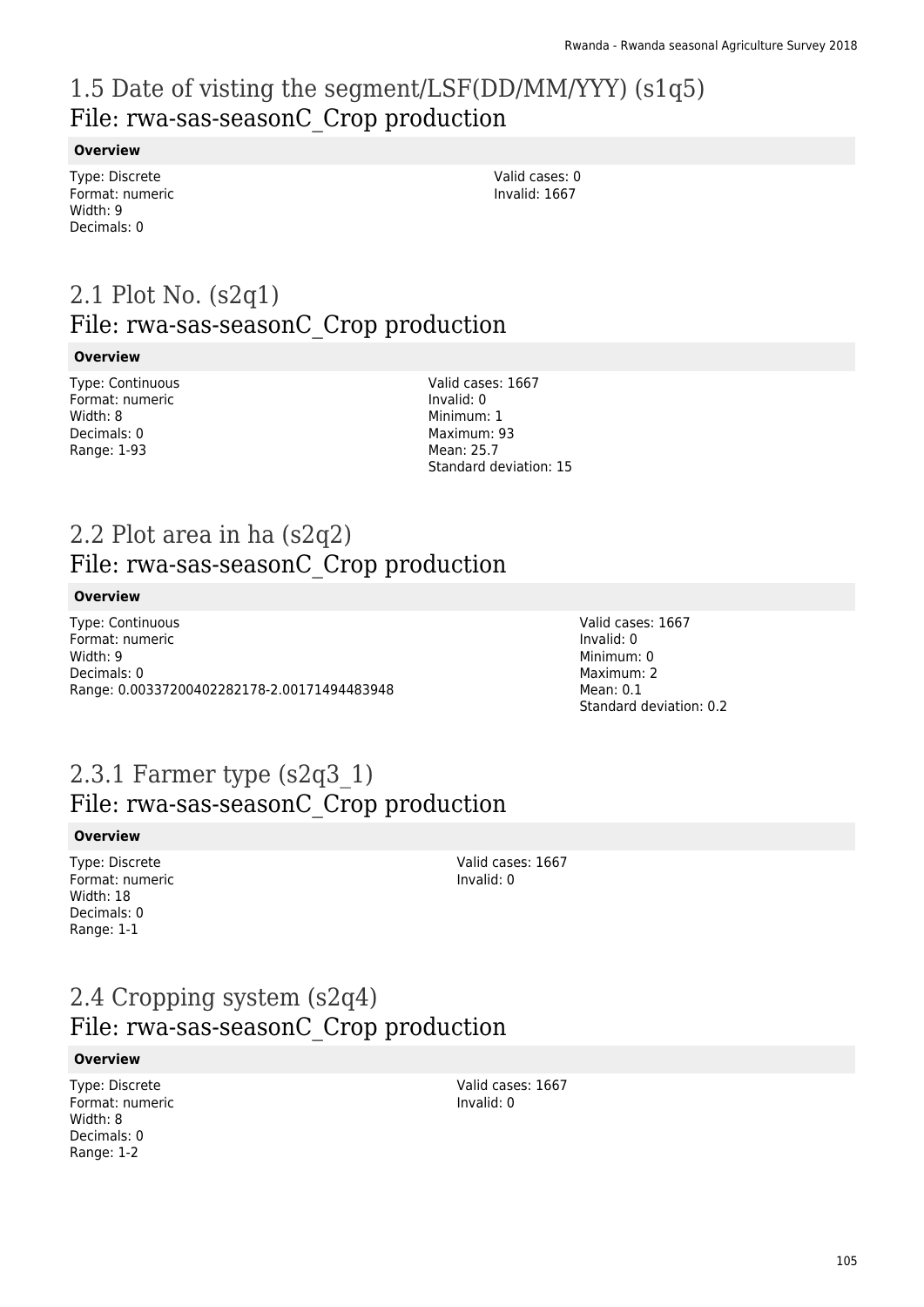# 2.5 Number of crops (s2q5) File: rwa-sas-seasonC\_Crop production

### **Overview**

Type: Discrete Format: numeric Width: 8 Decimals: 0 Range: 1-5

Valid cases: 1667 Invalid: 0

# 2.6.crop\_name  $(s2q6)$ File: rwa-sas-seasonC\_Crop production

#### **Overview**

Type: Discrete Format: numeric Width: 28 Decimals: 0 Range: 97-519

Valid cases: 1667 Invalid: 0

## 2.7.Developped crop area in ha (s2q7) File: rwa-sas-seasonC\_Crop production

#### **Overview**

Type: Continuous Format: numeric Width: 9 Decimals: 0 Range: 0.0574111491441727-195.755752563477 Valid cases: 1667 Invalid: 0 Minimum: 0.1 Maximum: 195.8 Mean: 4.9 Standard deviation: 9

## 2.8 Sowing Date (s2q8) File: rwa-sas-seasonC\_Crop production

#### **Overview**

Type: Discrete Format: numeric Width: 18 Decimals: 0 Range: 1-23

Valid cases: 1667 Invalid: 0

## 2.9 Expected period for harvesting (s2q9) File: rwa-sas-seasonC\_Crop production

#### **Overview**

Type: Discrete Format: numeric Width: 25 Decimals: 0 Range: 1-21

Valid cases: 1667 Invalid: 0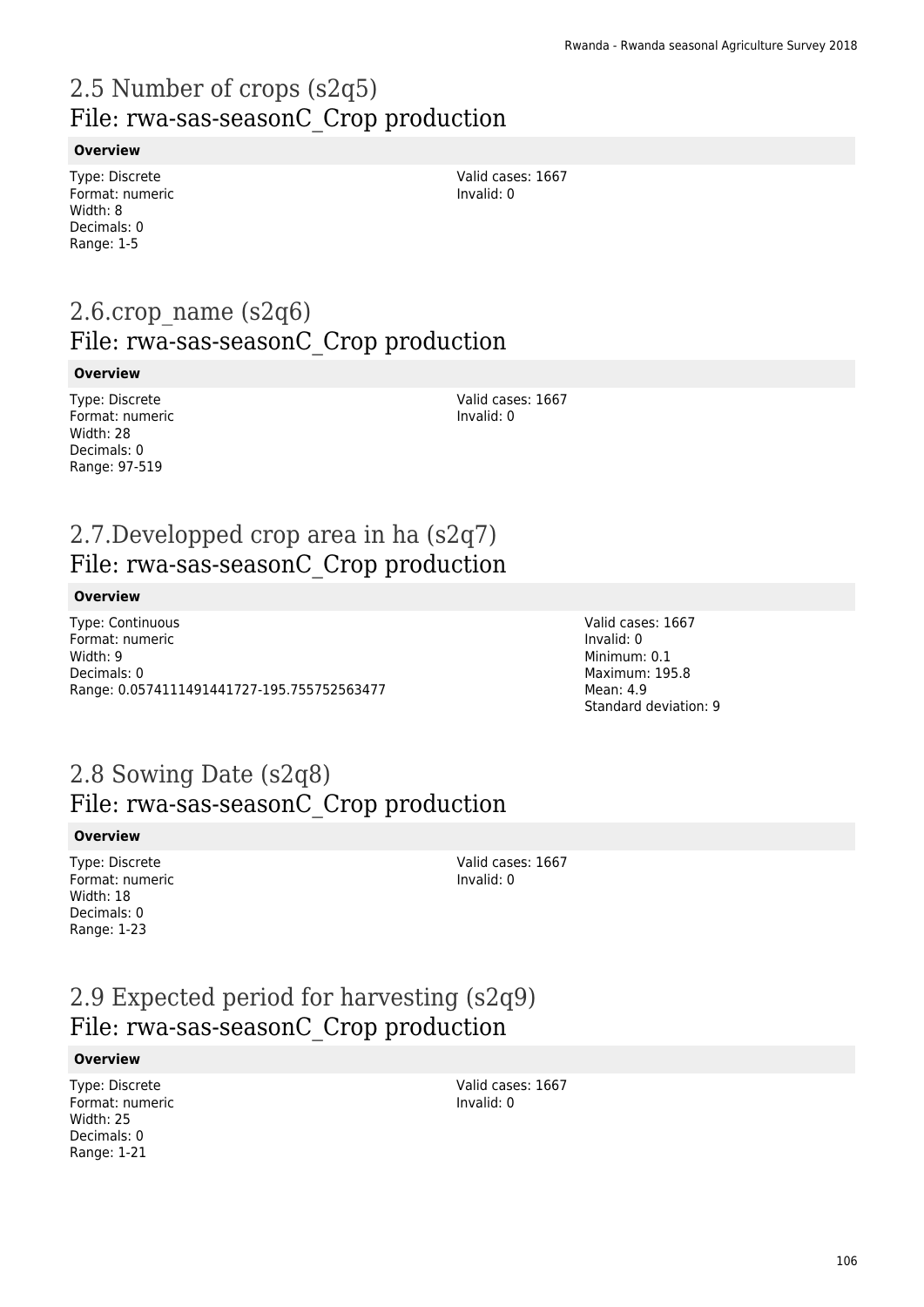# 2.10 Types of Seeds sown (s2q10) File: rwa-sas-seasonC\_Crop production

### **Overview**

Type: Discrete Format: numeric Width: 30 Decimals: 0 Range: 1-3

Valid cases: 1667 Invalid: 0

# 2.11.1 Traditional seed sown(Unit) (s2q11\_1) File: rwa-sas-seasonC\_Crop production

#### **Overview**

Type: Discrete Format: numeric Width: 8 Decimals: 0 Range: 1-3

Valid cases: 1458 Invalid: 209

# 2.11.2 Quantity of traditional seed sown (s2q11\_2) File: rwa-sas-seasonC\_Crop production

### **Overview**

Type: Continuous Format: numeric Width: 10 Decimals: 0 Range: 0.1-2768

Valid cases: 754 Invalid: 913 Minimum: 0.1 Maximum: 2768 Mean: 74.6 Standard deviation: 170

## 2.12 Quantity of traditional seeds purchased (s2q12) File: rwa-sas-seasonC\_Crop production

#### **Overview**

Type: Continuous Format: numeric Width: 10 Decimals: 0 Range: 0-2768

Valid cases: 754 Invalid: 913 Minimum: 0 Maximum: 2768 Mean: 46.2 Standard deviation: 153.8

## 2.13 Amount spent on traditional seeds(Rfw) (s2q13) File: rwa-sas-seasonC\_Crop production

#### **Overview**

Type: Continuous Format: numeric Width: 10 Decimals: 0 Range: 0-4000000 Valid cases: 1458 Invalid: 209 Minimum: 0 Maximum: 4000000 Mean: 10694.2 Standard deviation: 110044.6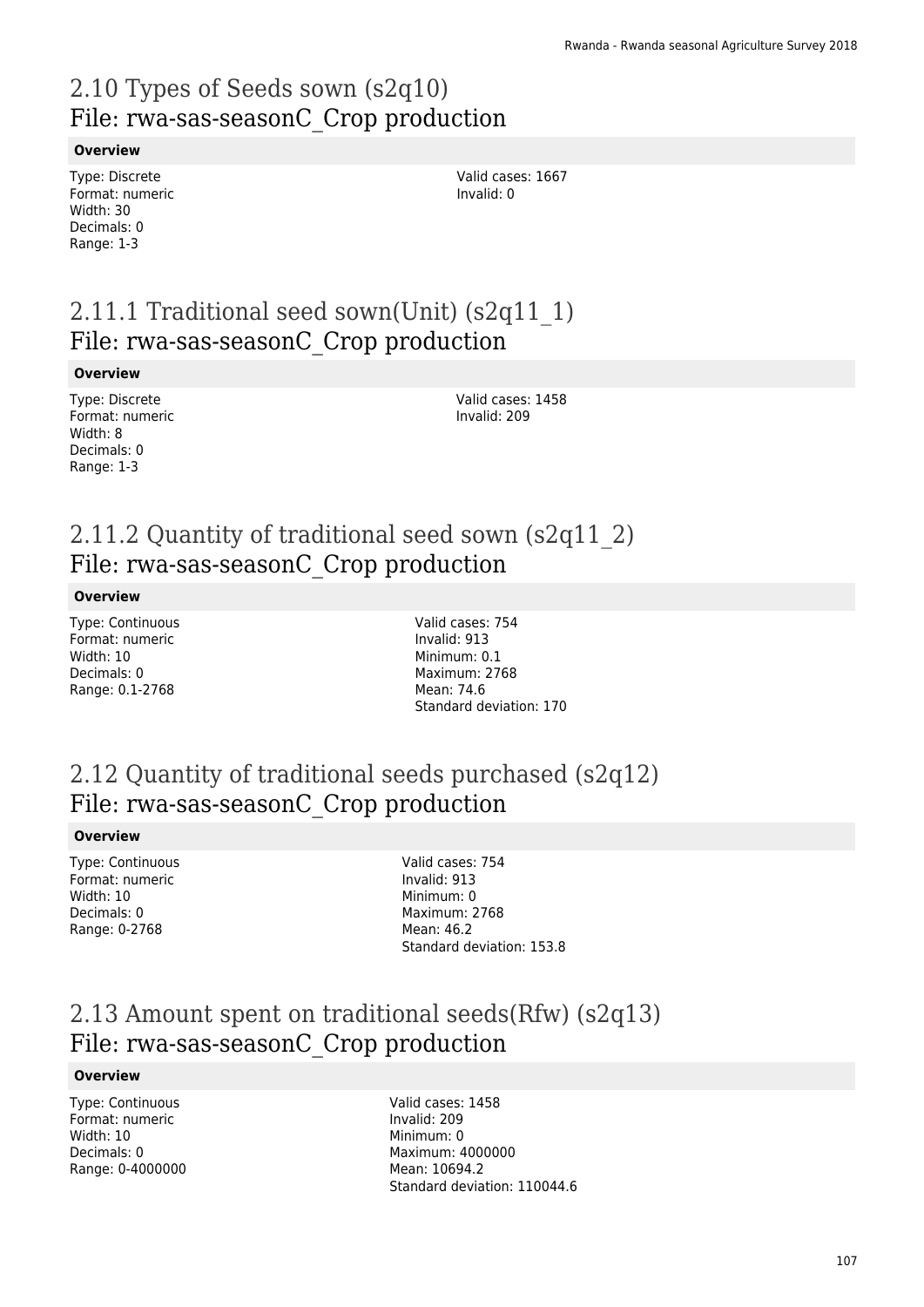# 2.14.1 Improved seeds sown(Unit) (s2q14\_1) File: rwa-sas-seasonC\_Crop production

### **Overview**

Type: Discrete Format: numeric Width: 8 Decimals: 0 Range: 1-3

Valid cases: 214 Invalid: 1453

## 2.14.2 Improved seeds sown(Qty) (s2q14\_2) File: rwa-sas-seasonC\_Crop production

#### **Overview**

Type: Continuous Format: numeric Width: 10 Decimals: 0 Range: 0.5-1300

Valid cases: 178 Invalid: 1489 Minimum: 0.5 Maximum: 1300 Mean: 88.4 Standard deviation: 153.6

## 2.15 Quantity of improved seeds purchased (s2q15) File: rwa-sas-seasonC\_Crop production

#### **Overview**

Type: Continuous Format: numeric Width: 10 Decimals: 0 Range: 0-1300

Valid cases: 178 Invalid: 1489 Minimum: 0 Maximum: 1300 Mean: 88.1 Standard deviation: 153.7

## 2.16 Amount spent on improved seeds(Rfw) (s2q16) File: rwa-sas-seasonC\_Crop production

#### **Overview**

Type: Continuous Format: numeric Width: 10 Decimals: 0 Range: 0-832000

Valid cases: 214 Invalid: 1453 Minimum: 0 Maximum: 832000 Mean: 11843.5 Standard deviation: 66354.4

## 2.17 Where did improved seeds sown come from? (s2q17) File: rwa-sas-seasonC\_Crop production

#### **Overview**

Type: Discrete Format: numeric Width: 32 Decimals: 0 Range: 1-7

Valid cases: 214 Invalid: 1453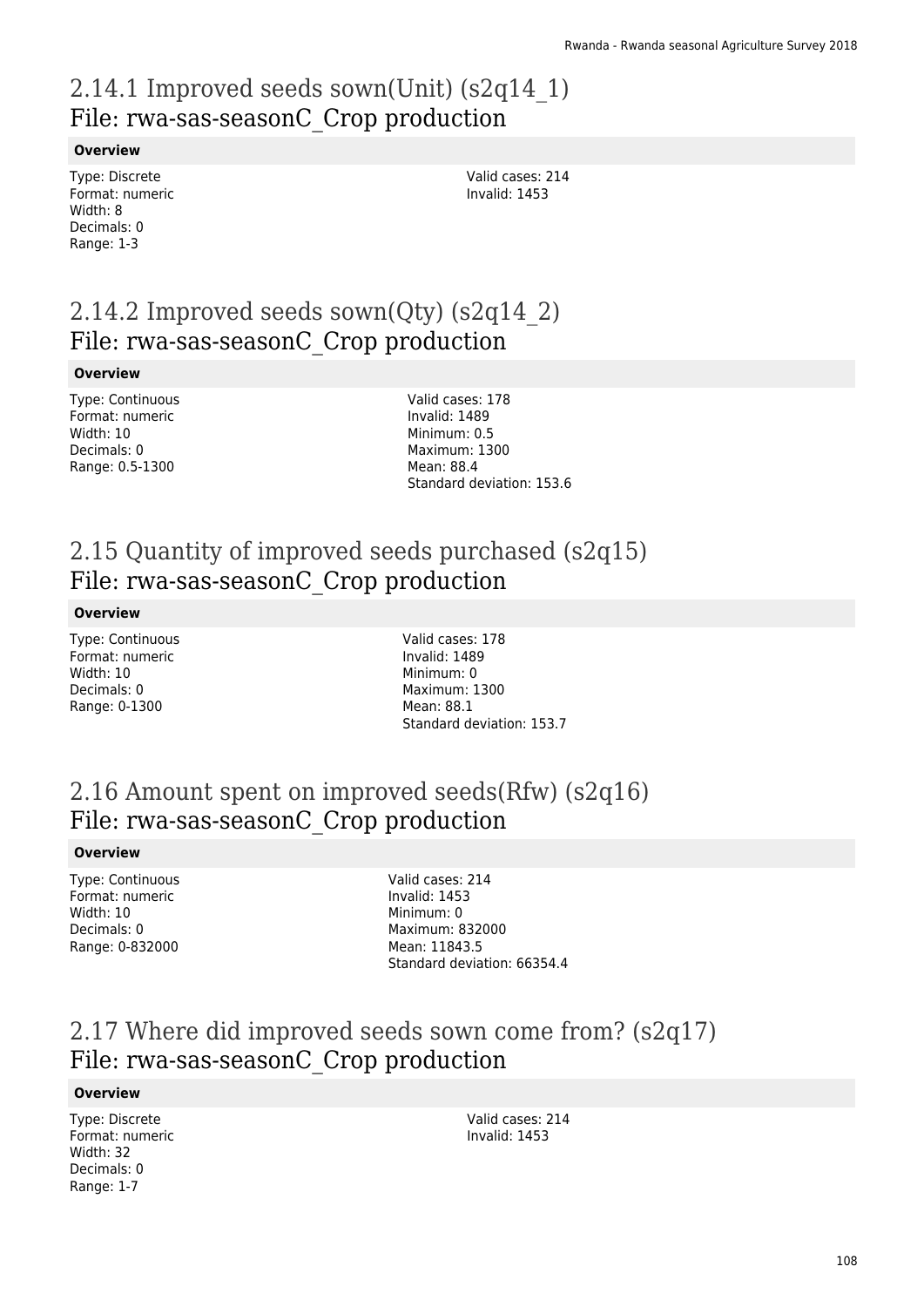### 2.18.1 On average how many trees are in this plot? (s2q18\_1) File: rwa-sas-seasonC\_Crop production

#### **Overview**

Type: Discrete Format: numeric Width: 12 Decimals: 0

Valid cases: 0 Invalid: 1667

### 2.18.2 On average how many trees have you harvested/to be harvested in this plot (s2q18\_2) File: rwa-sas-seasonC\_Crop production

#### **Overview**

Type: Discrete Format: numeric Width: 12 Decimals: 0

Valid cases: 0 Invalid: 1667

### 2.19. Quantity already harvested in this plot (in Kg) (s2q19) File: rwa-sas-seasonC\_Crop production

#### **Overview**

Type: Continuous Format: numeric Width: 10 Decimals: 0 Range: 0-15250

Valid cases: 1667 Invalid: 0 Minimum: 0 Maximum: 15250 Mean: 203.1 Standard deviation: 745.6

### 2.20. Remaining quantity to be harvested in this plot (in Kg) (s2q20) File: rwa-sas-seasonC\_Crop production

#### **Overview**

Type: Continuous Format: numeric Width: 10 Decimals: 0 Range: 0-8000

Valid cases: 1667 Invalid: 0 Minimum: 0 Maximum: 8000 Mean: 141.5 Standard deviation: 399

### 2.21. Total quantity of harvest in this plot (in Kg) (s2q21) File: rwa-sas-seasonC\_Crop production

#### **Overview**

Type: Continuous Format: numeric Width: 10 Decimals: 0 Range: 0-15250

Valid cases: 1667 Invalid: 0 Minimum: 0 Maximum: 15250 Mean: 344.6 Standard deviation: 822.4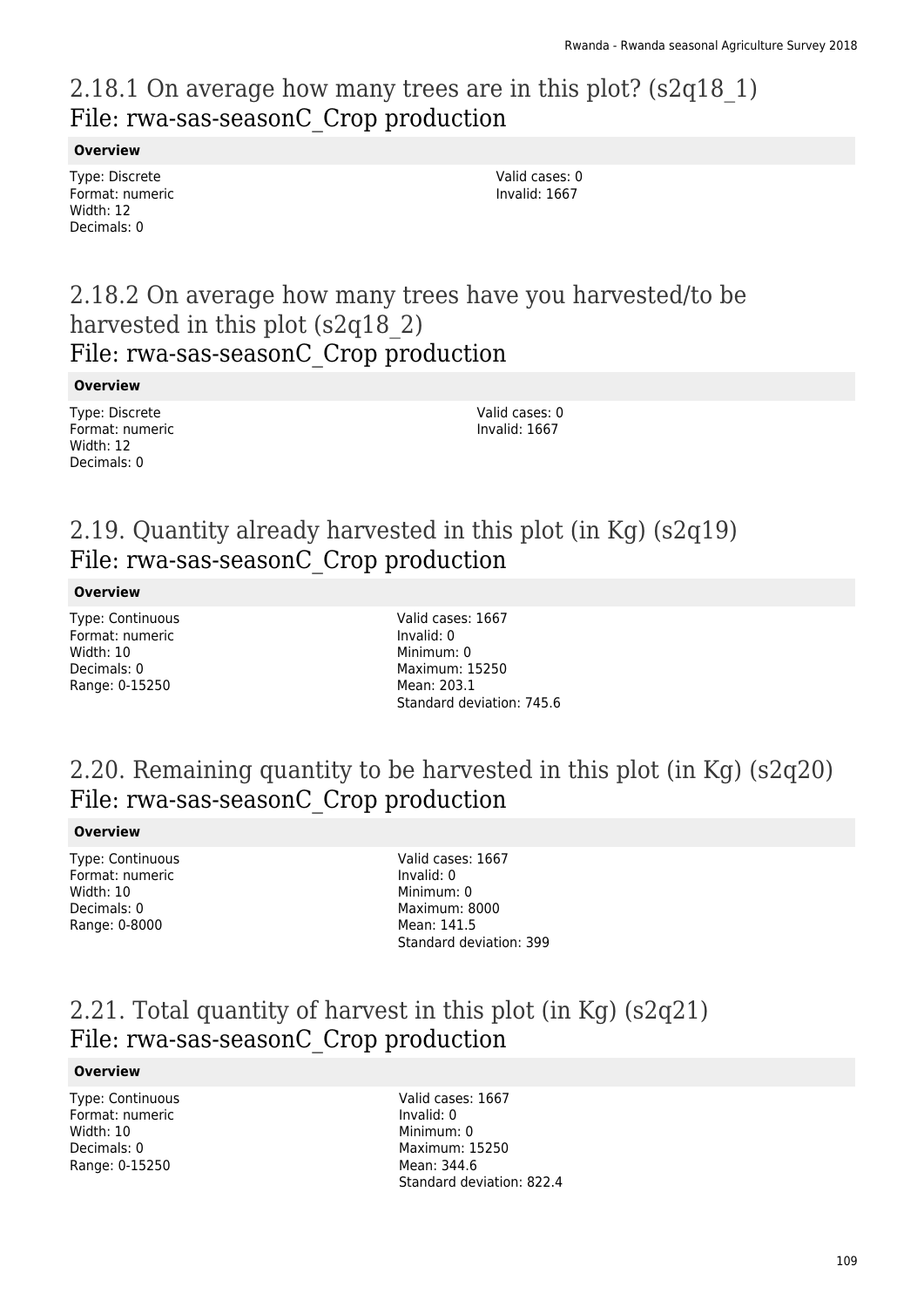# 2.22.1 Explanation on production status (s2q22) File: rwa-sas-seasonC\_Crop production

#### **Overview**

Type: Discrete Format: numeric Width: 43 Decimals: 0 Range: 1-19

Valid cases: 1667 Invalid: 0

### 2.23 What was the quantity produced in all plots (in Kg) (s2q23) File: rwa-sas-seasonC\_Crop production

#### **Overview**

| <b>Type: Continuous</b> |
|-------------------------|
| Format: numeric         |
| Width: 10               |
| Decimals: 0             |
| Range: 0-70000          |

Valid cases: 1667 Invalid: 0 Minimum: 0 Maximum: 70000 Mean: 822.1 Standard deviation: 3419.9

### 2.24 What was the quantity processed at farm level? (s2q24) File: rwa-sas-seasonC\_Crop production

#### **Overview**

| Type: Continuous |
|------------------|
| Format: numeric  |
| Width: 10        |
| Decimals: 0      |
| Range: 0-560     |

Valid cases: 1667 Invalid: 0 Minimum: 0 Maximum: 560 Mean: 1.5 Standard deviation: 16.6

### 2.25 What was the quantity sold? (s2q25) File: rwa-sas-seasonC\_Crop production

#### **Overview**

Type: Continuous Format: numeric Width: 10 Decimals: 0 Range: 0-60000

Valid cases: 1667 Invalid: 0 Minimum: 0 Maximum: 60000 Mean: 549 Standard deviation: 3062.8

### 2.26 On which market this crop was sold? (s2q26) File: rwa-sas-seasonC\_Crop production

#### **Overview**

Type: Discrete Format: numeric Width: 23 Decimals: 0 Range: 1-7

Valid cases: 1108 Invalid: 559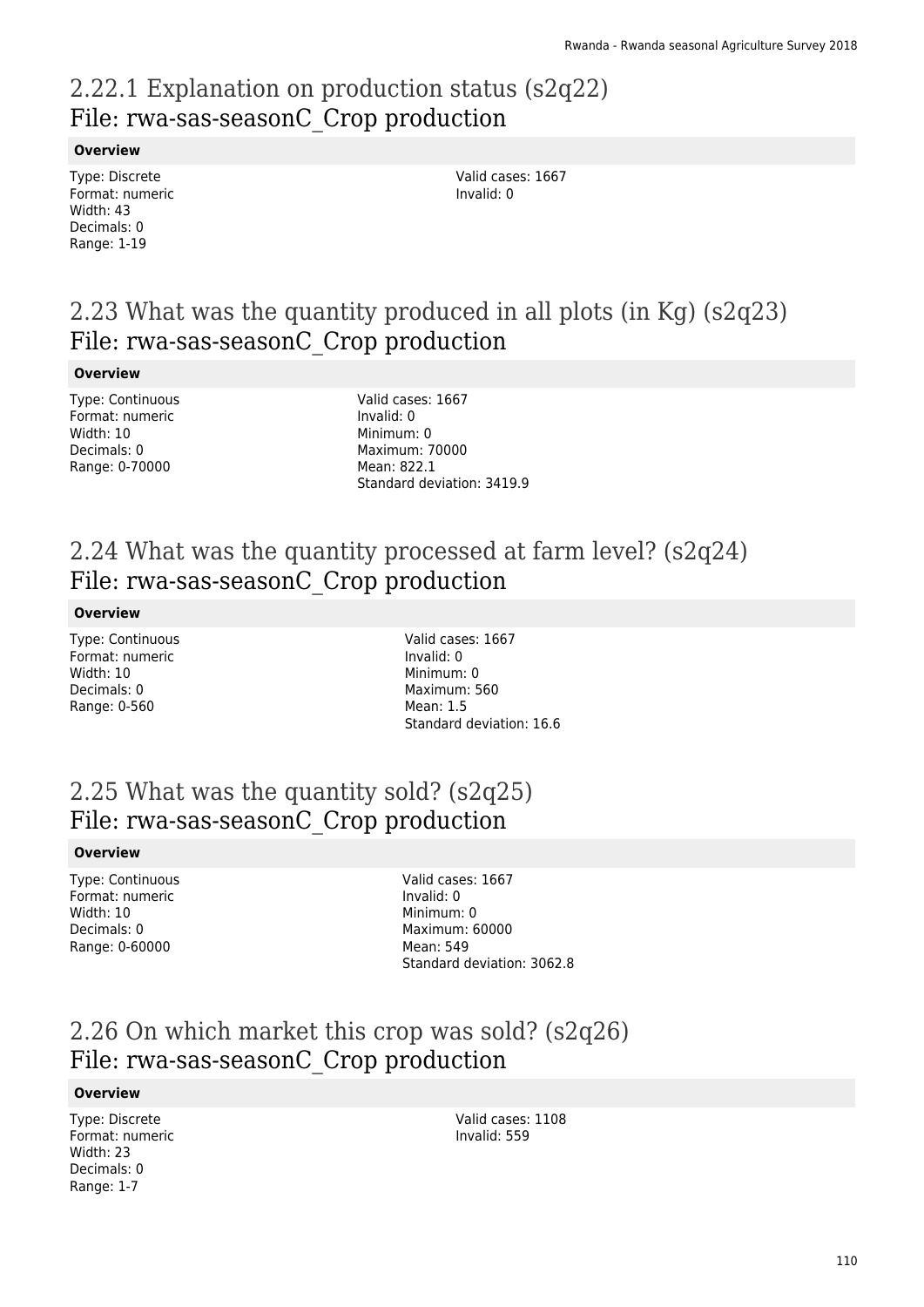## 2.27 What was the selling price per kilogram? (RwF/Kg) (s2q27) File: rwa-sas-seasonC\_Crop production

#### **Overview**

Type: Continuous Format: numeric Width: 12 Decimals: 0 Range: 30-99999

Valid cases: 1108 Invalid: 559 Minimum: 30 Maximum: 99999 Mean: 6831.6 Standard deviation: 7308.3

### 2.28 What was the quantity used for own consumption? (s2q28) File: rwa-sas-seasonC\_Crop production

#### **Overview**

Type: Continuous Format: numeric Width: 10 Decimals: 0 Range: 0-7800

Valid cases: 1667 Invalid: 0 Minimum: 0 Maximum: 7800 Mean: 174.9 Standard deviation: 324.7

### 2.29 What was the quantity used as wages? (s2q29) File: rwa-sas-seasonC\_Crop production

#### **Overview**

Type: Continuous Format: numeric Width: 10 Decimals: 0 Range: 0-4600

Valid cases: 1667 Invalid: 0 Minimum: 0 Maximum: 4600 Mean: 12.4 Standard deviation: 167.8

### 2.30 What was the quantity used as farm rent? (s2q30) File: rwa-sas-seasonC\_Crop production

#### **Overview**

Type: Continuous Format: numeric Width: 10 Decimals: 0 Range: 0-500

Valid cases: 1667 Invalid: 0 Minimum: 0 Maximum: 500 Mean: 1.3 Standard deviation: 19.5

### 2.31 What was the quantity used as gift? (s2q31) File: rwa-sas-seasonC\_Crop production

#### **Overview**

Type: Continuous Format: numeric Width: 10 Decimals: 0 Range: 0-500

Valid cases: 1667 Invalid: 0 Minimum: 0 Maximum: 500 Mean: 23.9 Standard deviation: 51.5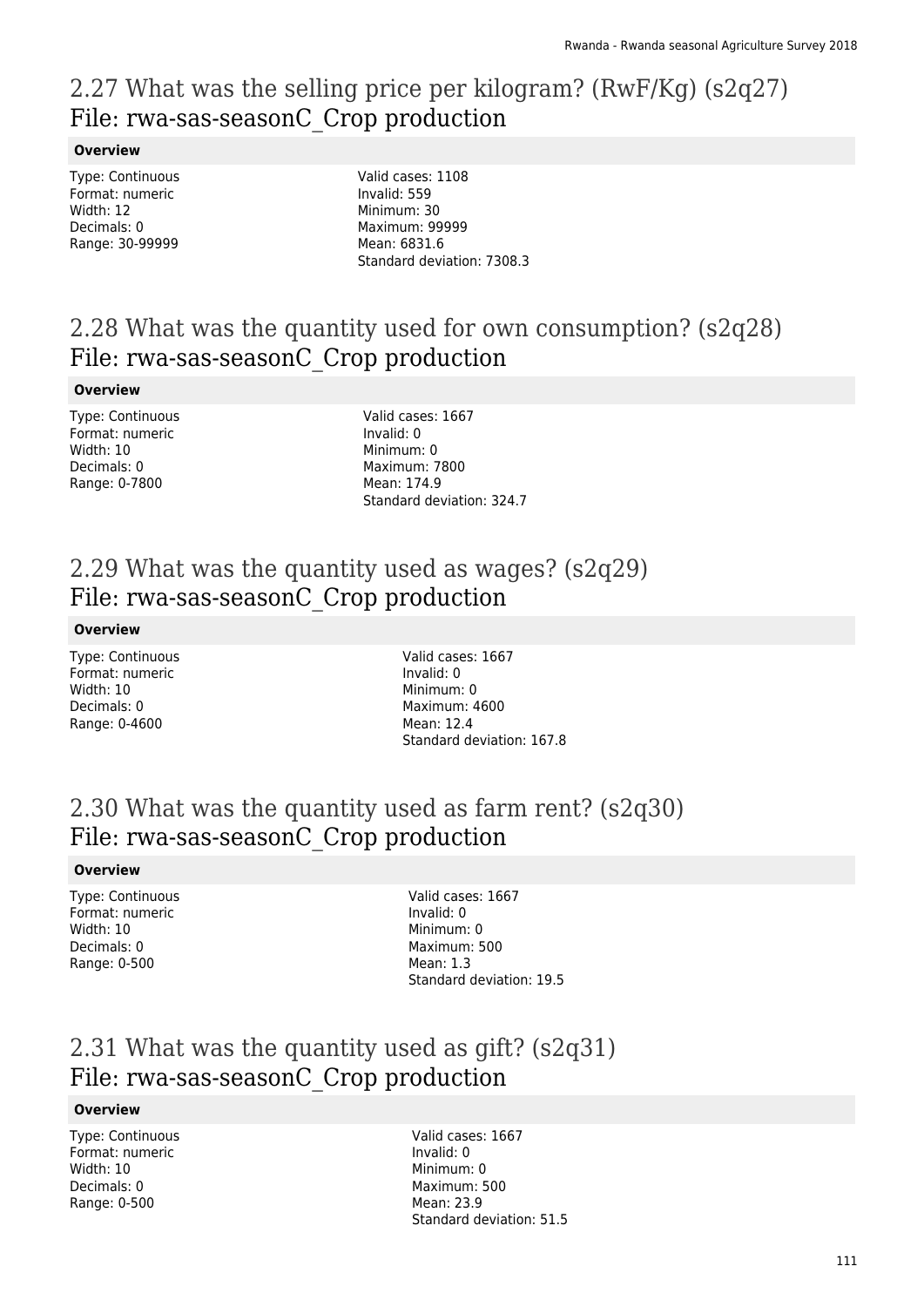# 2.32 What was the quantity exchanged for other goods? (s2q32) File: rwa-sas-seasonC\_Crop production

#### **Overview**

Type: Continuous Format: numeric Width: 10 Decimals: 0 Range: 0-100

Valid cases: 1667 Invalid: 0 Minimum: 0 Maximum: 100 Mean: 0.1 Standard deviation: 2.7

## 2.33 What was the quantity used as seeds? (s2q33) File: rwa-sas-seasonC\_Crop production

#### **Overview**

Type: Continuous Format: numeric Width: 10 Decimals: 0 Range: 0-10000

Valid cases: 1667 Invalid: 0 Minimum: 0 Maximum: 10000 Mean: 45.7 Standard deviation: 317

### 2.34 What was the quantity used to feed animals? (s2q34) File: rwa-sas-seasonC\_Crop production

#### **Overview**

Type: Continuous Format: numeric Width: 10 Decimals: 0 Range: 0-1400

Valid cases: 1667 Invalid: 0 Minimum: 0 Maximum: 1400 Mean: 11 Standard deviation: 56.7

## 2.35 What was the quantity stored? (s2q35) File: rwa-sas-seasonC\_Crop production

### **Overview**

Type: Continuous Format: numeric Width: 10 Decimals: 0 Range: 0-40

Valid cases: 1667 Invalid: 0 Minimum: 0 Maximum: 40 Mean: 0.1 Standard deviation: 1.4

### 2.36 Which is the storage facility used by the household? (s2q36) File: rwa-sas-seasonC\_Crop production

### **Overview**

Type: Discrete Format: numeric Width: 49 Decimals: 0 Range: 1-5

Valid cases: 7 Invalid: 1660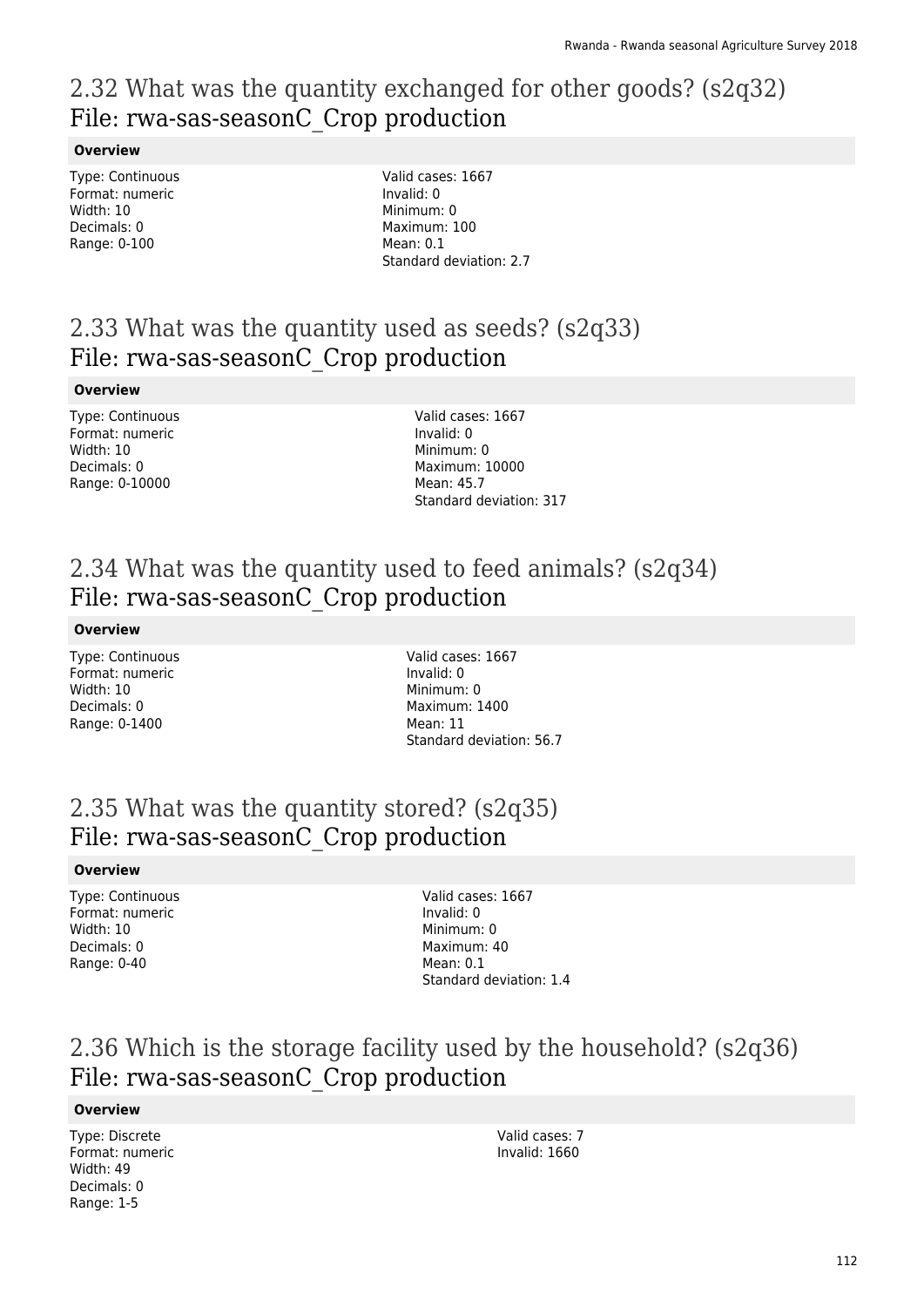# 2.37 What was the quantity lost after harvest? (s2q37) File: rwa-sas-seasonC\_Crop production

#### **Overview**

Type: Continuous Format: numeric Width: 10 Decimals: 0 Range: 0-400

Valid cases: 1667 Invalid: 0 Minimum: 0 Maximum: 400 Mean: 3.2 Standard deviation: 23.4

## 2.38 What was the quantity used in other forms? (s2q38) File: rwa-sas-seasonC\_Crop production

#### **Overview**

Type: Continuous Format: numeric Width: 10 Decimals: 0 Range: 0-150

Valid cases: 1667 Invalid: 0 Minimum: 0 Maximum: 150 Mean: 0.4 Standard deviation: 6

## Harvested crop area in ha (Harvested\_Area) File: rwa-sas-seasonC\_Crop production

#### **Overview**

Type: Continuous Format: numeric Width: 9 Decimals: 0 Range: 0.000574111472815275-1.95755755901337

Valid cases: 1667 Invalid: 0 Minimum: 0 Maximum: 2 Mean: 0 Standard deviation: 0.1

### Crop category and major crops (CropGroup) File: rwa-sas-seasonC\_Crop production

#### **Overview**

Type: Discrete Format: numeric Width: 51 Decimals: 0 Range: 1-99

Valid cases: 1667 Invalid: 0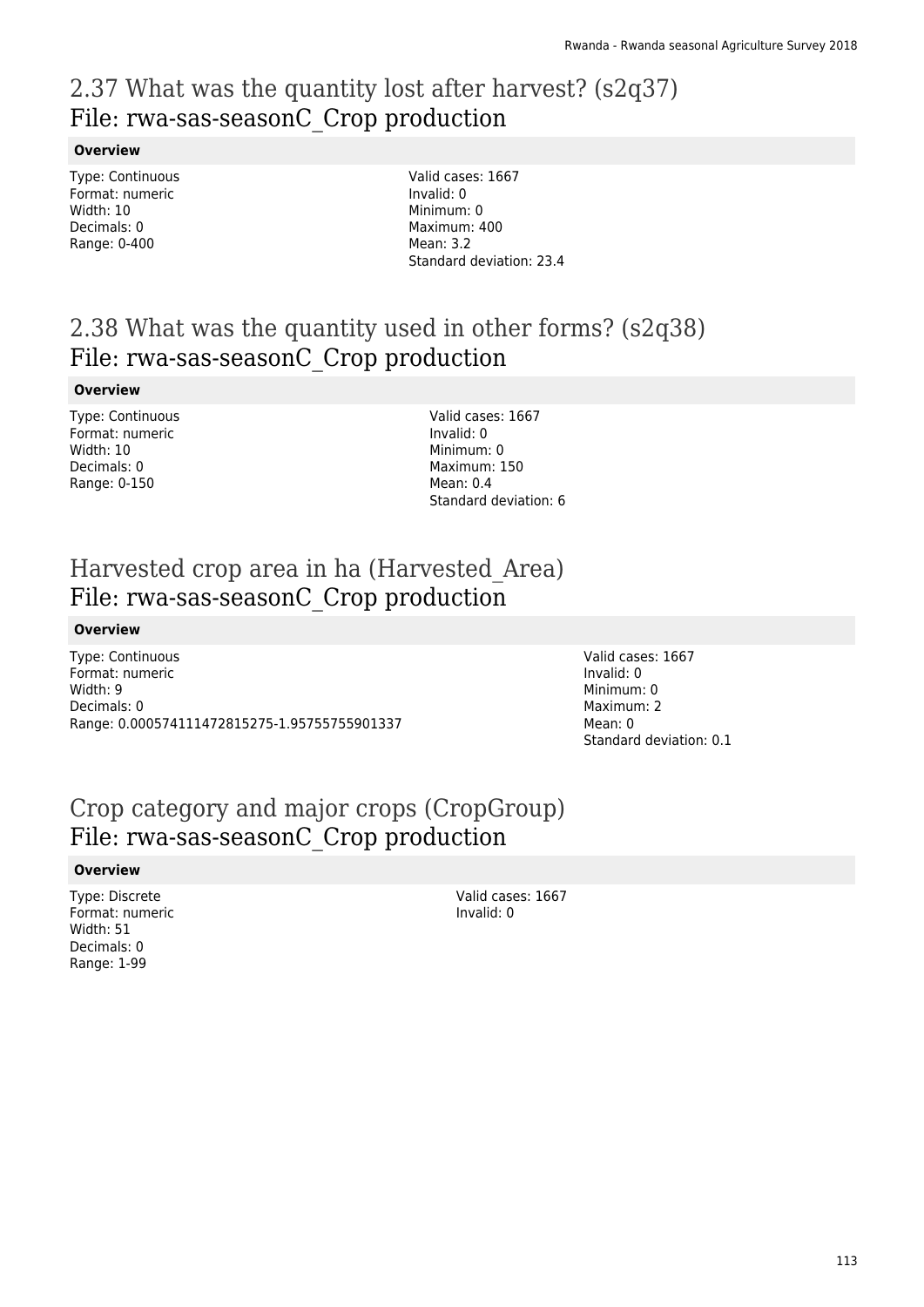## 1.0 Segment Identification (Segment\_ID) File: rwa-sas-SeasonC\_PartIII\_Fertilizers\_Pesticides

#### **Overview**

Type: Continuous Format: numeric Width: 10 Decimals: 0 Range: 112001-572059

Valid cases: 1832 Invalid: 0 Minimum: 112001 Maximum: 572059 Mean: 354572.9 Standard deviation: 114759

# 1.1 Province (s1q1) File: rwa-sas-SeasonC\_PartIII\_Fertilizers\_Pesticides

#### **Overview**

Type: Discrete Format: numeric Width: 8 Decimals: 0 Range: 1-5

Valid cases: 1832 Invalid: 0

### 1.2 District (s1q2) File: rwa-sas-SeasonC\_PartIII\_Fertilizers\_Pesticides

### **Overview**

Type: Discrete Format: numeric Width: 10 Decimals: 0 Range: 11-57

Valid cases: 1832 Invalid: 0

### 1.3 Stratum (s1q3) File: rwa-sas-SeasonC\_PartIII\_Fertilizers\_Pesticides

#### **Overview**

Type: Discrete Format: numeric Width: 35 Decimals: 0 Range: 0-40

Valid cases: 1832 Invalid: 0

# 1.4 Segment (s1q4) File: rwa-sas-SeasonC\_PartIII\_Fertilizers\_Pesticides

#### **Overview**

Type: Continuous Format: numeric Width: 8 Decimals: 0 Range: 1-59

Valid cases: 1832 Invalid: 0 Minimum: 1 Maximum: 59 Mean: 15.7 Standard deviation: 12.4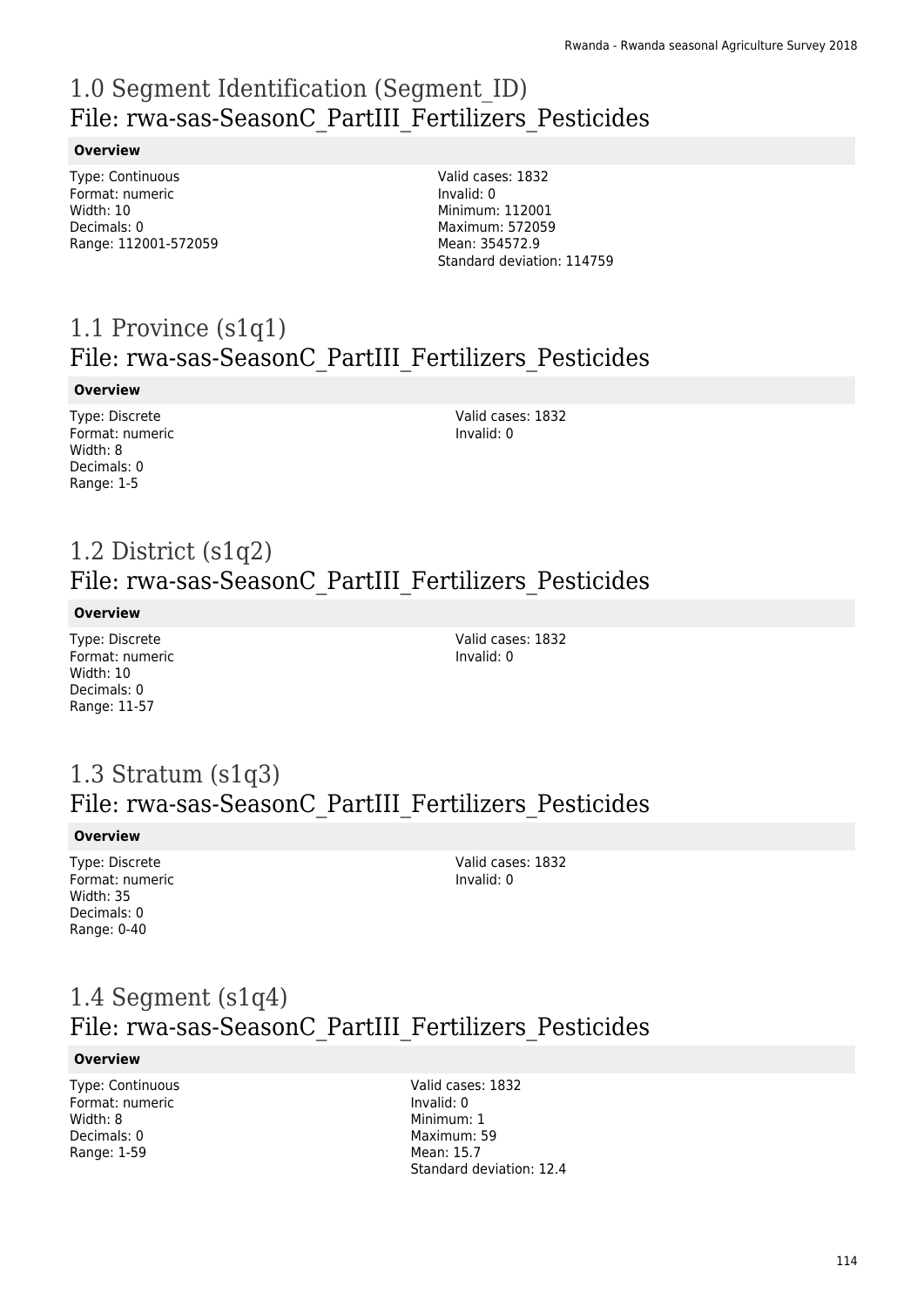# 2.1 Plot number (s2q1) File: rwa-sas-SeasonC\_PartIII\_Fertilizers\_Pesticides

#### **Overview**

Type: Continuous Format: numeric Width: 8 Decimals: 0 Range: 1-93

Valid cases: 1832 Invalid: 0 Minimum: 1 Maximum: 93 Mean: 26 Standard deviation: 15

# 2.2 Ptot area in sqm (s2q2) File: rwa-sas-SeasonC\_PartIII\_Fertilizers\_Pesticides

#### **Overview**

Type: Continuous Format: numeric Width: 10 Decimals: 0 Range: 33.7200413341112-20017.1493135246

Valid cases: 1832 Invalid: 0 Minimum: 33.7 Maximum: 20017.1 Mean: 1055.2 Standard deviation: 1639.7

# 3.1 Have you used organic fertilizer in this plot during this season? (s3q1)

## File: rwa-sas-SeasonC\_PartIII\_Fertilizers\_Pesticides

### **Overview**

Type: Discrete Format: numeric Width: 8 Decimals: 0 Range: 1-2

Valid cases: 1832 Invalid: 0

## 3.2 Quantity of Organic fertilizer used (in Kg) (s3q2) File: rwa-sas-SeasonC\_PartIII\_Fertilizers\_Pesticides

### **Overview**

Type: Continuous Format: numeric Width: 10 Decimals: 0 Range: 30-24000

Valid cases: 1291 Invalid: 541 Minimum: 30 Maximum: 24000 Mean: 575.8 Standard deviation: 1266

# 3.3 Quantity of Organic fertilizer purchased (s3q3) File: rwa-sas-SeasonC\_PartIII\_Fertilizers\_Pesticides

### **Overview**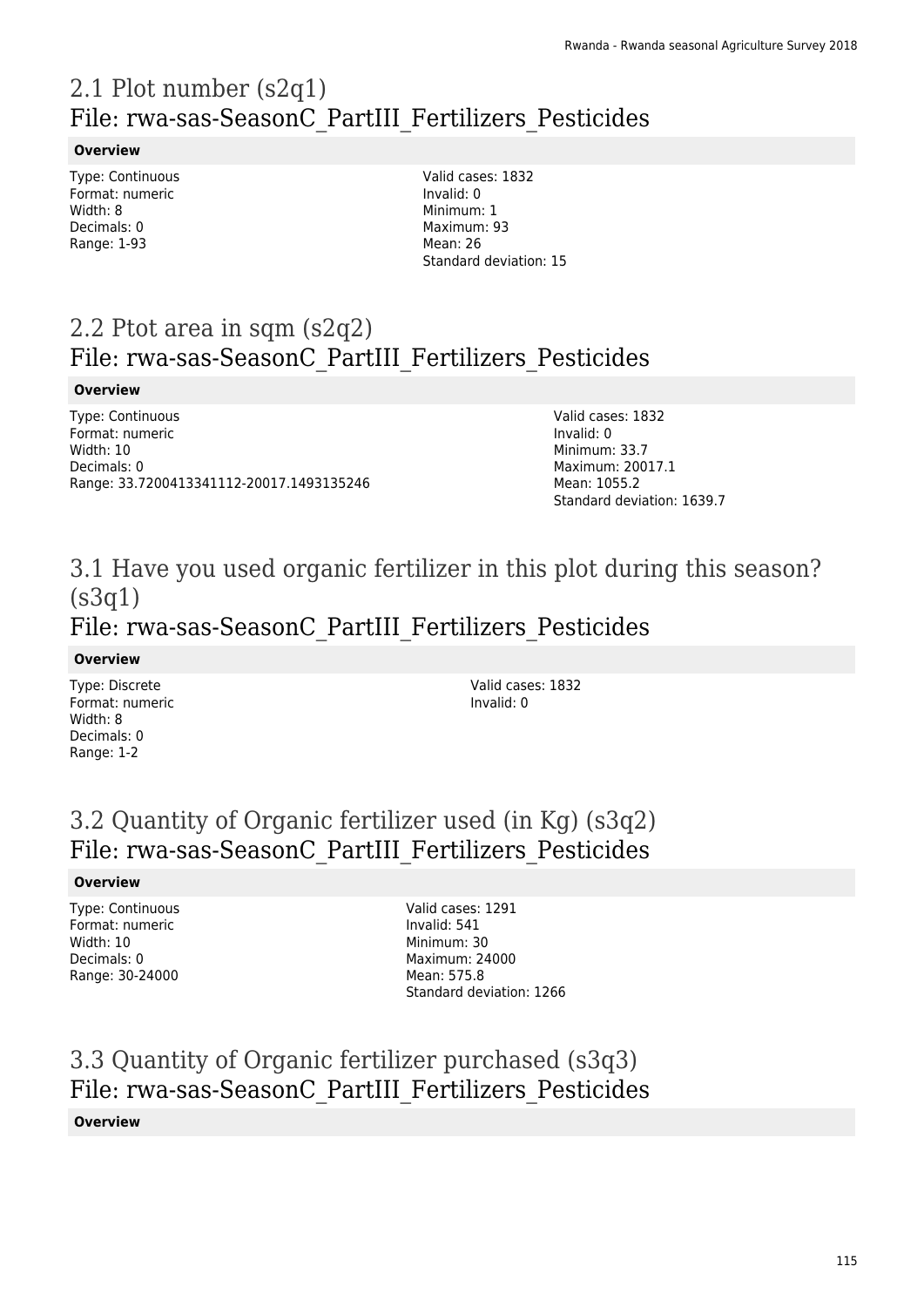# 3.3 Quantity of Organic fertilizer purchased (s3q3) File: rwa-sas-SeasonC\_PartIII\_Fertilizers\_Pesticides

Type: Continuous Format: numeric Width: 10 Decimals: 0 Range: 0-20000

Valid cases: 1291 Invalid: 541 Minimum: 0 Maximum: 20000 Mean: 241 Standard deviation: 1001.3

# 3.4 Cost of Organic fertilizer purchased (Rwf) (s3q4) File: rwa-sas-SeasonC\_PartIII\_Fertilizers\_Pesticides

#### **Overview**

Type: Continuous Format: numeric Width: 10 Decimals: 0 Range: 0-373410

Valid cases: 1291 Invalid: 541 Minimum: 0 Maximum: 373410 Mean: 5808.2 Standard deviation: 22871.9

# 3.5 Have you used inorganic fertilizer in this plot during this season? (s3q5)

# File: rwa-sas-SeasonC\_PartIII\_Fertilizers\_Pesticides

### **Overview**

Type: Discrete Format: numeric Width: 8 Decimals: 0 Range: 1-2

Valid cases: 1832 Invalid: 0

### 3.6 Inorganic fertilizer type (s3q6) File: rwa-sas-SeasonC\_PartIII\_Fertilizers\_Pesticides

### **Overview**

Type: Discrete Format: numeric Width: 26 Decimals: 0 Range: 1-9

Valid cases: 785 Invalid: 1047

## 3.7 Unit (s3q7) File: rwa-sas-SeasonC\_PartIII\_Fertilizers\_Pesticides

### **Overview**

Type: Discrete Format: numeric Width: 8 Decimals: 0 Range: 1-4

Valid cases: 785 Invalid: 1047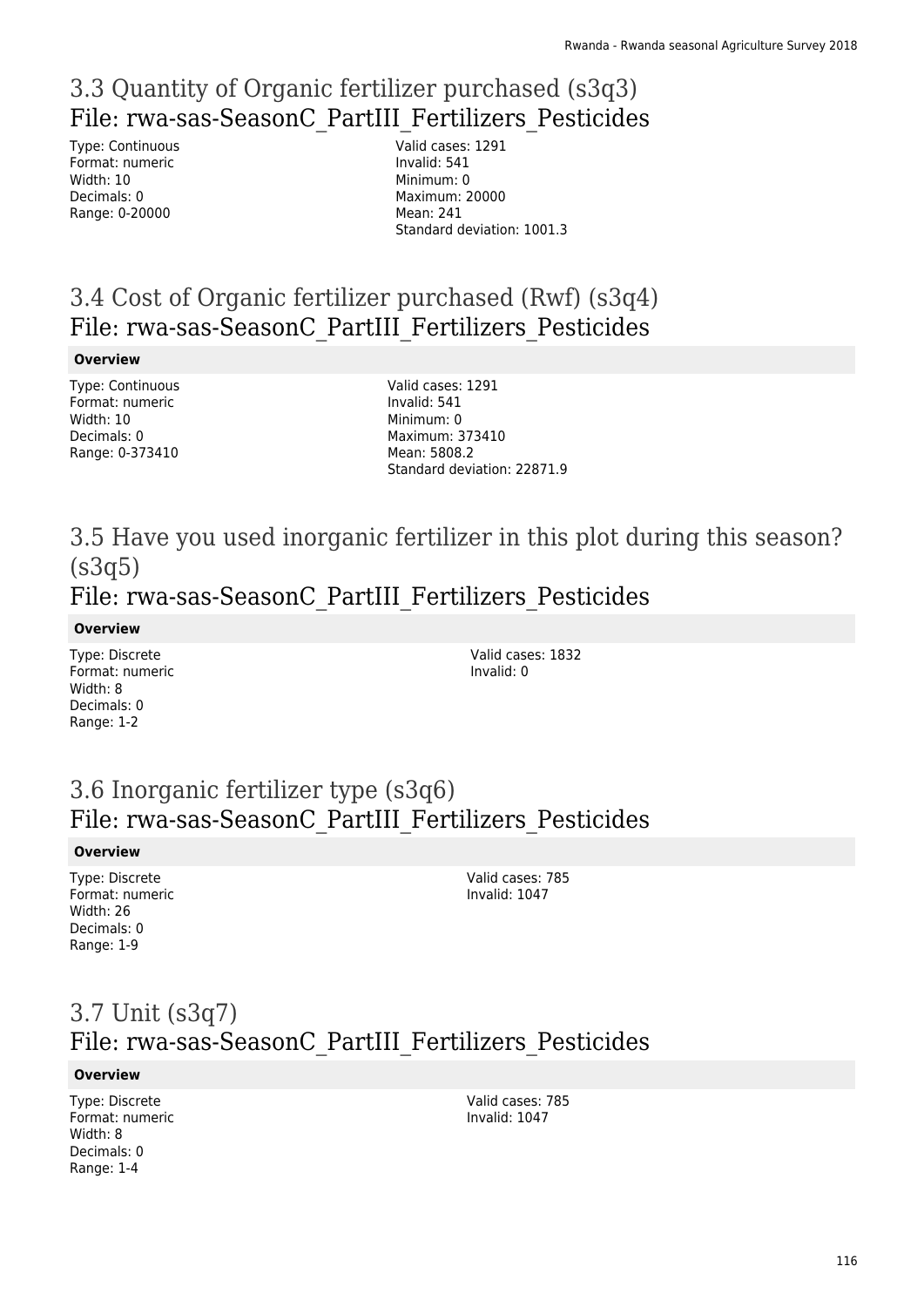# 3.8 Total quantity of inorganic fertilizer used (s3q8) File: rwa-sas-SeasonC\_PartIII\_Fertilizers\_Pesticides

#### **Overview**

Type: Continuous Format: numeric Width: 10 Decimals: 0 Range: 0.12-692.04 Valid cases: 785 Invalid: 1047 Minimum: 0.1 Maximum: 692 Mean: 15.4 Standard deviation: 41.5

# 3.9 Quantity of inorganic fertilizer purchased (s3q9) File: rwa-sas-SeasonC\_PartIII\_Fertilizers\_Pesticides

#### **Overview**

Type: Continuous Format: numeric Width: 10 Decimals: 0 Range: 0-692.04

Valid cases: 785 Invalid: 1047 Minimum: 0 Maximum: 692 Mean: 15.4 Standard deviation: 41.5

### 3.10 Unit Price(Rwf) (s3q10) File: rwa-sas-SeasonC\_PartIII\_Fertilizers\_Pesticides

#### **Overview**

Type: Continuous Format: numeric Width: 10 Decimals: 0 Range: 0-10500

Valid cases: 785 Invalid: 1047 Minimum: 0 Maximum: 10500 Mean: 577.4 Standard deviation: 481.5

### 3.11 What is the main source of fertilizer used? (s3q11) File: rwa-sas-SeasonC\_PartIII\_Fertilizers\_Pesticides

### **Overview**

Type: Discrete Format: numeric Width: 23 Decimals: 0 Range: 1-6

Valid cases: 785 Invalid: 1047

### 3.12 What was the main crop the fertilizer was applied? (s3q12) File: rwa-sas-SeasonC\_PartIII\_Fertilizers\_Pesticides

### **Overview**

Type: Discrete Format: numeric Width: 28 Decimals: 0 Range: 101-520

Valid cases: 785 Invalid: 1047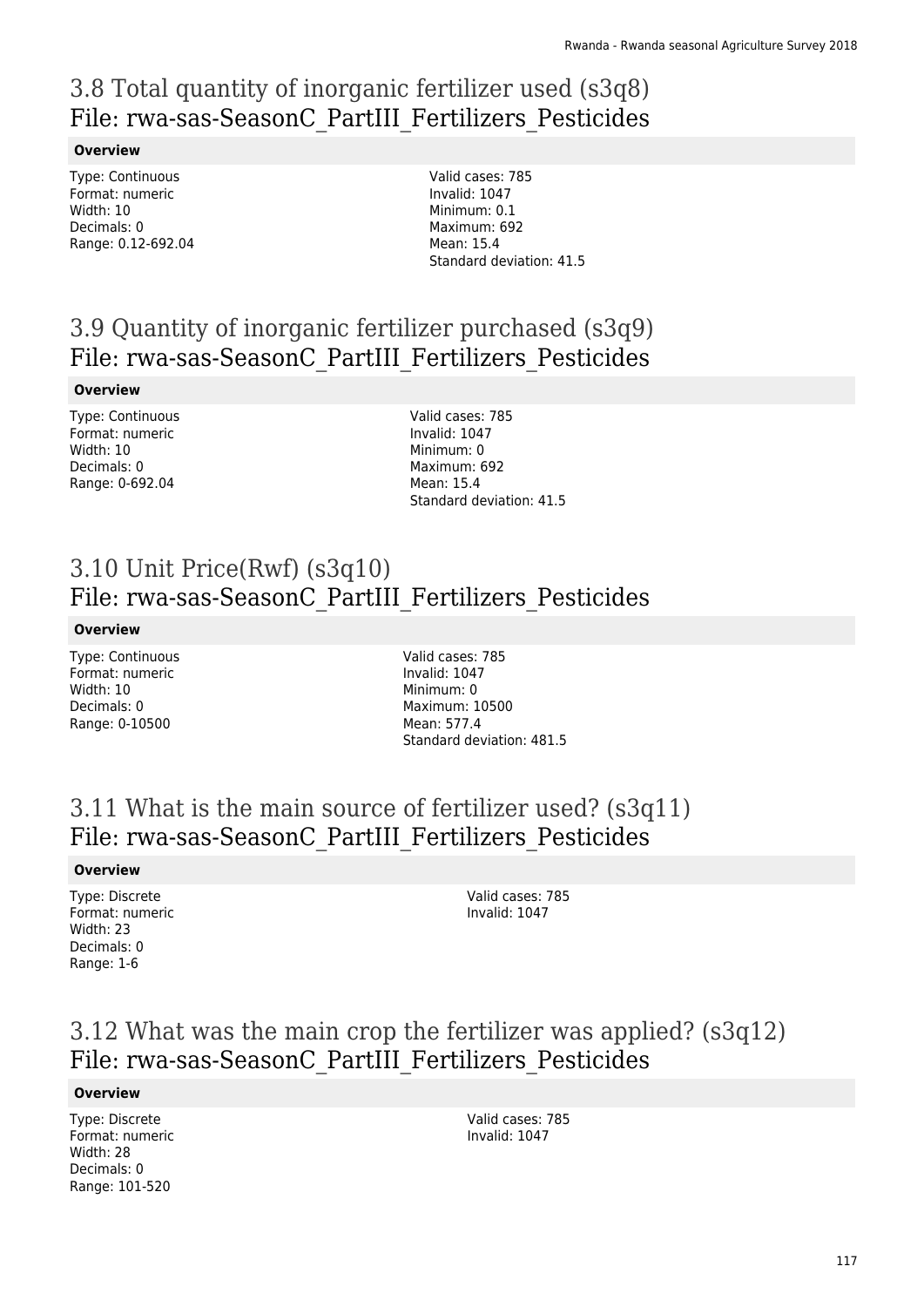### 3.13 Have you used pesticides in this plot during this season? (s3q13) File: rwa-sas-SeasonC\_PartIII\_Fertilizers\_Pesticides

**Overview**

Type: Discrete Format: numeric Width: 8 Decimals: 0 Range: 1-2

Valid cases: 1832 Invalid: 0

### 3.14 Pesticide type (s3q14) File: rwa-sas-SeasonC\_PartIII\_Fertilizers\_Pesticides

#### **Overview**

Type: Discrete Format: numeric Width: 15 Decimals: 0 Range: 1-10

Valid cases: 965 Invalid: 867

# 3.15 Unit (s3q15) File: rwa-sas-SeasonC\_PartIII\_Fertilizers\_Pesticides

#### **Overview**

Type: Discrete Format: numeric Width: 8 Decimals: 0 Range: 1-4

Valid cases: 965 Invalid: 867

### 3.16 Total Quantity of pesticide used in this plot (s3q16) File: rwa-sas-SeasonC\_PartIII\_Fertilizers\_Pesticides

#### **Overview**

Type: Continuous Format: numeric Width: 10 Decimals: 0 Range: 0.02-1800

Valid cases: 965 Invalid: 867 Minimum: 0 Maximum: 1800 Mean: 97.1 Standard deviation: 165.7

# 3.17 Quantity of pesticide purchased (s3q17) File: rwa-sas-SeasonC\_PartIII\_Fertilizers\_Pesticides

#### **Overview**

Type: Continuous Format: numeric Width: 10 Decimals: 0 Range: 0-1800

Valid cases: 965 Invalid: 867 Minimum: 0 Maximum: 1800 Mean: 97 Standard deviation: 165.7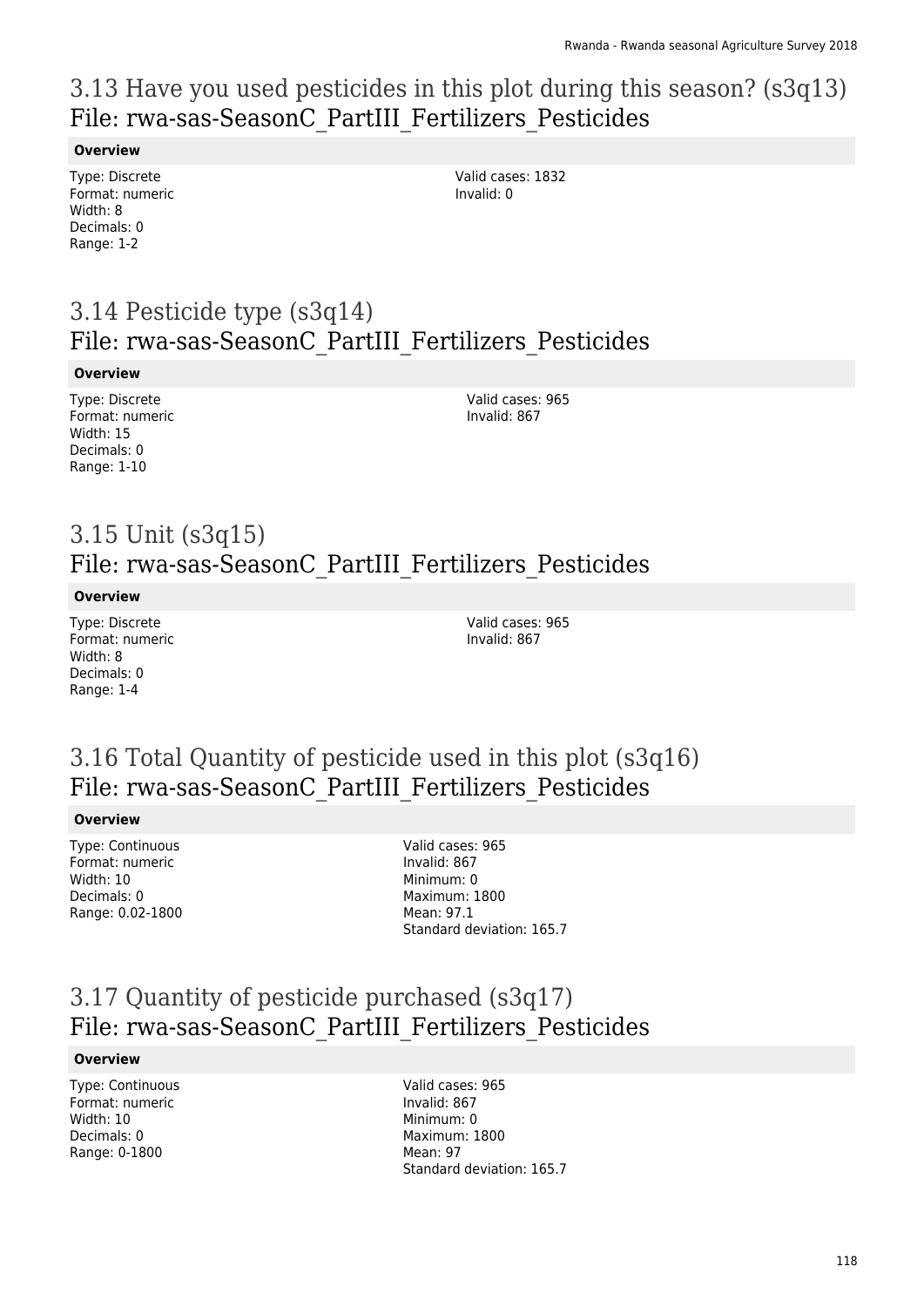# 3.18 Total amount spent on quantity bought (Rwf) (s3q18) File: rwa-sas-SeasonC\_PartIII\_Fertilizers\_Pesticides

#### **Overview**

Type: Continuous Format: numeric Width: 12 Decimals: 0 Range: 35-245813 Valid cases: 960 Invalid: 872 Minimum: 35 Maximum: 245813 Mean: 4924 Standard deviation: 11983.5

### 3.19 What was the main crop the pesticide was applied? (s3q19) File: rwa-sas-SeasonC\_PartIII\_Fertilizers\_Pesticides

#### **Overview**

Type: Discrete Format: numeric Width: 29 Decimals: 0 Range: 101-520

Valid cases: 965 Invalid: 867

### Segment weight (weight) File: rwa-sas-SeasonC\_PartIII\_Fertilizers\_Pesticides

#### **Overview**

Type: Continuous Format: numeric Width: 10 Decimals: 0 Range: 9.96156420774173-1018.32945299025

Valid cases: 1832 Invalid: 0 Minimum: 10 Maximum: 1018.3 Mean: 235.3 Standard deviation: 192.1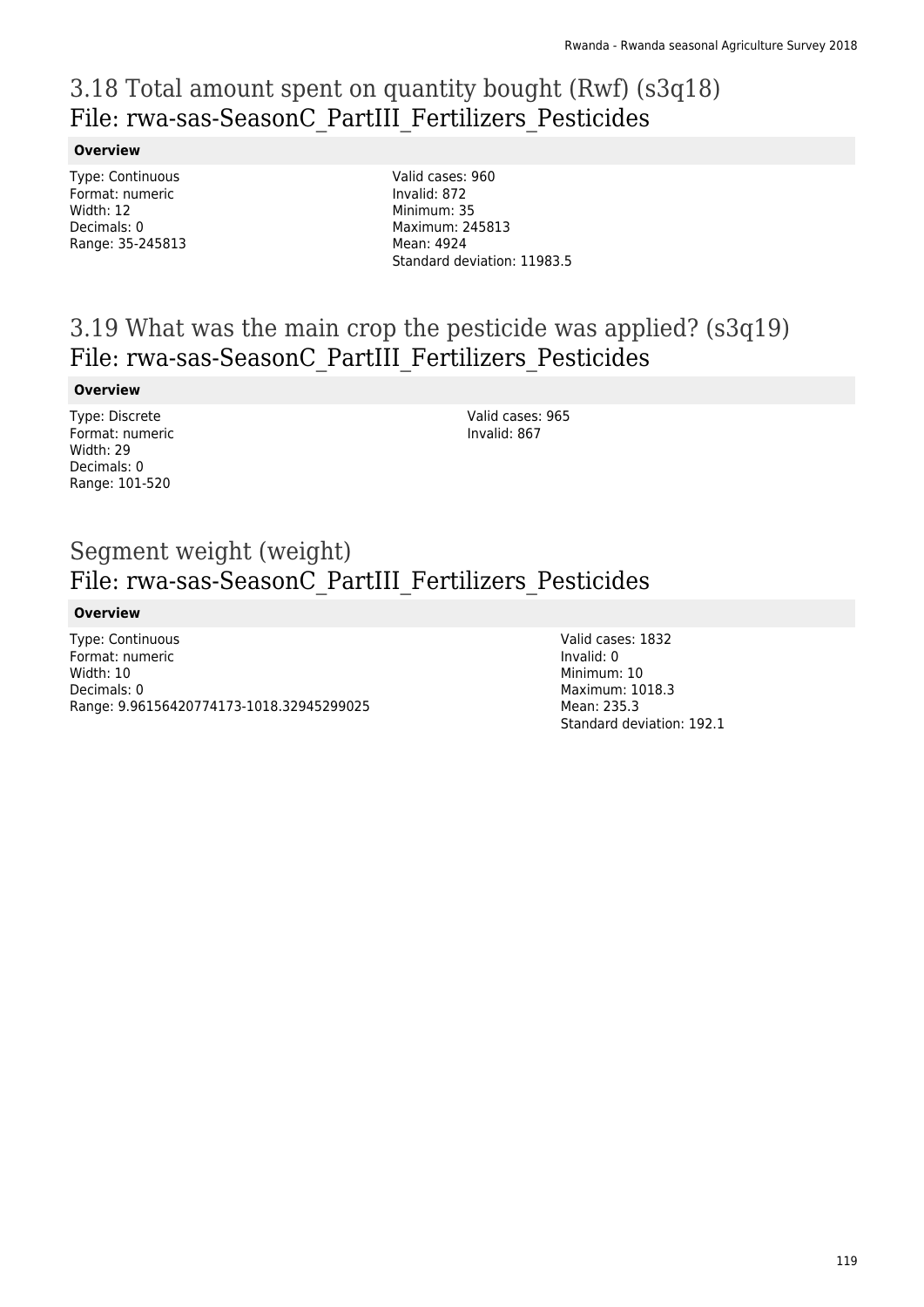## 1.0 Segment identification (Segment\_ID) File: rwa-sas-SeasonC\_PartIV\_Agricultural practice

#### **Overview**

Type: Continuous Format: numeric Width: 10 Decimals: 0 Range: 112001-572059

Valid cases: 1731 Invalid: 0 Minimum: 112001 Maximum: 572059 Mean: 342514.5 Standard deviation: 113439.8

## 2.1 Plot number (s2q1) File: rwa-sas-SeasonC\_PartIV\_Agricultural practice

#### **Overview**

Type: Continuous Format: numeric Width: 8 Decimals: 0 Range: 1-93

Valid cases: 1731 Invalid: 0 Minimum: 1 Maximum: 93 Mean: 26.1 Standard deviation: 15.2

### 1.1 Province (s1q1) File: rwa-sas-SeasonC\_PartIV\_Agricultural practice

#### **Overview**

Type: Discrete Format: numeric Width: 8 Decimals: 0 Range: 1-5

Valid cases: 1731 Invalid: 0

### 1.2 District (s1q2) File: rwa-sas-SeasonC\_PartIV\_Agricultural practice

#### **Overview**

Type: Discrete Format: numeric Width: 10 Decimals: 0 Range: 11-57

Valid cases: 1731 Invalid: 0

## 1.3 Stratum (s1q3) File: rwa-sas-SeasonC\_PartIV\_Agricultural practice

#### **Overview**

Type: Discrete Format: numeric Width: 36 Decimals: 0 Range: 10-40

Valid cases: 1731 Invalid: 0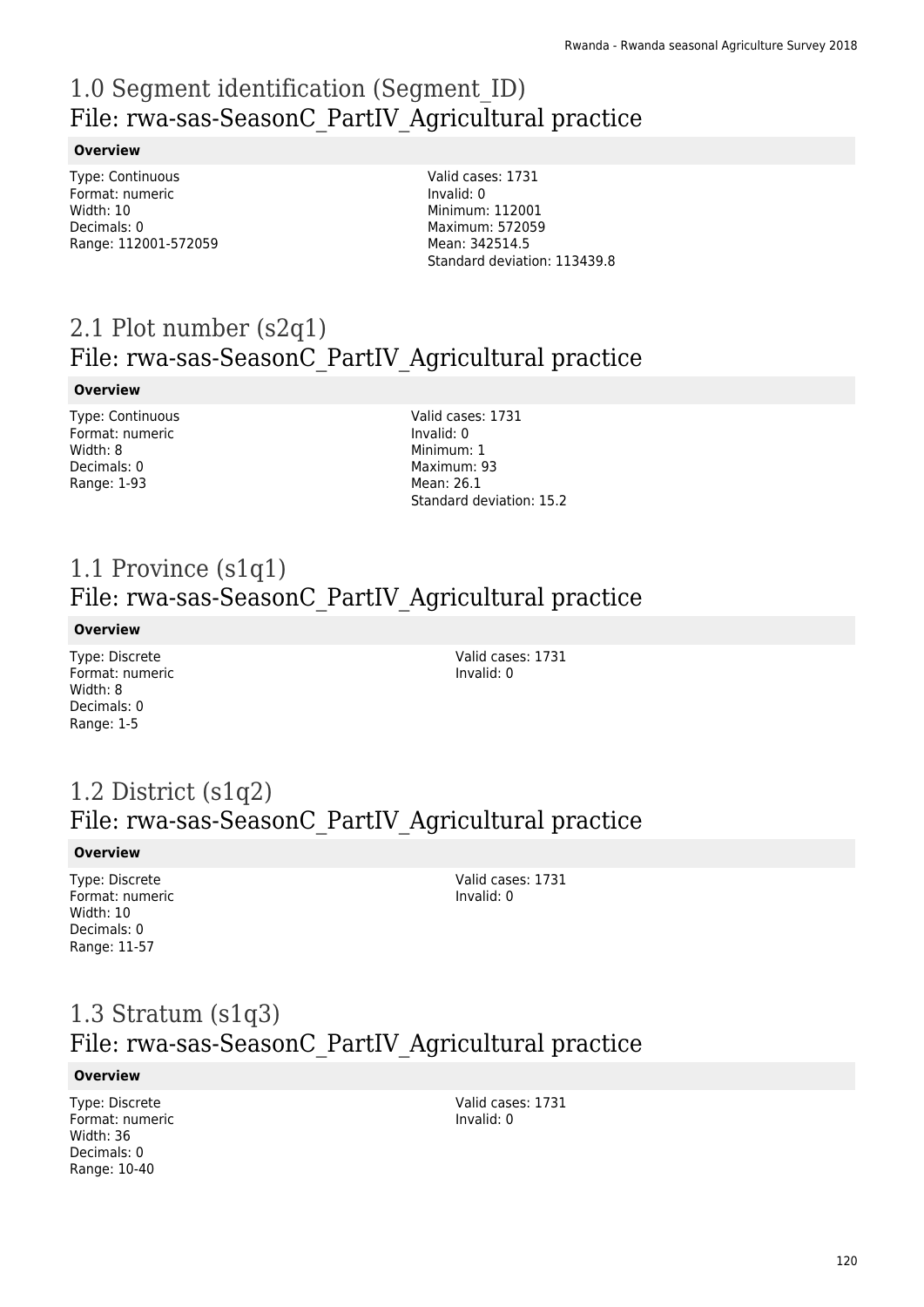# 1.4 Segment (s1q4) File: rwa-sas-SeasonC\_PartIV\_Agricultural practice

#### **Overview**

Type: Continuous Format: numeric Width: 8 Decimals: 0 Range: 1-59

Valid cases: 1731 Invalid: 0 Minimum: 1 Maximum: 59 Mean: 15 Standard deviation: 11.8

# 2.2 Ptot area in sqm (s2q2) File: rwa-sas-SeasonC\_PartIV\_Agricultural practice

#### **Overview**

Type: Continuous Format: numeric Width: 10 Decimals: 0 Range: 33.7200413341112-20017.1493135246

Valid cases: 1731 Invalid: 0 Minimum: 33.7 Maximum: 20017.1 Mean: 944.5 Standard deviation: 1486.2

### 4.1 What is the degree of erosion on this plot? (s4q1) File: rwa-sas-SeasonC\_PartIV\_Agricultural practice

#### **Overview**

Type: Discrete Format: numeric Width: 88 Decimals: 0 Range: 1-3

Valid cases: 1731 Invalid: 0

### 4.2 Is there any anti erosion activity on this plot? (s4q2) File: rwa-sas-SeasonC\_PartIV\_Agricultural practice

#### **Overview**

Type: Discrete Format: numeric Width: 8 Decimals: 0 Range: 1-2

Valid cases: 1731 Invalid: 0

### 4.3 Types of anti-erosion activities existing in the plot (code) (s4q3) File: rwa-sas-SeasonC\_PartIV\_Agricultural practice

### **Overview**

Type: Discrete Format: numeric Width: 42 Decimals: 0 Range: 0-10

Valid cases: 1541 Invalid: 190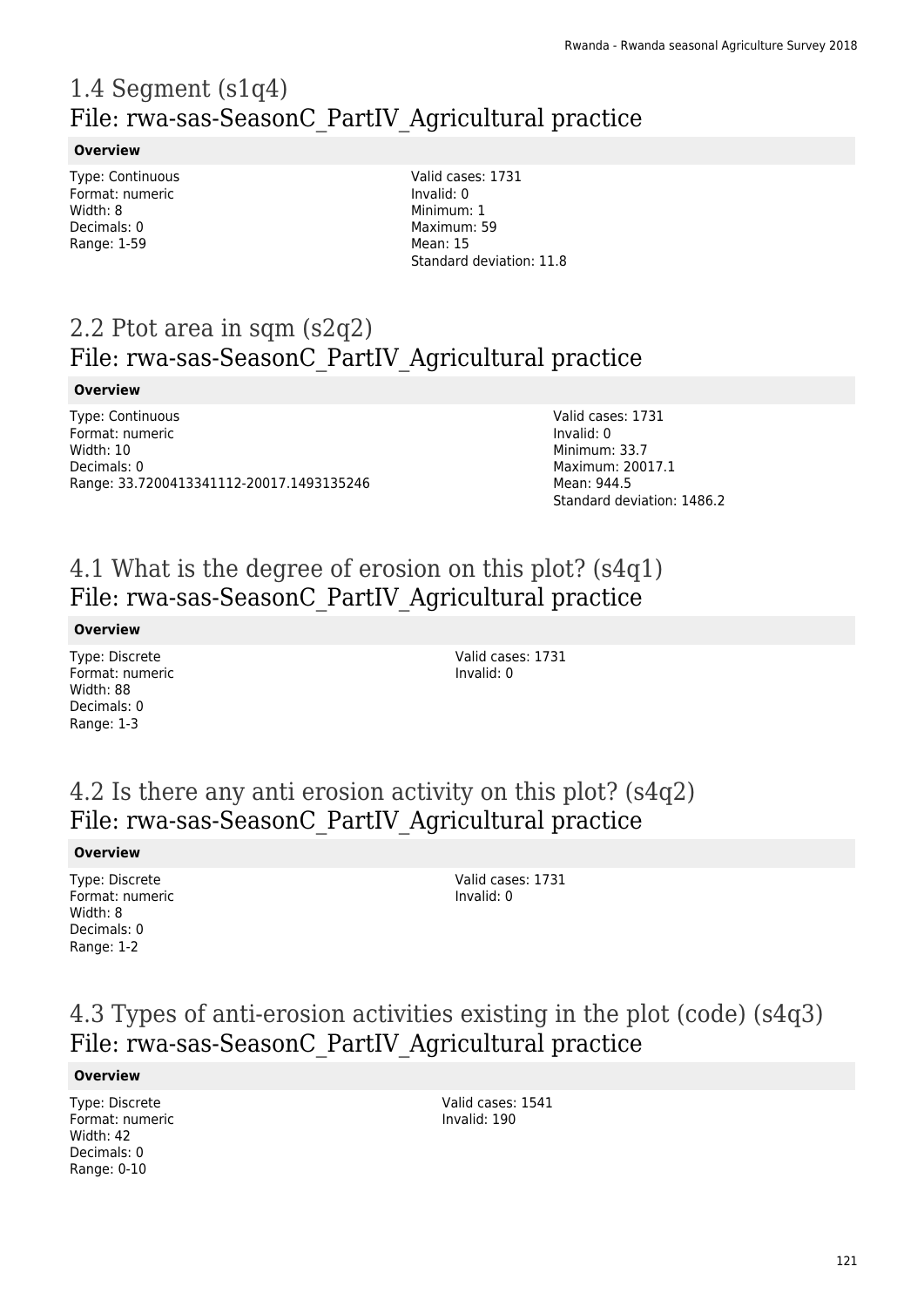4.4 Was this anti-erosion activity done during the current agricultur  $(s4q4)$ File: rwa-sas-SeasonC\_PartIV\_Agricultural practice

#### **Overview**

Type: Discrete Format: numeric Width: 8 Decimals: 0 Range: 1-2

Valid cases: 1541 Invalid: 190

### 4.5 What is the total cost of anti-erosion activity done during this season(R (s4q5) File: rwa-sas-SeasonC\_PartIV\_Agricultural practice

#### **Overview**

Type: Continuous Format: numeric Width: 10 Decimals: 0 Range: 0-36000

Valid cases: 329 Invalid: 1402 Minimum: 0 Maximum: 36000 Mean: 586 Standard deviation: 2532.6

## 4.6 Is this plot fenced? (s4q6) File: rwa-sas-SeasonC\_PartIV\_Agricultural practice

#### **Overview**

Type: Discrete Format: numeric Width: 8 Decimals: 0 Range: 1-2

Valid cases: 1731 Invalid: 0

### 4.7 Was this fence done during the current agricultural season? (s4q7) File: rwa-sas-SeasonC\_PartIV\_Agricultural practice

#### **Overview**

Type: Discrete Format: numeric Width: 8 Decimals: 0 Range: 1-2

Valid cases: 17 Invalid: 1714

### 4.8 Activity cost (RWF) (s4q8) File: rwa-sas-SeasonC\_PartIV\_Agricultural practice

#### **Overview**

Type: Discrete Format: numeric Width: 10 Decimals: 0 Range: 4600-4600

Valid cases: 1 Invalid: 1730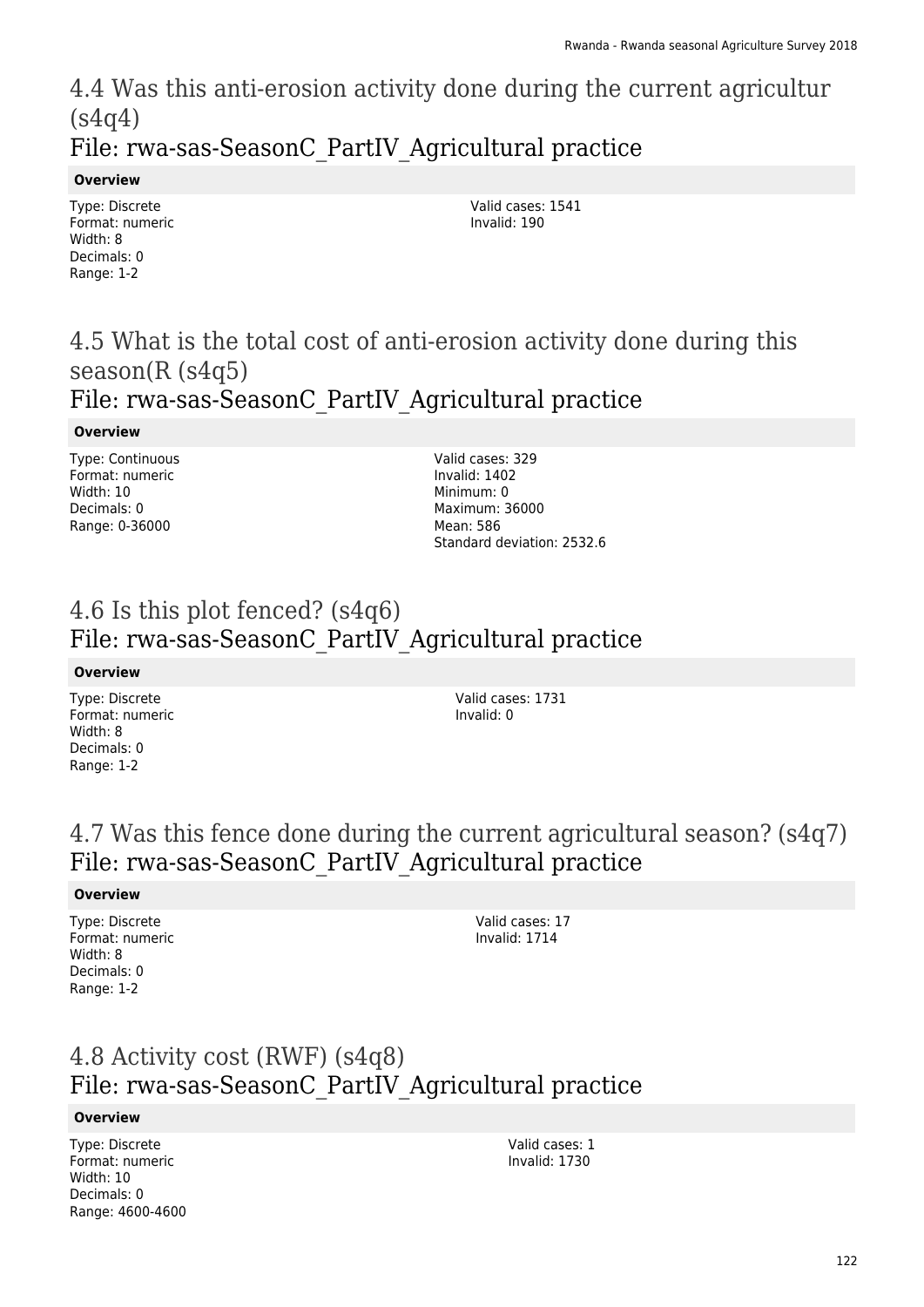### 4.9 Amount spent on manpower to prepare land, sowing and any other agricultural (s4q9) File: rwa-sas-SeasonC\_PartIV\_Agricultural practice

#### **Overview**

Type: Continuous Format: numeric Width: 10 Decimals: 0 Range: 0-350000

Valid cases: 1731 Invalid: 0 Minimum: 0 Maximum: 350000 Mean: 8624.8 Standard deviation: 23850

4.10.1 Have you used ploughing animals (oxen) during this season?  $(s4q101)$ 

### File: rwa-sas-SeasonC\_PartIV\_Agricultural practice

### **Overview**

Type: Discrete Format: numeric Width: 8 Decimals: 0 Range: 1-2

Valid cases: 1731 Invalid: 0

# 4.10.2 At which stage of agriculture practice did you use animal ploughing? (s4q10\_2)

### File: rwa-sas-SeasonC\_PartIV\_Agricultural practice

### **Overview**

Type: Discrete Format: character Width: 15

Valid cases: 0 Invalid: 0

### 4.10.3 Amount paid on rent of ploughing animals during this season(Rwf)  $(s4q10\ 3)$ File: rwa-sas-SeasonC\_PartIV\_Agricultural practice

### **Overview**

Type: Discrete Format: numeric Width: 10 Decimals: 0

Valid cases: 0 Invalid: 1731

4.11.1 Have you used a ploughing tractor during this season?  $(s4q11 1)$ File: rwa-sas-SeasonC\_PartIV\_Agricultural practice **Overview**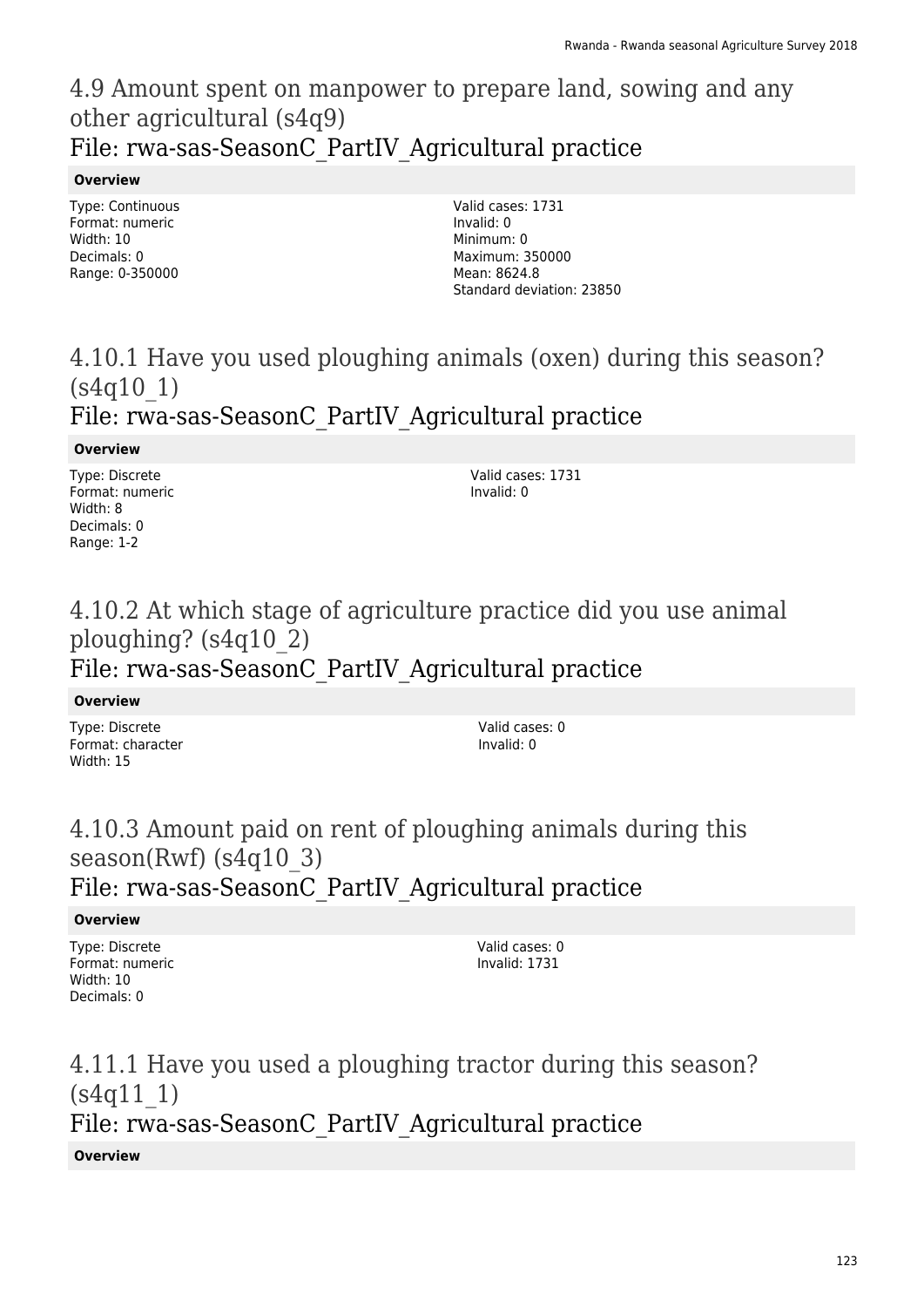### 4.11.1 Have you used a ploughing tractor during this season?  $(s4q11 1)$ File: rwa-sas-SeasonC\_PartIV\_Agricultural practice

Type: Discrete Format: numeric Width: 8 Decimals: 0 Range: 1-2

Valid cases: 1731 Invalid: 0

# 4.11.2 At which stage of agriculture practice did you use ploughing machine?  $(s4q11\;2)$

File: rwa-sas-SeasonC\_PartIV\_Agricultural practice

**Overview**

Type: Discrete Format: numeric Width: 52 Decimals: 0 Range: 1-29

Valid cases: 0 Invalid: 1731

# 4.11.3 Amount paid on rent of ploughing tractor (Rwf) (s4q11\_3) File: rwa-sas-SeasonC\_PartIV\_Agricultural practice

**Overview**

Type: Discrete Format: numeric Width: 10 Decimals: 0

Valid cases: 0 Invalid: 1731

### 4.12.1 Have you used any other mechanical equipment during this season?  $(s4q12_1)$ File: rwa-sas-SeasonC\_PartIV\_Agricultural practice

**Overview**

Type: Discrete Format: numeric Width: 8 Decimals: 0 Range: 1-2

Valid cases: 1731 Invalid: 0

# 4.14.2 At which stage of agriculture practice did you use other mechanical? (s4q12\_2)

### File: rwa-sas-SeasonC\_PartIV\_Agricultural practice

### **Overview**

Type: Discrete Format: numeric Width: 34 Decimals: 0 Range: 1-18

Valid cases: 0 Invalid: 1731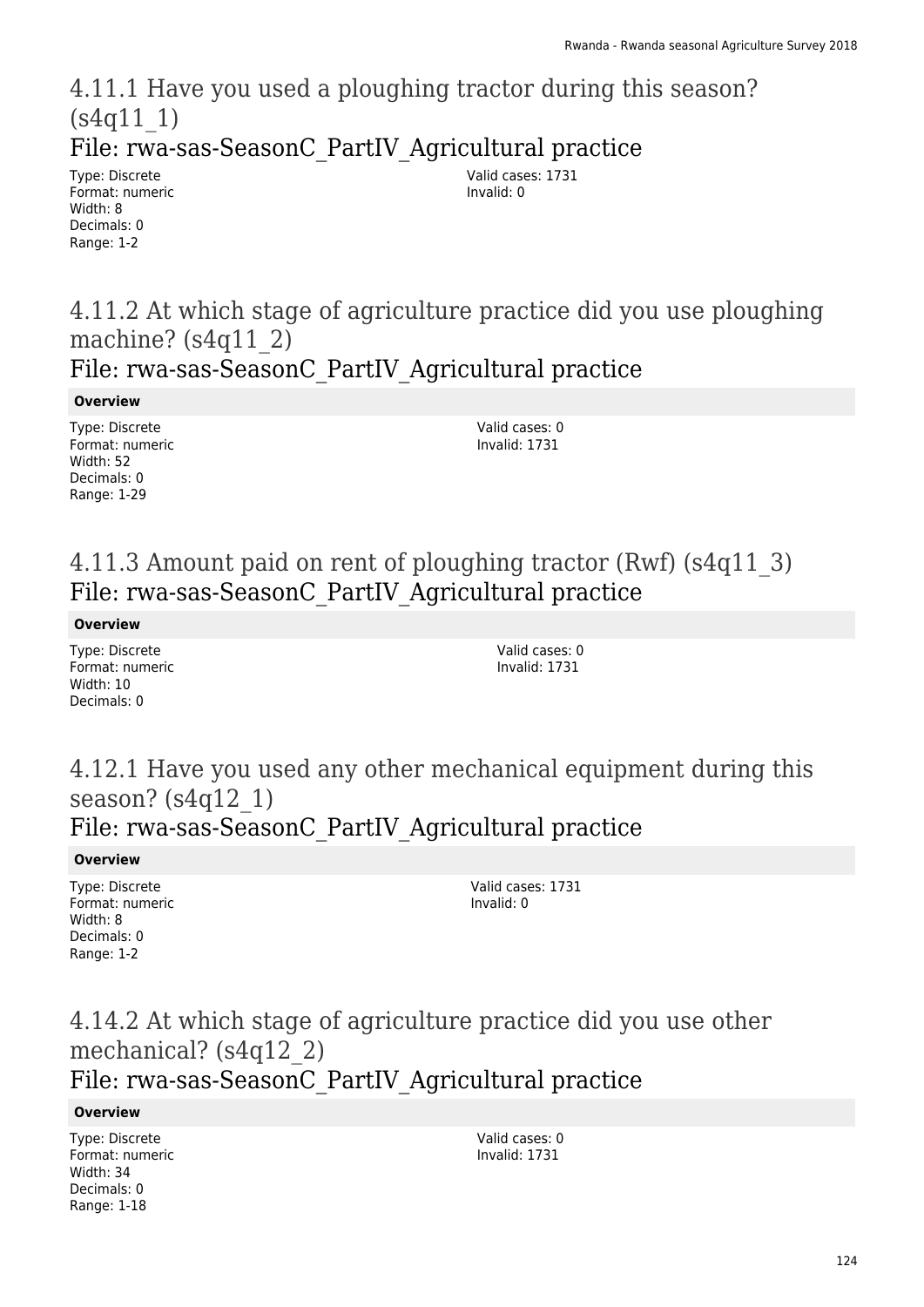### 4.12.3 Name of other mechanical equipment used during this season (s4q12\_3) File: rwa-sas-SeasonC\_PartIV\_Agricultural practice

**Overview**

Type: Discrete Format: character Width: 40

Valid cases: 0 Invalid: 0

### 4.12.4 Rent cost for the other mechanical equipment (Rwf) (s4q12\_4) File: rwa-sas-SeasonC\_PartIV\_Agricultural practice

**Overview**

Type: Discrete Format: numeric Width: 10 Decimals: 0

Valid cases: 0 Invalid: 1731

### 4.13 Have you irrigated your plot during this season? (s4q13) File: rwa-sas-SeasonC\_PartIV\_Agricultural practice

**Overview**

Type: Discrete Format: numeric Width: 8 Decimals: 0 Range: 1-2

Valid cases: 1731 Invalid: 0

## 4.14 What is the source of water for irrigation? (s4q14) File: rwa-sas-SeasonC\_PartIV\_Agricultural practice

**Overview**

Type: Discrete Format: numeric Width: 21 Decimals: 0 Range: 1-6

Valid cases: 493 Invalid: 1238

### 4.15 What is main irrigation technique used on this plot? (s4q15) File: rwa-sas-SeasonC\_PartIV\_Agricultural practice

### **Overview**

Type: Discrete Format: numeric Width: 39 Decimals: 0 Range: 1-5

Valid cases: 493 Invalid: 1238

4.16 What is the irrigation tool you have used? (s4q16) File: rwa-sas-SeasonC\_PartIV\_Agricultural practice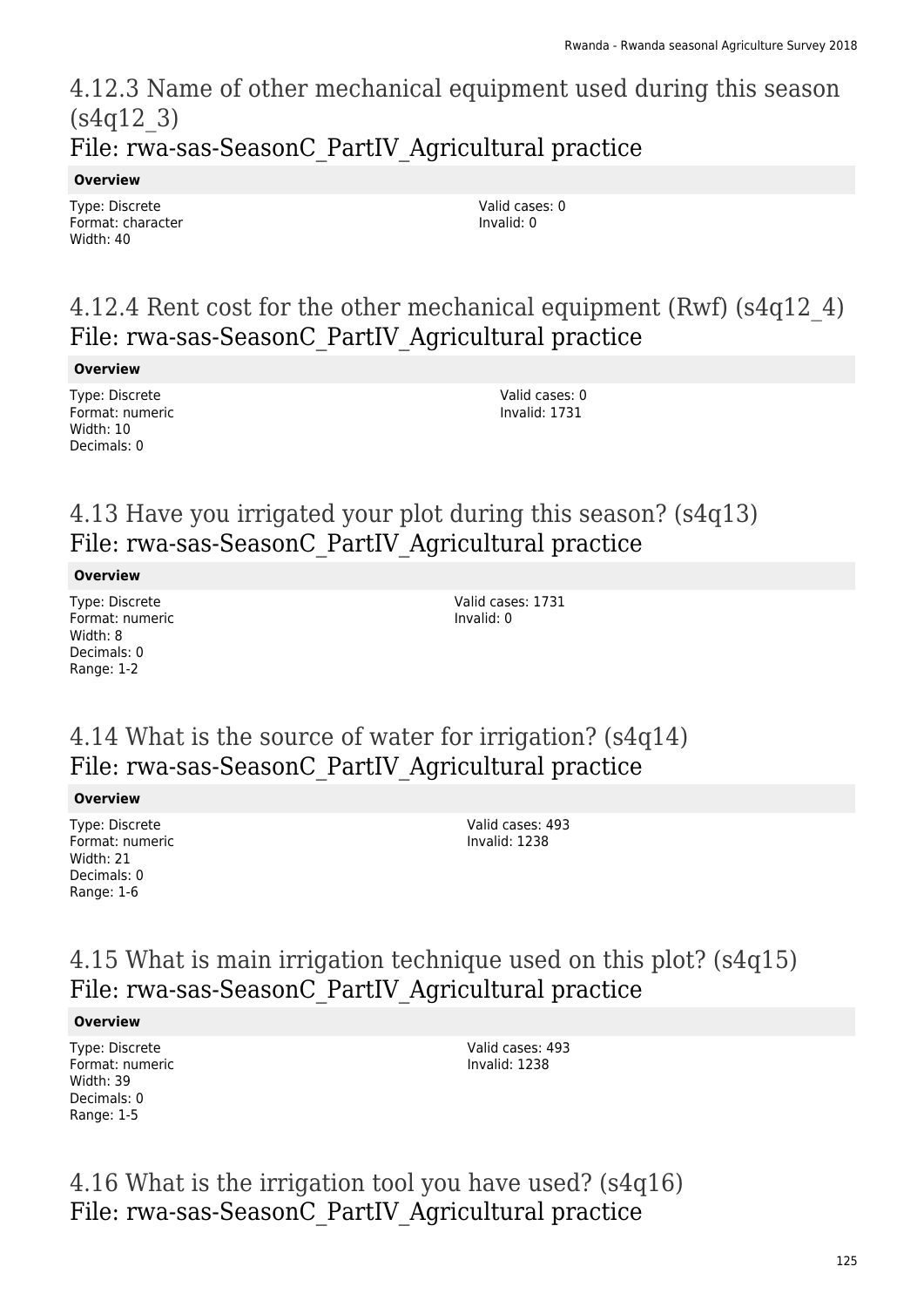# 4.16 What is the irrigation tool you have used? (s4q16) File: rwa-sas-SeasonC\_PartIV\_Agricultural practice

#### **Overview**

Type: Discrete Format: numeric Width: 55 Decimals: 0 Range: 1-3456

Valid cases: 493 Invalid: 1238

## 4.17 Total cost of irrigation? (s4q17) File: rwa-sas-SeasonC\_PartIV\_Agricultural practice

#### **Overview**

Type: Continuous Format: numeric Width: 10 Decimals: 0 Range: 0-65000

Valid cases: 493 Invalid: 1238 Minimum: 0 Maximum: 65000 Mean: 1985.9 Standard deviation: 7192.9

### 4.18 What was the main crop to irrigate? (s4q18) File: rwa-sas-SeasonC\_PartIV\_Agricultural practice

#### **Overview**

Type: Discrete Format: numeric Width: 29 Decimals: 0 Range: 101-555

Valid cases: 493 Invalid: 1238

### Segment weight (weight) File: rwa-sas-SeasonC\_PartIV\_Agricultural practice

#### **Overview**

Type: Continuous Format: numeric Width: 10 Decimals: 0 Range: 9.96156420774173-1018.32945299025

Valid cases: 1731 Invalid: 0 Minimum: 10 Maximum: 1018.3 Mean: 226.3 Standard deviation: 188.2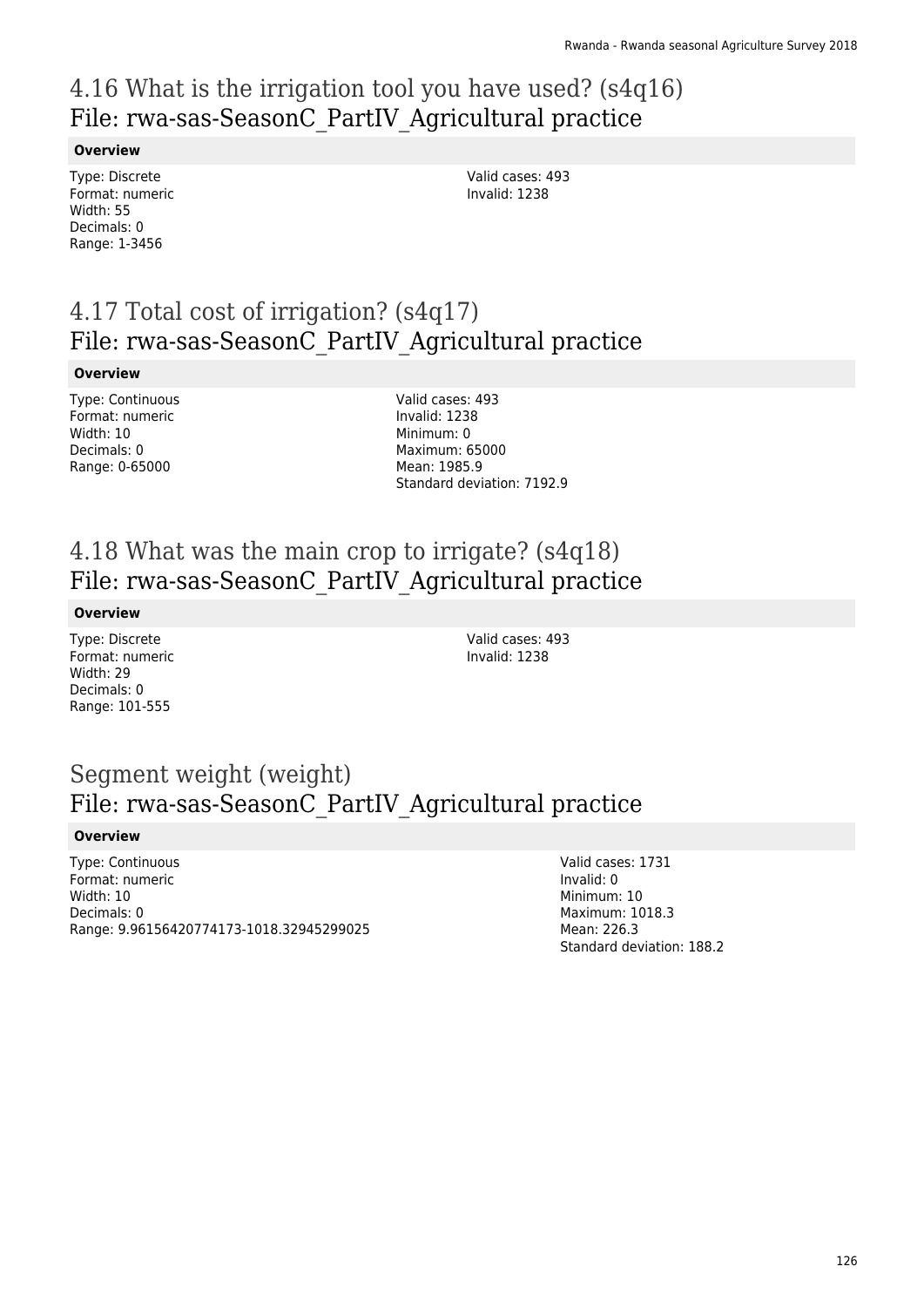## 1.0 Segment identification (Segment\_ID) File: rwa-sas-SeasonC\_PartV\_Land Tenure

#### **Overview**

Type: Continuous Format: numeric Width: 10 Decimals: 0 Range: 112001-572059 Valid cases: 5400 Invalid: 0 Minimum: 112001 Maximum: 572059 Mean: 348957.9 Standard deviation: 115816.7

### 2.1 Plot number (s2q1) File: rwa-sas-SeasonC\_PartV\_Land Tenure

#### **Overview**

Type: Continuous Format: numeric Width: 8 Decimals: 0 Range: 1-93

Valid cases: 5400 Invalid: 0 Minimum: 1 Maximum: 93 Mean: 25.9 Standard deviation: 15

### 1.1 Province (s1q1) File: rwa-sas-SeasonC\_PartV\_Land Tenure

#### **Overview**

Type: Discrete Format: numeric Width: 8 Decimals: 0 Range: 1-5

Valid cases: 5400 Invalid: 0

### 1.2 District (s1q2) File: rwa-sas-SeasonC\_PartV\_Land Tenure

#### **Overview**

Type: Discrete Format: numeric Width: 10 Decimals: 0 Range: 11-57

Valid cases: 5400 Invalid: 0

### 1.3 Stratum (s1q3) File: rwa-sas-SeasonC\_PartV\_Land Tenure

#### **Overview**

Type: Discrete Format: numeric Width: 35 Decimals: 0 Range: 11-40

Valid cases: 5400 Invalid: 0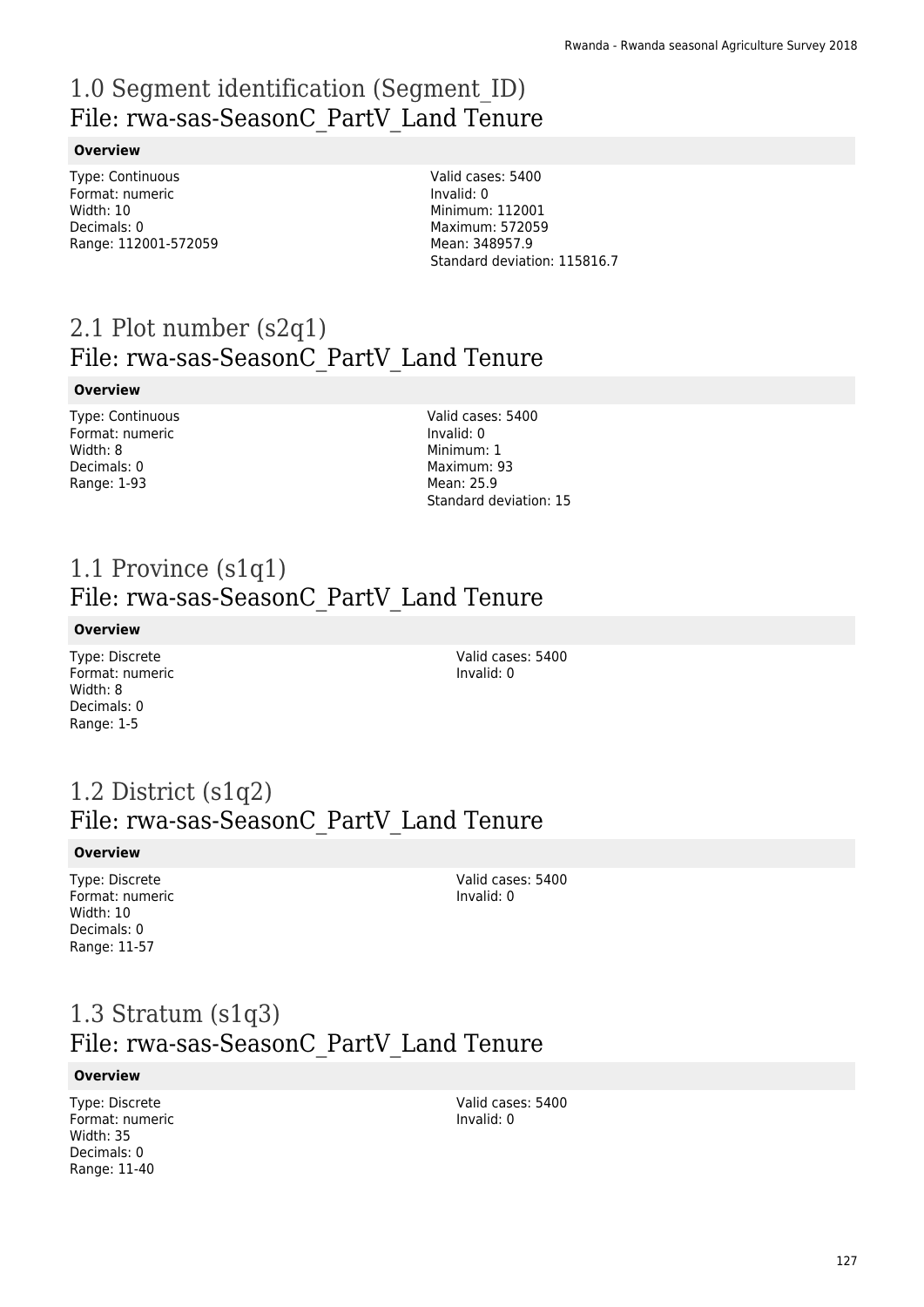# 1.4 Segment (s1q4) File: rwa-sas-SeasonC\_PartV\_Land Tenure

#### **Overview**

Type: Continuous Format: numeric Width: 8 Decimals: 0 Range: 1-59

Valid cases: 5400 Invalid: 0 Minimum: 1 Maximum: 59 Mean: 15.5 Standard deviation: 12.6

## 2.2 Ptot area in sqm (s2q2) File: rwa-sas-SeasonC\_PartV\_Land Tenure

#### **Overview**

Type: Continuous Format: numeric Width: 10 Decimals: 0 Range: 33.7200413341112-20017.1493135246 Valid cases: 5400 Invalid: 0 Minimum: 33.7 Maximum: 20017.1 Mean: 947.1 Standard deviation: 1474.2

# 5.1 Is this plot owned or rented? (s5q1) File: rwa-sas-SeasonC\_PartV\_Land Tenure

#### **Overview**

Type: Discrete Format: numeric Width: 12 Decimals: 0 Range: 1-3

Valid cases: 5400 Invalid: 0

### 5.2 Ownership category (s5q2) File: rwa-sas-SeasonC\_PartV\_Land Tenure

#### **Overview**

Type: Discrete Format: numeric Width: 8 Decimals: 0 Range: 1-4

Valid cases: 2680 Invalid: 2720

### 5.3 When has this plot been bought? (s5q3) File: rwa-sas-SeasonC\_PartV\_Land Tenure

#### **Overview**

Type: Discrete Format: numeric Width: 16 Decimals: 0 Range: 1-2

Valid cases: 1044 Invalid: 4356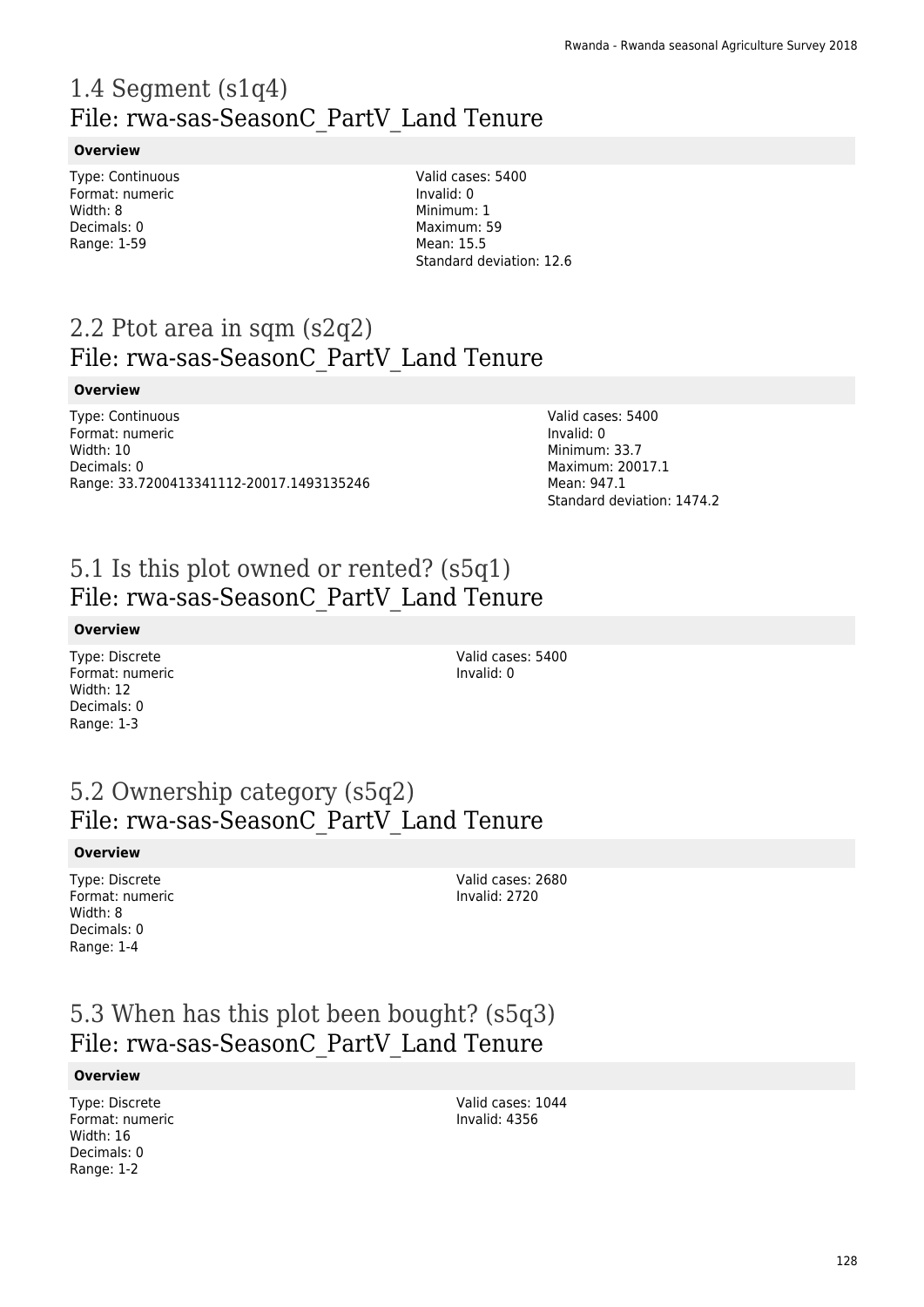### 5.4 If the plot was purchased during this season or last year, what was the cost (s5q4) File: rwa-sas-SeasonC\_PartV\_Land Tenure

#### **Overview**

Type: Continuous Format: numeric Width: 10 Decimals: 0 Range: 50000-450000 Valid cases: 28 Invalid: 5372 Minimum: 50000 Maximum: 450000 Mean: 158571.4 Standard deviation: 136564

# 5.5 If the plot was rented, what kind of payment have you agreed on during this (s5q5)

### File: rwa-sas-SeasonC\_PartV\_Land Tenure

### **Overview**

Type: Discrete Format: numeric Width: 27 Decimals: 0 Range: 1-2

Valid cases: 1644 Invalid: 3756

# 5.6 If the rented plot was paid by cash, what is the amount for this season? (s5q6)

### File: rwa-sas-SeasonC\_PartV\_Land Tenure

### **Overview**

Type: Continuous Format: numeric Width: 16 Decimals: 0 Range: 150-200000

Valid cases: 1576 Invalid: 3824 Minimum: 150 Maximum: 200000 Mean: 10144.4 Standard deviation: 20661.8

### 5.7 What are crops in this plot that have been chosen for production share for t (s5q7) File: rwa-sas-SeasonC\_PartV\_Land Tenure

### **Overview**

Type: Discrete Format: numeric Width: 29 Decimals: 0 Range: 101-999

Valid cases: 24 Invalid: 5376

5.8 If the rented plot was paid by production share, what is the percentage shar (s5q8) File: rwa-sas-SeasonC\_PartV\_Land Tenure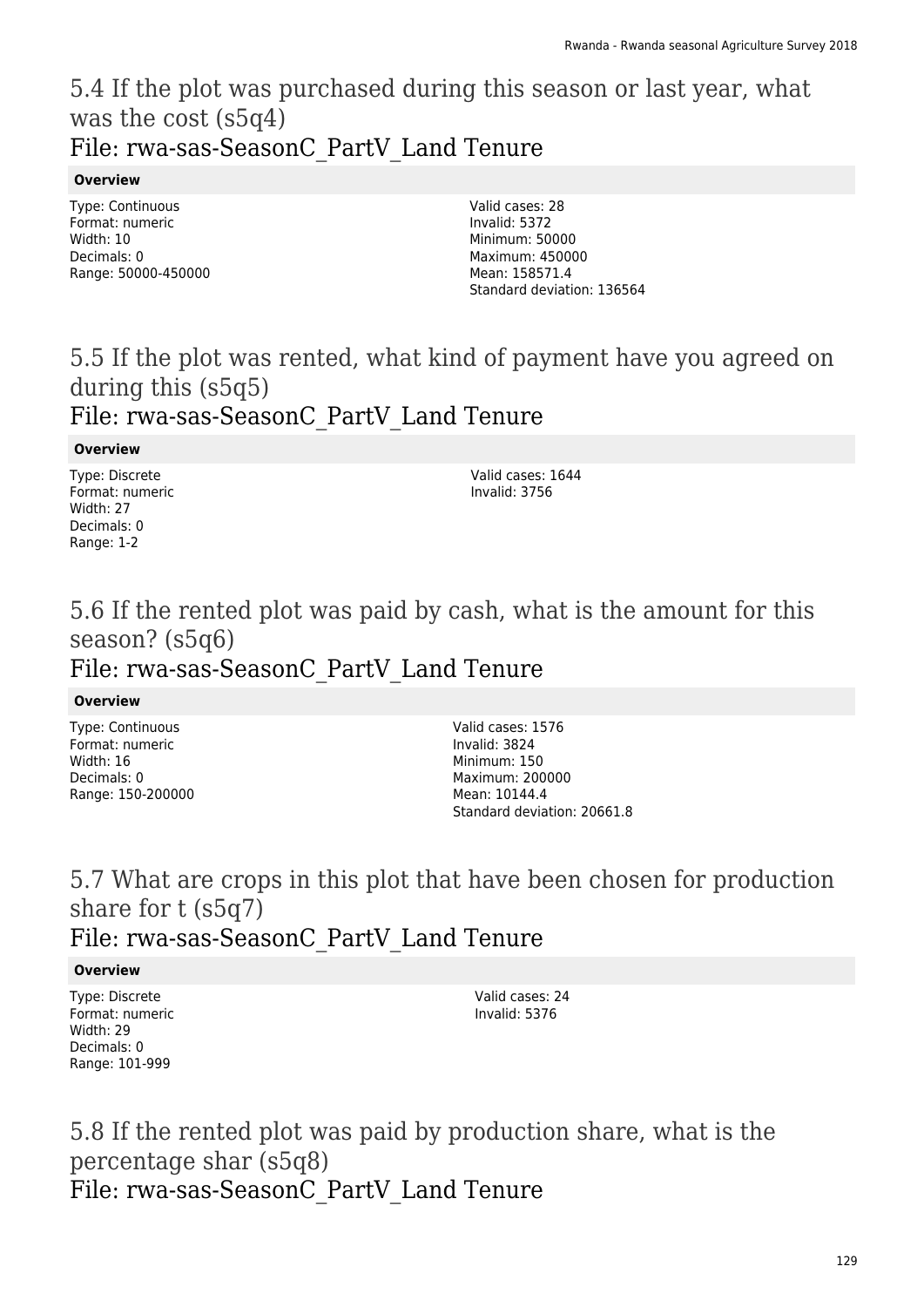### 5.8 If the rented plot was paid by production share, what is the percentage shar (s5q8) File: rwa-sas-SeasonC\_PartV\_Land Tenure

#### **Overview**

Type: Discrete Format: numeric Width: 8 Decimals: 0 Range: 30-50

Valid cases: 22 Invalid: 5378

### Segment weight (weight) File: rwa-sas-SeasonC\_PartV\_Land Tenure

#### **Overview**

Type: Continuous Format: numeric Width: 10 Decimals: 0 Range: 9.96156420774173-1018.32945299025

Valid cases: 5400 Invalid: 0 Minimum: 10 Maximum: 1018.3 Mean: 225.5 Standard deviation: 183.9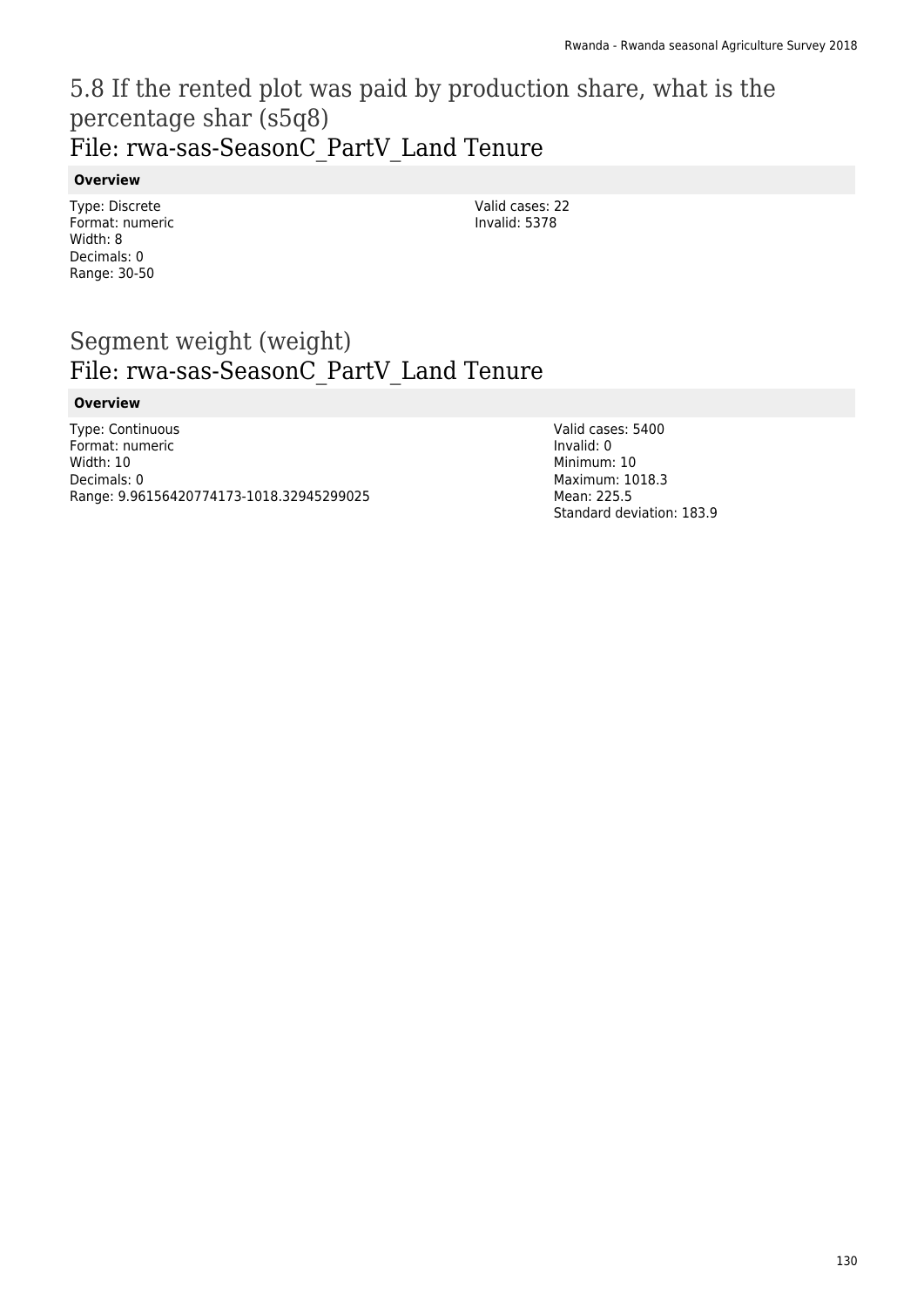### Segment identification (Segment\_ID) File: rwa-sas-seasonC-Screening

#### **Overview**

Type: Continuous Format: numeric Width: 10 Decimals: 0 Range: 112001-572059 Valid cases: 8311 Invalid: 0 Minimum: 112001 Maximum: 572059 Mean: 365217.4 Standard deviation: 110100.3

### 1.1 Province Name (s1q1) File: rwa-sas-seasonC-Screening

#### **Overview**

Type: Discrete Format: numeric Width: 8 Decimals: 0 Range: 1-5

Valid cases: 8311 Invalid: 0

### 1.2 District Name (s1q2) File: rwa-sas-seasonC-Screening

#### **Overview**

Type: Discrete Format: numeric Width: 10 Decimals: 0 Range: 11-57

Valid cases: 8311 Invalid: 0

### 1.3 Stratum (s1q3) File: rwa-sas-seasonC-Screening

#### **Overview**

Type: Discrete Format: numeric Width: 32 Decimals: 0 Range: 11-50

Valid cases: 8311 Invalid: 0

### 1.4 Segment (s1q4) File: rwa-sas-seasonC-Screening

#### **Overview**

Type: Continuous Format: numeric Width: 8 Decimals: 0 Range: 1-69

Valid cases: 8311 Invalid: 0 Minimum: 1 Maximum: 69 Mean: 15.8 Standard deviation: 12.6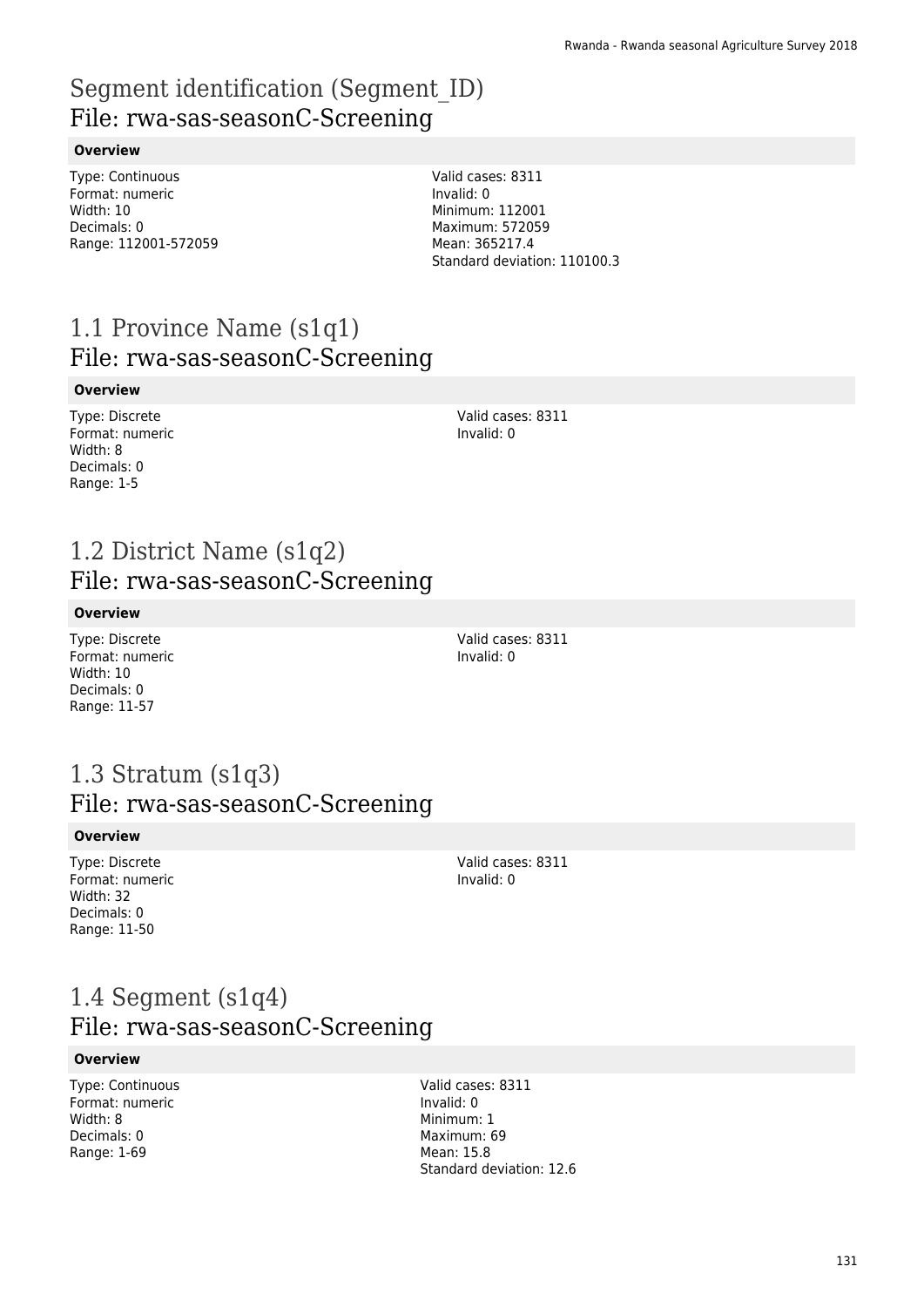## 1.5 Date of visting the segment/LSF(DD/MM/YYY) (s1q5) File: rwa-sas-seasonC-Screening

#### **Overview**

Type: Discrete Format: numeric Width: 9 Decimals: 0

Valid cases: 0 Invalid: 8311

# 1.6 Number of Grids (s1q6) File: rwa-sas-seasonC-Screening

#### **Overview**

Type: Continuous Format: numeric Width: 8 Decimals: 0 Range: 47-93

Valid cases: 8311 Invalid: 0 Minimum: 47 Maximum: 93 Mean: 50.3 Standard deviation: 3.3

# 2.1 Sampled Grid point number (s2q1) File: rwa-sas-seasonC-Screening

#### **Overview**

Type: Discrete Format: numeric Width: 9 Decimals: 0 Range: 99-99

Valid cases: 8311 Invalid: 0

### Farmer type (s2q4\_1) File: rwa-sas-seasonC-Screening

#### **Overview**

Type: Discrete Format: numeric Width: 18 Decimals: 0 Range: 1-1

Valid cases: 8311 Invalid: 0

## Segment Physical area in ha (area\_ha) File: rwa-sas-seasonC-Screening

#### **Overview**

Type: Continuous Format: numeric Width: 10 Decimals: 0 Range: 9.4971832-52.333984 Valid cases: 8311 Invalid: 0 Minimum: 9.5 Maximum: 52.3 Mean: 10.2 Standard deviation: 2.5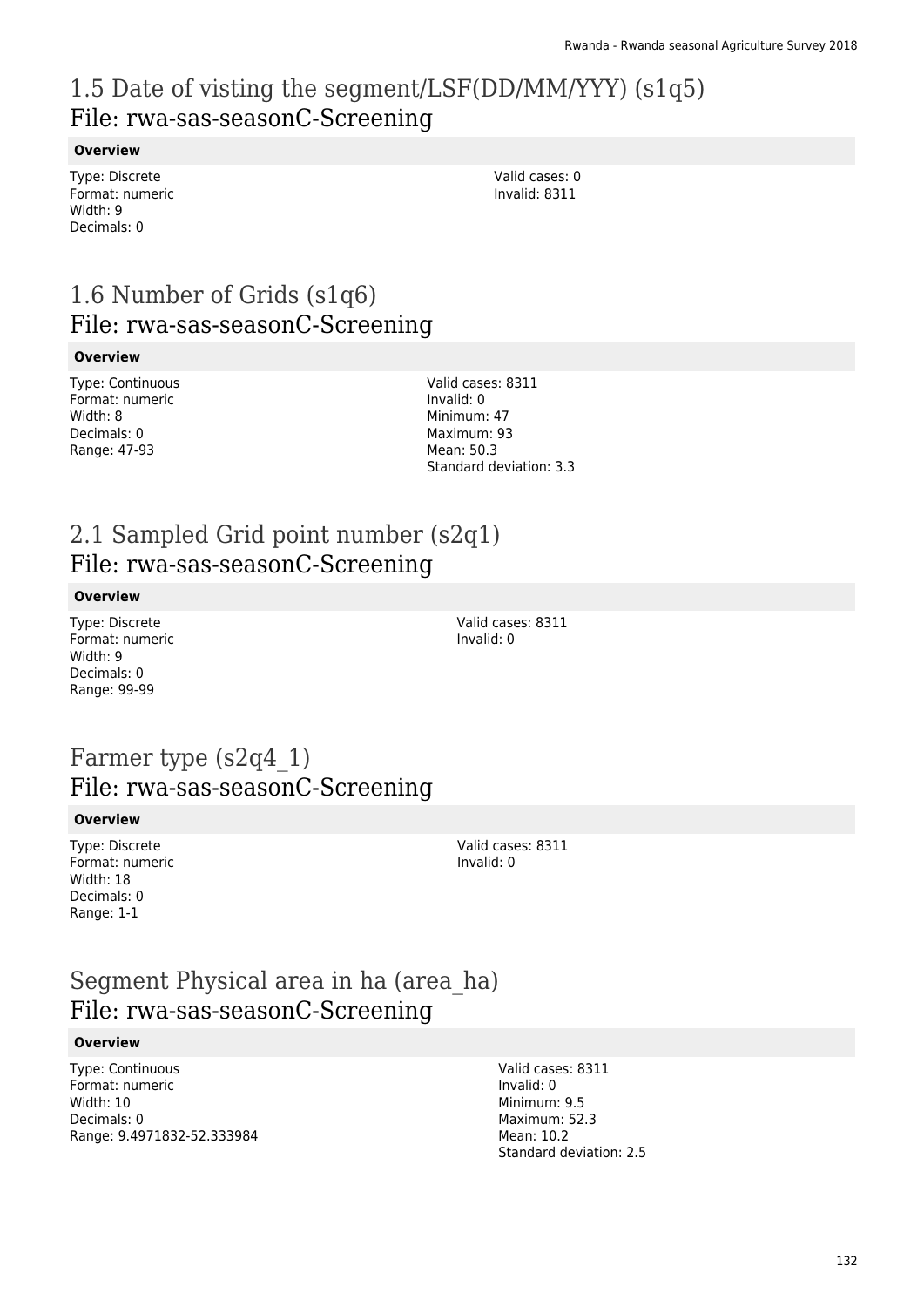## 2.2 Plot No. (s2q2) File: rwa-sas-seasonC-Screening

#### **Overview**

Type: Continuous Format: numeric Width: 8 Decimals: 0 Range: 1-93

Valid cases: 8311 Invalid: 0 Minimum: 1 Maximum: 93 Mean: 25 Standard deviation: 14.9

### 2.3 Plot size (m2) (s2q3) File: rwa-sas-seasonC-Screening

#### **Overview**

Type: Continuous Format: numeric Width: 10 Decimals: 0 Range: 14.0258061469343-135064.105474294

Valid cases: 8311 Invalid: 0 Minimum: 14 Maximum: 135064.1 Mean: 2018.7 Standard deviation: 8371.9

### 2.5 No.of Grids in the same Plot (s2q5) File: rwa-sas-seasonC-Screening

#### **Overview**

Type: Continuous Format: numeric Width: 8 Decimals: 0 Range: 1-52

Valid cases: 8311 Invalid: 0 Minimum: 1 Maximum: 52 Mean: 1.6 Standard deviation: 3.7

### 2.6 Land Use (s2q6) File: rwa-sas-seasonC-Screening

#### **Overview**

Type: Discrete Format: numeric Width: 21 Decimals: 0 Range: 96-99

Valid cases: 8311 Invalid: 0

### 2.7 Non- agricultural Land Type (s2q7) File: rwa-sas-seasonC-Screening

#### **Overview**

Type: Discrete Format: numeric Width: 23 Decimals: 0 Range: 1-7

Valid cases: 761 Invalid: 7550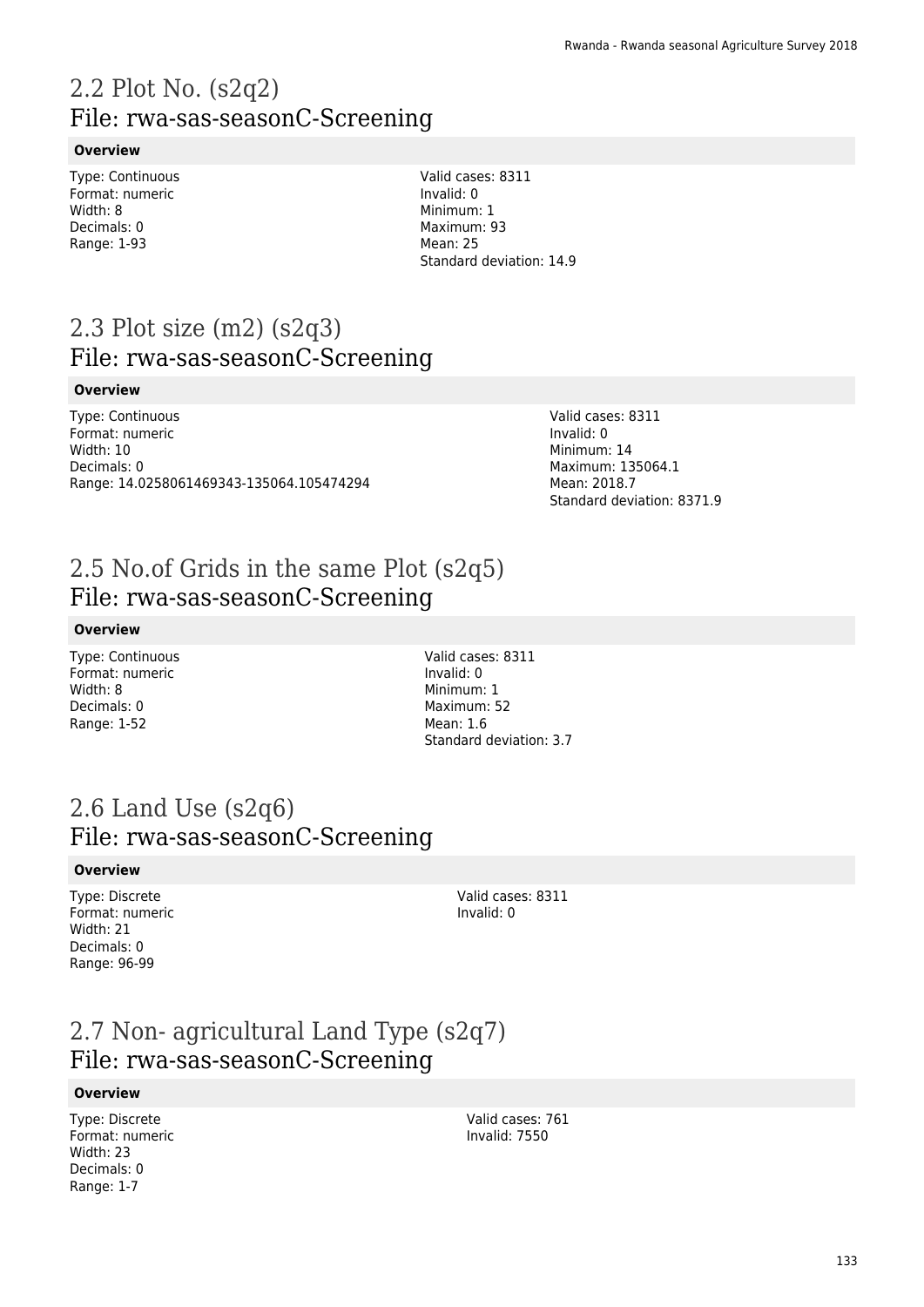# 2.8 Cropping System (s2q8) File: rwa-sas-seasonC-Screening

### **Overview**

Type: Discrete Format: numeric Width: 8 Decimals: 0 Range: 1-2

### 2.9 Number of crops in the plot (s2q9) File: rwa-sas-seasonC-Screening

### **Overview**

Type: Discrete Format: numeric Width: 8 Decimals: 0 Range: 1-5

Valid cases: 5120 Invalid: 3191

Valid cases: 5120 Invalid: 3191

### 2.10 Crop type (s2q10) File: rwa-sas-seasonC-Screening

#### **Overview**

Type: Discrete Format: numeric Width: 43 Decimals: 0 Range: 1-3

Valid cases: 5066 Invalid: 3245

### 2.11. Crop code1 (s2q11) File: rwa-sas-seasonC-Screening

#### **Overview**

Type: Discrete Format: numeric Width: 28 Decimals: 0 Range: 97-520

Valid cases: 5120 Invalid: 3191

### 2.14.1 Is this crop for this season? (s2q14) File: rwa-sas-seasonC-Screening

#### **Overview**

Type: Discrete Format: numeric Width: 8 Decimals: 0 Range: 1-2

Valid cases: 5066 Invalid: 3245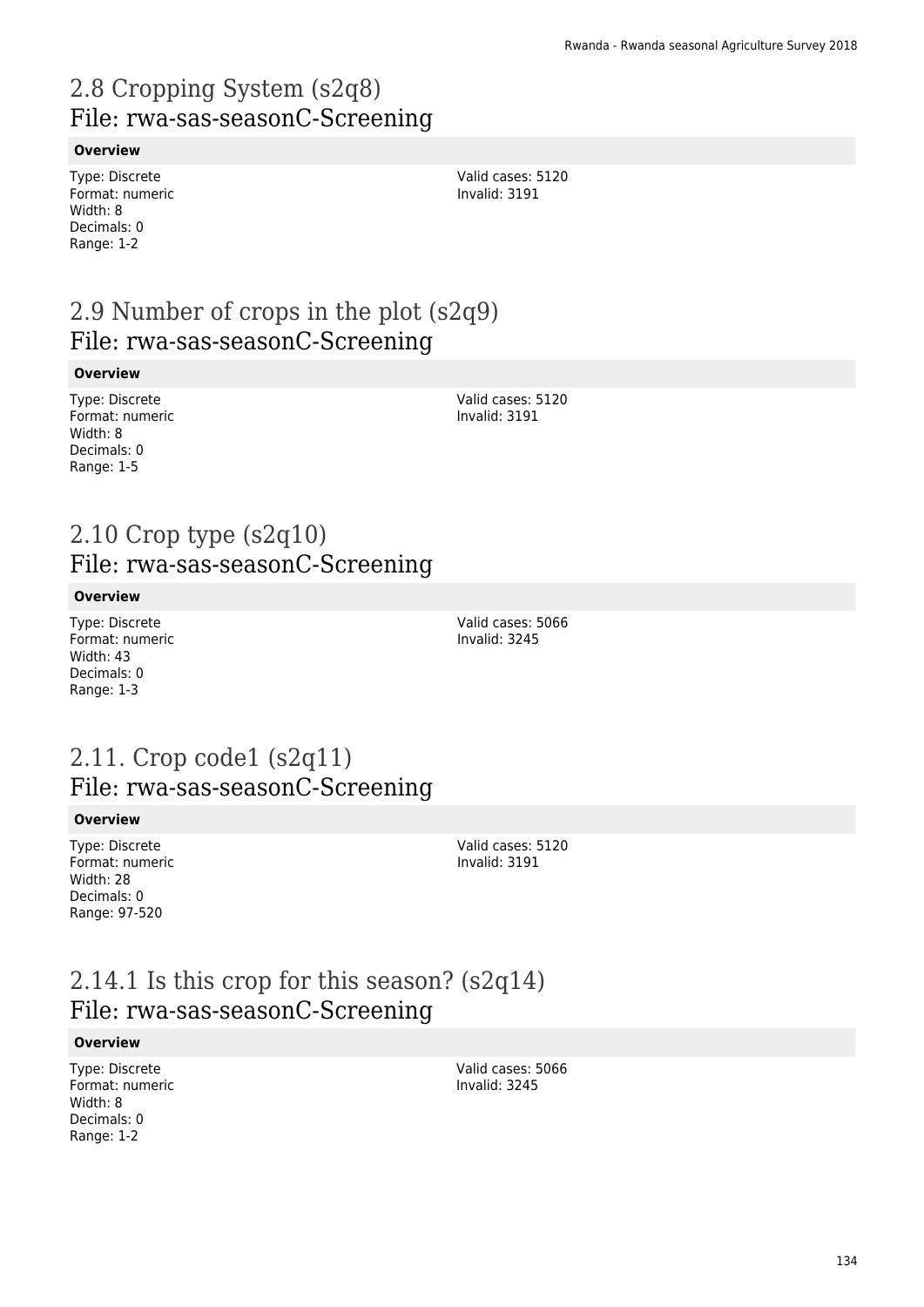# 2.15.1 Expected period for harvesting (s2q15) File: rwa-sas-seasonC-Screening

### **Overview**

Type: Discrete Format: numeric Width: 18 Decimals: 0 Range: 1-21

Valid cases: 5066 Invalid: 3245

### Weight (Weight) File: rwa-sas-seasonC-Screening

#### **Overview**

Type: Continuous Format: numeric Width: 10 Decimals: 0 Range: 0.966560360794515-1018.32945299025 Valid cases: 8303 Invalid: 8 Minimum: 1 Maximum: 1018.3 Mean: 288.2 Standard deviation: 249.1

### Estimated crop area (Crop\_Area) File: rwa-sas-seasonC-Screening

#### **Overview**

Type: Continuous Format: numeric Width: 9 Decimals: 0 Range: 0.000574111472815275-11.4659261703491 Valid cases: 5068 Invalid: 3243 Minimum: 0 Maximum: 11.5 Mean: 0.1 Standard deviation: 0.2

### Crop category and major crops (CropGroup) File: rwa-sas-seasonC-Screening

#### **Overview**

Type: Discrete Format: numeric Width: 51 Decimals: 0 Range: 1-99

Valid cases: 5120 Invalid: 3191